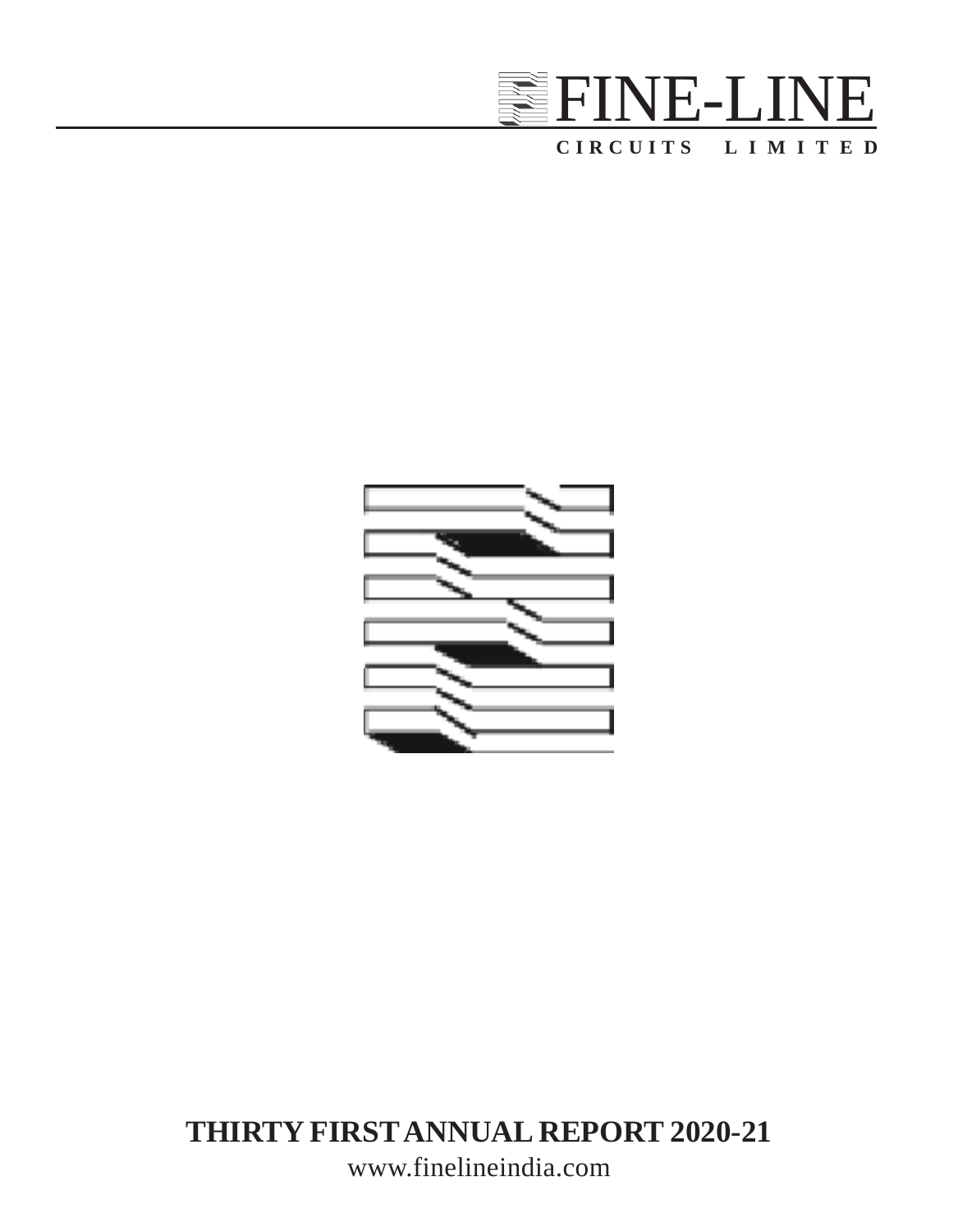

#### **FINE-LINE CIRCUITS LIMITED**

#### **Vision:-**

A Globally Respected Performance Driven Growing Manufacturer.

#### **Mission:-**

A Solutions provider to the various Electronic Interconnect needs of Circuit, Material, Delivery & Volumes.

#### **Goal:-**

All types of PCBs Delivered Rapidly in small to medium volume for high Reliability Applications.

#### **Strategy:-**

On an ongoing basis the management will fulfill this vision by continuously improving the Company by making it:

| Predictable<br>Via                                                                                                     | Sustainable Via                                                                                                           | Profitable<br>Via                                                                                                                              | Scalable Via                                                                   |
|------------------------------------------------------------------------------------------------------------------------|---------------------------------------------------------------------------------------------------------------------------|------------------------------------------------------------------------------------------------------------------------------------------------|--------------------------------------------------------------------------------|
| 1. Listening to & responding<br>to Customers, Suppliers &<br><b>Stakeholders</b>                                       | 1. Creating wealth & sharing<br>it fairly with each<br>stakeholders                                                       | 1. Continuously increasing<br>the value proposition to the<br>customer                                                                         | 1. Upon reaching certain<br>Critical Mass & Team<br>Strength we will scale up. |
| 2. Constant Diversification<br>of markets in terms of<br>Geography, Industries &<br>Customers                          | 2. Conducting business with<br>integrity & professionalism<br>& financial prudence &<br>Social responsibility             | 2. Continuously improving<br>the quantum & velocity<br>throughput of a high variety<br>mix with low inventory &<br>controlled operating costs. |                                                                                |
| 3. Vigorous Employee<br>interaction & issue<br>resolution & Allowing<br>everybody to work within a<br>framework freely | 3. Constant Technology<br>growth focus & Actively<br>Innovate on process,<br>Capability & Product Range.                  | 3. Constant cost reduction<br>with special focus on<br>Rejection reduction &<br>Energy conservation &<br>Water conservation.                   |                                                                                |
| 4. Paying attention to detail<br>& executing efficiently                                                               | 4. Constant efforts at<br>Derisking the business &<br>Deskilling the work.                                                | 4. Continuously increasing<br>productivity with efficiently<br>coordinated efforts &<br>automation.                                            |                                                                                |
| 5. Exceedingly strong sales<br>team & order loading on the<br>plant                                                    | 5. Continuously generating<br>a Talent Pipeline with good<br>role clarity & functional<br>competency with<br>empowerment. | 5. Continuously increasing<br>panel capacity, panel<br>utilization & panel size &<br>panel complexity & panel<br>layer count.                  |                                                                                |
| 6. Over communicate with<br>Transparent information                                                                    | 6. International Approvals<br>(ISO, TS, JSS)                                                                              | 6. Delivering Innovative &<br>Competitive new products.                                                                                        |                                                                                |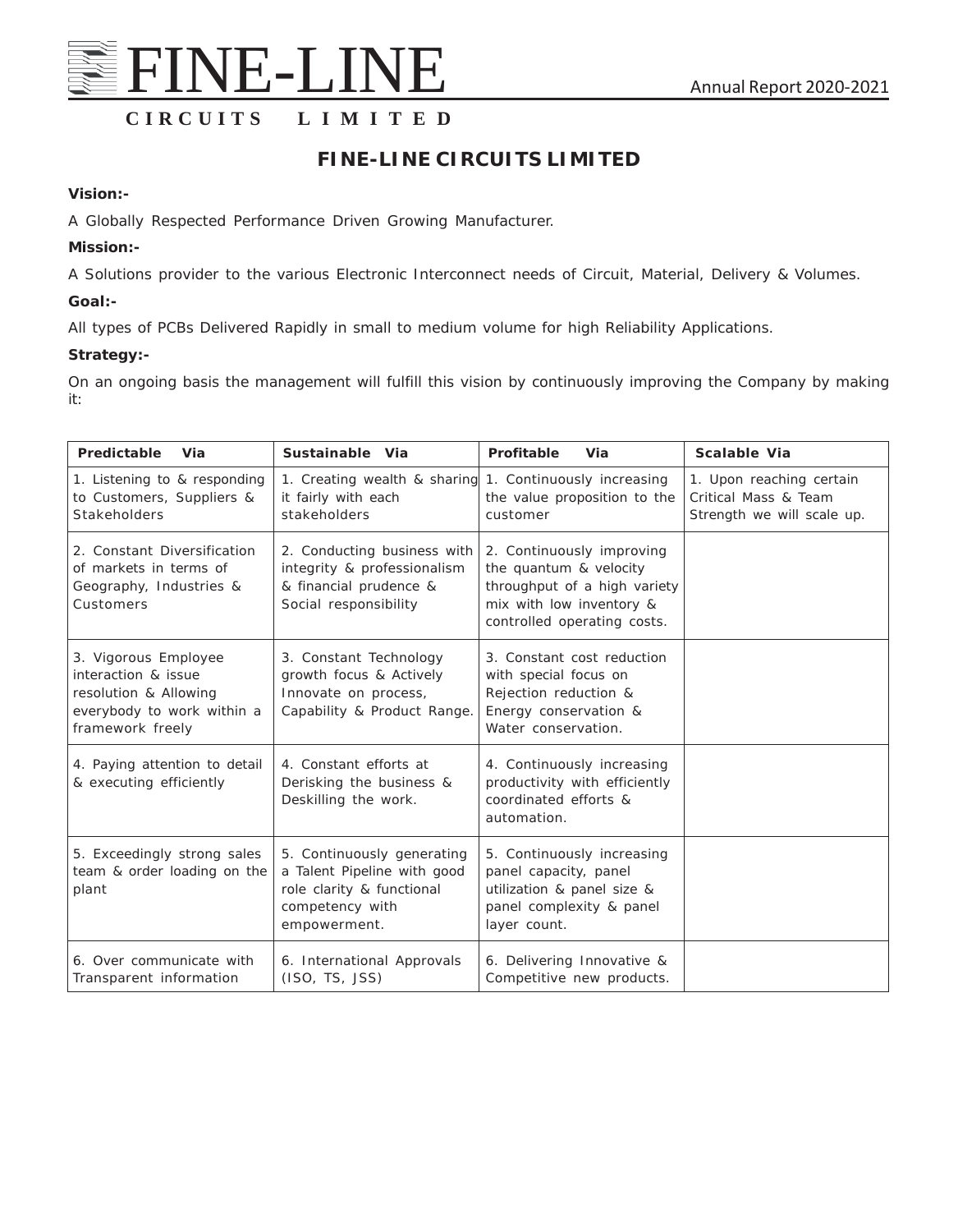

#### **COMPANY ASPIRATION**

Our Aspiration for Fine-Line is to be a Respected, Growing, Performance driven, High Quality, Manufacturer, Exporter "Pleasing Customers 100%" Providing All types of PCBs Delivered Rapidly in small to medium volume for high Reliability Applications



#### **AT A GLANCE (Rs. In Lacs)**

| Lacs)<br>2400<br>2214<br>2200<br>(Rs.<br>2000<br>1800<br>VALUE<br>1600<br>1400<br>1200<br>1000<br>800<br>600<br>400<br>200<br>0 |             |           | ∠∪ບບ      |           |                           |           |       |       | 2266      |      |
|---------------------------------------------------------------------------------------------------------------------------------|-------------|-----------|-----------|-----------|---------------------------|-----------|-------|-------|-----------|------|
| $11 - 12$                                                                                                                       | $12 - 13$   | $13 - 14$ | $14 - 15$ | $15 - 16$ | $16-17$                   | $17 - 18$ | 18-19 | 19-20 | $20 - 21$ |      |
|                                                                                                                                 |             |           |           |           | <b>YEAR</b>               |           |       |       |           |      |
|                                                                                                                                 |             |           |           |           | AT A GLANCE (Rs. In Lacs) |           |       |       |           |      |
|                                                                                                                                 | 2012        | 2013      | 2014      | 2015      | 2016                      | 2017      | 2018  | 2019  | 2020      | 2021 |
| <b>SALES &amp; EARNINGS</b>                                                                                                     |             |           |           |           |                           |           |       |       |           |      |
| Sales                                                                                                                           | 2214        | 2499      | 2482      | 2368      | 2529                      | 2552      | 2831  | 3154  | 2670      | 2266 |
| PBDT                                                                                                                            | (186)       | 73        | 76        | 50        | 72                        | 84        | 95    | 97    | 71        | 65   |
| <b>ASSETS &amp; LIABILITIES</b>                                                                                                 |             |           |           |           |                           |           |       |       |           |      |
| <b>Gross Fixed Assets</b>                                                                                                       | 1758        | 1773      | 1774      | 1647      | 1687                      | 1767      | 1808  | 1849  | 1857      | 1892 |
| Net Fixed Assets                                                                                                                | 328         | 312       | 280       | 317       | 298                       | 386       | 357   | 334   | 290       | 260  |
| Net Current Assets                                                                                                              | 779         | 933       | 844       | 890       | 1079                      | 990       | 1228  | 1437  | 1277      | 1169 |
| <b>REPRESENTED BY</b>                                                                                                           |             |           |           |           |                           |           |       |       |           |      |
| Net Worth                                                                                                                       | 644         | 652       | 673       | 677       | 685                       | 690       | 702   | 726   | 734       | 749  |
| Share Capital                                                                                                                   | 483         | 483       | 483       | 483       | 483                       | 483       | 483   | 483   | 483       | 483  |
| Reserves                                                                                                                        | 161         | 169       | 190       | 194       | 202                       | 207       | 219   | 243   | 251       | 266  |
| Borrowings                                                                                                                      | $\mathbf 0$ | 139       | 57        | 140       | 280                       | 309       | 428   | 648   | 581       | 403  |
| <b>RATIOS</b>                                                                                                                   |             |           |           |           |                           |           |       |       |           |      |
| Acid Test Ratio                                                                                                                 | 0.4         | 0.5       | 0.7       | 0.6       | 0.6                       | 0.5       | 0.5   | 0.4   | 0.5       | 0.6  |
| Total Liability to Net Worth                                                                                                    | 0.4         | 0.5       | 0.4       | 0.4       | 0.5                       | 0.5       | 0.6   | 0.6   | 0.6       | 0.5  |
| Sales to Net Fixed Assets                                                                                                       | 6.8         | 8.0       | 8.9       | 7.5       | 8.5                       | 6.6       | 7.9   | 9.4   | 9.2       | 8.7  |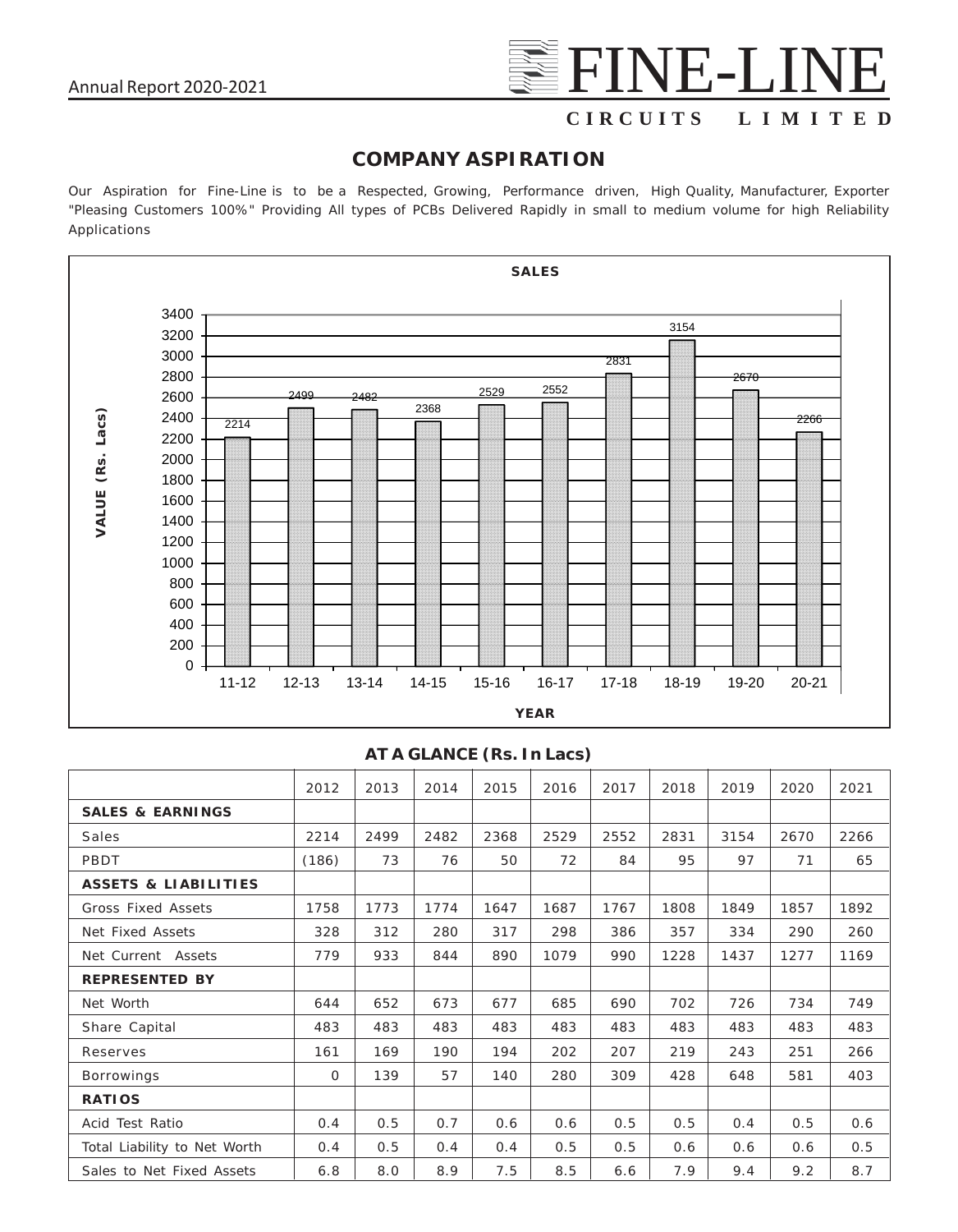

#### **CORPORATE INFORMATION**

#### **31st ANNUAL GENERAL MEETING ( AGM )**

- Date : 17th September, 2021
- Day : Friday
- Time : 11:00 a.m.
	- through Video Conferencing (VC) / Other Audio-Visual Means ('OAVM')

#### **REGISTERED OFFICE**

#### **CIN :L72900MH1989PLC131521** 145, SDF - V, Seepz (SEZ),

Andheri (East), Mumbai - 400 096. Tel. # 91 22 28290244 Fax # 91 22 28292554

#### **AUDITORS**

**Ratanghayara & Co.** Chartered Accountants

#### **REGISTRARS & SHARE TRANSFER AGENTS**

M/s Universal Capital Securities Pvt. Ltd. (Formerly Known as Mondkar Computers Pvt. Ltd.) C 101, 247 Park, 1st Floor, LBS Road, Gandhi Nagar, Vikhroli West, Mumbai - 400 083. Tel : 91 22 2820 7203-05 / 4918 6178-79 Fax: 91 22 2820 7207 Email: ram@unisec.in / info@unisec.in

#### **Nodal Officer :**

Name: Mr. Indrajeet Panday Designation: Company Secretary Address: Fine-Line Circuits Limited 145, SDF-V, Seepz, Andheri(E), Mumbai–400096 Telephone No: 022-28290244 / 245 Email id: ipanday@finelineindia.com

### **BOARD OF DIRECTORS**

#### **EXECUTIVE DIRECTORS**

Bhagwandas T.Doshi (Exe. Chairman Resigned wef (DIN - 00040596) 30.04.2020)

Abhay B. Doshi (DIN - 00040644) Managing Director

Rajiv B. Doshi (DIN - 00651098) Executive Director

#### **NON - INDEPENDENT DIRECTORS**

Dr. U. Nimmagadda (DIN - 00613289)

Gautam B. Doshi (DIN - 00328854)

#### **INDEPENDENT DIRECTORS**

Prof. Juzer Vasi (DIN - 00040682)

R. M. Premkumar (DIN - 00328942)

Apurva R. Shah (DIN - 00004781)

Kumudini K. Mehta (DIN - 03191065)

Jayesh K. Rambhia (DIN - 2049473) (Retired on 08.03.2021)

#### **AUDIT COMMITTEE**

| Apurva R. Shah (DIN - 00004781)    | Chairman |
|------------------------------------|----------|
| R. M. Premkumar (DIN - 00328942)   | Member   |
| Kumudini K. Mehta (DIN - 03191065) | Member   |

#### **STAKEHOLDERS RELATIONSHIP COMMITTEE**

| Kumudini K. Mehta (DIN - 03191065) | Chairman    |
|------------------------------------|-------------|
| Prof. Juzer Vasi (DIN - 00040682)  | Alternative |
|                                    | Chairman    |
| Abhay B. Doshi (DIN - 00040644)    | Member      |
| (DIN - 00651098)<br>Rajiv B. Doshi | Member      |
|                                    |             |

#### **NOMINATION & REMUNERATION COMMITTEE**

|                                   | R. M. Premkumar (DIN - 00328942) |
|-----------------------------------|----------------------------------|
|                                   | Apurva R. Shah (DIN - 00004781)  |
| Prof. Juzer Vasi (DIN - 00040682) |                                  |

Chairman **Member Member** 

## **CHIEF FINANCIAL OFFICER COMPANY SECRETARY**

Prema Radhakrishnan | Indrajeet Panday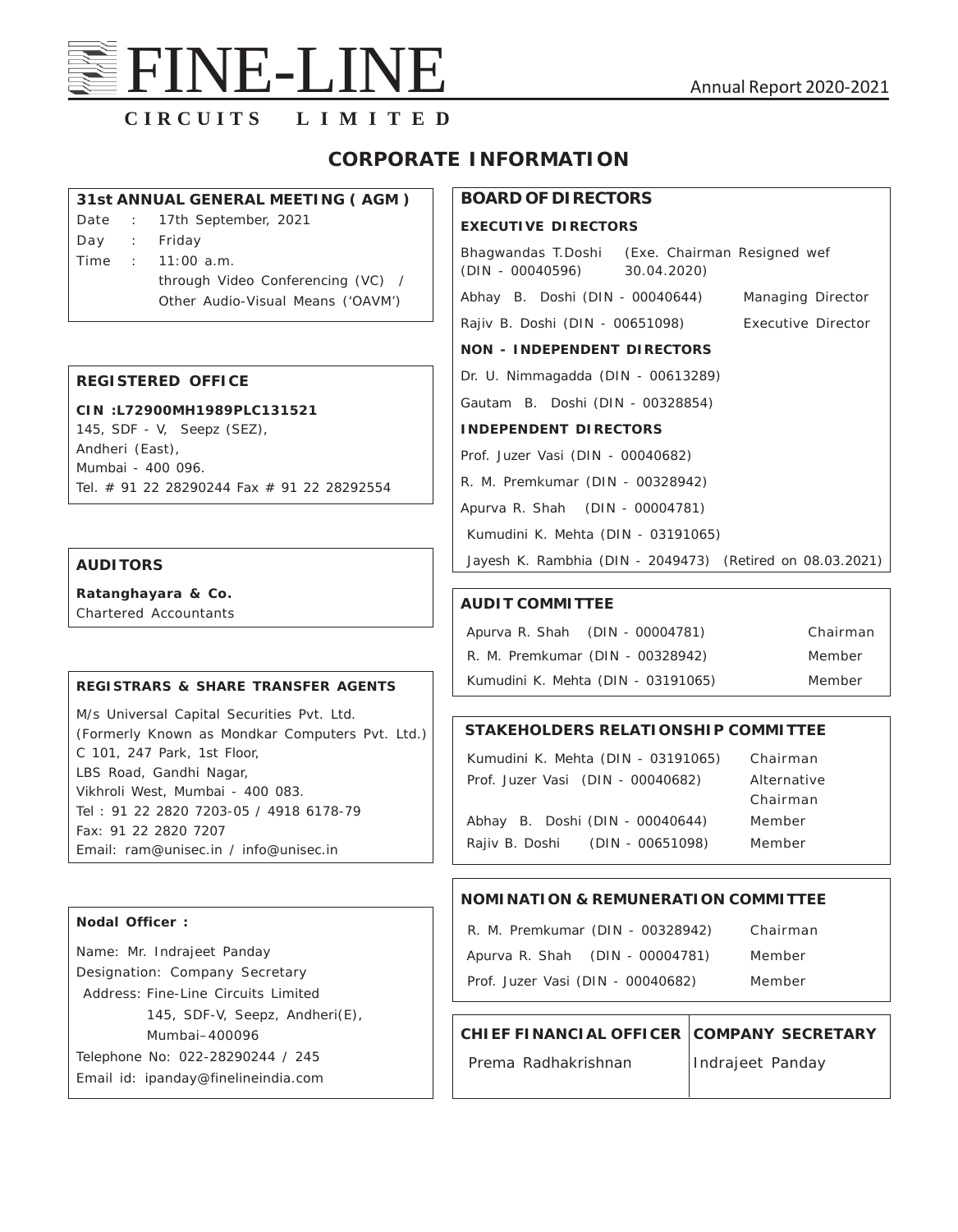

### **NOTICE**

Notice is hereby given that the Thirty First Annual General Meeting of the Members of FINE-LINE CIRCUITS LIMITED will be held through Video Conferencing ('VC')/Other Audio-Visual Means ('OAVM') on Friday, September 17, 2021 at 11.00 a.m.(IST) to transact the following business:

#### **ORDINARY BUSINESS:**

- 1. To receive, consider and adopt the Audited Financial Statements of the Company for the financial year ended March 31, 2021 together with the Reports of the Board of Directors and the Auditors thereon.
- 2. To appoint a Director in place of Shri. Gautam B Doshi (DIN: 00328854), who retires by rotation and being eligible, offers himself for re-appointment.

#### **SPECIAL BUSINESS:**

3. Re-appointment of **Shri Abhay B Doshi (DIN: 00040644)** as Managing Director of the Company.

To consider and if thought fit, to pass the following resolution as a Special Resolution:

"**RESOLVED THAT** pursuant to the provisions of Sections 196, 197, 198, 203 and other applicable provisions, if any, read with Schedule V of the Companies Act, 2013 and pursuant to the SEBI (Listing Obligations and Disclosures Requirement) Regulations, 2015 ("Listing Regulations")as amended from time to time and all other applicable provisions of Listing Regulations, and subject to such approvals as may be necessary, the approval of the Company be and is hereby accorded to the re-appointment of Shri Abhay B Doshi (DIN: 00040644)as Managing Director of the Company for a period of three years with effect from 01<sup>st</sup> April, 2022 on the terms and conditions including remuneration as approved by the Nomination and Remuneration Committee and as set out hereunder:-

- I. Salary of Rs. 90,000/- (Rupees Ninety Thousand only) per month with an increment from time to time as may be decided by the Board of Directors within the limits as per the applicable provisions of the Companies Act, 2013.
- II. Perquisites:

Shri Abhay B Doshi shall also be entitled to the following perquisites as per the Rules of the Company:

- 1. Housing:
	- Rent free furnished residential accommodation with free use of all the facilities and amenities, provided that the expenditure incurred by the Company on hiring furnished accommodation will not exceed 60% of the salary **or**
	- In case no accommodation is provided by the Company, he shall be entitled to house rent allowance subject to a ceiling of 60% of the salary **or**
	- In case the accommodation is owned by the Company, 10% of the salary shall be deducted by the Company.
- 2. Re-imbursement of expenditure incurred on gas, water and electricity.
- 3. Medical Allowance/ Medical Insurance including hospitalization for self and family.
- 4. Leave Travel Allowance for self and family.
- 5. Personal Accident Insurance, the premium of which shall not exceed Rs. 10000/- per annum.
- 6. Subscription to Clubs subject to a maximum of two clubs. This will not include admission and life membership fees.
- 7. Use of Company car with driver and telephone at his residence including mobile phones. Personal long distance calls shall be borne by Shri Abhay B Doshi.
- 8. Encashment of un-availed leave at the end of his tenure.
- 9. Terminal benefits when Shri Abhay B Doshi is posted at any other place during his tenure or otherwise:
- 10. Air/Sea passage together with cost of transportation of household belongings to such place as may be approved by the Board of Directors.
- 11. Such other perquisites and allowances including Bonus, Commission, Performance Incentive, Exgratia, etc. in accordance with the rules of the Company or as may be agreed to by the Board of Directors of the Company.

The value of the perquisites shall be evaluated as per Income-tax Rules, wherever applicable and at cost in the absence of any such Rules.

Wherein any financial year during the currency of the tenure of Shri Abhay B Doshi as Managing Director, the Company has made no profits or its profits are inadequate, the Company shall pay to Shri Abhay B Doshi the above remuneration as minimum remuneration subject to the ceiling limit prescribed in Schedule V to the Companies Act, 2013.

Shri Abhay B Doshi shall also be entitled to the following perquisites which shall not be included in the computation of the ceiling on remuneration: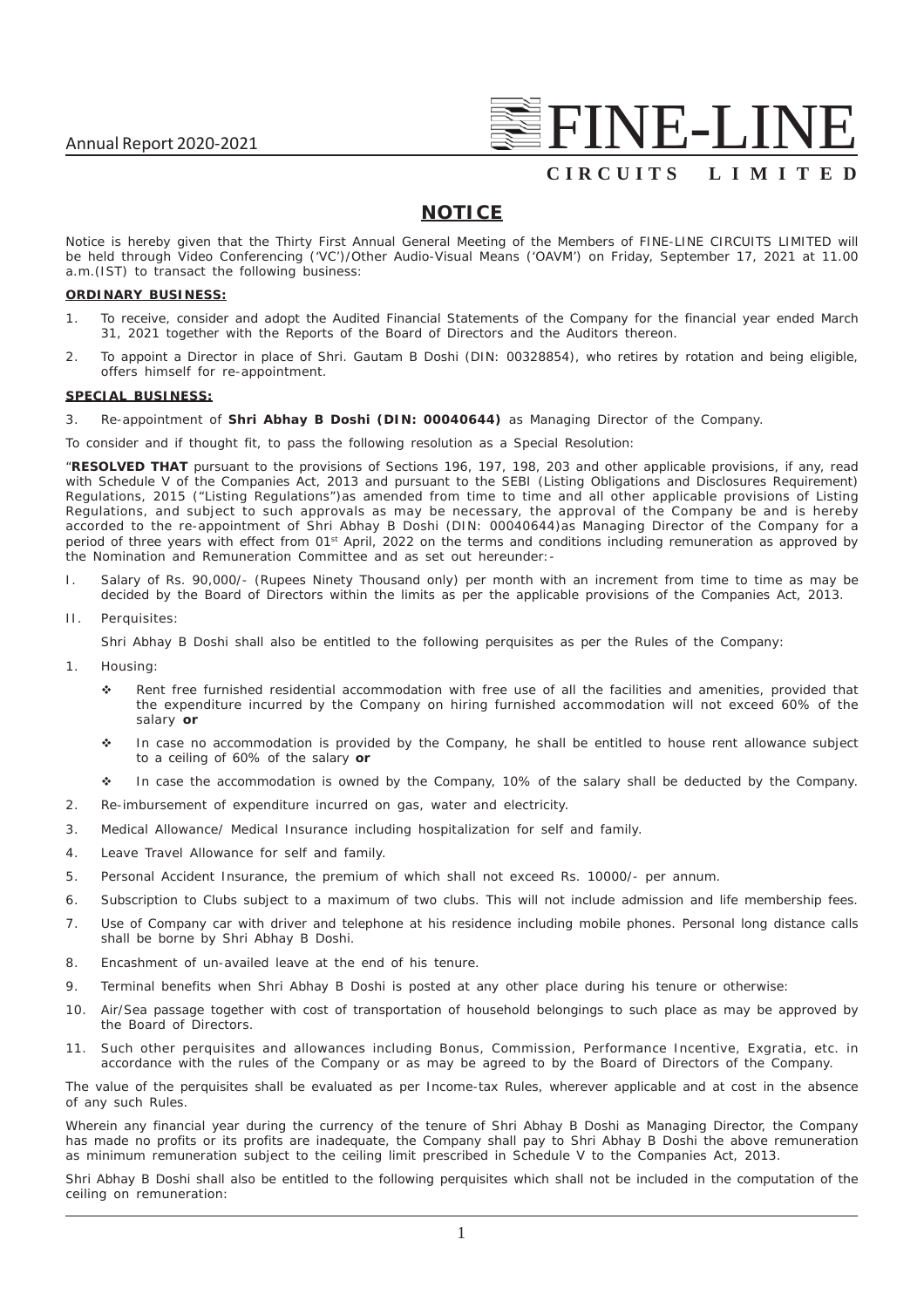# Annual Report 2020-2021  $\blacksquare$

### **CIRCUITS LIMITED**

- 1. Contribution to Provident Fund, Super Annuation Fund, Annuity fund and other retirement benefits to the extent the same are not taxable under the Income-tax Act, 1961.
- 2. Gratuity as per the provisions of the Payment of Gratuity Act or as per the Gratuity Scheme of the Company whichever is higher.

**RESOLVED FURTHER THAT** the Board be and is hereby authorised to do all such acts, matters, deeds and things and to take such steps as expedient or desirable to give effect to this Resolution".

4. Re-appointment of **Shri Rajiv B Doshi (DIN: 00651098)** as Whole-time Director of the Company.

To consider and if thought fit, to pass the following resolution as a Special Resolution:

"**RESOLVED THAT** pursuant to the provisions of Sections 196, 197,198, 203 and other applicable provisions, if any, read with Schedule V of the Companies Act, 2013 and pursuant to the SEBI (Listing Obligations and Disclosures Requirement) Regulations, 2015 ("Listing Regulations")as amended from time to time and all other applicable provisions of Listing Regulations, and subject to such approvals as may be necessary, the approval of the Company be and is hereby accorded to the re-appointment of Shri Rajiv B Doshi (DIN: 00651098)as Whole-time Director designated as Executive Director of the Company for a period of three years with effect from 01<sup>st</sup> April, 2022 on the terms and conditions including remuneration as approved by the Nomination and Remuneration Committee and as set out hereunder:-

I. Salary of Rs. 90,000/- (Rupees Ninety Thousand only) per month with an increment from time to time as may be decided by the Board of Directors within the limits as per the applicable provisions of the Companies Act, 2013.

#### II. Perquisites:

Shri Rajiv B Doshi shall also be entitled to the following perquisites as per the Rules of the Company:

- 1. Housing:
	- Rent free furnished residential accommodation with free use of all the facilities and amenities, provided that the expenditure incurred by the Company on hiring furnished accommodation will not exceed 60% of the salary **or**
	- In case no accommodation is provided by the Company, he shall be entitled to house rent allowance subject to a ceiling of 60% of the salary **or**
	- In case the accommodation is owned by the Company, 10% of the salary shall be deducted by the Company.
- 2. Re-imbursement of expenditure incurred on gas, water and electricity.
- 3. Medical Allowance/ Medical Insurance including hospitalization for self and family.
- 4. Leave Travel Allowance for self and family.
- 5. Personal Accident Insurance, the premium of which shall not exceed Rs. 10000/- per annum.
- 6. Subscription to Clubs subject to a maximum of two clubs. This will not include admission and life membership fees.
- 7. Use of Company car with driver and telephone at his residence including mobile phones. Personal long distance calls shall be borne by Shri Rajiv B Doshi.
- 8. Encashment of un-availed leave at the end of his tenure.
- 9. Terminal benefits when Shri Rajiv B Doshi is posted at any other place during his tenure or otherwise:
- 10. Air/Sea passage together with cost of transportation of household belongings to such place as may be approved by the Board of Directors.
- 11. Such other perquisites and allowances including Bonus, Commission, Performance Incentive, Exgratia, etc. in accordance with the rules of the Company or as may be agreed to by the Board of Directors of the Company.

The value of the perquisites shall be evaluated as per Income-tax Rules, wherever applicable and at cost in the absence of any such Rules.

Wherein any financial year during the currency of the tenure of Shri Rajiv B Doshi as Whole-time Director, the Company has made no profits or its profits are inadequate, the Company shall pay to Shri Rajiv B Doshi the above remuneration as minimum remuneration subject to the ceiling limit prescribed in Schedule V to the Companies Act, 2013.

Shri Rajiv B Doshi shall also be entitled to the following perquisites which shall not be included in the computation of the ceiling on remuneration:

- 1. Contribution to Provident Fund, Super Annuation Fund, Annuity fund and other retirement benefits to the extent the same are not taxable under the Income-tax Act, 1961.
- 2. Gratuity as per the provisions of the Payment of Gratuity Act or as per the Gratuity Scheme of the Company whichever is higher.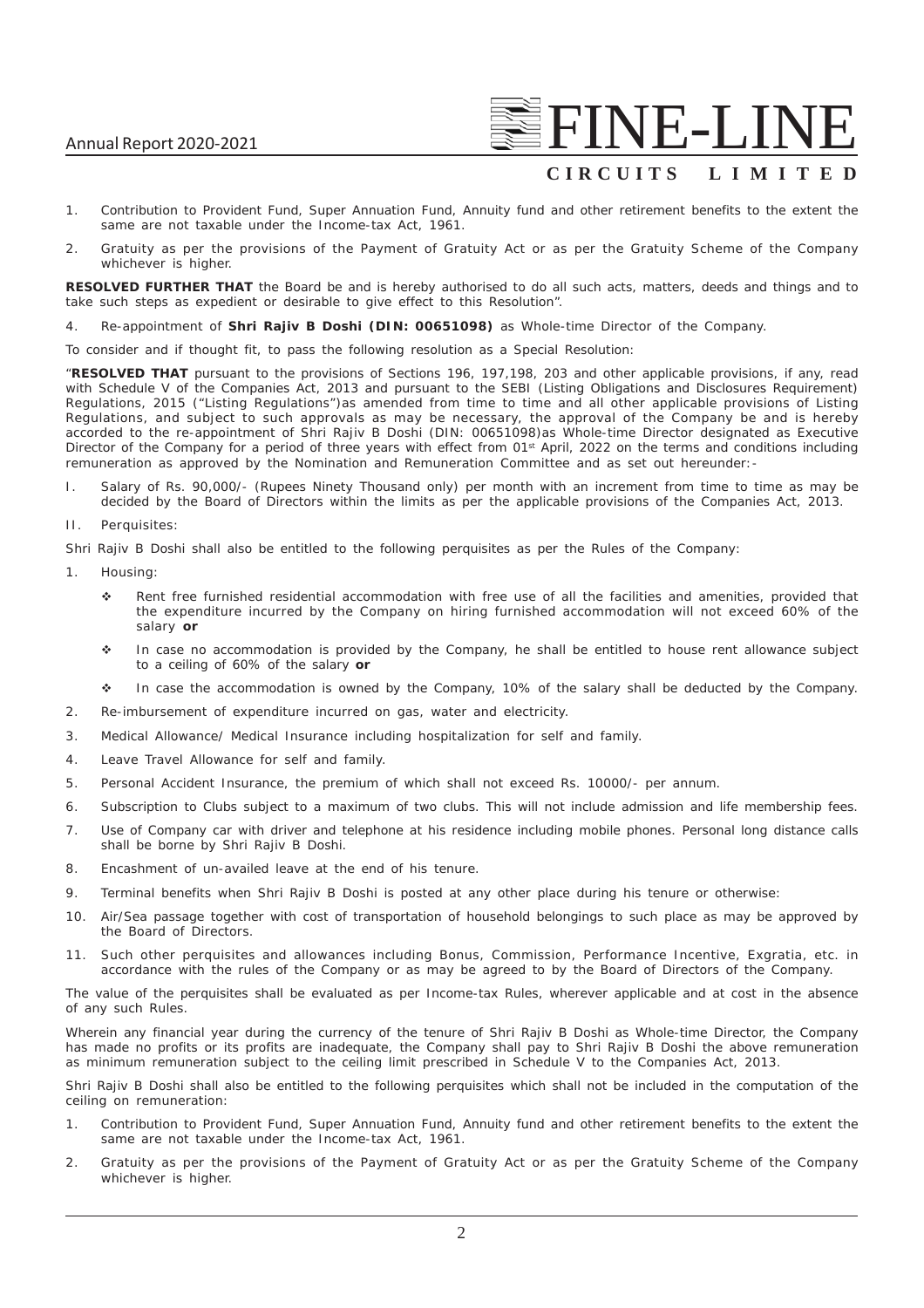

**RESOLVED FURTHER THAT** the Board be and is hereby authorised to do all such acts, matters, deeds and things and to take such steps as expedient or desirable to give effect to this Resolution".

#### **5. Change in place of keeping Registers and Records**

To consider and if thought fit, to pass the following resolution as a Special Resolution:

**"RESOLVED THAT** in supersession of all Resolutions passed in this regard and pursuant to the provisions of Section 94 and other applicable provisions, if any, of the Companies Act, 2013 ('Act') and the rules made thereunder [including any statutory modification(s) or re-enactment(s) thereof for the time being in force], consent of the Company be and is hereby accorded to keep the Registers and Indexes of Members and Debenture Holders and copies of all Annual Returns under Section 92 of the Act together with the copies of certificates and documents required to be annexed thereto or any other documents as may be required, at the Registered Office of the Company at 145, SDF-V, Seepz-SEZ, Andheri (East), Mumbai 400096 and/ or at the office of Universal Capital Securities Private Limited, Registrars and Share Transfer Agents of the Company at C-101, 247 Park, 1st Floor, LBS Road, Gandhi Nagar, Vikhroli (West), Mumbai – 400 083 or such other place where the office of the Registrar and Transfer Agents is situated from time to time."

**By Order of the Board**

**Abhay Doshi Managing Director DIN: 00040644**

#### **Registered Office:**

145, SDF-V, Seepz-SEZ, Andheri (East),Mumbai - 400096 CIN: L72900MH1989PLC131521 Tel: 22 2829 0244 E-mail: fineline@vsnl.com, Website www.finelineindia.com Date: June 12, 2021

#### **NOTES:**

- 1. In view of the global outbreak of the Covid-19 pandemic, the Ministry of Corporate Affairs ('MCA') has vide its General Circular No. Circular No. 14/ 2020 dated April 8, 2020 and the General Circular No. 17/ 2020 dated April 13, 2020, Circular No. 33/2020 dated September 28, 2020 and Circular No.02/2021 dated January 13, 2021 (collectively referred to as 'MCA Circulars') permitted the holding of the Annual General Meeting ('AGM') through Video Conferencing (VC)/Other Audio Visual Means (OAVM), without the physical presence of the Members at a common venue. Further the Securities and Exchange Board of India ('SEBI') vide its circulars dated May 12, 2020 and January 15, 2021 ('SEBI Circulars') has also granted certain relaxations. In compliance with the provisions of the Companies Act, 2013 ('Act'), Securities and Exchange Board of India (Listing Obligations and Disclosure Requirements) Regulations, 2015 ('Listing Regulations') and MCA Circulars, SEBI Circulars, the AGM of the Company is being held through VC/ OAVM.
- 2. The Statement setting out material facts pursuant to section 102 of the Companies Act, 2013, which sets out details relating to business for item nos. 3 to 5 and the relevant details, pursuant to Regulation 36(3) of the SEBI Listing Regulations and Secretarial Standard on General Meetings issued by the Institute of Company Secretaries of India, in respect of Director seeking re-appointment at this AGM is annexed.
- 3. PURSUANT TO THE PROVISIONS OF THE ACT, A MEMBER ENTITLED TO ATTEND AND VOTE AT THE AGM IS ENTITLED TO APPOINT ONE OR MORE PROXIES TO ATTEND AND VOTE INSTEAD OF HIMSELF/HERSELF AND THE PROXY NEED NOT BE A MEMBER OF THE COMPANY. Since this AGM is being held pursuant to the MCA and SEBI Circulars through VC/OAVM, physical attendance of Members has been dispensed with. Accordingly, the facility for appointment of proxies by the Members will not be available for this AGM and hence the Proxy Form, Attendance Slip and Route Map for the AGM are not annexed to this Notice.
- 4. Institutional Members are encouraged to attend and vote at this AGM through VC/OAVM. Institutional / Corporate Shareholders (i.e. other than individuals / HUF, NRI, etc.) are required to send a scanned copy (PDF/JPG Format) of its Board or governing body Resolution/Authorization etc., authorizing its representative to attend the AGM through VC/OAVM or vote through remote e-voting. The said Resolution/Authorization shall be sent to the Scrutinizer by email through its registered email address to scrutinizer.finelineindia@gmail.comwith a copy marked to Company at the email address viz; lpanday@finelineindia.com.
- 5. The Members can join the AGM in the VC/OAVM mode 15 minutes before and after the scheduled time of the commencement of the Meeting by following the procedure mentioned in the Notice. The facility of participation at the AGM through VC/OAVM will be made available to atleast 1000 members on first come first served basis. This will not include large Shareholders (Shareholders holding 2% or more shareholding), Promoters, Institutional Investors, Directors, Key Managerial Personnel, the Chairpersons of the Audit Committee, Nomination and Remuneration Committee and Stakeholders Relationship Committee, Auditors etc. who are allowed to attend the AGM without restriction on account of first come first served basis.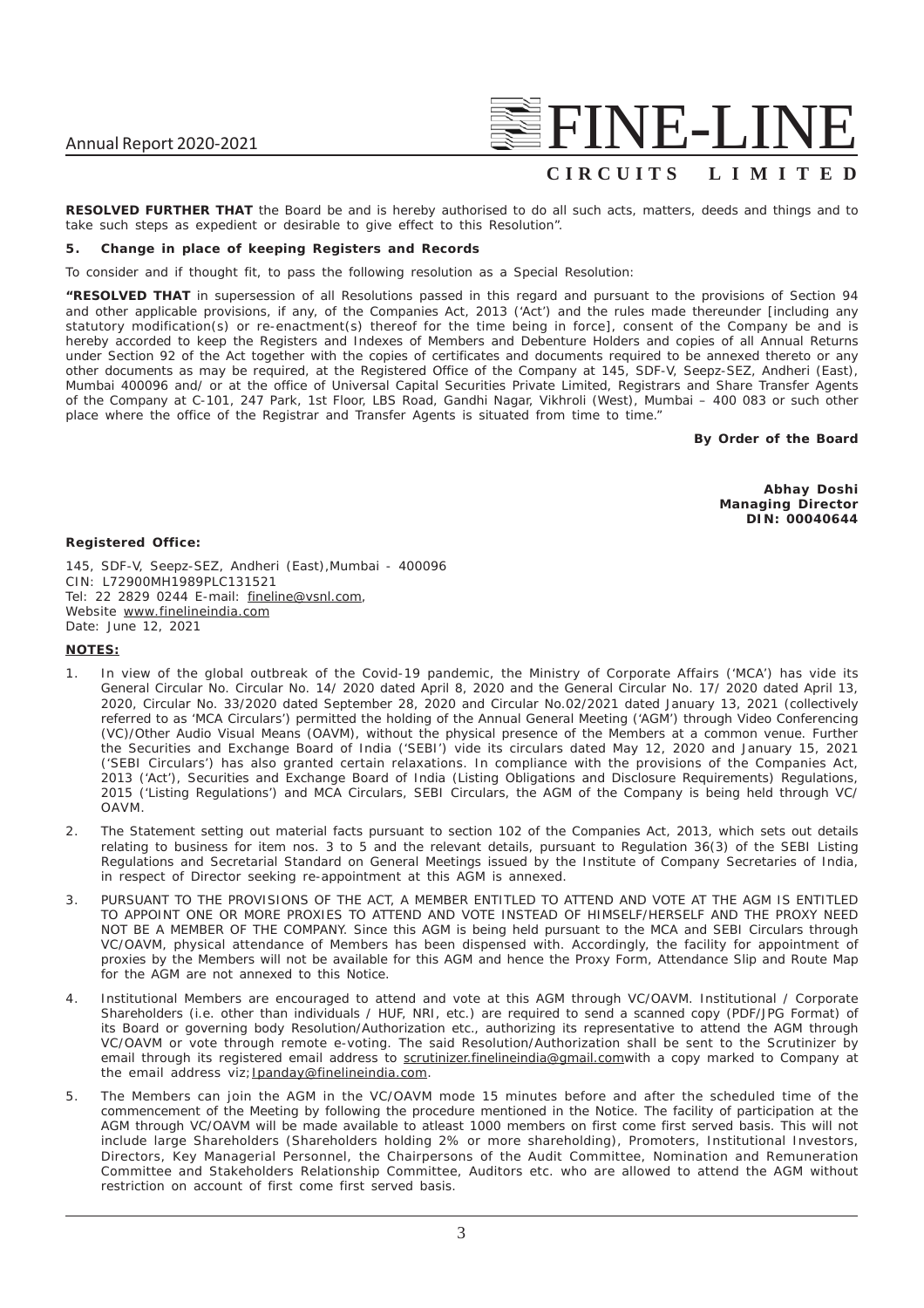# Annual Report 2020-2021  $\blacksquare$

#### **CIRCUITS LIMITED**

- 6. Members attending the AGM through VC/OAVM shall be counted for the purpose of reckoning the quorum under Section 103 of the Act.
- 7. In compliance with the MCA Circulars and SEBI Circulars, Notice of the AGM along with the Annual Report 2020-21 is being sent only through electronic mode to those Members whose email addresses are registered with the Company/Depositories. Members may note that the Notice and Annual Report 2020-21 will also be available on the Company's website www.finelineindia.com and website of the Stock Exchange i.e. BSE Limited at www.bseindia.com. The Notice and Annual Report 2020-21 is also disseminated on the website of CDSL (agency for providing the e-Voting facility before and during the AGM) i.e. https://www.evotingindia.com.
- 8. In case of joint holders, the Member whose name appears as the first holder in the order of names as per the Register of Members of the Company will be entitled to vote at the AGM.
- 9. The Register of Members and the Share Transfer books of the Company will be closed from Saturday, September 11, 2021 to Friday, September 17, 2021both days inclusive.
- 10. Benefits of Dematerialization:

Shares held in dematerialized form have several advantages like immediate transfer of shares, faster settlement cycle, faster disbursement of non-cash corporate benefits like rights, etc., lower brokerage, ease in portfolio monitoring, etc. Besides risks associated with physical certificates such as forged transfer, fake certificates, bad deliveries, loss of certificates in transit, get eliminated. Since there are several benefits arising from dematerialization, we sincerely urge you to dematerialize your shares at the earliest, if you are still holding the shares in physical form.

As per Regulation 40 of SEBI Listing Regulations, as amended, securities of listed companies can be transferred only in dematerialized form with effect from, April 1, 2019, except in case of request received for transmission or transposition of securities. In view of this and to eliminate all risks associated with physical shares and for ease of portfolio management, members holding shares in physical form are requested to consider converting their holdings to dematerialized form. Members can contact the Company or Company's Registrars and Transfer Agents, "Universal Capital Securities Pvt. Ltd." for assistance in this regard.

11. Members holding shares in dematerialized form are requested to intimate all changes pertaining to their bank details, mandates, nominations, power of attorney, change of address, change of name and email address, etc., to their Depository Participants only and not to Company's Registrar and Transfer Agent. Changes intimated to the Depository Participant will then be automatically reflected in the Company's records. Members holding shares in physical form are requested to intimate such changes to the Company's Registrar & Share Transfer Agents, Universal Capital Securities Pvt. Ltd.

SEBI has mandated the submission of PAN by every participant in securities market. Members holding shares in electronic form are, therefore requested to submit the PAN to their Depository Participant with whom they are maintaining their demat accounts. Members holding shares in physical form can submit their PAN details to Universal Capital Securities Pvt. Ltd.

Members holding shares in physical form, in identical order of names, in more than one folio are requested to send to Universal Capital Securities Pvt. Ltd., the details of such folios together with the share certificates and selfattested copies of PAN card of the holders for consolidating their holding in one folio. A consolidated share certificate will be issued to such Members after making requisite changes.

- 12. As per the provisions of Section 72 of the Act, the facility for making nomination is available for the Members in respect of the shares held by them. Members who have not yet registered their nomination are requested to register the same by submitting Form No. SH-13. The said form is enclosed herewith and is also available for download on the Company's website www.finelineindia.com. Members are requested to submit the said form to Universal Capital Securities Pvt. Ltd. at info@unisec.in, in case the shares are held in physical form and Members holding shares in electronic form are requested to contact their respective Depository Participants for the same.
- 13. At the Twenty-Eighth AGM held on September 29, 2018 the members approved appointment of M/s. Ratanghayara & Co, Chartered Accountants (Membership No. 103325 / Firm Registration No. 117626W) as Statutory Auditors of the Company to hold office for a period of five years from the conclusion of that AGM till the conclusion of the thirtythird AGM. The requirement to place the matter relating to appointment of auditors for ratification by Members at every AGM has been done away by the Companies (Amendment) Act, 2017 with effect from May 7, 2018. Accordingly, no resolution is being proposed for ratification of appointment of statutory auditors at the Thirty First AGM.
- 14. Members who wish to inspect the relevant documents referred to in the Notice can send an email to Ipanday@finelineindia.comup to date of this Meeting.

#### **15. Registration of e-mail address permanently with Company/Depository Participant:**

To support 'Green Initiative', Members who have not yet registered their e-mail addresses are requested to register the same with their concerned Depository Participants, in respect of electronic holding and with Company's Registrar & Share Transfer Agents, Universal Capital Securities Pvt. Ltd., in respect of physical holding. Further, those Members who have already registered their e-mail addresses are requested to keep their e-mail addresses validated/updated with their Depository Participants/ Company's RTA to enable servicing of notices/documents/Annual Reports and other communications electronically to their e-mail address in future.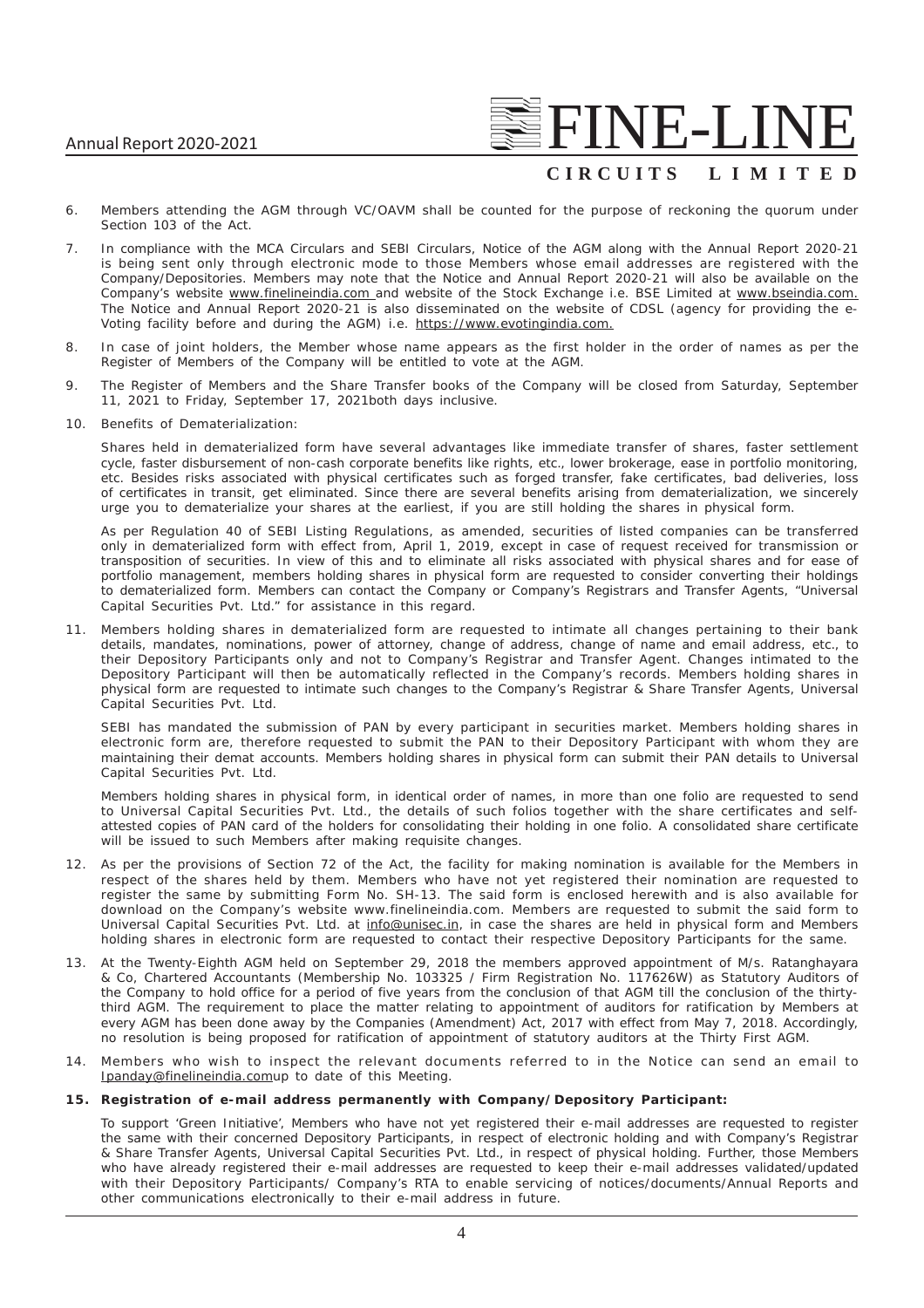# Annual Report 2020-2021  $\mathbb{E}[\mathbf{N}\mathbf{E}\mathbf{-L}]$

#### **CIRCUITS LIMITED**

- 16. In compliance with the provisions of Section 108 of the Act, read with Rule 20 of the Companies (Management and Administration) Rules, 2014, as amended from time to time, Regulation 44 of the SEBI Listing Regulations, the Members are provided with the facility to cast their vote electronically, through the e-voting services provided by CDSL, on all the resolutions set forth in this Notice. The facility of casting votes by a member using remote e-voting system before the Meeting as well as remote e-voting during the AGM, will be provided by CDSL.
- 17. The remote e-voting period before the AGM commences on Tuesday, 14thSeptember, 2021 (9.00 a.m. IST) and ends on Thursday, 16th September, 2021 (5.00 p.m. IST). During this period, Members of the Company, holding shares either in physical form or in dematerialized form, as on cutoff date i.e. Friday, 10<sup>th</sup> September, 2021 may cast their vote electronically. The e-voting module shall be disabled by CDSL for voting thereafter. Once the vote on a resolution is cast by the Member, he shall not be allowed to change it subsequently. The voting rights of Members (for voting through e-voting before the AGM and during the AGM) shall be in proportion to their shares held in the paid up equity share capital of the Company as on cut-off date i.e. Friday, 10<sup>th</sup> September, 2021.
- 18. Members will be provided with the facility for voting through electronic voting system during the VC/OAVM at the AGM, who have not already cast their vote on the Resolutions through remote e-voting before the AGM and are otherwise not barred from doing so, will be eligible to exercise their right to vote on such resolutions during such proceedings of the AGM. The Members who have cast their vote by e-voting prior to the AGM may also attend/ participate in the AGM through VC/OAVM, but shall not be entitled to cast their vote again on such resolutions.
- 19. A person, whose name is recorded in the Register of Members or in the Register of Beneficial Owners maintained by the depositories as on the cut-off date only shall be entitled to avail the facility of remote e-voting before the AGM as well as remote e-voting during the AGM. Any person who is not a member as on the cut-off date should treat this Notice for information purpose only. Any person, who acquires shares of the Company and becomes a Member of the Company after sending of the Notice and holding shares as of the cut-off date, may obtain the User ID and Password by sending a request at helpdesk.evoting@cdslindia.com
- 20. The Chairman shall, at the AGM allow voting by use of remote e-voting system for all those Members who are present during the AGM through VC/OAVM but have not cast their votes by availing the remote e-voting facility before the AGM. The e-voting module during the AGM shall be disabled by CDSL for voting 15 minutes after the conclusion of the Meeting.
- 21. Ms. Sarvari Shah (Membership No. FCS 9697) or failing her Mr. Mitesh Dhabliwala (Membership No. FCS 8331) of Parikh & Associates, Practicing Company Secretaries, have been appointed as the Scrutinizer's to scrutinize the remote e-voting prior to and during the AGM, in a fair and transparent manner.
- 22. The Scrutinizer shall, immediately after the conclusion of remote e-voting at the AGM, unblock the votes cast through e-Voting (votes cast during the AGM and votes cast through remote e-Voting before the AGM) and make, not later than two working days of conclusion of the AGM, a consolidated Scrutinizer's Report of the total votes cast in favour or against, if any, to the Chairman or a person authorised by him in writing, who shall countersign the same.
- 23. The results declared along with the Scrutinizer's Report shall be placed on the Company's website www.finelineindia.com and on the website of CDSL www.evotingindia.com immediately after the results are declared and the same shall be communicated to BSE Limited, where the shares of the Company are listed.
- 24. Subject to the receipt of requisite number of votes, the Resolutions forming part of the AGM Notice shall be deemed to be passed on the date of the AGM i.e. Friday, 17<sup>th</sup> September, 2021.
- 25. Instructions for attending the AGM through VC/OAVM and remote e-voting (before and during the AGM) are given below:

#### **INSTRUCTIONS FOR SHAREHOLDERS ATTENDING THE AGM THROUGH VC/OAVM ARE AS UNDER:**

- (i) The voting period begins on Tuesday, 14th September, 2021 (9.00 a.m. IST) and ends on Thursday, 16th September, 2021 (5.00 p.m. IST). During this period shareholders' of the Company, holding shares either in physical form or in dematerialized form, as on the cut-off date (record date) of Friday, 10<sup>th</sup> September, 2021 may cast their vote electronically. The e-voting module shall be disabled by CDSL for voting thereafter.
- (ii) Shareholders who have already voted prior to the meeting date would not be entitled to vote at the meeting venue.
- (iii) Pursuant to SEBI Circular No. **SEBI/HO/CFD/CMD/CIR/P/2020/242 dated 09.12.2020,** under Regulation 44 of Securities and Exchange Board of India (Listing Obligations and Disclosure Requirements) Regulations, 2015, listed entities are required to provide remote e-voting facility to its shareholders, in respect of all shareholders' resolutions. However, it has been observed that the participation by the public non-institutional shareholders/retail shareholders is at a negligible level.

Currently, there are multiple e-voting service providers (ESPs) providing e-voting facility to listed entities in India. This necessitates registration on various ESPs and maintenance of multiple user IDs and passwords by the shareholders.

In order to increase the efficiency of the voting process, pursuant to a public consultation, it has been decided to enable e-voting to **all the demat account holders**, **by way of a single login credential, through their**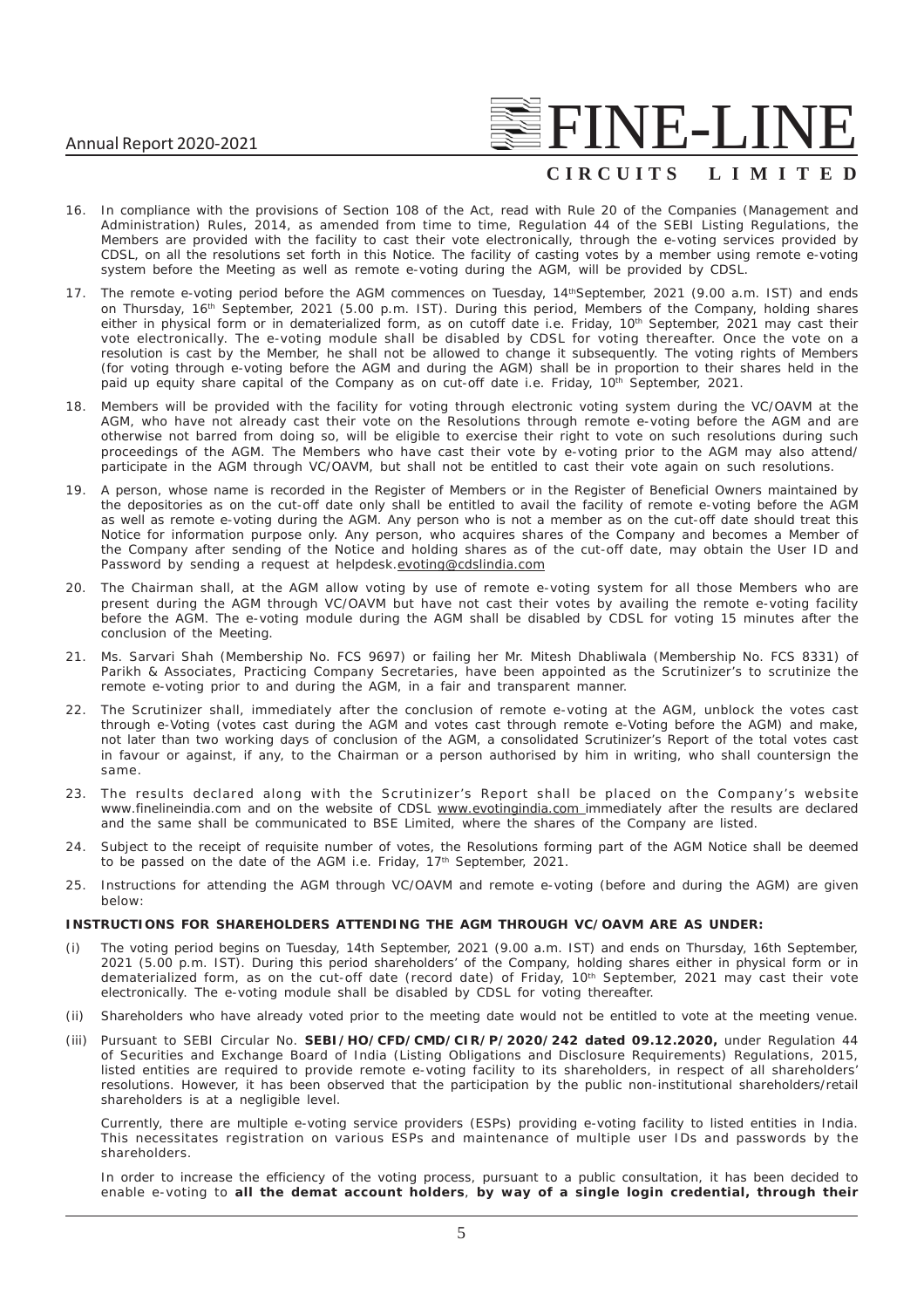#### **CIRCUITS LIMITED**

**demat accounts/ websites of Depositories/ Depository Participants**. Demat account holders would be able to cast their vote without having to register again with the ESPs, thereby, not only facilitating seamless authentication but also enhancing ease and convenience of participating in e-voting process.

(iv) In terms of **SEBI circular no. SEBI/HO/CFD/CMD/CIR/P/2020/242 dated December 9, 2020** on e-Voting facility provided by Listed Companies, Individual shareholders holding securities in demat mode are allowed to vote through their demat account maintained with Depositories and Depository Participants. Shareholders are advised to update their mobile number and email Id in their demat accounts in order to access e-Voting facility.

Pursuant to abovesaid SEBI Circular**,** Login method for e-Voting and joining virtual meetings **for Individual shareholders holding securities in Demat mode CDSL/NSDL** is given below:

| Type of<br>shareholders                                                                                                        | Login Method                                                                                                                                                                                                                                                                                                                                                                                                                                                                                                                                                                                                                                                                                                                                                                                                                                                                                        |
|--------------------------------------------------------------------------------------------------------------------------------|-----------------------------------------------------------------------------------------------------------------------------------------------------------------------------------------------------------------------------------------------------------------------------------------------------------------------------------------------------------------------------------------------------------------------------------------------------------------------------------------------------------------------------------------------------------------------------------------------------------------------------------------------------------------------------------------------------------------------------------------------------------------------------------------------------------------------------------------------------------------------------------------------------|
| Individual<br>Shareholders<br>holding<br>securities<br>in Demat                                                                | Users who have opted for CDSL Easi / Easiest facility, can login through their existing user id and<br>1)<br>password. Option will be made available to reach e-Voting page without any further authentication.<br>The URL for users to login to Easi / Easiest arehttps://web.cdslindia.com/myeasi/home/login or<br>visit www.cdslindia.com and click on Login icon and select New System Myeasi.                                                                                                                                                                                                                                                                                                                                                                                                                                                                                                  |
| mode<br>with CDSL                                                                                                              | After successful login the Easi / Easiest user will be able to see the e-Voting option for eligible<br>2)<br>companies where the evoting is in progress as per the information provided by company. On<br>clicking the evoting option, the user will be able to see e-Voting page of the e-Voting service<br>provider for casting your vote during the remote e-Voting period or joining virtual meeting &<br>voting during the meeting. Additionally, there is also links provided to access the system of all<br>e-Voting Service Providers i.e. CDSL/NSDL/KARVY/LINKINTIME, so that the user can visit the<br>e-Voting service providers' website directly.                                                                                                                                                                                                                                      |
|                                                                                                                                | If the user is not registered for Easi/Easiest, option to register is available at<br>3)<br>https://web.cdslindia.com/myeasi/Registration/EasiRegistration                                                                                                                                                                                                                                                                                                                                                                                                                                                                                                                                                                                                                                                                                                                                          |
|                                                                                                                                | Alternatively, the user can directly access e-Voting page by providing Demat Account Number and<br>4)<br>PAN No. from a e-Voting link available on www.cdslindia.com home page or click on<br>https://evoting.cdslindia.com/Evoting/EvotingLogin The system will authenticate the user by sending<br>OTP on registered Mobile & Email as recorded in the Demat Account. After successful authentication,<br>user will be able to see the e-Voting option where the evoting is in progress and also able to<br>directly access the system of all e-Voting Service Providers.                                                                                                                                                                                                                                                                                                                         |
| Individual<br>Shareholders<br>holding<br>securities in<br>demat mode<br>with NSDL                                              | If you are already registered for NSDL IDeAS facility, please visit the e-Services website of NSDL.<br>1)<br>Open web browser by typing the following URL: https://eservices.nsdl.com either on a Personal<br>Computer or on a mobile. Once the home page of e-Services is launched, click on the "Beneficial<br>Owner" icon under "Login" which is available under 'IDeAS' section. A new screen will open. You<br>will have to enter your User ID and Password. After successful authentication, you will be able to<br>see e-Voting services. Click on "Access to e-Voting" under e-Voting services and you will be able<br>to see e-Voting page. Click on company name or e-Voting service provider name and you will be<br>re-directed to e-Voting service provider website for casting your vote during the remote e-Voting<br>period or joining virtual meeting & voting during the meeting. |
|                                                                                                                                | If the user is not registered for IDeAS e-Services, option to register is available at<br>2)<br>https://eservices.nsdl.com. Select "Register Online for IDeAS "Portal or click at<br>https://eservices.nsdl.com/SecureWeb/IdeasDirectReg.jsp                                                                                                                                                                                                                                                                                                                                                                                                                                                                                                                                                                                                                                                        |
|                                                                                                                                | Visit the e-Voting website of NSDL. Open web browser by typing the following URL:<br>3)<br>https://www.evoting.nsdl.com/ either on a Personal Computer or on a mobile. Once the home<br>page of e-Voting system is launched, click on the icon "Login" which is available under 'Shareholder/<br>Member' section. A new screen will open. You will have to enter your User ID (i.e. your sixteen<br>digit demat account number hold with NSDL), Password/OTP and a Verification Code as shown on<br>the screen. After successful authentication, you will be redirected to NSDL Depository site wherein<br>you can see e-Voting page. Click on company name or e-Voting service provider name and you<br>will be redirected to e-Voting service provider website for casting your vote during the remote e-<br>Voting period or joining virtual meeting & voting during the meeting                 |
| Individual<br>Shareholders<br>(holding<br>securities in<br>demat mode)<br>login through<br>their<br>Depository<br>Participants | You can also login using the login credentials of your demat account through your Depository Participant<br>registered with NSDL/CDSL for e-Voting facility. After Successful login, you will be able to see e-Voting<br>option. Once you click on e-Voting option, you will be redirected to NSDL/CDSL Depository site after<br>successful authentication, wherein you can see e-Voting feature. Click on company name or e-Voting<br>service provider name and you will be redirected to e-Voting service provider website for casting your<br>vote during the remote e-Voting period or joining virtual meeting & voting during the meeting.                                                                                                                                                                                                                                                     |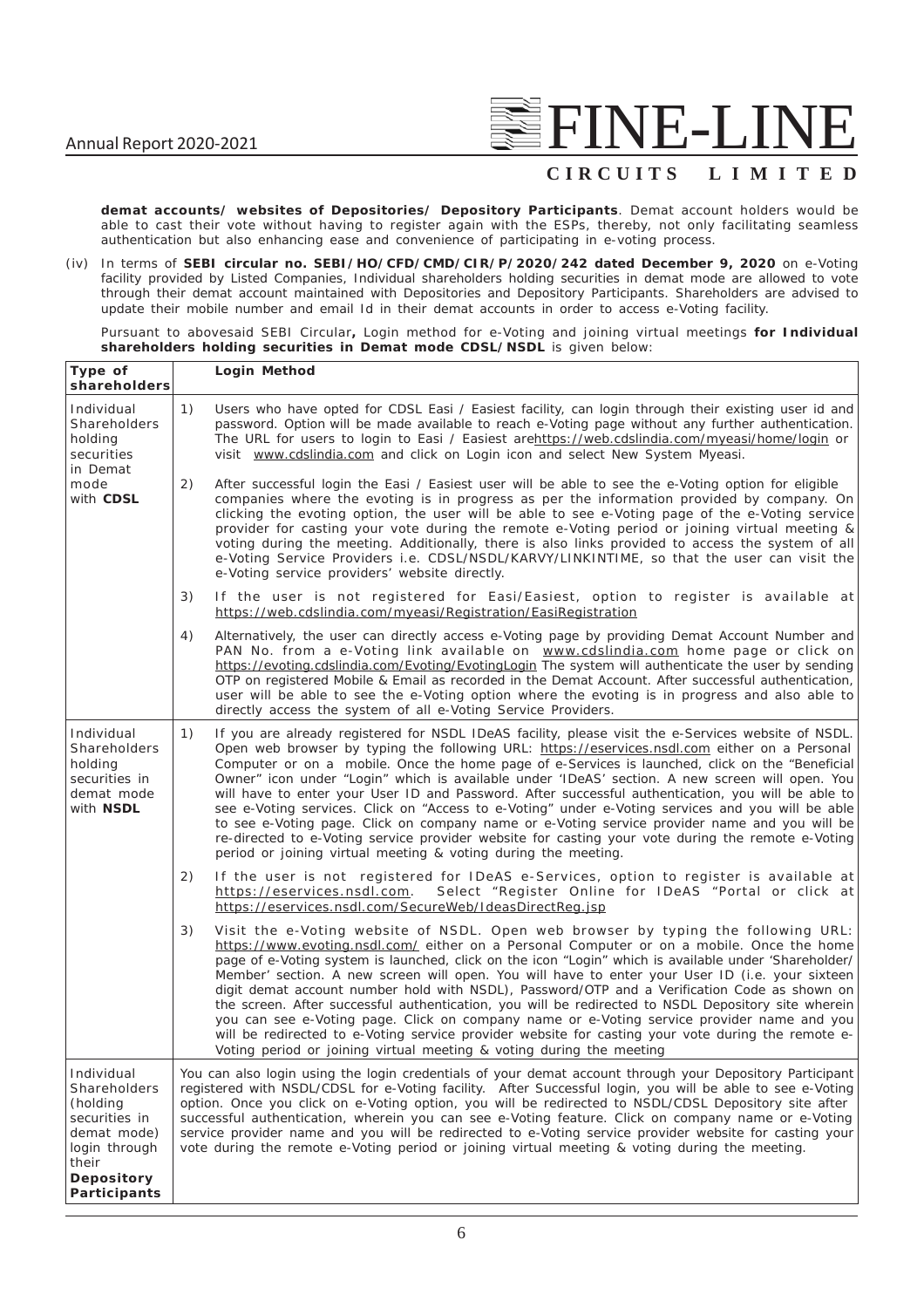### **CIRCUITS LIMITED**

**Important note:** Members who are unable to retrieve User ID/ Password are advised to use Forget User ID and Forget Password option available at abovementioned website.

#### **Helpdesk for Individual Shareholders holding securities in demat mode for any technical issues related to login through Depository i.e. CDSL and NSDL**

| Login type                                                            | Helpdesk details                                                                                                                                                                   |
|-----------------------------------------------------------------------|------------------------------------------------------------------------------------------------------------------------------------------------------------------------------------|
| Individual Shareholders holding securities in<br>Demat mode with CDSL | Members facing any technical issue in login can contact CDSL<br>helpdesk by sending a request at helpdesk.evoting@cdslindia.com<br>or contact at 022- 23058738 and 22-23058542-43. |
| Individual Shareholders holding securities in<br>Demat mode with NSDL | Members facing any technical issue in login can contact NSDL<br>helpdesk by sending a request at evoting@nsdl.co.in or call at toll<br>free no.: 1800 1020 990 and 1800 22 44 30   |

(V) Login method for e-Voting and joining virtual meetings for **Physical shareholders and shareholders other than individual holding in Demat form.**

- 1) The shareholders should log on to the e-voting website www.evotingindia.com.
- 2) Click on "Shareholders" module.
- 3) Now enter your User ID
	- a. For CDSL: 16 digits beneficiary ID,
	- b. For NSDL: 8 Character DP ID followed by 8 Digits Client ID,
	- c. Shareholders holding shares in Physical Form should enter Folio Number registered with the Company.
- 4) Next enter the Image Verification as displayed and Click on Login.
- 5) If you are holding shares in demat form and had logged on to www.evotingindia.com and voted on an earlier e-voting of any company, then your existing password is to be used.
- 6) If you are a first-time user follow the steps given below:

#### **For Physical shareholders and other than individual shareholders holding shares in Demat.**

| PAN                                                    | Enter your 10 digit alpha-numeric *PAN issued by Income Tax Department (Applicable for<br>both demat shareholders as well as physical shareholders)                             |
|--------------------------------------------------------|---------------------------------------------------------------------------------------------------------------------------------------------------------------------------------|
|                                                        | Shareholders who have not updated their PAN with the Company/Depository Participant<br>are requested to use the sequence number sent by Company/RTA or contact Company/<br>RTA. |
| Dividend Bank Details<br><b>OR</b> Date of Birth (DOB) | Enter the Dividend Bank Details or Date of Birth (in dd/mm/yyyy format) as recorded in<br>your demat account or in the company records in order to login.                       |
|                                                        | If both the details are not recorded with the depository or company, please enter the<br>member id / folio number in the Dividend Bank details field.                           |

(vi) After entering these details appropriately, click on "SUBMIT" tab.

- (vii) Shareholders holding shares in physical form will then directly reach the Company selection screen. However, shareholders holding shares in demat form will now reach 'Password Creation' menu wherein they are required to mandatorily enter their login password in the new password field. Kindly note that this password is to be also used by the demat holders for voting for resolutions of any other company on which they are eligible to vote, provided that company opts for e-voting through CDSL platform. It is strongly recommended not to share your password with any other person and take utmost care to keep your password confidential.
- (viii) For shareholders holding shares in physical form, the details can be used only for e-voting on the resolutions contained in this Notice.
- (ix) Click on the EVSN for "FINE LINE CIRCUITS LIMITED".
- (x) On the voting page, you will see "RESOLUTION DESCRIPTION" and against the same the option "YES/NO" for voting. Select the option YES or NO as desired. The option YES implies that you assent to the Resolution and option NO implies that you dissent to the Resolution.
- (xi) Click on the "RESOLUTIONS FILE LINK" if you wish to view the entire Resolution details.
- (xii) After selecting the resolution, you have decided to vote on, click on "SUBMIT". A confirmation box will be displayed. If you wish to confirm your vote, click on "OK", else to change your vote, click on "CANCEL" and accordingly modify your vote.
- (xiii) Once you "CONFIRM" your vote on the resolution, you will not be allowed to modify your vote.
- (xiv) You can also take a print of the votes cast by clicking on "Click here to print" option on the Voting page.
- (xv) If a demat account holder has forgotten the login password then Enter the User ID and the image verification code and click on Forgot Password & enter the details as prompted by the system.
- (xvi) **Additional Facility for Non Individual Shareholders and Custodians –For Remote Voting only.**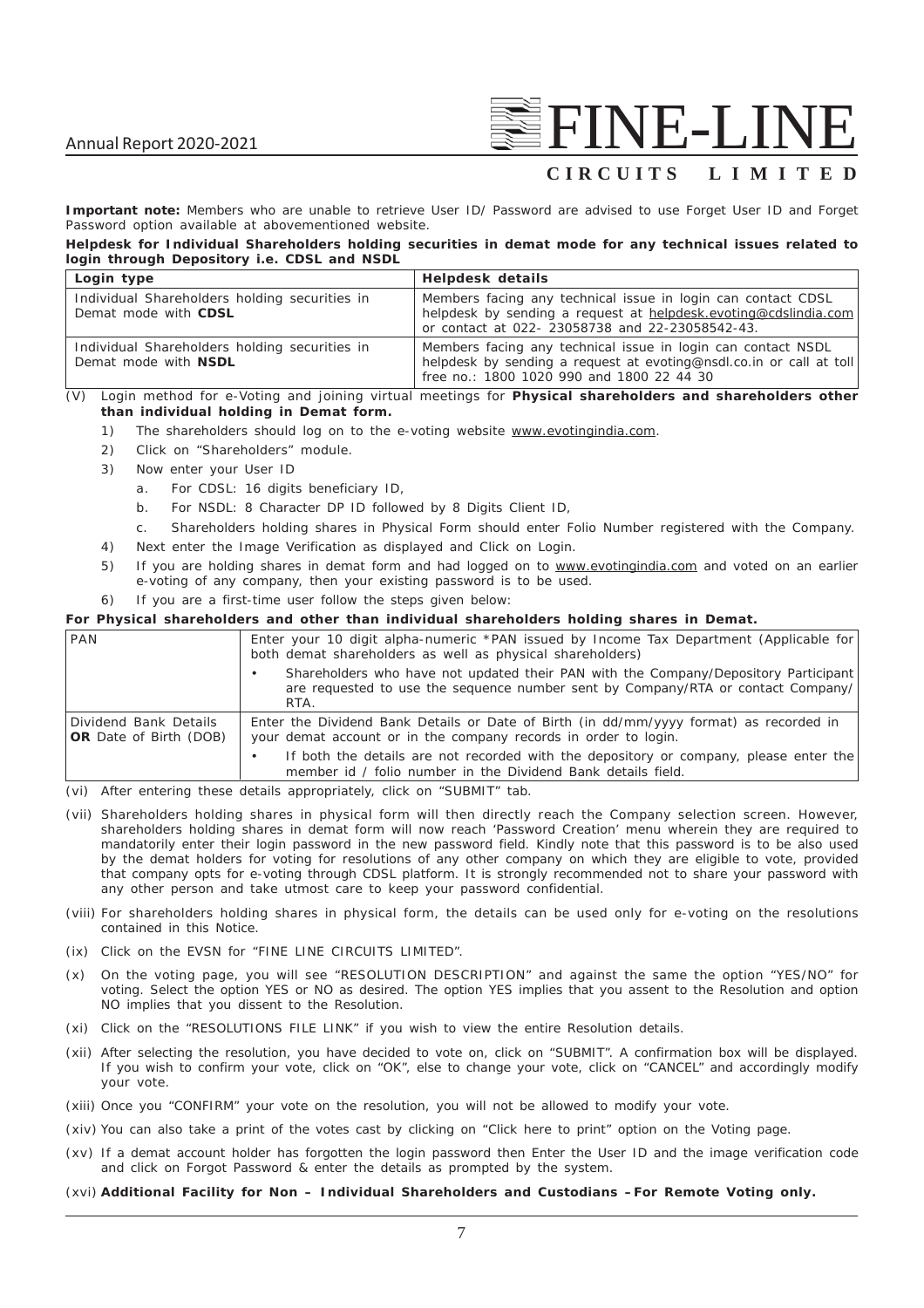# Annual Report 2020-2021  $\blacksquare$

### **CIRCUITS LIMITED**

- Non-Individual shareholders (i.e. other than Individuals, HUF, NRI etc.) and Custodians are required to log on to www.evotingindia.com and register themselves in the "Corporates" module.
- A scanned copy of the Registration Form bearing the stamp and sign of the entity should be emailed to helpdesk.evoting@cdslindia.com.
- After receiving the login details a Compliance User should be created using the admin login and password. The Compliance User would be able to link the account(s) for which they wish to vote on.
- The list of accounts linked in the login should be mailed to helpdesk.evoting@cdslindia.com and on approval of the accounts they would be able to cast their vote.
- A scanned copy of the Board Resolution and Power of Attorney (POA) which they have issued in favour of the Custodian, if any, should be uploaded in PDF format in the system for the scrutinizer to verify the same.
- Alternatively Non Individual shareholders are required to send the relevant Board Resolution/ Authority letter etc. together with attested specimen signature of the duly authorized signatory who are authorized to vote, to the Scrutinizer at the email address viz; scrutinizer.finelineindia@gmail.comand to the Company at the email address viz;Ipanday@finelineindia.com, if they have voted from individual tab & not uploaded same in the CDSL e-voting system for the scrutinizer to verify the same.

#### **INSTRUCTIONS FOR SHAREHOLDERS ATTENDING THE AGM/EGM THROUGH VC/OAVM & E-VOTING DURING MEETING ARE AS UNDER:**

- 1. The procedure for attending meeting & e-Voting on the day of the AGM/ EGM is same as the instructions mentioned above for e-voting.
- 2. The link for VC/OAVM to attend meeting will be available where the EVSN of Company will be displayed after successful login as per the instructions mentioned above for e-voting.
- 3. Shareholders who have voted through Remote e-Voting will be eligible to attend the meeting. However, they will not be eligible to vote at the AGM/EGM.
- 4. Shareholders are encouraged to join the Meeting through Laptops / IPads for better experience.
- 5. Further shareholders will be required to allow Camera and use Internet with a good speed to avoid any disturbance during the meeting.
- 6. Please note that Participants Connecting from Mobile Devices or Tablets or through Laptop connecting via Mobile Hotspot may experience Audio/Video loss due to Fluctuation in their respective network. It is therefore recommended to use Stable Wi-Fi or LAN Connection to mitigate any kind of aforesaid glitches.
- 7. Shareholders who would like to express their views/ask questions during the meeting may register themselves as a speaker by sending their request in advance atleast seven days prior to meeting mentioning their name, demat account number/folio number, email id, mobile number at Ipanday@finelineindia.com. The shareholders who do not wish to speak during the AGM but have queries may send their queries in advance seven days prior to meeting mentioning their name, demat account number/folio number, email id, mobile number at (company email id). These queries will be replied to by the company suitably by email.
- 8. Those shareholders who have registered themselves as a speaker will only be allowed to express their views/ask questions during the meeting.
- 9. Only those shareholders, who are present in the AGM/EGM through VC/OAVM facility and have not casted their vote on the Resolutions through remote e-Voting and are otherwise not barred from doing so, shall be eligible to vote through e-Voting system available during the EGM/AGM.
- 10. If any Votes are cast by the shareholders through the e-voting available during the EGM/AGM and if the same shareholders have not participated in the meeting through VC/OAVM facility, then the votes cast by such shareholders shall be considered invalid as the facility of e-voting during the meeting is available only to the shareholders attending the meeting.

#### **PROCESS FOR THOSE SHAREHOLDERS WHOSE EMAIL/MOBILE NO. ARE NOT REGISTERED WITH THE COMPANY/DEPOSITORIES.**

- 1. For Physical shareholders- please provide necessary details like Folio No., Name of shareholder, scanned copy of the share certificate (front and back), PAN (self attested scanned copy of PAN card), AADHAR (self attested scanned copy of Aadhar Card) by email to **Company/RTA email id**.
- 2. For Demat shareholders -, Please update your email id & mobile no. with your respective Depository Participant (DP)
- 3. For Individual Demat shareholders Please update your email id & mobile no. with your respective Depository Participant (DP) which is mandatory while e-Voting & joining virtual meetings through Depository.

If you have any queries or issues regarding attending AGM & e-Voting from the CDSL e-Voting System, you can write an email to helpdesk.evoting@cdslindia.com or contact at 022- 23058738 and 022-23058542/43.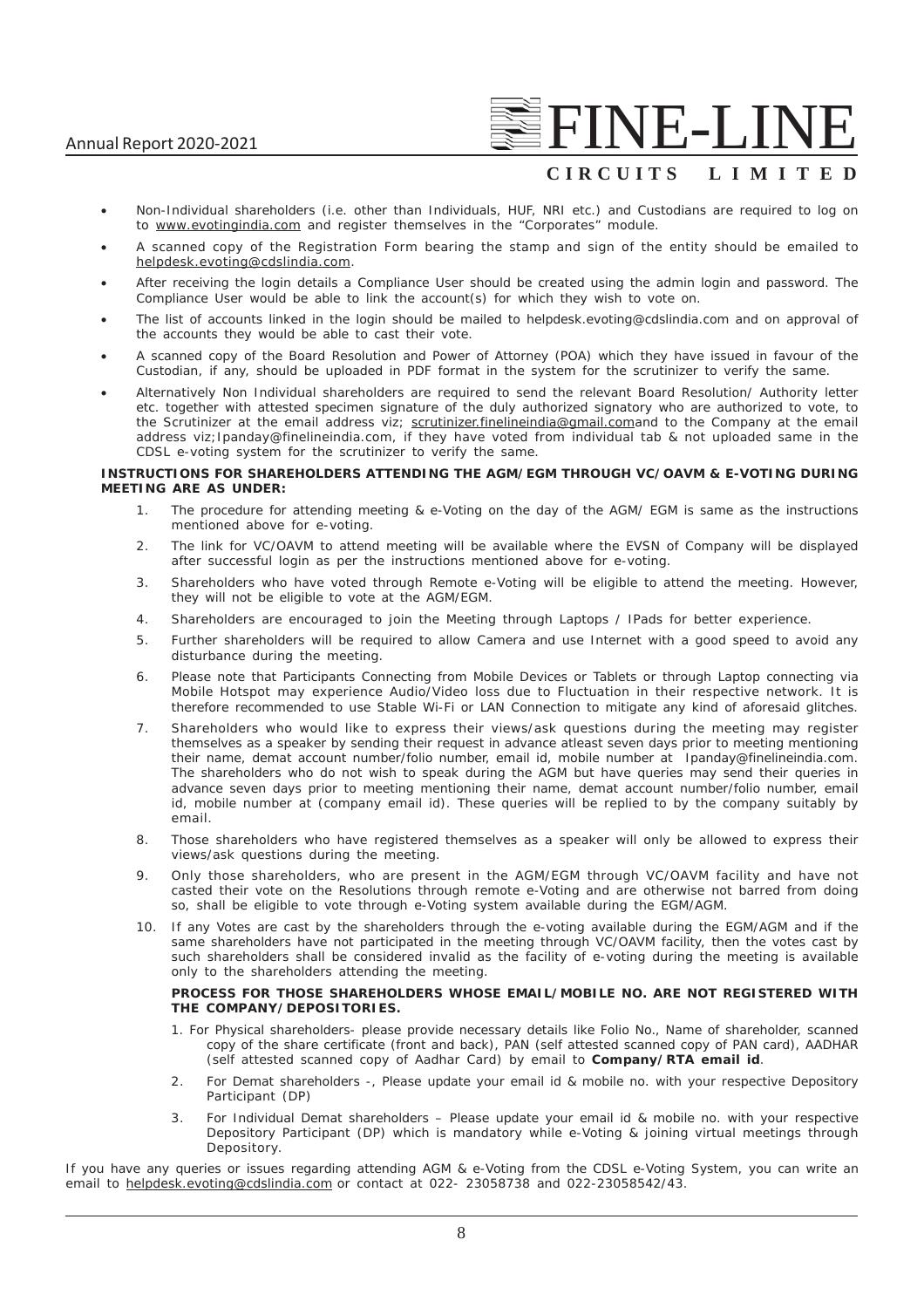#### **CIRCUITS LIMITED**

All grievances connected with the facility for voting by electronic means may be addressed to Mr. Rakesh Dalvi, Sr. Manager, (CDSL, ) Central Depository Services (India) Limited, A Wing, 25th Floor, Marathon Futurex, Mafatlal Mill Compounds, N M Joshi Marg, Lower Parel (East), Mumbai - 400013 or send an email to helpdesk.evoting@cdslindia.com or call on 022-23058542/43.

**By Order of the Board**

**Abhay Doshi Managing Director DIN: 00040644**

#### **Registered Office:**

145, SDF-V, Seepz-SEZ, Andheri (East),Mumbai - 400096 CIN: L72900MH1989PLC131521 Tel: 22 2829 0244 E-mail: fineline@vsnl.com, Website www.finelineindia.com Date: June 12, 2021

#### **ANNEXURE TO THE NOTICE**

#### **EXPLANATORY STATEMENT PURSUANT TO THE PROVISIONS OF SECTION 102(1) OF THE COMPANIES ACT, 2013:**

#### **ITEM NOS. 3 & 4 :**

The Board of Directors of the Company (the "Board") on the recommendation of the Nomination and Remuneration Committee had by its resolution dated June 12, 2021, re-appointed Shri Abhay Doshi as the Managing Director and Shri. Rajiv Doshi as the Whole-time Director designated as Executive Director of the Company respectively for a period of three years with effect from April 1, 2022 on the terms and conditions including remuneration as contained in the special resolutions at item nos. 3 and 4 in the accompanying notice. The said re-appointment of Shri Abhay Doshi and Shri. Rajiv Doshi and the payment of remuneration to them are subject to the approval of the Members of the Company.

Pursuant to Section 196, 197, 198 & 203 read with Schedule V of the Companies Act, 2013 and Rule 7 of the Companies (Appointment & Remuneration of Managerial Remuneration Personnel) Rules, 2014 framed and all other applicable provisions of the Companies Act, 2013 and pursuant to the SEBI (Listing Obligations and Disclosures Requirement) Regulations, 2015 and as amended from time to time, the remuneration payable to Shri Abhay Doshi and Shri. Rajiv Doshiis placed before the shareholders for their approval by way of a special resolutions.

Shri Abhay Doshi and Shri. Rajiv Doshi have varied & rich industrial experience. As the company stands to gain from their continuous participation and guidance, their re-appointment is beneficial to the company.

#### **Additional information required to be given along with a Notice calling General Meeting as per sub para (B) of Section II of Part II of Schedule V of the Companies Act, 2013 is given hereunder:**

| Ι.  | <b>General Information:</b>                                                                                                                                   |                                          |                         |            |                    |
|-----|---------------------------------------------------------------------------------------------------------------------------------------------------------------|------------------------------------------|-------------------------|------------|--------------------|
| (1) | Nature of industry                                                                                                                                            | Manufacturing                            |                         |            |                    |
| (2) | Date or expected date of commencement<br>of commercial production                                                                                             |                                          | 09/10/1989 & 01/09/2003 |            |                    |
| (3) | In case of new companies, expected date of<br>commencement of activities as per project<br>approved by financial institutions appearing<br>in the prospectus. | N.A.                                     |                         |            | (Figures in Lakhs) |
| (4) | Financial performance based on given indicators                                                                                                               | 2020-21<br>2019-20<br>2017-18<br>2018-19 |                         |            |                    |
|     | Turnover *                                                                                                                                                    | 2266                                     | 2670                    | 3154       | 2831               |
|     | Net profit (as computed under section 198)                                                                                                                    |                                          |                         |            |                    |
|     | Net profit/ (Loss) as per profit and loss account                                                                                                             | 5.29<br>(8.70)                           |                         | 16.39      | 9.28               |
|     | Amount of Dividend paid                                                                                                                                       | <b>NIL</b>                               | <b>NIL</b>              | <b>NIL</b> | <b>NIL</b>         |
|     | Rate of Dividend declared                                                                                                                                     | N.A.                                     | N.A.                    | N.A.       | N.A.               |
|     | Earning before interest, depreciation & taxes                                                                                                                 | 109.03                                   | 126.55                  | 150.86     | 138.86             |
|     | % of EBIDT to turnover                                                                                                                                        | 4.81%                                    | 4.74%                   | 4.78%      | 4.90%              |
|     | * Turnover does not include DEPB and duty<br>drawback, which is included in sales                                                                             |                                          |                         |            |                    |
| (5) | Foreign investments or collaborators, if any.                                                                                                                 | <b>NIL</b>                               |                         |            |                    |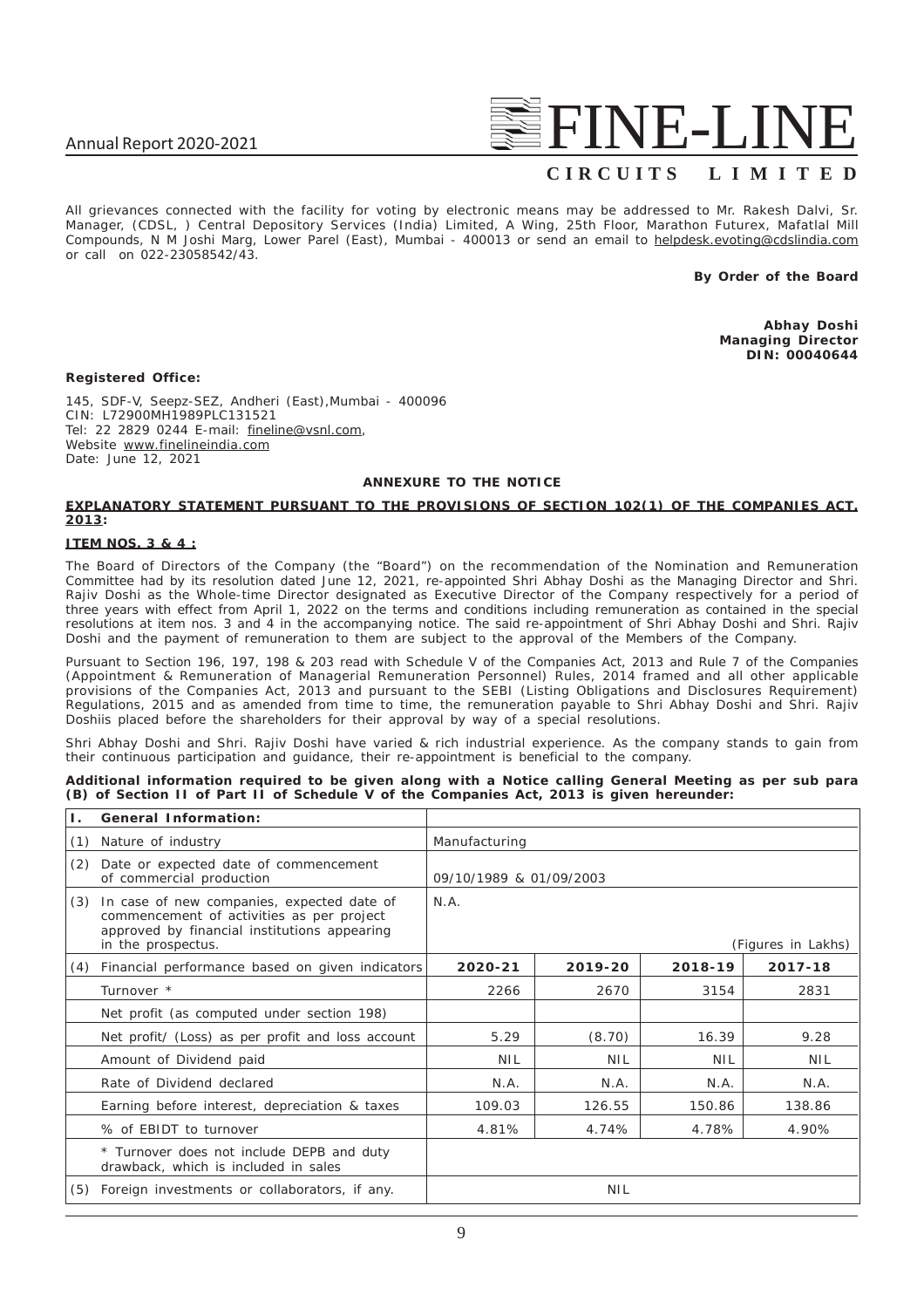## **CIRCUITS LIMITED**

#### **II. INFORMATION ABOUT THE APPOINTEE**

| Name of the Directors                                                                                                       | Shri. Abhay Doshi                                                                                                                                                                                                                                                                                                                                                                                                                                                                                                                                                                                             | Shri. Rajiv Doshi                                                                                                                                                                                                                                                                                                                                                                                                                                                                                                                                                                                                                                                                                                                                           |  |  |
|-----------------------------------------------------------------------------------------------------------------------------|---------------------------------------------------------------------------------------------------------------------------------------------------------------------------------------------------------------------------------------------------------------------------------------------------------------------------------------------------------------------------------------------------------------------------------------------------------------------------------------------------------------------------------------------------------------------------------------------------------------|-------------------------------------------------------------------------------------------------------------------------------------------------------------------------------------------------------------------------------------------------------------------------------------------------------------------------------------------------------------------------------------------------------------------------------------------------------------------------------------------------------------------------------------------------------------------------------------------------------------------------------------------------------------------------------------------------------------------------------------------------------------|--|--|
| <b>Background Details:</b>                                                                                                  | Shri Abhay B Doshi is an Indian National<br>and is on the Board of the Company<br>since 1990. He is a Promoter Director<br>and has been involved in managing the<br>Company since its inception. He is a<br>Electronics<br>Graduate in<br>and<br>Communication Engineering (B.E.) from<br>Mysore, India with a post Graduate<br>M.B.A. degree in Finance from University<br>of California, Berkeley, USA. He has<br>experience in the High Technology area<br>through his work experience at Maxtor<br>Corporation in San Jose, CA, USA<br>(Silicon Valley) prior to promoting<br>Fine-Line Circuits Limited. | Shri Rajiv B Doshi is an Indian National and<br>is on the Board of the Company since April<br>01, 2007. He is a Commerce Graduate and<br>has obtained "Certificate of Achievement" in<br>Business Administration awarded by De Anza<br>College, California, USA. Shri Rajiv B Doshi<br>had wide experience of about 19 years in<br>the Marketing and operations field with other<br>concerns. He acquired detailed products<br>knowledge while on training in India at<br>Fine-Line Circuits Limited. He is handling<br>entire Export since last 13 years. Prior to his<br>joining the Board, Shri Rajiv B Doshi was<br>working in the company as General Manager<br>and was supervising the entire Export Market<br>operations and Factory Administration. |  |  |
| Past Remuneration:                                                                                                          | Rs. 90,000/- (Rupees Ninety<br>Thousand )p.m.                                                                                                                                                                                                                                                                                                                                                                                                                                                                                                                                                                 | Rs. 90,000/- (Rupees Ninety Thousand)<br>p.m.                                                                                                                                                                                                                                                                                                                                                                                                                                                                                                                                                                                                                                                                                                               |  |  |
| Recognition or Awards:                                                                                                      | ٠                                                                                                                                                                                                                                                                                                                                                                                                                                                                                                                                                                                                             |                                                                                                                                                                                                                                                                                                                                                                                                                                                                                                                                                                                                                                                                                                                                                             |  |  |
| Job Profile and his                                                                                                         | Management & Conduct of Business and Affairs if the Company.                                                                                                                                                                                                                                                                                                                                                                                                                                                                                                                                                  |                                                                                                                                                                                                                                                                                                                                                                                                                                                                                                                                                                                                                                                                                                                                                             |  |  |
| suitability:                                                                                                                | Company.                                                                                                                                                                                                                                                                                                                                                                                                                                                                                                                                                                                                      | Considering the above and having regard to qualifications, ability and experience and<br>looking to the business requirement the proposed remuneration is in the interest of the                                                                                                                                                                                                                                                                                                                                                                                                                                                                                                                                                                            |  |  |
| Remuneration<br>Proposed                                                                                                    | As per resolution enclosed in the Notice of Annual General Meeting                                                                                                                                                                                                                                                                                                                                                                                                                                                                                                                                            |                                                                                                                                                                                                                                                                                                                                                                                                                                                                                                                                                                                                                                                                                                                                                             |  |  |
| Comparative<br>Remuneration Profile with<br>respect industry, Size of<br>the Company, Profile of<br>the position and person | Compared to the remuneration with respect to the industry, size of the Company etc.<br>the remuneration proposed to be paid to is low.                                                                                                                                                                                                                                                                                                                                                                                                                                                                        |                                                                                                                                                                                                                                                                                                                                                                                                                                                                                                                                                                                                                                                                                                                                                             |  |  |
| Pecuniary Relationship<br>directly or indirectly with<br>the Company or with<br>managerial personnel if<br>any              | The Managing Director and Wholetime Director designated Executive Director have no<br>other pecuniary relationship with the Company or with the managerial personnel except<br>the remuneration being paid to them and in their individual capacities and with the<br>relatives who are Directors.                                                                                                                                                                                                                                                                                                            |                                                                                                                                                                                                                                                                                                                                                                                                                                                                                                                                                                                                                                                                                                                                                             |  |  |

#### **III Other information:**

| Reasons of Inadequate profits                                         | The inadequate profit was due to pressure on margin in view of<br>tough competition in the global Market                                       |
|-----------------------------------------------------------------------|------------------------------------------------------------------------------------------------------------------------------------------------|
| Steps taken or proposed to be taken for<br>improvement                | Substantial marketing efforts and continuous up gradation in<br>technology is likely to increase the profitability of the company.             |
| Expected increase in productivity and profits<br>in measurable terms. | Expected increase in productivity by about 10%<br>The Company expects to increase the profit by about 10% barring<br>unforeseen circumstances. |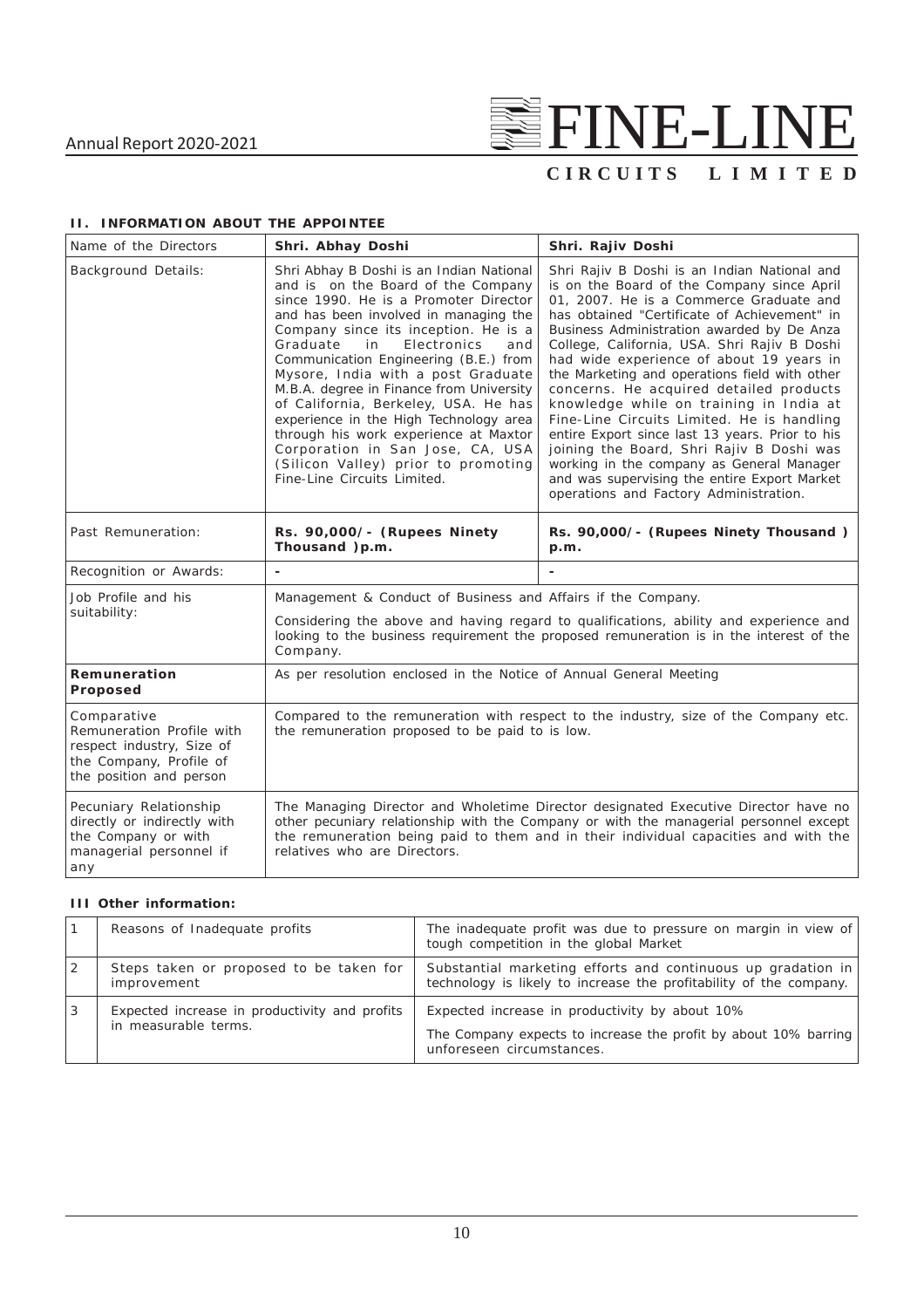## Annual Report 2020-2021 **FINE-LINE CIRCUITS LIMITED**

#### IV. Disclosures:

The remuneration package of the above Managerial Personnel has been disclosed above and in the respective resolutions. The Company does not have any scheme for grant of stock options.

Your directors recommend the resolutions for your approval.

Shri Abhay Doshi and Shri. Rajiv Doshi, are concerned or interested in the said resolutions being related to their own re-appointments. Shri. Gautam Doshi, Director being relative is interested in the said resolutions.

None of the other Directors, KMPs, their relatives are in any way concerned or interested, financially or otherwise in the above resolutions.

#### **ITEM NO. 5**

As required under the provisions of Section 94 of the Act, certain documents such as the Registers and Indexes of Members and Debenture holders and certain other registers, certificates, documents etc., are required to be kept at the registered office of the Company. However, these documents can be kept at any other place in India in which more than one-tenth of the total number of members entered in the register of members reside, if approved by a Special Resolution passed at a general meeting of the Company.

The above-mentioned documents were maintained at the office of Universal Capital Securities Private Limited, the Registrars and Share Transfer Agents ('RTA') of the Company situated at 21, Shakil Niwas, Opp. Satya sai baba Temple, Mahakali Caves Road, Andheri (East), Mumbai, 400093 RTA have now shifted their office to C-101, 247 Park, 1st Floor, LBS Road, Gandhi Nagar, Vikhroli (West), Mumbai – 400 083. Approval of the Members is therefore sought by a Special Resolution for keeping the Registers and Indexes of Members, Debenture holders, Annual Returns and other documents at the Registered Office of the Company and/ or at the other places mentioned in the Resolution or such other place where the office of RTA is situated.

The Board recommends the resolution as set out at Item No. 5 of the accompanying Notice for the approval by the Members of the Company by way of a Special Resolution.

None of the Directors, Key Managerial Personnel of the Company and their relatives is, in any way, concerned or interested in the aforesaid Resolution set out at Item No. 5 of the Notice.

**By Order of the Board**

**Abhay Doshi Managing Director DIN: 00040644**

#### **Registered Office:**

145, SDF-V, Seepz-SEZ, Andheri (East),Mumbai - 400096 CIN: L72900MH1989PLC131521 Tel: 22 2829 0244 E-mail: fineline@vsnl.com, Website www.finelineindia.com Date: June 12, 2021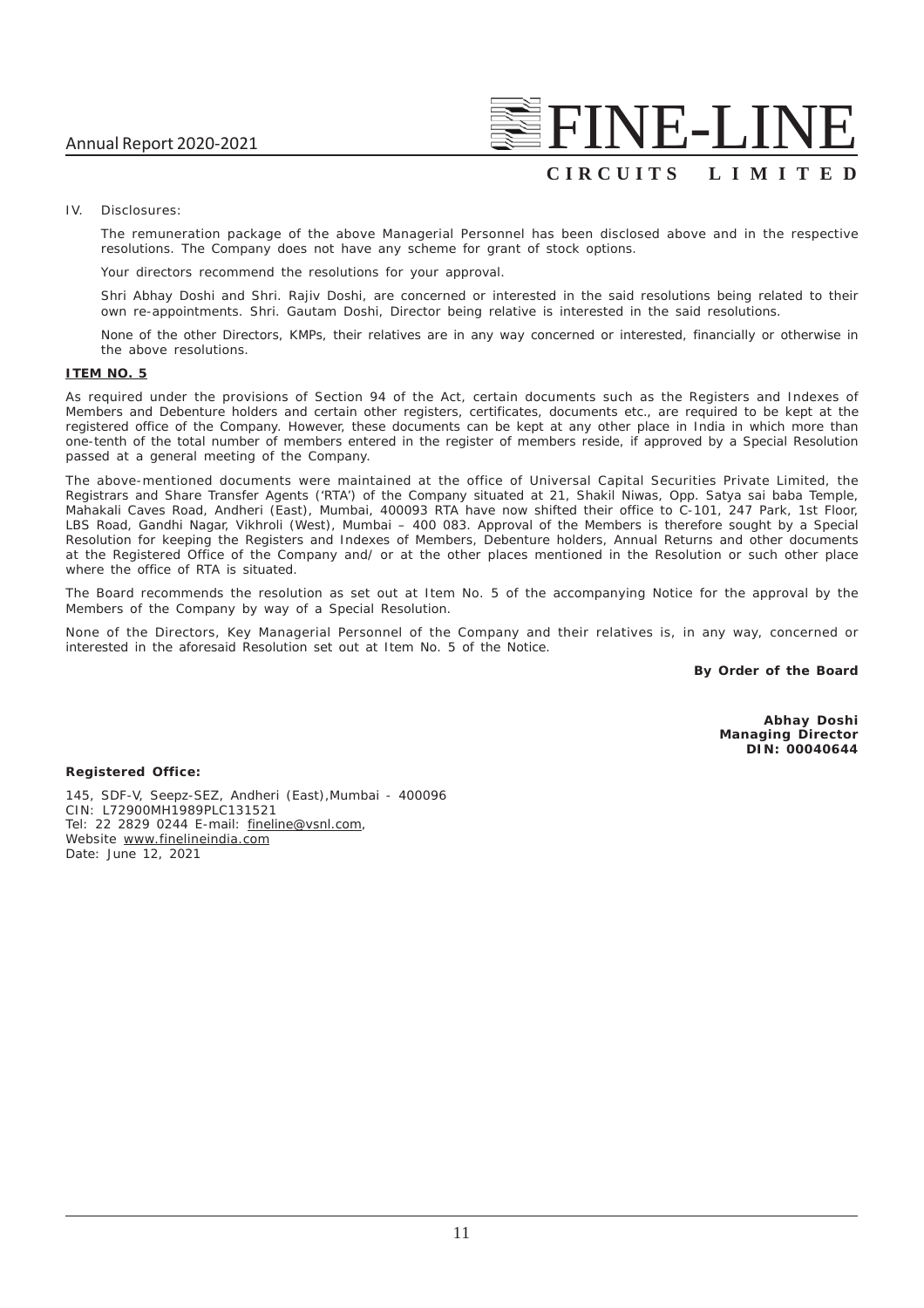#### **CIRCUITS LIMITED**

#### **BRIEF PARTICULARS/PROFILE OF THE DIRECTORS SEEKING APPOINTMENT/RE-APPOINTMENT PURSUANT TO THE PROVISIONS OF REGULATION 26(4) & 36(3) OF SEBI (LISTING OBLIGATIONS AND DISCLOSURE REQUIREMENTS) REGULATIONS, 2015 AND PARAGRAPH 1.2.5 OF SECRETARIAL STANDARD ON GENERAL MEETINGS ISSUED BY THE INSTITUTE OF COMPANY SECRETARIES OF INDIA:**

| Name of the Directors                                                                                 | Shri. Gautam B Doshi                                                                                                                                                    | Shri. Abhay B Doshi                                            | Shri. Rajiv B Doshi                                            |
|-------------------------------------------------------------------------------------------------------|-------------------------------------------------------------------------------------------------------------------------------------------------------------------------|----------------------------------------------------------------|----------------------------------------------------------------|
| <b>DIN</b>                                                                                            | 00328854                                                                                                                                                                | 00040644                                                       | 00651098                                                       |
| Date of Birth                                                                                         | 18th October, 1964                                                                                                                                                      | 16th April, 1961                                               | 28 <sup>th</sup> March, 1967                                   |
| Qualification                                                                                         | Bachelors Degree in<br><b>Electrical Engineering</b><br>Master of Engineering<br>degree in Electrical<br>Engineering from<br>University of California,<br>Berkeley, USA | B.E., MBA                                                      | B. Com                                                         |
| Experience                                                                                            | Above 31 years                                                                                                                                                          | Above 33 years                                                 | Above 24 years                                                 |
| Terms and Conditions<br>of Re-appointment                                                             | As per Notice                                                                                                                                                           | As per Notice                                                  | As per Notice                                                  |
| Date of first appointment<br>on the Board                                                             | 22 <sup>nd</sup> September, 1993                                                                                                                                        | 26th April, 1990                                               | 01 <sup>st</sup> April, 2007                                   |
| Shareholding in the<br>Company                                                                        | 2,23,100 equity shares                                                                                                                                                  | 1,65,600 equity shares                                         | 2,23,100 equity shares                                         |
| Relationship with other<br>Directors, Manager and<br>other Key Managerial<br>Personnel of the Company | Relative of<br>Shri. Abhay B Doshi and<br>Shri. Rajiv B Doshi                                                                                                           | Relative of<br>Shri. Gautam B Doshi<br>and Shri. Rajiv B Doshi | Relative of<br>Shri. Abhay B Doshi<br>and Shri. Gautam B Doshi |
| Other Directorships                                                                                   | Kapurwala Properties<br>Pvt. Ltd.                                                                                                                                       | Kapurwala Properties<br>Pvt. Ltd.                              | Kapurwala Properties<br>Pvt. Ltd.                              |
| Membership/Chairman-ship<br>of Committees of other<br><b>Boards</b>                                   | None                                                                                                                                                                    | None                                                           | None                                                           |

For other details such as number of meetings attended during the year and remuneration drawn by the Directors, please refer to the Corporate Governance Report in the Annual Report.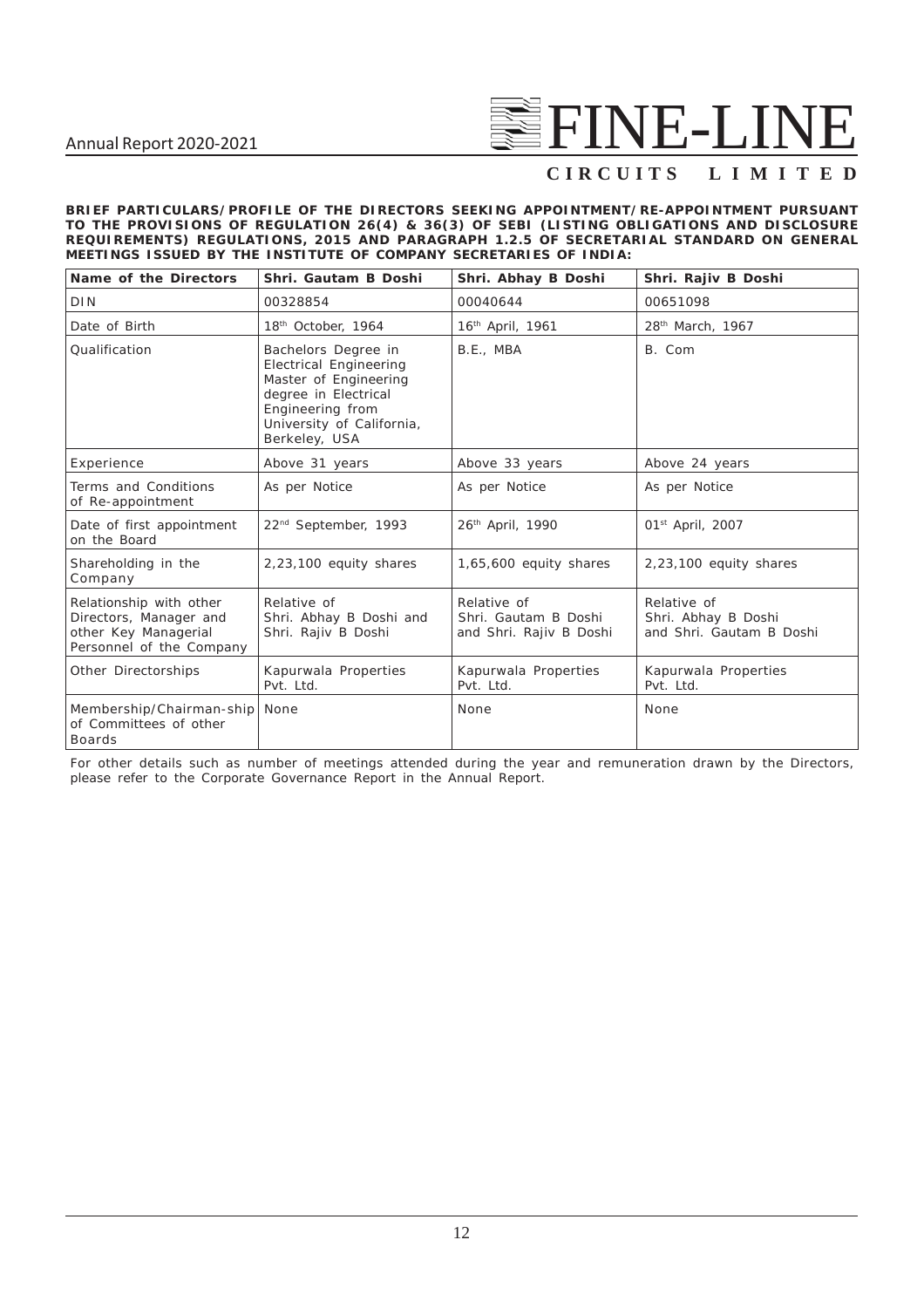### **CIRCUITS LIMITED**

### **BOARD'S REPORT**

*[Pursuant to Section 134(3) of the Companies Act, 2013]*

#### **To**

#### **The Members**

#### **FINE-LINE CIRCUITS LIMITED**

The Directors have pleasure in presenting the Thirty First Annual Report together with the Financial Statements for the year ended on March 31, 2021.

#### **FINANCIAL RESULTS:**

|                                            |         | (Rs. in Lakhs) |
|--------------------------------------------|---------|----------------|
| <b>Particulars</b>                         | 2020-21 | 2019-2020      |
| Revenue from Operations                    | 2265.85 | 2669.83        |
| Other Income                               | 9.43    | 9.44           |
| Profit Before Depreciation & Tax           | 65.35   | 71.46          |
| Less: Depreciation                         | 59.64   | 80.09          |
| Profit/(Loss) Before Tax                   | 5.71    | (8.63)         |
| Less: Provision for Taxation               |         |                |
| Current Tax                                | 0.59    | 0.57           |
| Deferred Tax                               | (0.18)  | (0.50)         |
| Profit/(Loss) After Tax                    | 5.30    | (8.70)         |
| Other Comprehensive Income                 | 8.90    | 16.82          |
| Total Comprehensive Income for the Year    | 14.20   | 8.11           |
| Surplus brought forward from Previous Year | 265.57  | 251.37         |

#### **OPERATIONS/ STATE OF COMPANY'S AFFAIRS**

During the year under review, Sales were Rs. 2265.85 as against Rs. 2669.83 Lakhs during the corresponding previous year resulting in a profit of Rs. 14.20 Lakhs as against profit of Rs. 8.11 Lakhs for the previous year.

#### **DIVIDEND**

To conserve the resources your Directors do not recommend dividend on the equity shares of the Company for the financial year 2020-21.

#### **TRANSFER TO GENERAL RESERVES**

Rs. 265.57 Lakhs is proposed to be retained in the Profit & Loss Account of the Company.

#### **OUTLOOK**

Your company continued to maintain profitability whilst simultaneously identifying opportunities for future Revenue and Earnings streams. Continuous focus on New Products, New Volumes and New Markets has enabled us to maintain Profitability and this continues in FY 20-21 and Onwards. The opportunities are identified are in New materials of PCBs, capabilities to build more Complex designs and in Delivering rapidly.

#### **BUSINESS**

RF Microwave PCBs with special materials with special surface finishes and of special designs has resulted in good business growth and continues to show promise for the future. Further the company has put in place a New Product pipeline and this will augur well in the coming years. Also your company has identified fertile new markets to penetrate which will also augur well in the coming years whilst still being well rooted in its main markets of USA, Germany and India.

We can proudly say the company has come alive after a decade of struggle and slumber and is poised to rise to a higher level of performance.

#### **MATERIAL CHANGES AND COMMITMENTS AFTER THE END OF THE FINANCIAL YEAR**

There have been no material changes and commitments, affecting the financial position of the Company, which have occurred between the end of the financial year and the date of the report.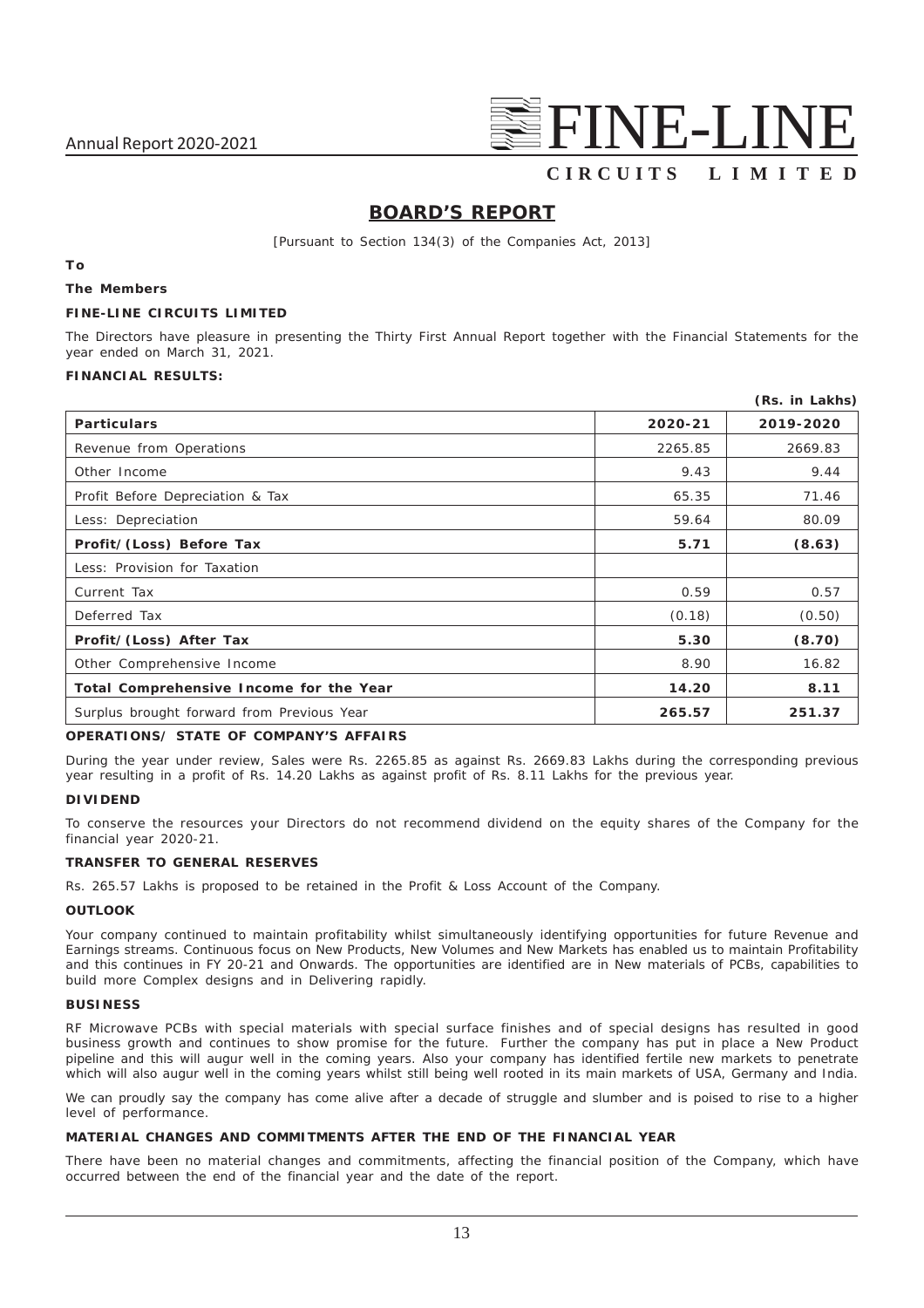Annual Report 2020-2021  $\blacksquare$ **CIRCUITS LIMITED**

#### **IMPACT OF COVID-19**

The Company has adopted measures to curb the impact of COVID-19 pandemic in order to protect the health of its employees and ensure business continuity with minimal disruption including remote working, maintaining social distancing, sanitization of workspaces etc. The Company's total revenue from operations and profit for current year were impacted due to the lock-down, and hence the results are not strictly comparable with the corresponding period of F.Y.2019-20. The Company has considered the impact of this pandemic on its business operations and financial results based on its review of current indicators of future economic conditions and expects that the carrying amount of the assets will be recovered. However, the impact assessment of COVID-19 pandemic is a continuing process given the uncertainties associated with its nature and duration. The Company will continue to monitor any material changes to future economic conditions.

#### **NUMBER OF MEETINGS OF BOARD OF DIRECTORS**

4 (Four) meetings of the Board of Directors were held during the year. Details of the Meetings of the board are referred in the Corporate Governance Report, which forms part of this report.

#### **DIRECTORS AND KEY MANAGERIAL PERSONNEL**

Shri Bhagwandas Doshi (DIN: 00040596) resigned from his office as Whole-Time Director and Chairman of the Company with effect from April 30, 2020.

Shri. Jayesh Rambhia (DIN: 02049473), ceased to be Independent Director of the Company on March 08, 2021 on completion of his second term.

The Board places on record their appreciation for the valuable contribution made by them during their tenure as Directors of the Company.

Shri. Gautam B Doshi (DIN: 00328854), Director of the Company, retires at the ensuing Annual General Meeting and being eligible offers himself for re-appointment. A resolution seeking shareholders' approval for his re-appointment forms part of the Notice.

Shri Abhay Doshi (DIN 00040644) re-appointed as Managing Director for three years with effect from April 01, 2022 and Shri. Rajiv Doshi (DIN 00651098) re-appointed as Whole-time Director for three years with effect from April 01, 2022.The resolutions seeking approval of the members for their re-appointment and remuneration has been incorporated in the notice of the ensuing AGM.

#### **DECLARATION FROM INDEPENDENT DIRECTORS**

The Independent Directors have submitted declarations that each of them meet the criteria of independence as provided in Section 149(6) of the Companies Act, 2013 ("the Act") along with Rules framed thereunder and Regulation 16(1)(b) of the Securities and Exchange Board of India (Listing Obligations and Disclosure Requirements) Regulations, 2015 ("SEBI Listing Regulations"). There has been no change in the circumstances affecting their status as Independent Directors of the Company.

#### **AUDIT COMMITTEE OF BOARD OF DIRECTORS**

The Audit committee of the Board of Directors of the Company consists of the following members:

- 1. Shri. Apurva Shah
- 2. Shri. R.M.Premkumar
- 3. Smt. Kumudini Mehta

All the recommendations made by the Audit Committee were accepted by the Board of Directors

#### **VIGIL MECHANISM**

The Company has formulated a Whistle Blower Policy to provide a mechanism ("Vigil Mechanism") for employees including Directors of the Company to report genuine concerns. The provisions of this policy are in line with the provisions of the Section 177 (9) of the Companies Act, 2013 and the Listing Regulations.

#### **POLICY ON DIRECTORS' APPOINTMENT AND REMUNERATION AND CRITERIA FOR INDEPENDENT DIRECTORS**

The Remuneration Policy for Directors and Senior Management and the Criteria for selection of candidates for appointment as Directors, Independent Directors, Senior Management as adopted by the Board of Directors are placed on the website of the Company (https://www.finelineindia.com/investors-relations/policies/criteria-for-selection-of-candidates-for-seniormanagement-and-members-on-the-board-of-directors/). There has been no change in the policies since the last fiscal year. We affirm that the remuneration paid to the Directors is as per the terms laid out in the remuneration policy of the Company.

#### **DIRECTORS' RESPONSIBILITY STATEMENT**

Pursuant to Section 134(5) of the Companies Act, 2013, the Board of Directors, to the best of their knowledge and ability, confirm that: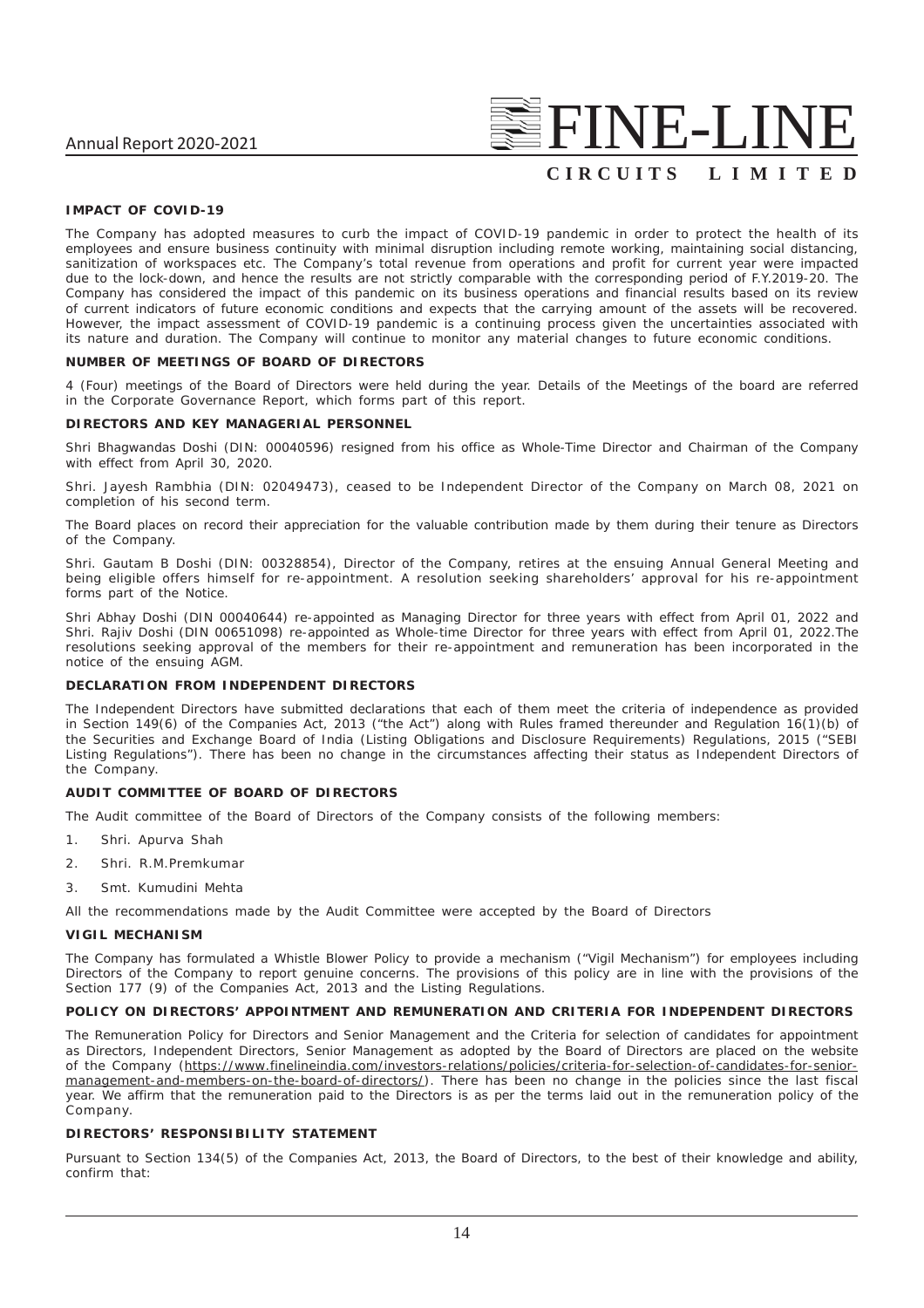# Annual Report 2020-2021  $\equiv$   $\equiv$   $\sim$   $\sim$

### **CIRCUITS LIMITED**

- (i) in the preparation of the Annual Accounts, the applicable accounting standards have been followed and there are no material departures;
- (ii) they have selected such accounting policies and applied them consistently and made judgments and estimates that are reasonable and prudent so as to give a true and fair view of the state of affairs of the Company at the end of the financial year and of the profit of the Company for that period;
- (iii) they have taken proper and sufficient care for the maintenance of adequate accounting records in accordance with the provisions of the Act for safeguarding the assets of the Company and for preventing and detecting fraud and other irregularities;
- (iv) they have prepared the Annual Accounts on a going concern basis;
- (v) they have laid down internal financial controls to be followed by the Company and such internal financial controls are adequate and operating effectively;
- (vi) they have devised proper systems to ensure compliance with the provisions of all applicable laws and that such systems were adequate and operating effectively.

#### **ADEQUACY OF INTERNAL FINANCIAL CONTROLS**

The Company has proper and adequate system of internal financial controls commensurate with its nature and size of business and meets the following objectives:

- Providing assurance regarding the effectiveness and efficiency of operations
- Efficient use and safeguarding of resources
- Compliance with policies, procedures and applicable laws and regulations and
- Transactions being accurately reported and recorded timely
- The Company has budgetary control system to monitor expenditures and operations against budgets on an ongoing basis.
- The Internal Auditor also regularly reviews the adequacy of internal financial control system.

#### **DETAILS OF SUBSIDIARIES/ JOINT VENTURES/ ASSOCIATES**

The Company does not have any subsidiary/ joint ventures/ associates.

#### **ANNUAL RETURN**

As provided under sub Section (3) of Section 92 of the Act, the annual return is available on website – (https:// www.finelineindia.com/investors-relations/policies/annual-return/)

#### **AUDITORS**

At the twenty-eighth AGM held on September 29, 2018 the members approved appointment of M/s. Ratanghayara & Co, Chartered Accountants (Membership No. 103325 / Firm Registration No. 117626W) as Statutory Auditors of the Company to hold office for a period of five years from the conclusion of that AGM till the conclusion of the thirty-third AGM. The requirement to place the matter relating to appointment of auditors for ratification by Members at every AGM has been done away by the Companies (Amendment) Act, 2017 with effect from May 7, 2018. Accordingly, no resolution is being proposed for ratification of appointment of Statutory Auditors at the ensuing AGM and a note in respect of same has been included in the Notice for this AGM.

#### **SECRETARIAL AUDIT**

Pursuant to the provisions of Section 204 and other applicable provisions, if any, of the Companies Act, 2013, M/s. Parikh & Associates, Practicing Company Secretaries were appointed as the Secretarial Auditor for auditing the secretarial records of the Company for the financial year 2020-21.

The Secretarial Auditors' Report is annexed as **Annexure I**.

#### **AUDITOR'S REPORT AND SECRETARIAL AUDITOR'S REPORT**

The statutory auditors' report and secretarial auditor's report does not contain any qualifications, reservations or adverse remarks.

#### **CONSERVATION OF ENERGY, TECHNOLOGY ABSORBTION, FOREIGN EXCHANGE EARNINGS AND OUTGO**

Information in accordance with Clause (m) of Sub-section (3) of Section 134 of the Act read with Companies (Accounts) Rules, 2014 is annexed to this report as **Annexure II**.

#### **PARTICULARS OF EMPLOYEES**

Pursuant to Section 197 of the Act read with rule 5(1) of the Companies (Appointment and Remuneration of Managerial Personnel) Rules, 2014 the particulars of employees are annexed as **Annexure III**.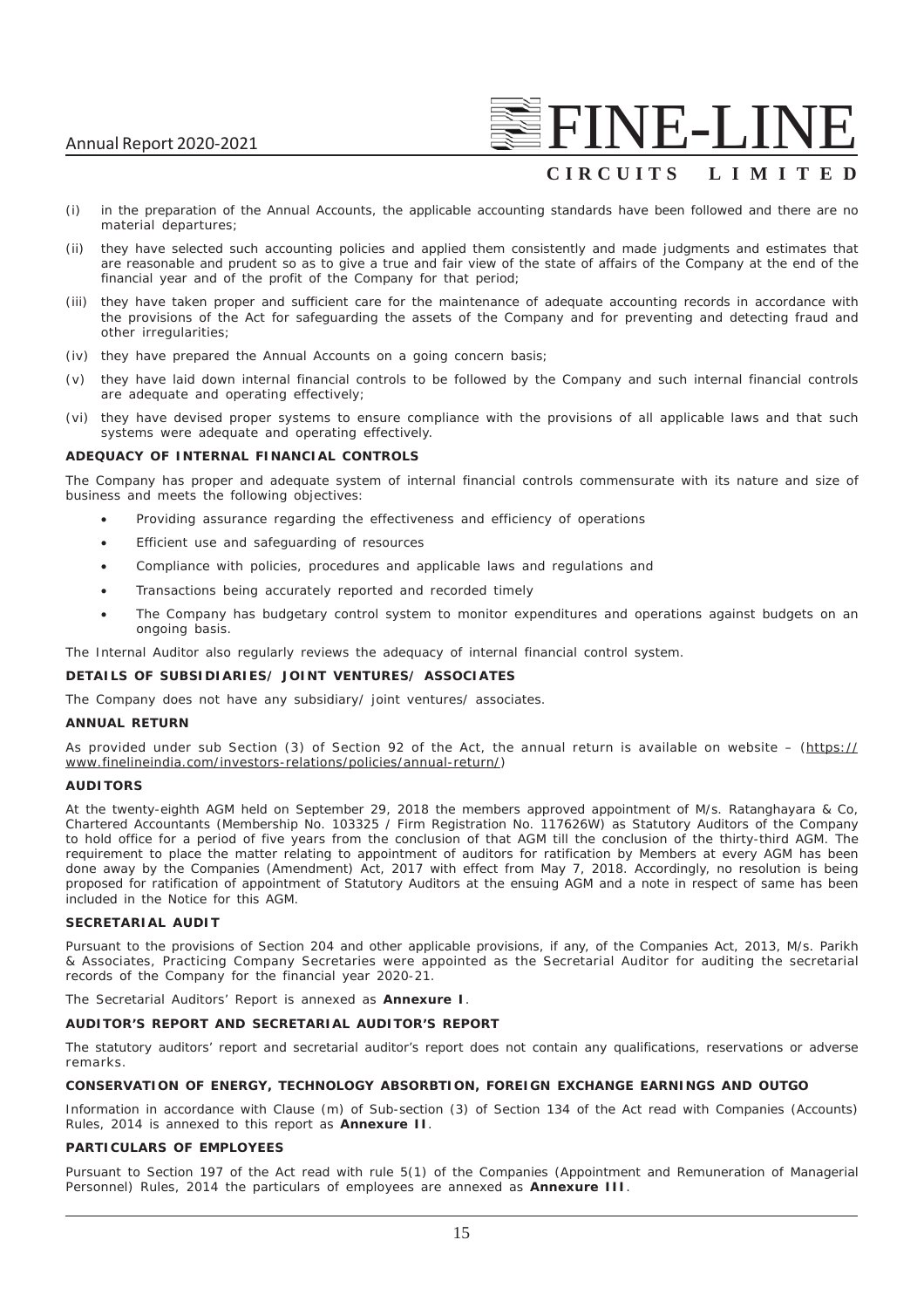# Annual Report 2020-2021 **FINE-LINE CIRCUITS LIMITED**

#### **DEPOSITS FROM PUBLIC**

The Company has not accepted any deposits from public and as such, no amount on account of principal or interest on deposits from public was outstanding as on the date of the balance sheet.

#### **SIGNIFICANT & MATERIAL ORDERS PASSED BY THE REGULATORY / JUDICIAL AUTHORITY**

There are no significant or material orders passed by any regulator or court that would impact the going concern status of the Company and its future operations.

#### **PARTICULARS OF LOANS, GUARANTEES AND INVESTMENTS**

The Company has not given any loans or guarantees or made investments in contravention of the provisions of the Section 186 of the Companies Act, 2013.

#### **RISK MANAGEMENT POLICY**

The Board of Directors of the Company has framed a risk management policy and is responsible for reviewing the risk management plan and ensuring its effectiveness. The Audit Committee has additional oversight in the area of financial risks and controls. Major risks identified by the businesses and functions are systematically addressed through mitigating actions on a continuing basis.

#### **RELATED PARTY TRANSACTIONS**

The Company has not entered into related party transactions as per Section 188 of the Act during the year and hence particulars of transactions with related parties pursuant to Section 134(3)(h) of the Act read with rule 8(2) of the Companies (Accounts) Rules, 2014 in Form AOC-2 is not applicable to the Company.

#### **EVALUATION OF BOARD, ITS COMMITTEES AND INDIVIDUAL DIRECTORS**

An annual evaluation of the Board's own performance, Board committees and individual Directors was carried out pursuant to the provisions of the Act in the following manner:

| Sr.<br>No. | Performance<br>evaluation of        | Performance<br>evaluation<br>performed by                                        | Criteria                                                                                                                                                                                                                                           |
|------------|-------------------------------------|----------------------------------------------------------------------------------|----------------------------------------------------------------------------------------------------------------------------------------------------------------------------------------------------------------------------------------------------|
| 1.         | Each Individual<br><b>Directors</b> | Nomination and<br>Remuneration<br>Committee                                      | Attendance, Contribution to the Board and committee meetings<br>like preparedness on the issues to be discussed, meaningful<br>and constructive contribution and quidance provided, key<br>performance aspects in case of executive Directors etc. |
| 2.         | Independent<br><b>Directors</b>     | Entire Board of<br>Directors excluding<br>the Director who is<br>being evaluated | Attendance, Contribution to the Board and committee meetings<br>like preparedness on the issues to be discussed, meaningful<br>and constructive contribution, and quidance provided etc.                                                           |
| 3.         | Board, and its<br>committees        | All Directors                                                                    | Board composition and structure; effectiveness of Board<br>processes, information and functioning, fulfilment of key<br>responsibilities, performance of specific duties and obligations,<br>timely flow of information etc.                       |
|            |                                     |                                                                                  | The assessment of committees based on the terms of reference<br>of the committees and effectiveness of the meetings.                                                                                                                               |

#### **DISCLOSURE AS PER SEXUAL HARRASSMENT OF WOMEN AT WORKPLACE (PREVENTION, PROHIBITION AND REDRESSAL) ACT, 2013**

The Company has zero tolerance for sexual harassment at workplace and has adopted a policy on prevention, prohibition and Redressal of sexual harassment at workplace in line with the provisions of Sexual Harassment of Women at Workplace (Prevention, Prohibition and Redressal) Act, 2013 and the rules framed there under.

The Company has complied with provisions relating to the constitution of Internal Complaints Committee under the Sexual Harassment of Women at Workplace (Prevention, Prohibition and Redressal) Act, 2013 and has not received any complaint of sexual harassment during the financial year 2020-21.

#### **PECUNIARY RELATIONSHIP OR TRANSACTIONS OF NON-EXECUTIVE DIRECTORS**

During the year, the non-executive Directors of the Company had no pecuniary relationship or transactions with the Company.

#### **MAINTENANCE OF COST RECORDS**

The maintenance of cost records as specified by the Central Government under sub-section (1) of section 148 of the Companies Act, 2013, is not required by the Company.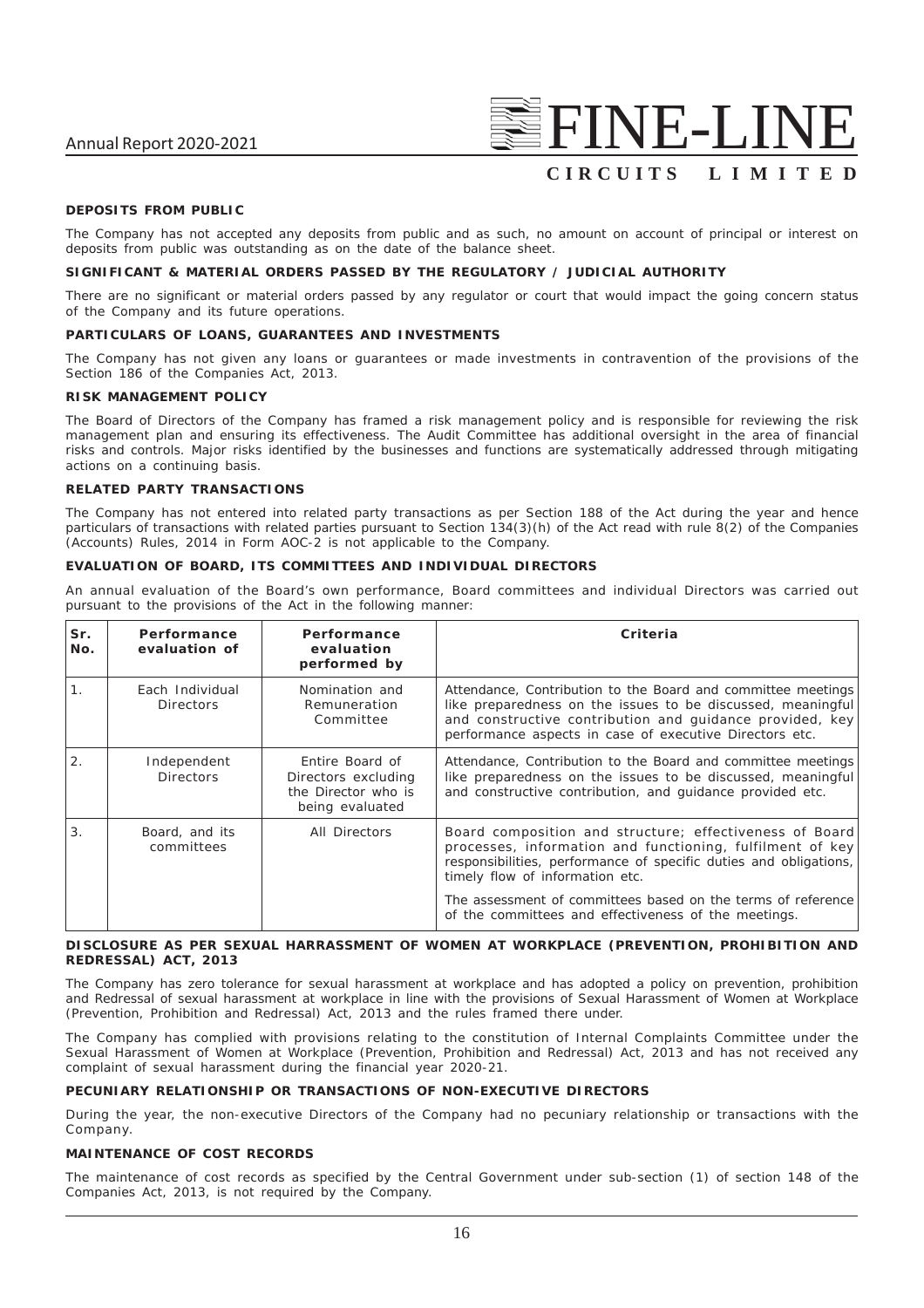## **CIRCUITS LIMITED**

#### **DISCLOSURE REQUIREMENTS**

As per SEBI Listing Regulations, corporate governance report along with auditors' certificate thereon and a management discussion and analysis are attached, which forms part of this report.

Details of the familiarization program of the independent Directors are disclosed on the website of the Company (https:/ /www.finelineindia.com/investors-relations/policies/familiarisation-programme-for-independent-directors/)

Policy on dealing with related party transactions is disclosed on the website of the Company (http://www.finelineindia.com/ about-us/Company-policies/policy-on-related-party-transactions/)

#### **LISTING AGREEMENT AND LISTING FEES**

The Company entered into Listing Agreement with BSE Limited in terms of the SEBI (Listing Obligations and Disclosure Requirements) Regulations, 2015 issued on September 2, 2015 effective from December 1, 2015.

The Company has paid the listing fees to BSE Limited for the year 2020-2021.

#### **INSIDER TRADING REGULATIONS AND CODE OF DISCLOSURE**

The Code of Practices and Procedures for Fair Disclosure of Unpublished Price Sensitive Information and Code of Internal Procedures and Conduct for Regulating, Monitoring and Reporting of Trading by Insiders in accordance with the requirements of the SEBI (Prohibition of Insider Trading) Regulation, 2015 as amended is available on our website. (http:// www.finelineindia.com/about-us/code-of-conduct/)

#### **SECRETARIAL STANDARDS**

The Directors have devised proper systems to ensure compliance with the provisions of all applicable Secretarial Standards and that such systems are adequate and operating effectively.

#### **ACKNOWLEDGEMENT**

We acknowledge our appreciation to our clientele and vendors for their invaluable support during the year.

We also place on record our deep appreciation for the contribution made by the staff and the contract workmen at all levels. Their contribution has in no small measure enabled the Company to remain competitive.

Grateful thanks are also due to SEEPZ-SEZ Authorities, for their continued support extended to the Company from time to time.

Shareholders' appreciation for the management's efforts in such competitive times, at the General Meeting of the Company will be of great fillip to strive for better performance in spite of severe competitive factors faced by the Company.

#### **On behalf of the Board of Directors,**

**Date: June 12, 2021 Din: DIN: 00040644** 

**Abhay Doshi Rajiv Doshi Place: Mumbai Managing Director Wholetime Director**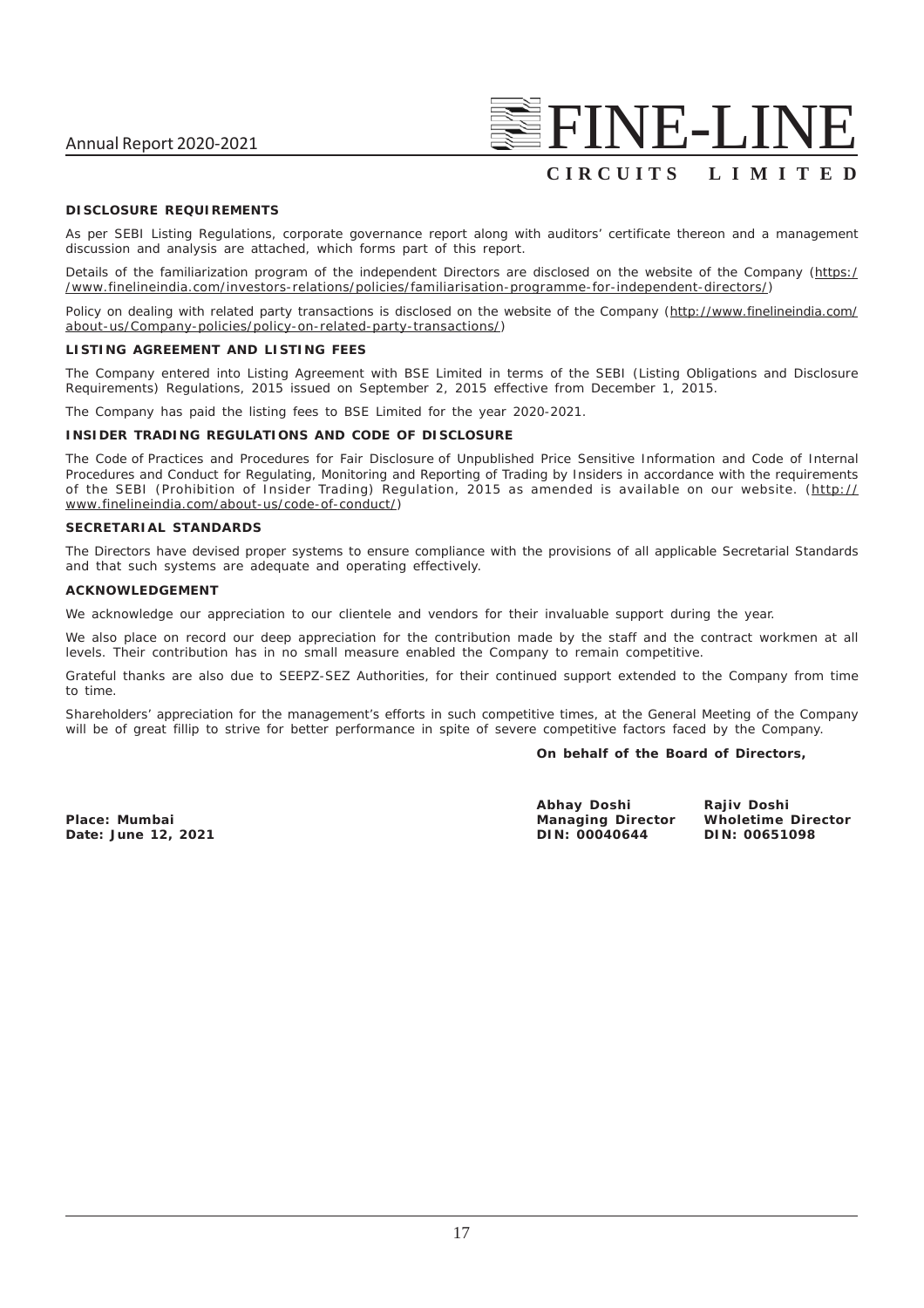

#### **Annexure I**

FORM No. MR-3

SECRETARIAL AUDIT REPORT

FOR THE FINANCIAL YEAR ENDED 31ST MARCH, 2021

(Pursuant to Section 204 (1) of the Companies Act, 2013 and Rule No. 9 of the Companies (Appointment and Remuneration of Managerial Personnel) Rules, 2014)

To, The Members, Fine-Line Circuits Limited

We have conducted the secretarial audit of the compliance of applicable statutory provisions and the adherence to good corporate practices by Fine-Line Circuits Limited (hereinafter called the Company). Secretarial Audit was conducted in a manner that provided us a reasonable basis for evaluating the corporate conducts/statutory compliances and expressing our opinion thereon.

Based on our verification of the Company's books, papers, minute books, forms and returns filed and other records maintained by the Company, the information to the extent provided by the Company, its officers, agents and authorised representatives during the conduct of secretarial audit, the explanations and clarifications given to us and the representations made by the Management and considering the relaxations granted by The Ministry of Corporate Affairs warranted due to the spread of the COVID-19 pandemic, we hereby report that in our opinion, the Company has during the audit period covering the financial year ended on 31st March, 2021, generally complied with the statutory provisions listed hereunder and also that the Company has proper Board processes and compliance mechanism in place to the extent, in the manner and subject to the reporting made hereinafter:

We have examined the books, papers, minute books, forms and returns filed and other records made available to us and maintained by the Company for the financial year ended on 31<sup>st</sup> March, 2021 according to the provisions of:

- (i) The Companies Act, 2013 (the Act) and the rules made thereunder;
- (ii) The Securities Contract (Regulation) Act, 1956 ('SCRA') and the rules made thereunder;
- (iii) The Depositories Act, 1996 and the Regulations and Bye-laws framed thereunder;
- (iv) Foreign Exchange Management Act, 1999 and the rules and regulations made thereunder to the extent of Foreign Direct Investment, Overseas Direct Investment and External Commercial Borrowings;
- (v) The following Regulations and Guidelines prescribed under the Securities and Exchange Board of India Act, 1992 ('SEBI Act')
	- (a) The Securities and Exchange Board of India (Substantial Acquisition of Shares and Takeovers) Regulations, 2011;
	- (b) The Securities and Exchange Board of India (Prohibition of Insider Trading) Regulations, 2015;
	- (c) The Securities and Exchange Board of India (Issue of Capital and Disclosure Requirements) Regulations, 2018 and amendments from time to time; (Not applicable to the Company during the audit period);
	- (d) The Securities and Exchange Board of India ( Share Based Employee Benefits) Regulations, 2014;(Not applicable to the Company during the audit period)
	- (e) The Securities and Exchange Board of India (Issue and Listing of Debt Securities) Regulations,2008;(Not applicable to the Company during the audit period)
	- (f) The Securities and Exchange Board of India (Registrars to an Issue and Share Transfer Agents) Regulations, 1993 regarding the Companies Act and dealing with client; (Not applicable to the Company during the audit period)
	- (g) The Securities and Exchange Board of India (Delisting of Equity Shares) Regulations, 2009; (Not applicable to the Company during the audit period) and
	- (h) The Securities and Exchange Board of India (Buyback of Securities) Regulations, 2018; (Not applicable to the Company during the audit period)
- (vi) Other laws specifically applicable to the Company namely
	- 1) Special Economic Zones Act, 2005 and the rules made thereunder.
	- 2) Standards prescribed by IPC (Institute for Printed Circuits)

We have also examined compliance with the applicable clauses of the following: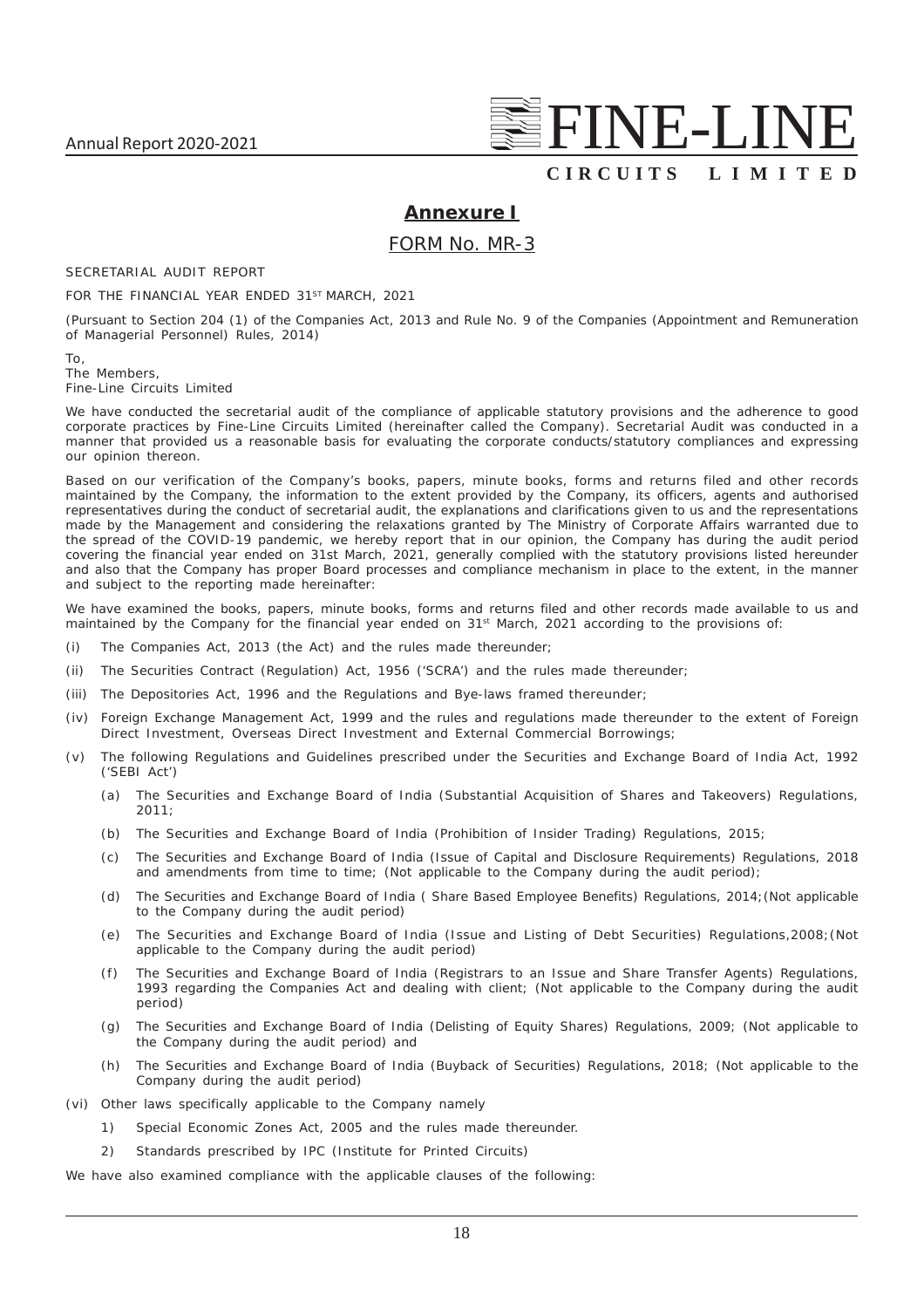## Annual Report 2020-2021 **FINE-LINE CIRCUITS LIMITED**

#### (i) Secretarial Standards issued by The Institute of Company Secretaries of India with respect to board and general meetings.

(ii) The Listing Agreements entered into by the Company with BSE Limited read with the SEBI (Listing Obligations and Disclosure Requirements) Regulations, 2015.

During the period under review, the Company has complied with the provisions of the Act, Rules, Regulations, Guidelines, standards etc. mentioned above.

We further report that:

The Board of Directors of the Company is duly constituted with proper balance of Executive Directors, Non-Executive Directors and Independent Directors.The changes in the composition of the Board of Directors that took place during the period under review were carried out in compliance with the provisions of the Act.

Adequate notice was given to all directors to schedule the Board Meetings, agenda and detailed notes on agenda were sent at least seven days in advance, and a system exists for seeking and obtaining further information and clarifications on the agenda items before the meeting and for meaningful participation at the meeting.

Decisions at the Board Meetings were taken unanimously.

We further report that there are systems and processes in the Company commensurate with the size and operations of the Company to monitor and ensure compliance with applicable laws, rules, regulations and guidelines.

We further report that during the audit period no events occurred which had bearing on the Company's affairs in pursuance of the above referred laws, rules, regulations, guidelines etc.

> **For Parikh & Associates** Company Secretaries

Place: Mumbai Date: June 12, 2021

Signature:

Shalini Bhat Partner FCS No: 6484 CP No: 6994 UDIN: F006484C000451423

*This Report is to be read with our letter of even date which is annexed as Annexure A and Forms an integral part of this report.*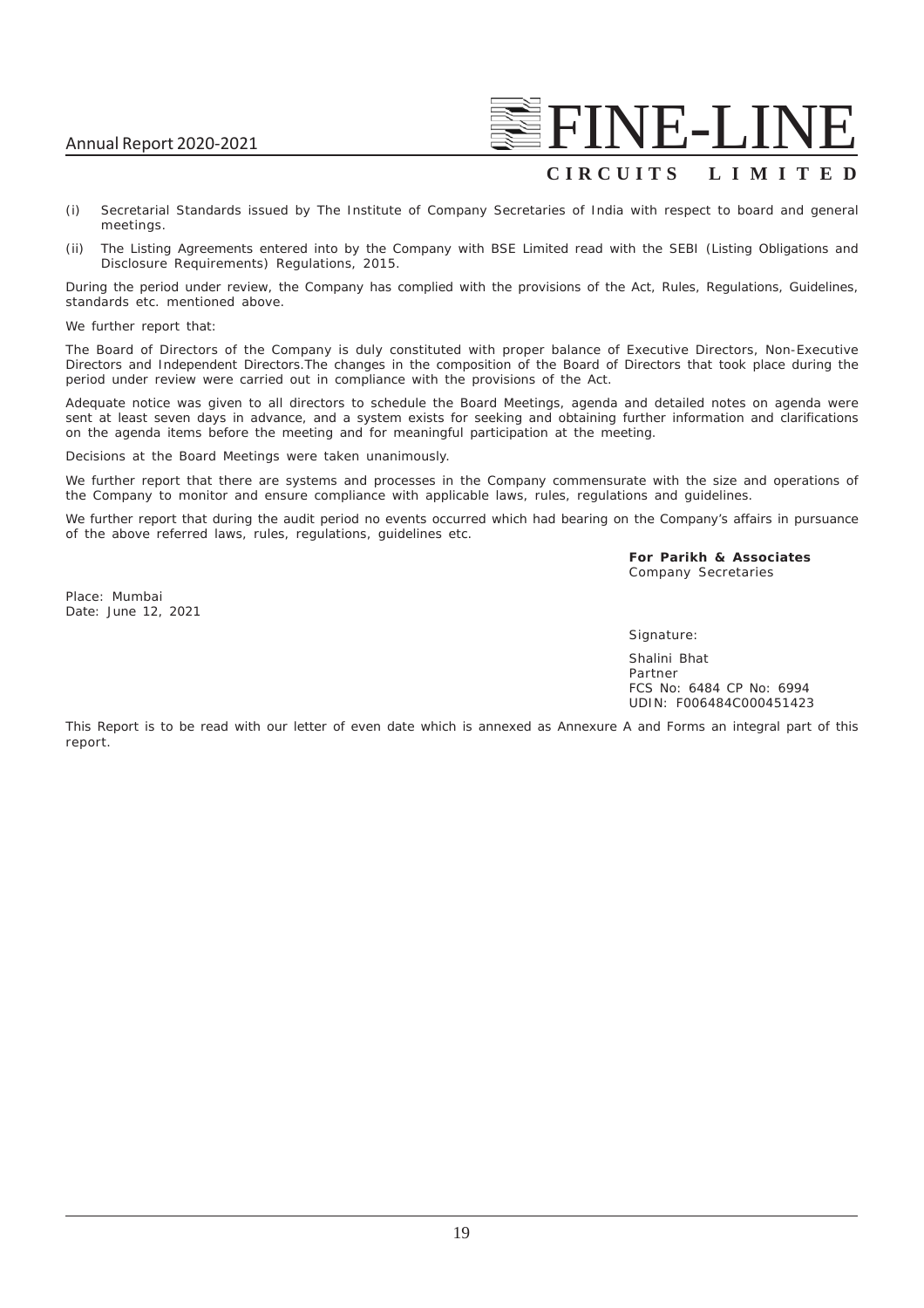

#### **'Annexure A'**

To, The Members Fine-Line Circuits Limited

Our report of even date is to be read along with this letter.

- 1. Maintenance of Secretarial record is the responsibility of the management of the Company. Our responsibility is to express an opinion on these secretarial records based on our audit.
- 2. We have followed the audit practices and process as were appropriate to obtain reasonable assurance about the correctness of the contents of the Secretarial records. The verification was done on test basis to ensure that correct facts are reflected in Secretarial records. We believe that the process and practices, we followed provide a reasonable basis for our opinion.
- 3. We have not verified the correctness and appropriateness of financial records and Books of Accounts of the Company.
- 4. Where ever required, we have obtained the Management representation about the Compliance of laws, rules and regulations and happening of events etc.
- 5. The Compliance of the provisions of Corporate and other applicable laws, rules, regulations, standards is the responsibility of management. Our examination was limited to the verification of procedure on test basis.
- 6. The Secretarial Audit report is neither an assurance as to the future viability of the Company nor of the efficacy or effectiveness with which the management has conducted the affairs of the Company.

**For Parikh & Associates** Company Secretaries

Place: Mumbai Date: June 12, 2021

Signature:

Shalini Bhat Partner FCS No: 6484 CP No: 6994 UDIN: F006484C000451423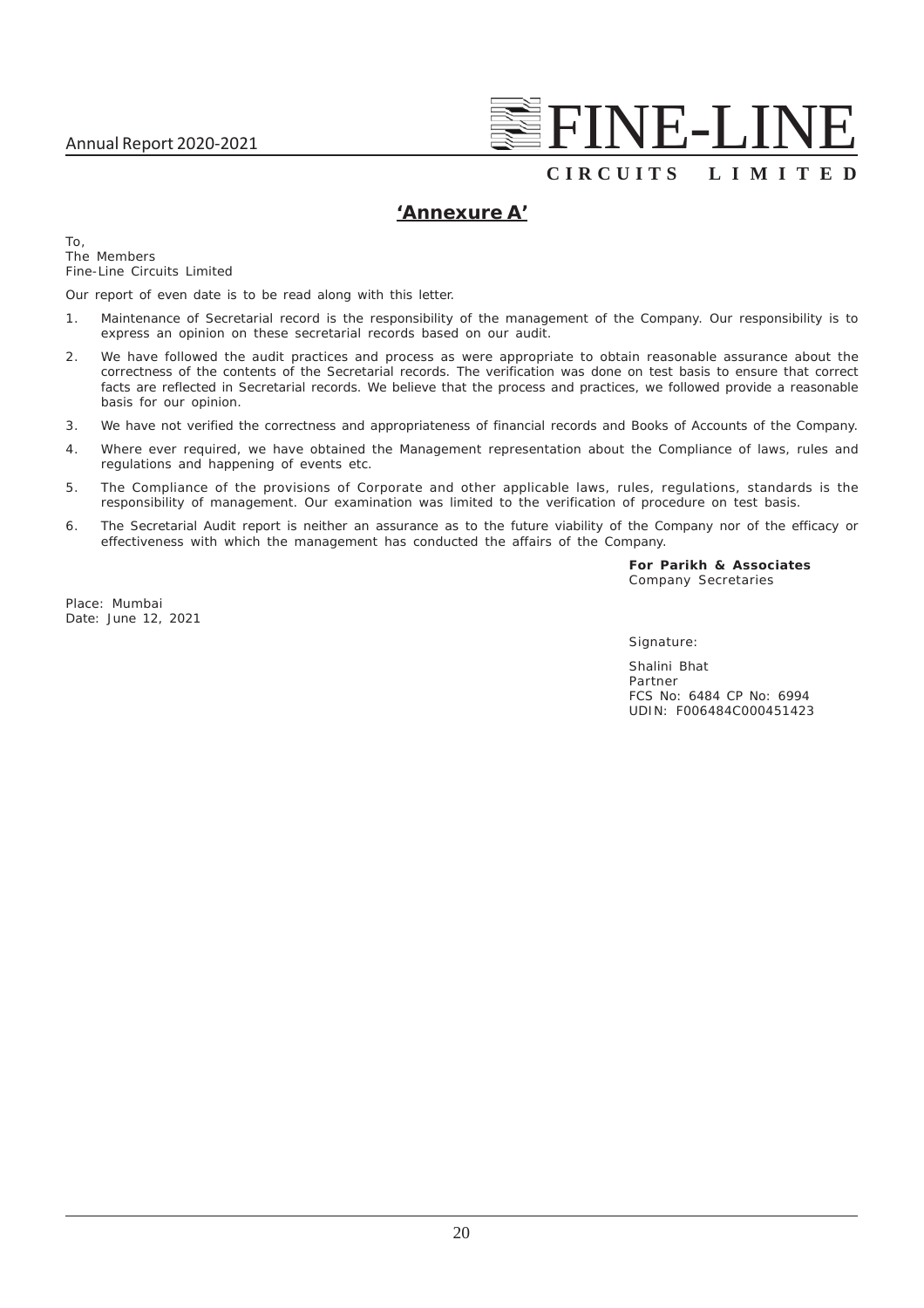

### **ANNEXURE II**

**A. CONSERVATION OF ENERGY, TECHNOLOGY ABSORPTION, FOREIGN EXCHANGE EARNINGS AND OUTGO: [RULE9.10(3)]**

#### **1. Conservation of energy**:

Your Company has a systematic in-house energy conservation program on the lines of ISO 50000. Several measures have been taken to conserve the energy and these are being implemented satisfactorily.

#### **2. Technology absorption :**

The Company continues to use latest technologies for improving the productivity &quality of its products. The Company's operation do not require significant import of technology.

#### **3. Research & Development :**

#### **Since last 20 years, through the pursuit of several R&D initiatives the Company has been incurring R&D expenditures on the following activities:**

- Development of new products and of higher complexities and of newer materials
- Continuous improvement of existing products to better Thermal, Mechanical and Electrical reliability
- New processes, up gradation and existing production process improvement
- Redesigning of manual processes for automation
- Better environmental compliance.

#### **Research & Development was completed on the following projects**:

- **Fall 1** Thermal stability on Teflon materials
- Electrical stability on high frequency materials
- Processing of Halogen free materials
- Thin core (3 mils in dimension) processing stabilized.
- Processing of 12 mil BGAs
- Processing of oversized boards stabilized

#### **Research & Development was initiated on the following projects:**

- **Production of 24 layer Multilayer PCBs**
- Production of On Board / Space standards compliant PCBs
- Metal backed (Thick Copper plane/core) PCBs
- Ceramic filled with PTFE PCBs
- Various Hybrid materials PCBs
- Tighter controlled impedance tolerance (+/-8%)
- Minimum board thickness (0.30 mm)
- Minimum finished hole size 0.20 mm
- Immersion Nickel Immersion Palladium Gold surface finish
- **Much improved electrical testing capabilities.**
- Unbalanced Copper design PCB production

#### **Benefits:**

- Benefits derived as a result of R&D are improvement of Quality of the products and reduced operational cycle time through infusion of the latest technology.
- Upgradation of the products to higher standards
- Meeting the expectations of the demanding customers in the high reliability markets
- Import substitution
- Cost reduction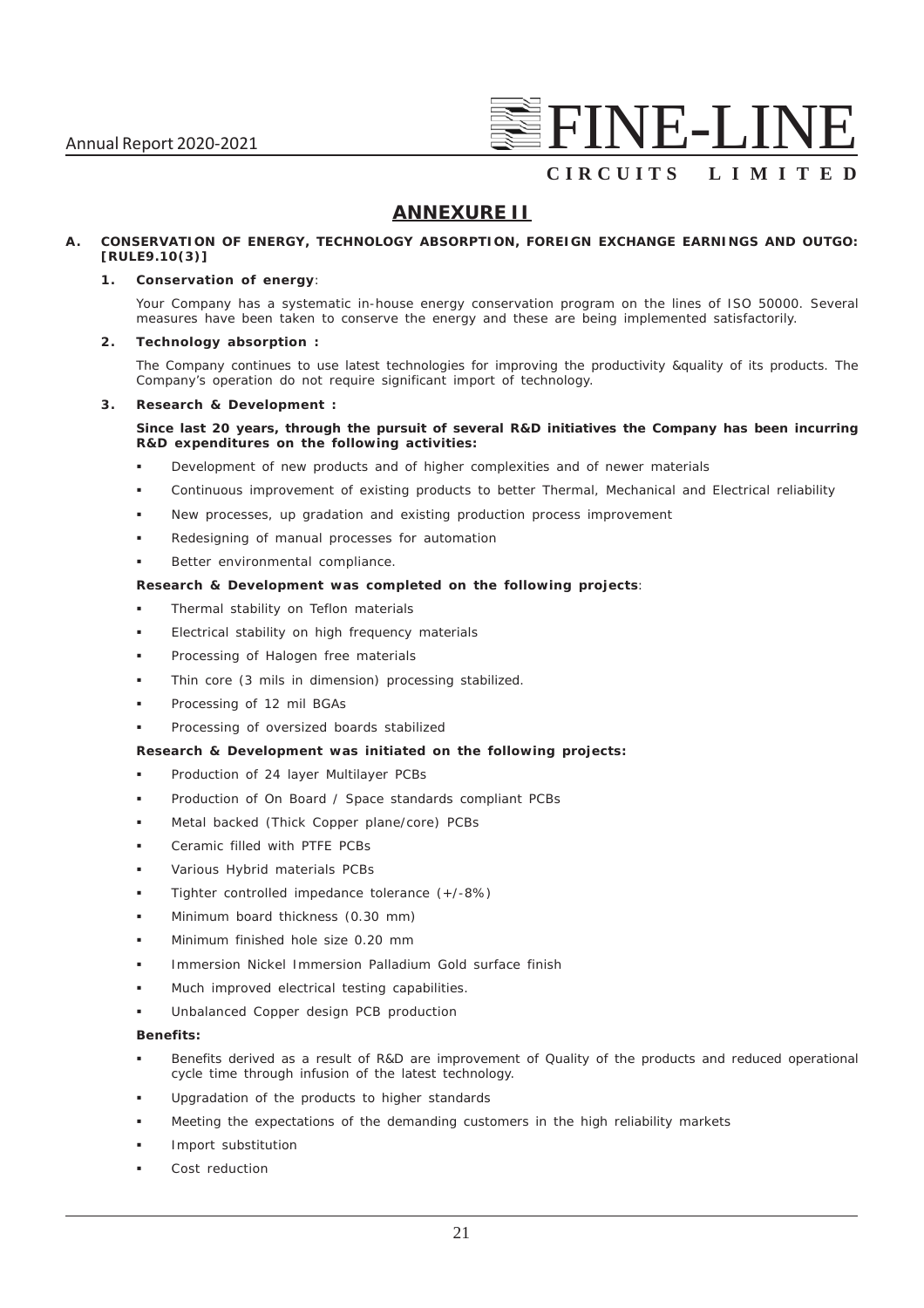## Annual Report 2020-2021 **FINE-LINE CIRCUITS LIMITED**

#### **Future plan of action:**

Future R&D will continue along similar lines as at present and also growth with an enhanced focus on ability to serve the demanding customers in the Medical, Defence and Aerospace markets.

#### **Expenditure incurred on Research and Development:**

Over the last 19 years in pursuit of its R&D end eavours the Company has been regularly incurring expenditure on R&D. The same is reflected in the respective accounts of Balance Sheet and Profit and Loss account. During the Financial year 2020-21 the Company has incurred Rs. 7.80 lakhs as R&D revenue expenditure. (Previous year Rs.11.50 Lakhs)

#### **4. Foreign exchange earnings and Outgo :**

The details of Foreign Exchange Earnings and Outgo (in Rs. Lacs) are as under:

| Year ended 31 <sup>st</sup> March | 2021 |                          |     |      |     | 2020   2019   2018   2017   2016 | 2015 | 2014                                                   | 2013 2012 2011 2010        |            |     | 2009 |
|-----------------------------------|------|--------------------------|-----|------|-----|----------------------------------|------|--------------------------------------------------------|----------------------------|------------|-----|------|
| Foreign Exchange                  |      |                          |     |      |     |                                  |      |                                                        |                            |            |     |      |
| Earning                           | 1474 |                          |     |      |     |                                  |      | 1834 2176 2283 1920 2183 2178 2375 2230 2316 2312 1763 |                            |            |     | 2686 |
| Outgo                             | 871  | 1122   1427   1178   963 |     |      |     | 1060                             | 1063 | 1256   1137                                            |                            | 970   1172 | 690 | 1266 |
| Net Earning                       | 603  | 712                      | 749 | 1105 | 957 |                                  |      | 1122   1115   1119                                     | │ 1093   1347  1140   1106 |            |     | 1420 |

#### **On behalf of the Board of Directors,**

|                     | Abhay Doshi              | Raiiv Doshi               |
|---------------------|--------------------------|---------------------------|
| Place: Mumbai       | <b>Managing Director</b> | <b>Wholetime Director</b> |
| Date: June 12, 2021 | DIN: 00040644            | DIN: 00651098             |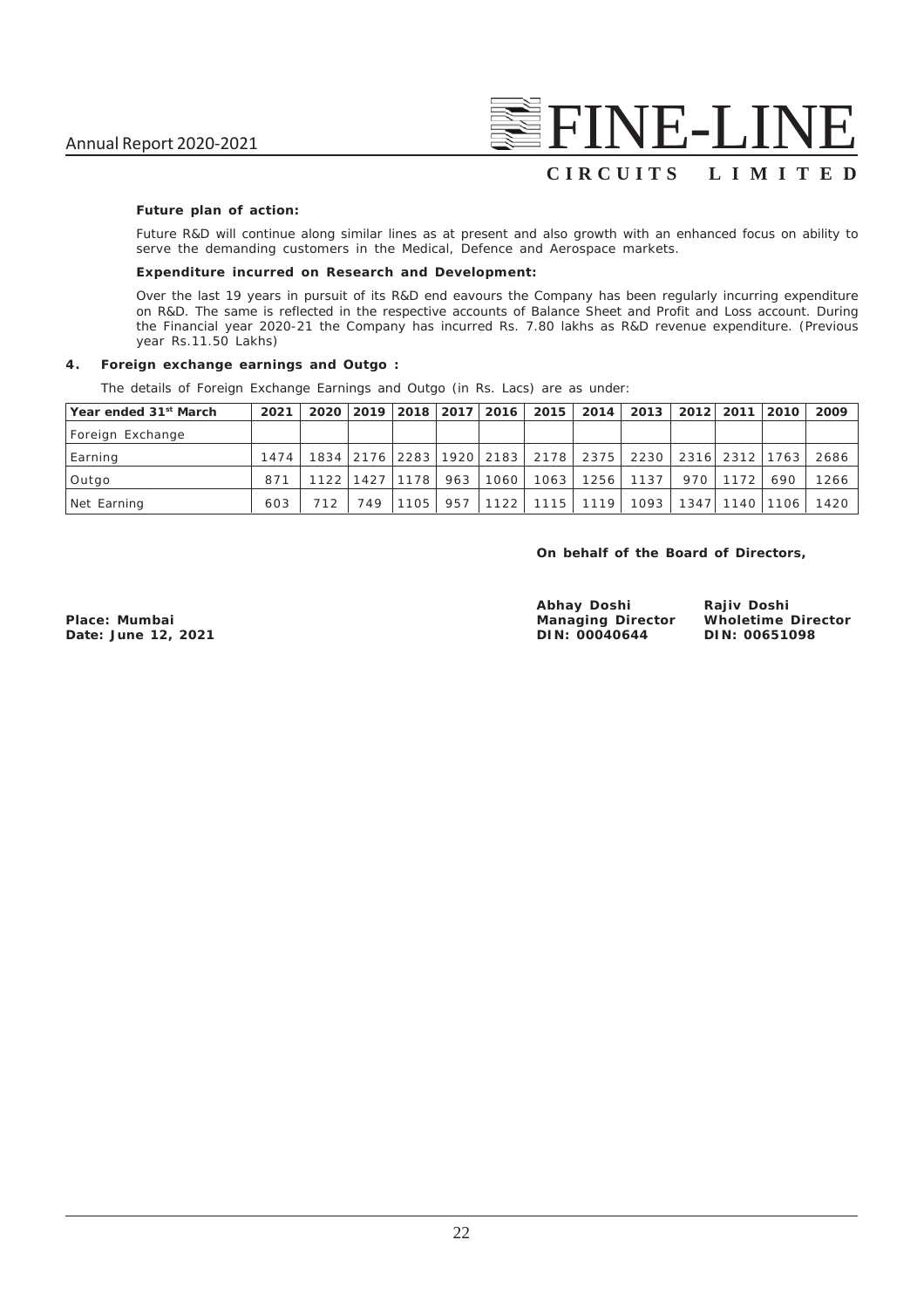

### **ANNEXURE III**

#### **PARTICULARS OF EMPLOYEES**

- **B. REMUNERATION OF DIRECTORS [SECTION 197(12) AND RULE 5(1) OF COMPANIES (APPOINTMENT AND REMUNERATION OF MANAGERIAL PERSONNEL) RULES, 2014**
- (a) The ratio of the remuneration of each Director to the median remuneration of the employees of the Company for the financial year:

| <b>Executive Directors</b>                      | Ratio to median remuneration |
|-------------------------------------------------|------------------------------|
| Bhagwandas T. Doshi (Resigned w.e.f 30.04.2020) | 4.00                         |
| Abhay B. Doshi                                  | 4.00                         |
| Rajiv B. Doshi                                  | 4.00                         |

(b) The percentage increase in remuneration of each Director, chief executive officer, chief financial officer, Company secretary in the financial year:

| Directors, Chief Executive Officer,<br>Chief Financial Officer and Company Secretary | % increase/decrease in<br>remuneration in the financial year |
|--------------------------------------------------------------------------------------|--------------------------------------------------------------|
| <b>Executive Director</b>                                                            |                                                              |
| Bhagwandas T. Doshi (Resigned w.e.f 30.04.2020)                                      | $-5.94%$                                                     |
| Rajiv B Doshi                                                                        |                                                              |
| Managing Director: Mr. Abhay B. Doshi                                                | $-10.55\%$                                                   |
| <b>Chief Financial Officer:</b> Mrs. Prema Radhakrishnan                             | 3.97%                                                        |
| Company Secretary : Mr. Indrajeet Panday                                             | 3.00%                                                        |

- (c) The percentage increase in the median remuneration of employees in the financial year: 4%
- (d) The number of permanent employees on the rolls of Company 141 Nos.
- (e) Average percentile increase already made in the salaries of employees other than the managerial personnel in the last financial year and its comparison with the percentile increase in the managerial remuneration and justification thereof and point out if there are any exceptional circumstances for increase in the managerial remuneration-Average 4% increase in salaries of Employees and Nil % increase in Managerial Remuneration of Directors during F.Y. 2020-21. The increase in remuneration of managerial person is commensurate with the efforts put in by them in leading the Company to greater heights and as per the prescribed limits of Schedule of the Companies Act, 2013.
- f ) Affirmation that the remuneration is as per the remuneration policy of the company. The Company's remuneration policy is driven by the success and performance of the individual employees and the Company. Through the compensation package, the company endeavors to attract, retain, develop and motivate high performance staff. The Company follows a compensation mix of fixed pay, benefits and performance-based variable pay. The Company affirms that the remuneration is as per remuneration policy of the Company.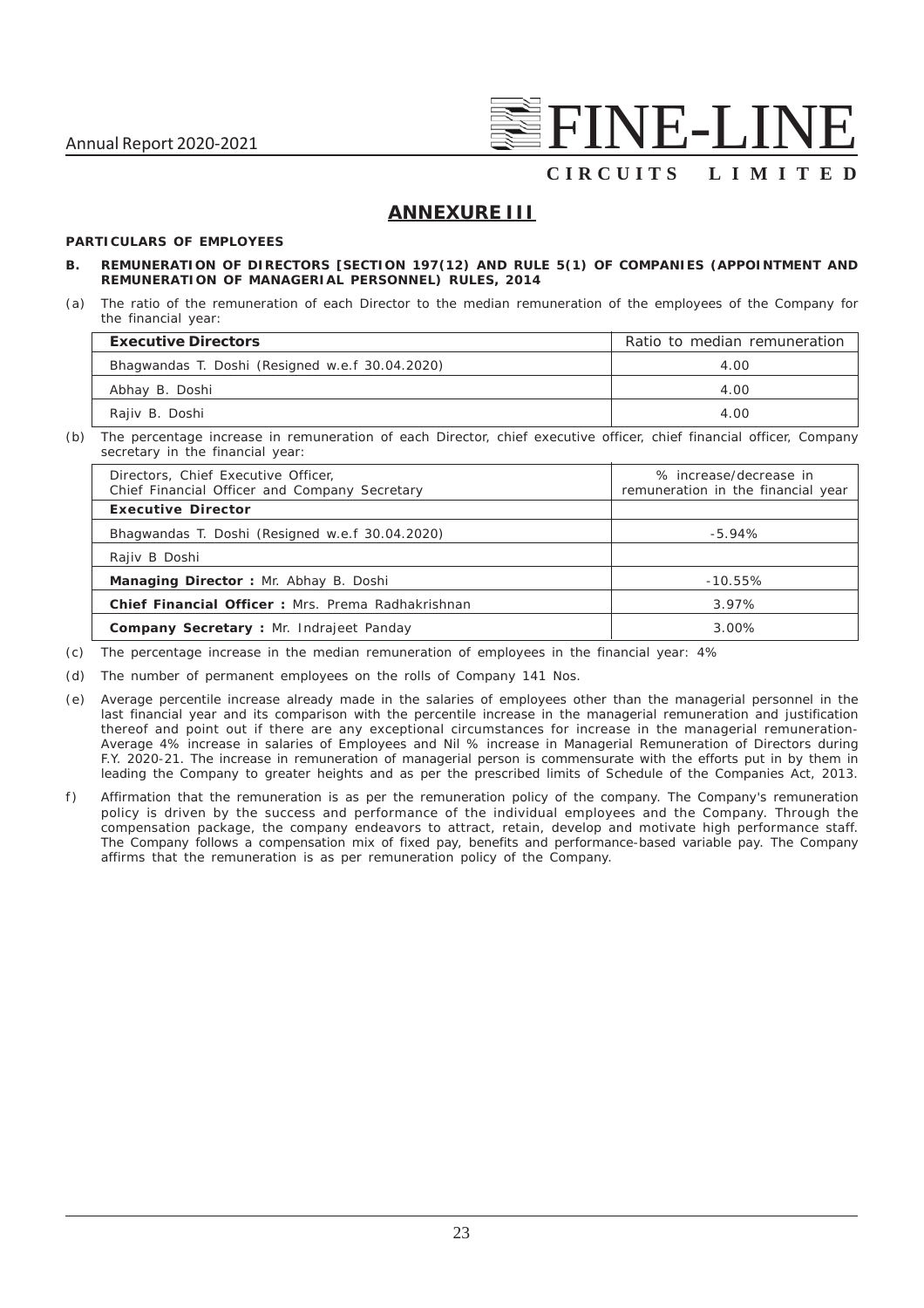### **CIRCUITS LIMITED**

#### **II] The names of the top ten employees in terms of remuneration drawn is as under:**

| Name of employee     | Designation<br>received | Remuner-<br>ation | Nature of<br>employment | Qualifi-<br>cations | Experience | Age            | Last<br>employment             | Percentage<br>of equity<br>shares held |
|----------------------|-------------------------|-------------------|-------------------------|---------------------|------------|----------------|--------------------------------|----------------------------------------|
| *Bhagwandas T. Doshi | Chairman                | 244967            | Permanent               | B.Sc                | 61         | 86             | Steel Cast Ltd.                | 9.68                                   |
| Abhay B Doshi        | Managing Director       | 2182614           | Permanent               | B.E., MBA           | 33         | 60             | Maxtor Inc                     | 3.44                                   |
| Rajiv B Doshi        | Director                | 2037527           | Permanent               | B. Com              | 25         | 54             | Forshas Forgings<br>Pvt Ltd    | 4.64                                   |
| Prakash Morgaonkar   | Sr. GM                  | 898146            | Permanent               | <b>BE</b>           | 28         | 50             | Electrotech                    | <b>NIL</b>                             |
| Milan Trivedi        | Sr. GM                  | 966597            | Permanent               | DMTE                | 33         | 56             | Stovec Industries<br>Ltd       | <b>NIL</b>                             |
| Prema Radhakrishnan  | <b>CFO</b>              | 837895            | Permanent               | M. Com              | 27         | 53             | N/A                            | <b>NIL</b>                             |
| Nikhil Kumar M       | G M                     | 737717            | Permanent               | DME                 | 35         | 57             | Grafica Display Col            | <b>NIL</b>                             |
| Vijay Kumar D        | Sr. Manager             | 335955            | Permanent               | B.Sc                | 38         | 61             | Precision Photo<br>Fabricators | <b>NIL</b>                             |
| Umakant Mudpe        | Sr. Manager             | 557847            | Permanent               | DEE                 | 29         | 53             | Wellman Hindustanl             | <b>NIL</b>                             |
| Sadanand L Desai     | Sr. Manager             | 455868            | Permanent               | DEE                 | 29         | 5 <sub>1</sub> | Premier Auto<br>mobiles Ltd    | <b>NIL</b>                             |

\*Resigned w.e.f 30th April, 2020.

Note: The employees falling in the management cadre are being considered for the above purpose.

There are no employees who are in receipt of remuneration in aggregate of Rupees One Crore and two Lakh for the year or Rupees Eight Lakh fifty thousand per month, if employed for part of the year.

#### **On behalf of the Board of Directors,**

Place: Mumbai<br> **Place: Mumbai Managing Director Wholetime Director**<br> **DIN: 00040644 DIN: 00651098** Date: June 12, 2021

**Abhay Doshi Rajiv Doshi**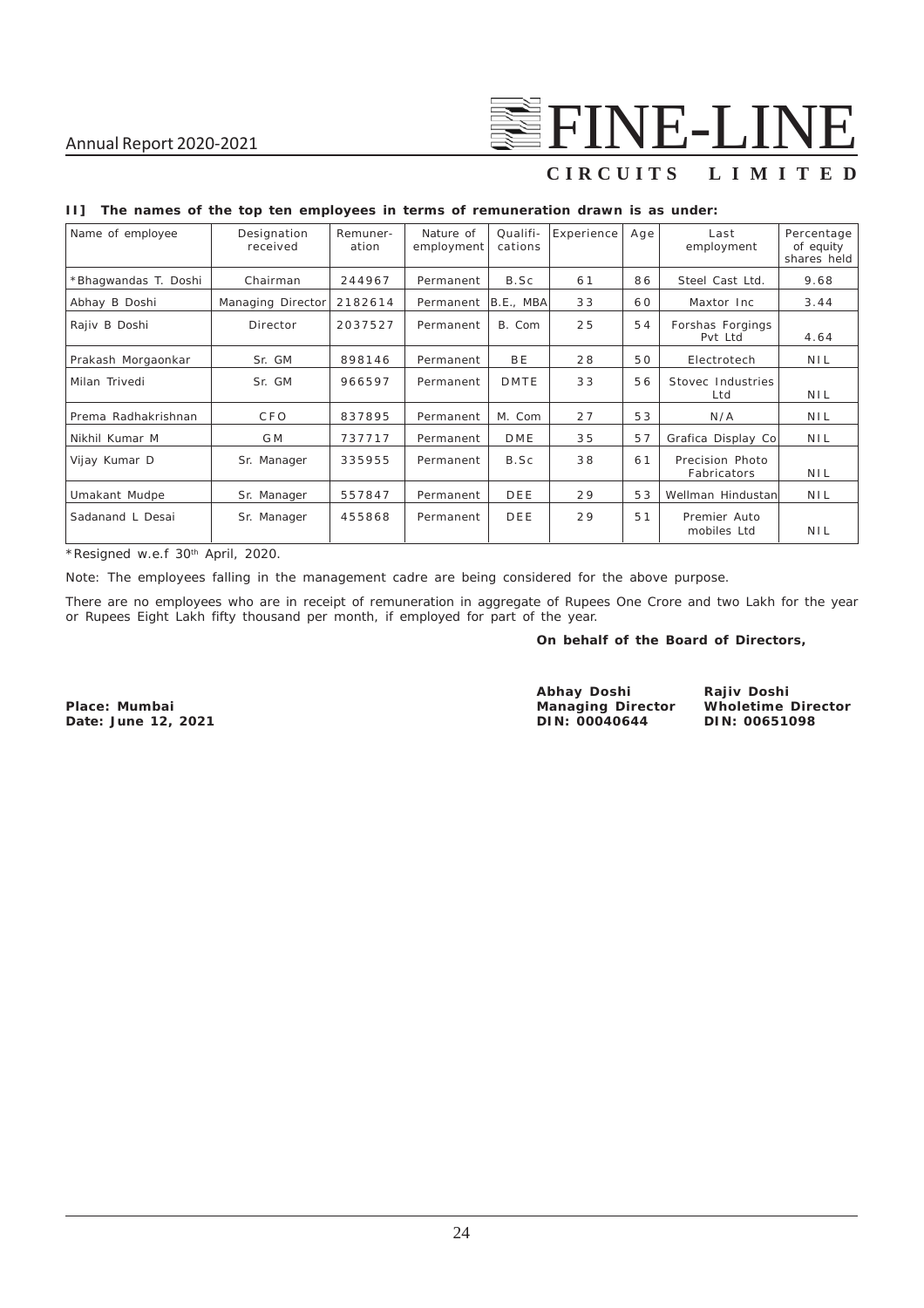# Annual Report 2020-2021  $\equiv$   $\equiv$   $\sim$   $\sim$

### **CIRCUITS LIMITED**

### **MANAGEMENT DISCUSSION AND ANALYSIS (MDA)**

As per the provisions of the Corporate Governance under the Listing regulations, the Management Discussion and Analysis (MDA) Report form part of the Boards' Report and reflects current state of the business.

Your Company is making Printed Circuit Boards (PCBs) and has its manufacturing facilities in Seepz- SEZ, Mumbai. It continues to remain a 100% EOU.

#### **1) INDUSTRY STRUCTURE AND DEVELOPMENT**

PCBs are basic Electronic Building Block components used in all Electrical and Electronic Products. As a 100% EOU, the main Global supply comes from China. The product is a complex one with several aspects of technology intricacy and above all continuously increasing customer expectations.

Electronics Manufacture in India has a disability relative to China & the Government has recognized this and to boost & Support the Electronics manufacturing has formulated & announced the National Policy on Electronics having various incentives to affect the disabilities faced by Indian Electronics Manufacturer with this Electronics Manufacture is sure to grow.

Our own focus after exports to over 14 countries is now also on the domestic Market, hence we are well positioned to ride this growth phase.

#### **2) MODERNISATION, OPPORTUNITY AND THREATS**

The Company continuously updates its manufacturing processes focused towards yield, capability and capacity improvements. The improvements are on all fronts, equipment, processes / systems and personnel Training.

The opportunities are in the small to medium volume, faster delivery and with broad range of surface finishes focused for the European markets.

The threats are on account of volatile exchange rate movements and rising input and personnel costs.

#### **3) SEGMENTWISE PERFORMANCE**

Printed Circuits Boards (PCBs) is the only business segment in which the Company is dealing.

#### **4) OUTLOOK**

#### **a) BUSINESS SCENARIO**

RF Microwave PCBs with special materials with special surface finishes and of special designs has resulted in good business growth and continues to show promise for the future. Further the Company has put in place a New Product pipeline and this will augur well in the coming years. Also your Company has identified fertile new markets to penetrate which will also augur well in the coming years whilst still being well rooted in its main markets of USA, Germany and India.

We can proudly say the Company has come alive after a decade of struggle and slumber and is poised to rise to a higher level of performance.

#### **b) HIGH TECHNOLOGY MULTILAYER UNIT**

The High Technology Multilayer Unit (HTMU) continued to progress well.

#### **5) RISK AND CONCERNS**

The financial status of the Company is stable. The cash flow is judiciously managed to get the best exchange rate gains. Slow growth in the global markets, high power cost, volatile exchange rate movements and consistently rising personnel costs are risks that the Company is facing and tackling.

#### **6) INTERNAL CONTROL**

The Company has Internal Auditors who conducts internal audit that assesses the internal control systems. The Statutory Auditors and the Audit Committee review these controls regularly. Any change in the internal control that is recommended is studied and implemented based on the Company needs and feasibility of implementation.

#### **7) FINANCIAL PERFORMANCE**

The Company rationalized the products line considering the price levels to remain competitive in the volatile Exchange Rate, Higher material and power cost scenario. The Company expects to improve on all these counts in the coming year.

#### **8) HUMAN RESOURCE DEVELOPMENT AND BUILDING LEADERSHIP QUALITIES**

The personnel of the Company are vital part of the organization. The Company continues its policy to train them inhouse, provide opportunity for external training and challenges them to exert and rewards superior performance. The Company is pleased to state that this has made the  $2<sup>nd</sup>$  level supervisory personnel to show encouraging performance and to rise up. The Company has engaged contractor's workmen for support services and follows the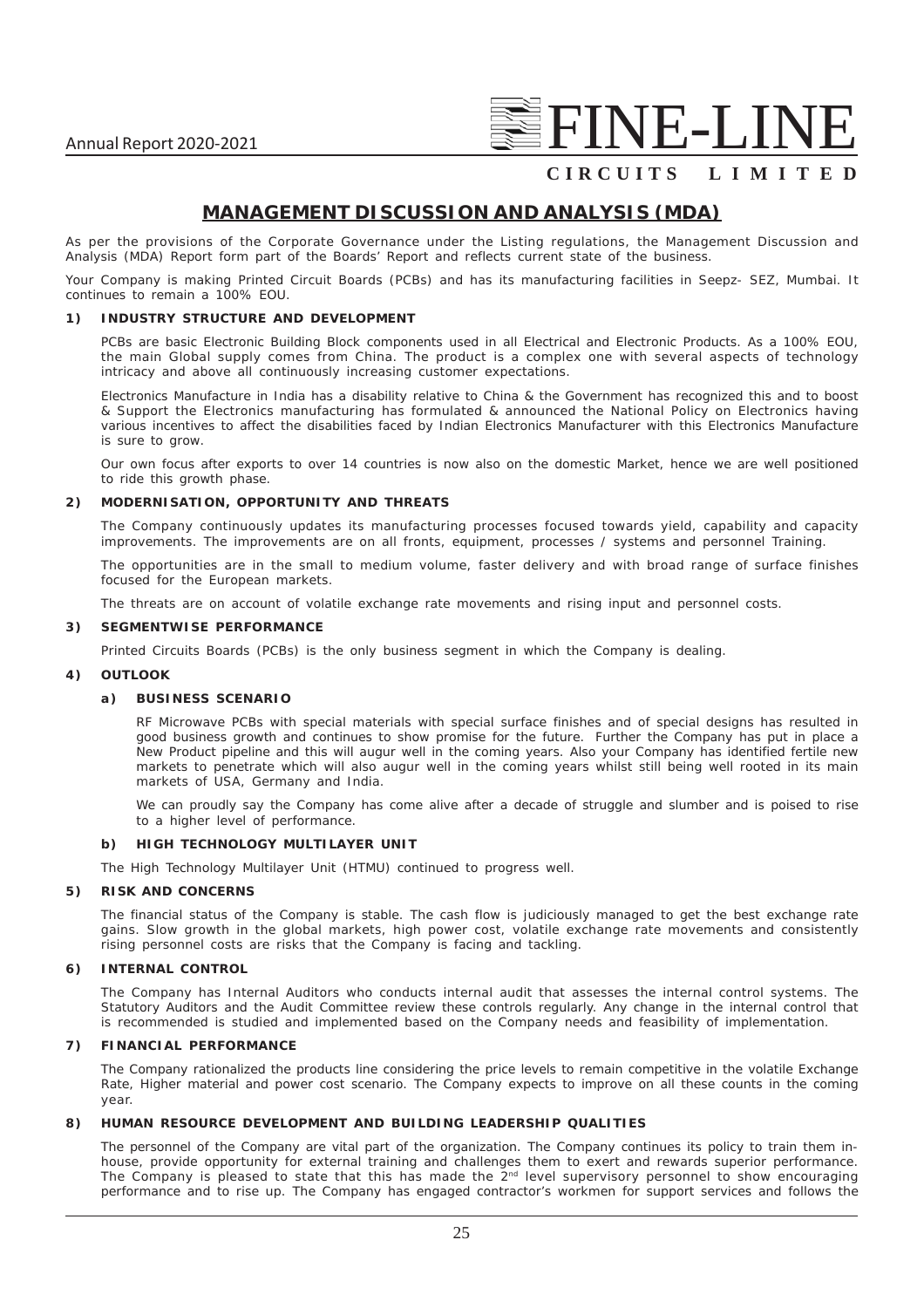### **CIRCUITS LIMITED**

same policy of training and rewarding the good performers.

The number of employees of the Company as on  $31^{st}$  March 2021 was 141. (Previous year 162).

**9) There were significant changes in the following ratios as compared to the immediately previous financial year:**

details of significant changes (i.e. change of 25% or more as compared to the immediately previous financial year) in key financial ratios, along with detailed explanations thereof, including:

- (i) Sales % -18%
- (ii) Net Profit Margin (%) -164%
- **10. Details of any change in Return on Net Worth as compared to the immediately previous financial year along with a detailed explanation thereof:**

The details of return on net worth as follows:

(Rs. In Lakhs)

| Particulars             |               |         |
|-------------------------|---------------|---------|
|                         | 2021          | 2020    |
| Return on net worth (%) | $0.7^{\circ}$ | $-1.18$ |

Return on net worth is computed as net profit by average net worth. Net profit has increased to Rs. 5.29 Lakhs (2021) against Loss of Rs. 8.70 Lakhs (2020). Continuous focus on New Products, New Volumes and New Markets, good realization has enabled us to maintain Profitability.

#### **11. FUTURE OUTLOOK**

Your company continued to maintain profitability whilst simultaneously identifying opportunities for future Revenue and Earnings streams. Continuous focus on New Products, New Volumes and New Markets has enabled us to maintain Profitability and this continues in FY 20-21 and Onwards. The opportunities are identified are in New materials of PCBs, capabilities to build more Complex designs and in Delivering rapidly.

#### **Cautionary Statement:**

Statement in this Management Discussion and Analysis describing the Company's objectives, projections, estimates, expectations or predictions may be "forward-looking statements" within the meaning of applicable securities laws and regulations. Actual results could differ materially from those expressed or implied. Important factors that could make a difference to the Company's operations include raw material availability and prices, cyclical demand and pricing in the Company's principal markets, changes in Government regulations, tax regimes, economic developments within India and the countries in which the Company conducts business and other incidental factors.

#### **On behalf of the Board of Directors,**

**Place: Mumbai Managing Director Managing Director** 

**Abhay Doshi Rajiv Doshi Date: June 12, 2021 DIN: 00040644 DIN: 00651098**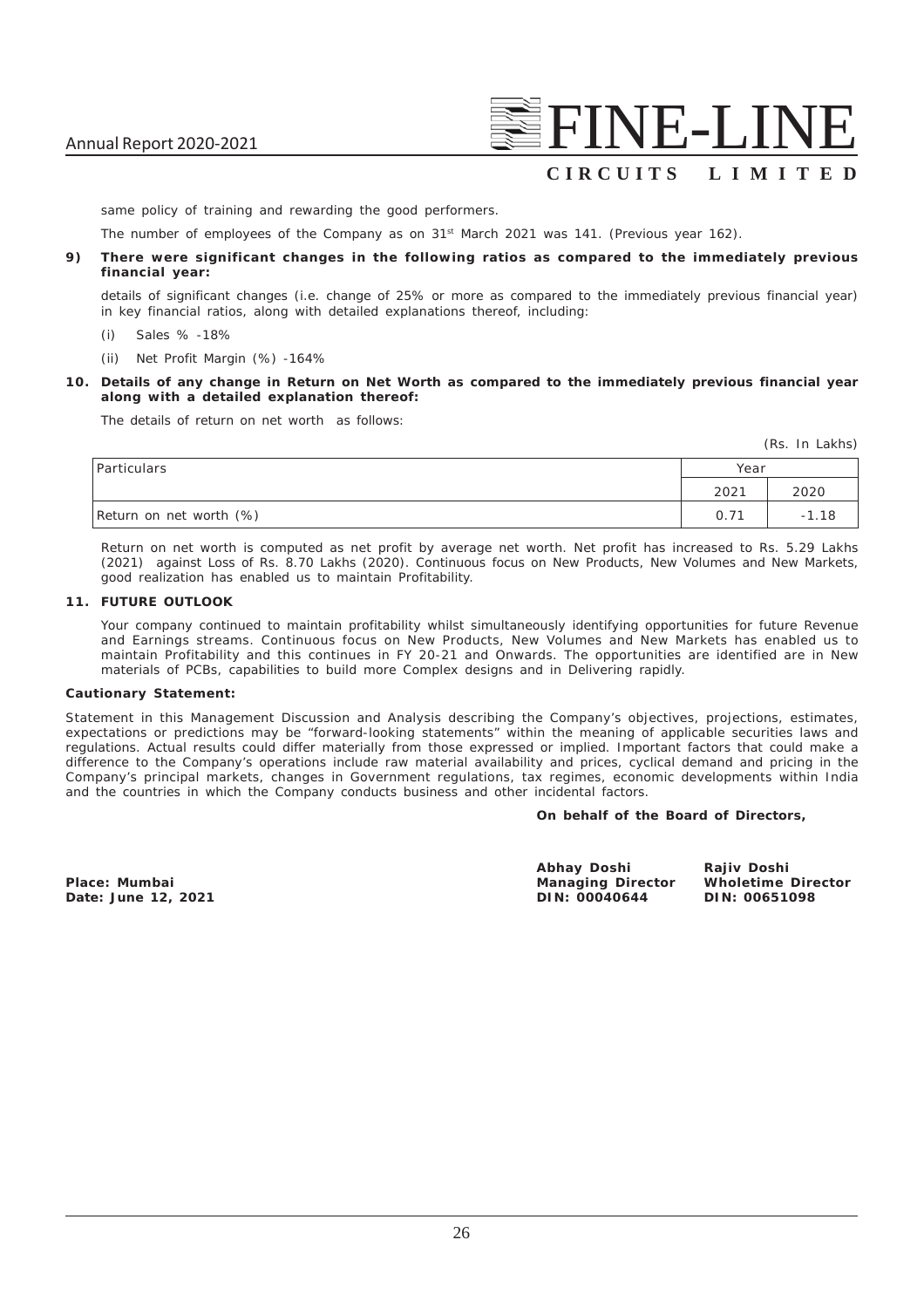#### **CIRCUITS LIMITED**

### **REPORT ON CORPORATE GOVERNANCE**

#### **1. Company's philosophy of Corporate Governance:**

The Company's philosophy of Corporate Governance is to protect the long-term interest of the shareholders while respecting interest of other stakeholders and society at large. The company has set up adequate review process, internal controls and efficient management information systems.

The Company is committed to good corporate governance and transparency in its dealings and lays emphasis on integrity and regulatory compliance.

#### **2. Board of Directors**

The total strength of Board of Directors of the Company as on 31st March, 2021 was 8 (eight) including 6 (six) Non-Executive Directors, out of which 4 (four) directors were independent directors including one woman director. The Directors are eminent professionals from amongst persons from the fields of business, finance, medicine, education and industry.

| Sr. | Name of Director          | Category of<br><b>Director</b> | Attendance at<br><b>Board</b><br>Meetings held<br>During the year | Attendance<br>At last AGM<br>(September<br>26, 2020) | Number of<br>Committees<br>(Other than Fine-Line<br>other<br>Circuits Ltd.) *<br><b>Directorships</b><br>(Other than<br>Fine-Line<br>Circuits Ltd.) * |               |          |
|-----|---------------------------|--------------------------------|-------------------------------------------------------------------|------------------------------------------------------|-------------------------------------------------------------------------------------------------------------------------------------------------------|---------------|----------|
|     |                           |                                |                                                                   |                                                      |                                                                                                                                                       | <b>Member</b> | Chairman |
| 1   | @ Mr. Bhagwandas T. Doshi | <b>PD</b>                      |                                                                   |                                                      |                                                                                                                                                       |               |          |
| 2   | Mr. Juzer Vasi            | ΝI                             | $\overline{4}$                                                    | Present                                              | Nil                                                                                                                                                   | Nil           | Nil      |
| 3   | Mr. R.M Premkumar         | ΝI.                            | $\overline{4}$                                                    | Present                                              |                                                                                                                                                       | Nil           | Nil      |
| 4   | Mr. U. Nimmagadda         | NE                             | 4                                                                 | Present                                              | 3                                                                                                                                                     | Nil           | Nil      |
| 5   | Mr. Apurva R. Shah        | ΝI                             | 4                                                                 | Present                                              | 2                                                                                                                                                     | $\mathcal{P}$ | Nil      |
| 6   | ** Mr. Jayesh Rambhia     | ΝI.                            | $\overline{4}$                                                    | Present                                              |                                                                                                                                                       |               |          |
| 7   | Mr. Gautam. B. Doshi      | NE                             | 4                                                                 | Present                                              | Nil                                                                                                                                                   | Nil           | Nil      |
| 8   | Mr. Rajiv B. Doshi        | ED.                            | 4                                                                 | Present                                              | Nil                                                                                                                                                   | Nil           | Nil      |
| 9   | Mr. Abhay B. Doshi        | <b>MD</b>                      | 4                                                                 | Present                                              | Nil                                                                                                                                                   | Nil           | Nil      |
| 10  | Ms. Kumudini Mehta        | ΝI.                            | 2                                                                 | Present                                              | Nil                                                                                                                                                   | Nil           | Nil      |

Composition and category of Directors are as under:

PD = Promoter Director (Executive)

ED = Executive Director

NE = Non-Executive Director

NI = Non-Executive Independent Director

MD = Managing Director

@ Resigned as an Whole-time Director and Chairman of the Company w.e.f April 30, 2020.

\*\* Ceased to be an Independent Director of the Company w.e.f March 08, 2021.

\*Excludes Directorship in Private Limited Companies, Foreign Companies, Section 8 Companies and Government Bodies an Alternate Directorships. Only Audit Committee and Stakeholders Relationship Committee have been considered for the Committee position.

None of the Directors on the board hold directorships in more than ten public companies. Further none of them is a member of more than ten committees or Chairman of more than five committees across all the public companies in which he or she is a Director.

Independent Directors are non-executive directors as defined under Regulation 16(1) (b) of the SEBI Listing Regulations and Section 149(6) of the Act. All the Independent Directors comply with the requirements mentioned under Regulation 16(1) (b) of SEBI Listing Regulations and Section 149 of the Companies Act, 2013 ("the Act").

Shri Abhay B. Doshi, Shri. Gautam B. Doshi and Shri Rajiv B. Doshi are related to each other.

The Non Executive Directors of the Company are paid sitting fees for attending meetings of the Board of Directors and Committees. Besides sitting fees non-executive Directors are not paid any other remuneration or commission. The Executive Directors are not paid sitting fees.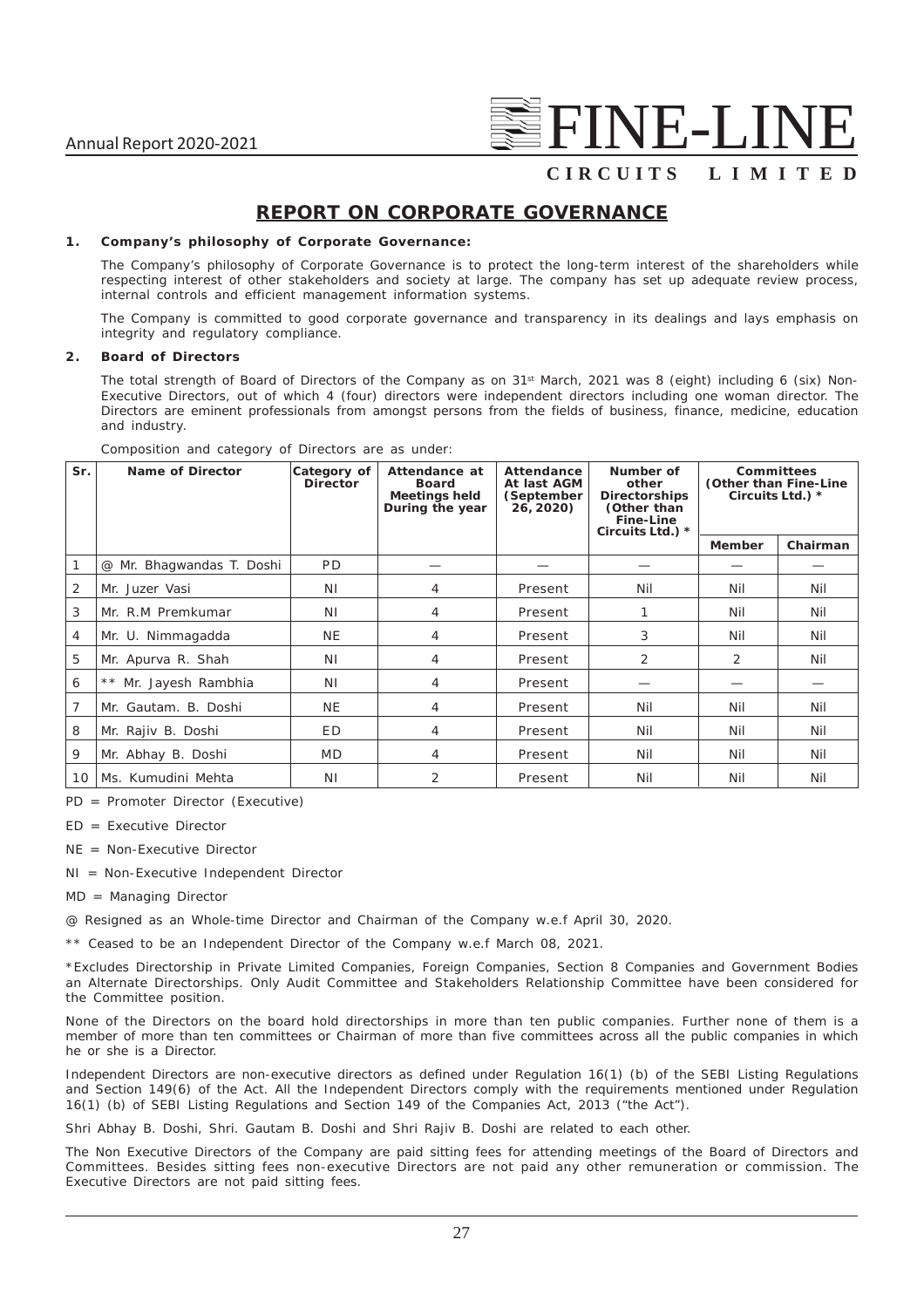

The following non executive directors hold shares in the Company as shown here under:

i. A. Shri. Gautam B. Doshi 223100 Equity Shares

No other Non Executive Directors hold any shares in the company.

The Company conducted a familiarization program for the Independent Directors with regards to their role, rights and responsibilities as Independent Directors. The Independent Directors are also regularly briefed on the nature of the Manufacturing and Providing of Technical services in relation to Printed Circuit Board Industry and the Company's business model. The familiarization programs have been uploaded on the website of the company at (http://www.finelineindia.com/ investors-relations/policies/familiarisation-programme-for-independent-directors/)

#### **The names of other listed entities where Director of the Company hold directorship and its category:**

| Name of the Director | <b>Other Listed Entity Directorships</b> | Category of Directorship |
|----------------------|------------------------------------------|--------------------------|
| Mr. Apurva R. Shah   | Asian Star Company Limited               | Director                 |

**The Board has identified the following skills/ expertise/ competencies fundamental for the effective functioning of the Company available with the Board:**

| Name of the Director       | Area of Skills / Expertise / Competence |         |            |           |           |                       |  |  |
|----------------------------|-----------------------------------------|---------|------------|-----------|-----------|-----------------------|--|--|
|                            | <b>Strategy</b>                         | Finance | Leadership | Technical | <b>HR</b> | Governance Regulatory |  |  |
| Mr. R. Premkumar           |                                         |         |            |           |           |                       |  |  |
| Prof. Juzer Vasi           |                                         |         |            |           |           |                       |  |  |
| Dr. Upendranath Nimmagadda |                                         |         |            |           |           |                       |  |  |
| Mr. Apurva Shah            |                                         |         |            |           |           |                       |  |  |
| Mrs. Kumudini Mehta        |                                         |         |            |           |           |                       |  |  |
| Mr. Gautam Doshi           |                                         |         |            |           |           |                       |  |  |
| Mr. Rajiv Doshi            |                                         |         |            |           |           |                       |  |  |
| Mr. Abhay Doshi            |                                         |         |            |           |           |                       |  |  |

#### **Number and date of Board Meetings held**

Four Board Meetings were held during the year 2020-21. The dates on which the said meetings were held are as follows:

30<sup>th</sup> June, 2020, 08<sup>th</sup> August, 2020, 10<sup>th</sup> November 2020 and 12<sup>th</sup> February, 2021

The Company has a process to provide, inter-alia, the information to the Board as specified in Part A of Schedule II of the SEBI (Listing Obligations and Disclosure Requirements) Regulations, 2015 ("Listing Regulations") pertaining to Corporate Governance. The Board also periodically reviews the compliances by the Company of all applicable laws.

The Board of Directors in their meeting regularly discuss and are satisfied that the Company has plans in place for orderly succession for appointment to the Board of Directors and Senior Management.

The Company has not entered into any materially significant transactions during the year under report with Promoters, Directors, Key/Senior Management personnel, etc. other than the transactions entered into in the normal course of Company's business. Transactions with related parties are disclosed under notes forming part of the accounts.

The Company confirms that in the opinion of the board, the independent directors fulfil the conditions specified in these regulations and are independent of the management.

The Company complies with the requirement of placing minimum information before the Board of Directors as contained in Part A of Schedule II of SEBI (Listing Obligations and Disclosure Requirements), Regulations, 2015.

#### **Information on Directors retiring by rotation and seeking appointment / re-appointment**

#### **Shri Abhay Doshi (DIN 00040644)**

Shri. Abhay B Doshi is an Indian National, on the Board of the Company since 1990. He is a promoter director and has been involved in managing the Company since its inception. He is a graduate in Electronics and Communication Engineering (B.E.) from Mysore, India with a post Graduate M.B.A. degree in Finance from University of California, Berkeley, USA. He has experience in the High Technology area through his work experience at Maxtor Corporation in San Jose, CA, USA (Silicon Valley) prior to promoting Fine-Line Circuits Limited. He is a Director SEESA (Seepz Exporter Energy Savings Association). He is a member in SEEMA.

Shri Abhay B Doshi holds 165600 equity shares in the Company.

#### **Shri Rajiv Doshi (DIN 00651098)**

Shri Rajiv B Doshi is an Indian National, on the Board of the Company since April 01, 2007. He is a Commerce Graduate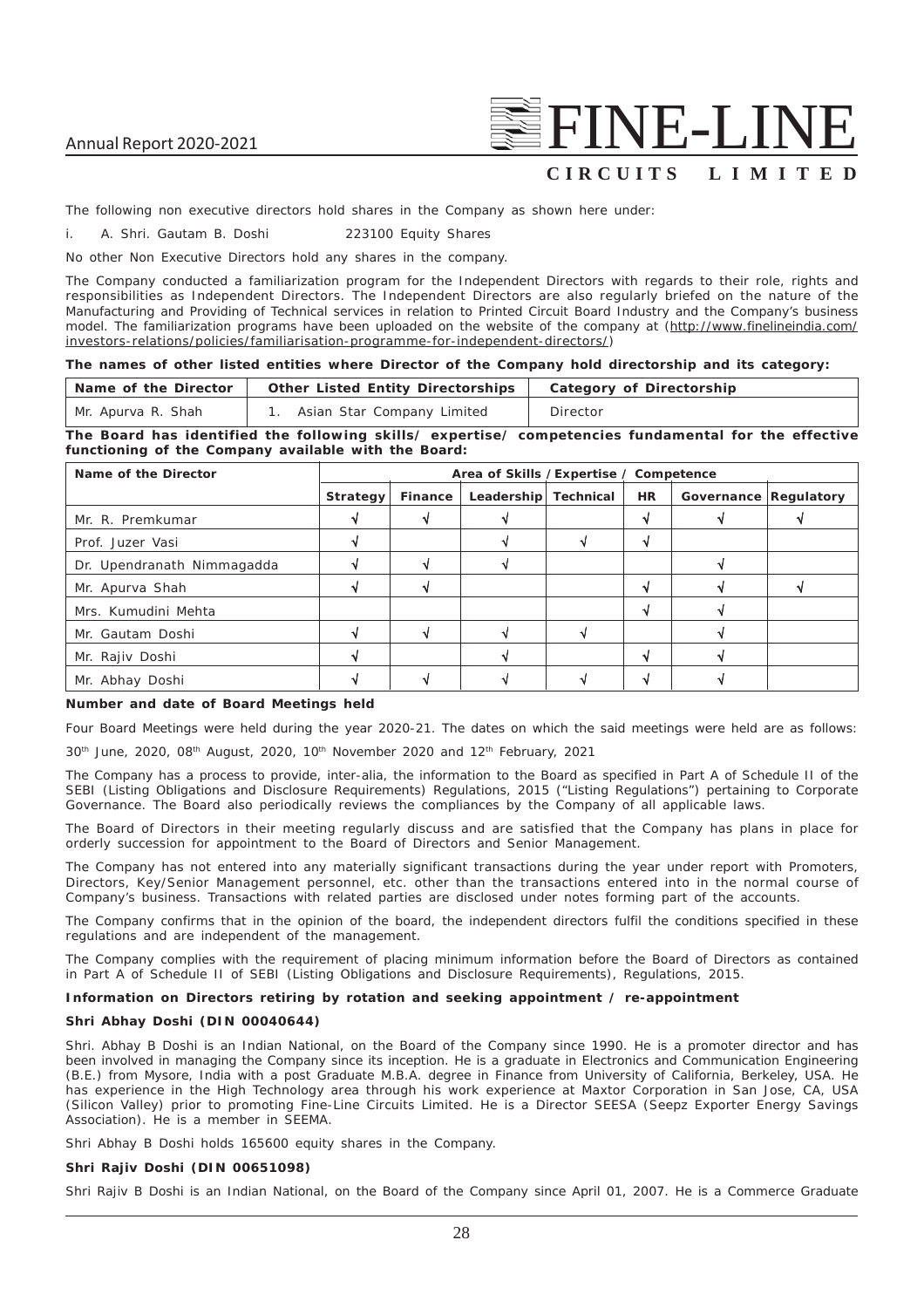# Annual Report 2020-2021  $\blacksquare$

#### **CIRCUITS LIMITED**

and has obtained "Certificate of Achievement" in Business Administration awarded by De Anza College, California, USA. Shri Rajiv B Doshi had wide experience of about 19 years in the Marketing and operations field with other concerns. He acquired detailed products knowledge while on training in India at Fine-Line Circuits Limited. He is handing entire Export since last 14years. Prior to his joining the Board, Shri Rajiv B Doshi was working in the Company as general Manager and was supervising the entire Export Market operations and Factory administration. He is a Director in Kapurwala Properties Pvt. Ltd. He is not a member of committees in any company.

Shri. Rajiv B Doshi holds 2,23,100 equity shares in the Company.

#### **Shri. Gautam Doshi (DIN 00328854)**

Shri. Gautam B. Doshi aged 57 years has graduated with a Bachelors Degree in Electrical Engineering from the Indian Institute of Technology, Mumbai and a master of Engineering degree in Electrical Engineering from University of California, Berkeley, USA. He joined Intel Corporation in 1988 and has held a series of increasingly senior technical position in microprocessor architecture, design. He holds 15 patents in the field of processor architecture, design and software and has been twice awarded Intel's highest technical honor-the Intel Achievement Award. He has been instrumental in guiding the Company's marketing efforts in the USA Market. Other directorship / committee position : NIL.

Shri. Gautam B Doshi holds 2,23,100 equity shares in the Company.

#### **Code of Conduct**

The Board has laid down a code of conduct for Board members and senior management personnel of the Company. The code also incorporates the duties of independent directors as laid down in the Companies Act, 2013. The said code of conduct is posted on Company's website www.finelineindia.com.The Board members and senior management personnel have affirmed compliance with the said code of conduct. A certificate to this effect is given by Shri. Abhay B. Doshi, Managing Director of the Company is attached to this report.

The Company has adopted a code of conduct for prevention of insider trading based on SEBI (Prohibition of Insider Trading) Regulations, 2015. The same has been placed on the website of the Company www.finelineindia.com All the Directors, senior management employees and other employees who have access to the unpublished price sensitive information of the Company are governed by this code. During the year under Report, there has been due compliance with the said code of conduct for prevention of insider trading.

#### **3. Audit Committee**

#### **Terms of reference of the audit committee:**

The roles of Audit Committee, inter alia, are as follows:

- 1. Oversight of the Company's financial reporting process and the disclosure of its financial information to ensure that the financial statement is correct, sufficient and credible;
- 2. To recommend the appointment/re-appointment/re-placement, remuneration and terms of appointment of the Statutory Auditors and the Internal Auditors of the Company.
- 3. Approval of payment to statutory auditors for any other services rendered by the statutory auditors.
- 4. Reviewing, with the management, the annual financial statements and auditor's report thereon before submission to the Board for approval, with particular reference to:
	- a) Matters required to be included in the Directors' Responsibility Statement to be included in the Board's report in terms of clause(c) of sub-section (3) of Section 134 of the Companies Act, 2013;
	- b) Changes, if any, in accounting policies and practices and reasons for the same;
	- c) Major accounting entries involving estimates based on the exercise of judgment by management;
	- d) Significant adjustments made in the financial statements arising out of audit findings;
	- e) Compliance with listing and other legal requirements relating to financial statements;
	- f) Disclosure of any related party transactions;
	- g) modified opinion(s) in the draft audit report.
- 5. Reviewing, with the management, the quarterly financial statements before submission to the Board for approval;
- 6. Reviewing, with the management, the statement of uses / application of funds raised through an issue (public issue, rights issue, preferential issue, etc.), the statement of funds utilised for purposes other than those stated in the offer document/ prospectus / notice and the report submitted by the monitoring agency monitoring the utilisation of proceeds of a public or rights issue, and making appropriate recommendations to the Board to take up steps in this matter;
- 7. Reviewing and monitoring the auditors' independence and performance, and effectiveness of audit process;
- 8. Approval or any subsequent modification of transactions of the Company with related parties;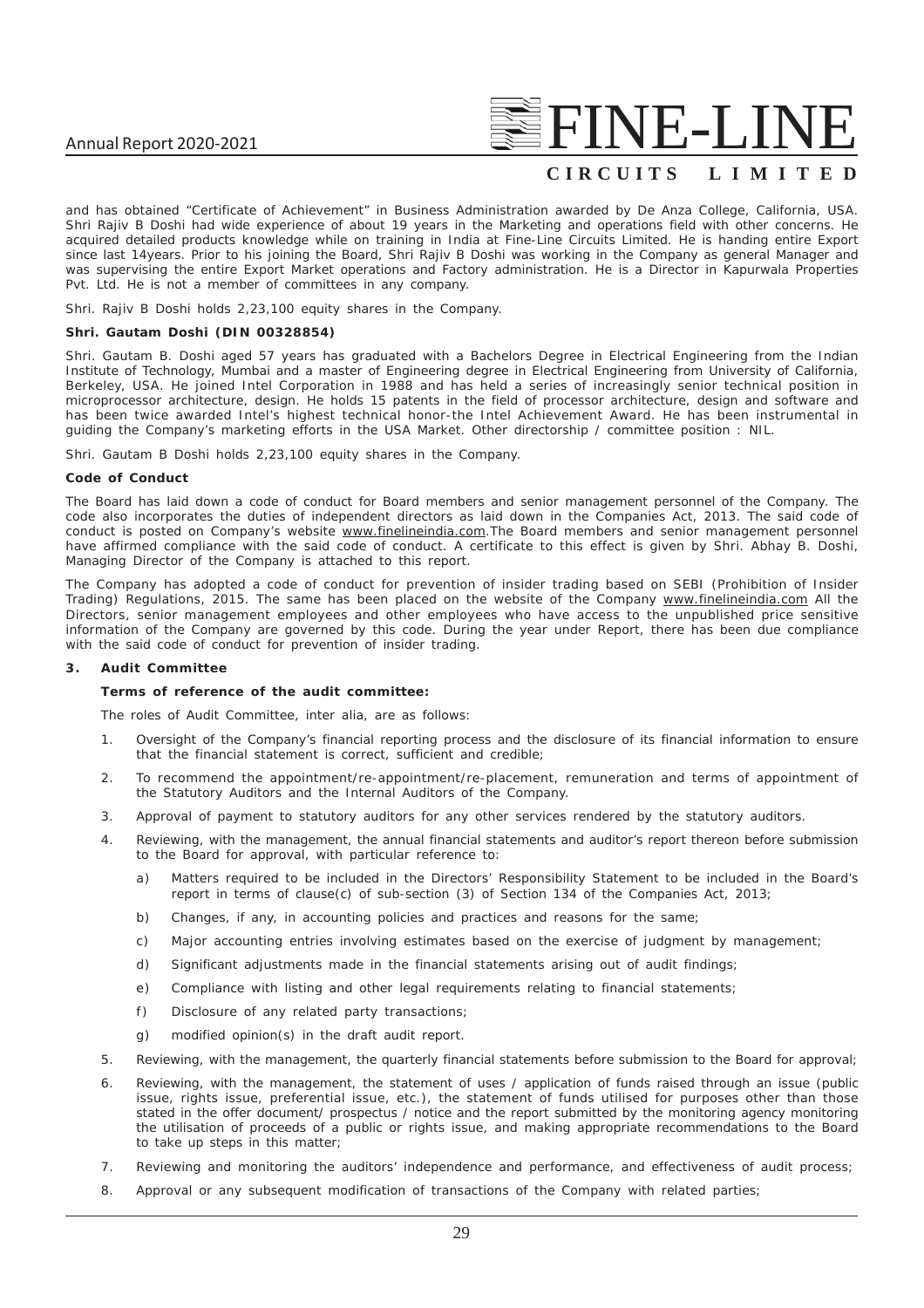## Annual Report 2020-2021  $\blacksquare$ **CIRCUITS LIMITED**

#### 9. Scrutiny of inter-corporate loans and investments;

- 10. Valuation of undertakings or assets of the Company, wherever it is necessary;
- 11. Evaluation of internal financial controls and risk management systems;
- 12. Reviewing, with the management, performance of statutory and internal auditors, adequacy of the internal control systems;
- 13. Reviewing the adequacy of internal audit function, if any, including the structure of the internal audit department, staffing and seniority of the official heading the department, reporting structure coverage and frequency of internal audit;
- 14. Discussion with internal auditors of any significant findings and follow up there on;
- 15. Reviewing the findings of any internal investigations by the internal auditors into matters where there is suspected fraud or irregularity or a failure of internal control systems of a material nature and reporting the matter to the Board;
- 16. Discussion with statutory auditors before the audit commences, about the nature and scope of audit as well as post-audit discussion to ascertain any area of concern;
- 17. To look into the reasons for substantial defaults in the payment to the depositors, debenture holders, shareholders (in case of non-payment of declared dividends) and creditors;
- 18. To review the functioning of the whistle blower mechanism;
- 19. Approval of appointment of chief financial officer after assessing the qualifications, experience and background, etc. of the candidate;
- 20. Carrying out any other function as may be mentioned in the terms of reference of the Audit Committee;
- 21. Reviewing the utilization of loans and/or advances from/investment by the holding company in the subsidiary exceeding 100 crore or 10% of the asset size of the subsidiary, whichever is lower including existing loans/ advances/ investments existing as on the date or such other limit as may be prescribed.
- 22. Reviewing the financial statements, in particular, the investments made by the unlisted subsidiary/ies.
- 23. Establish a Vigil Mechanism (Whistle Blower Policy) for Directors and employees to report genuine concerns in such manner and to review the said policy and cases reported thereunder.
- 24. To appoint Registered Valuer and approve the terms and conditions of appointment. [Section 247(1)]
- 25. In respect of Cost Auditors
	- (i) Recommendation to the Board for the appointment of the Cost auditors and their remuneration and terms of appointment.
	- (ii) Review with Cost auditors about the nature and scope of audit as well as post-audit discussion to ascertain any area of concern.
	- (iii) Approval of fees to Cost auditors for any other services rendered by them.
	- (iv) Review Cost Auditors' Report and recommend to the Board for the approval.
	- (v) Reviewing, with the management, the performance of the Cost Auditors.
- 26. Monitoring and reviewing cyber security inter-alia to protect unauthorized access to data centers and other computerized systems

The Audit Committee shall mandatorily review the following information:

- (1) management discussion and analysis of financial condition and results of operations;
- (2) statement of significant related party transactions (as defined by the Audit Committee), submitted by management;
- (3) management letter/letters of internal control weaknesses issued by the statutory auditors;
- (4) internal audit reports relating to internal control weaknesses;
- (5) the appointment, removal and terms of remuneration of the chief internal auditor shall be subject to review by the Audit Committee; and
- (6) statement of deviations:
	- (a) quarterly statement of deviation(s) including report of monitoring agency, if applicable, submitted to stock exchange(s) in terms of Regulation 32(1).
	- (b) annual statement of funds utilized for purposes other than those stated in the offer document/prospectus/ notice in terms of Regulation 32(7).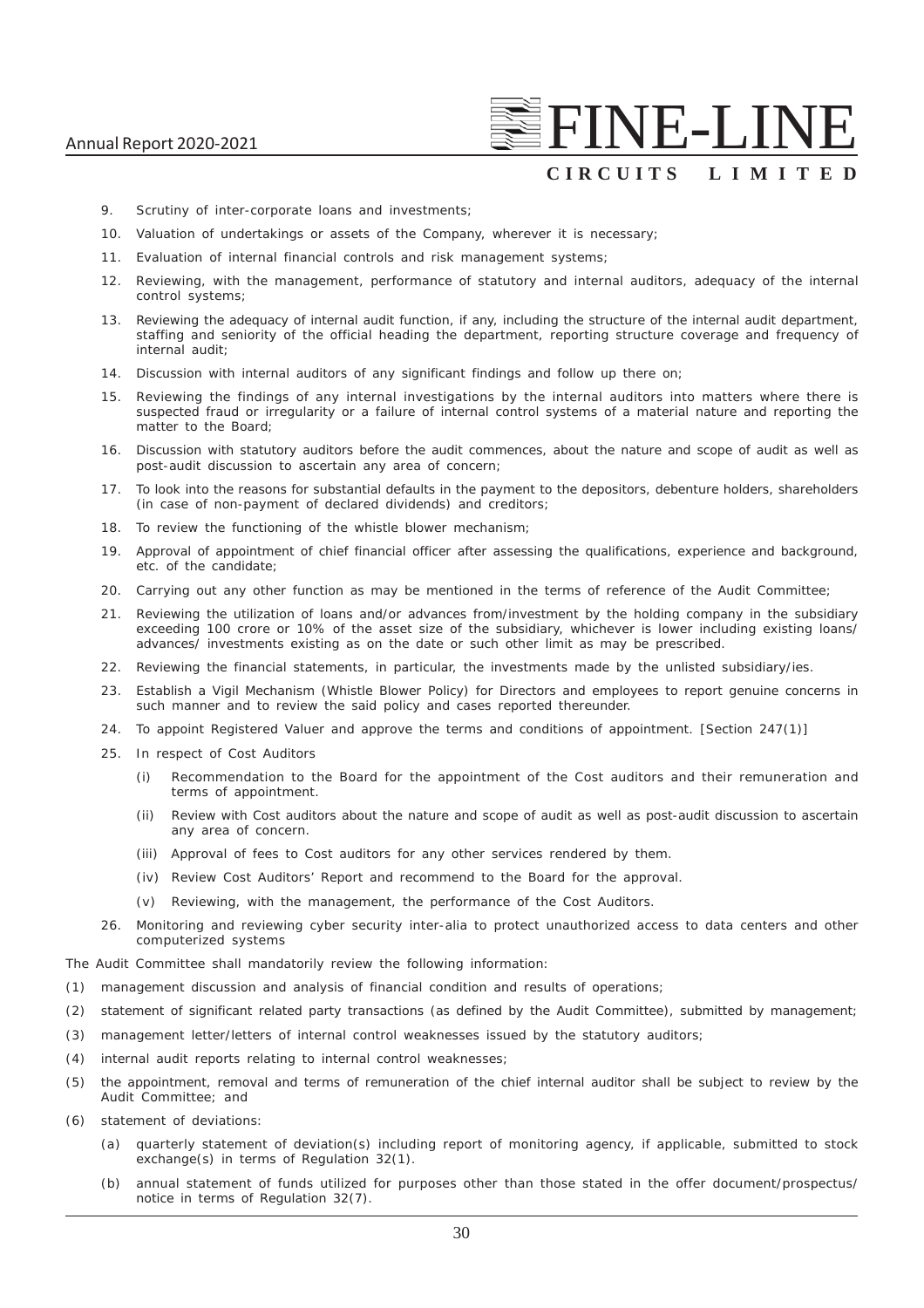#### **CIRCUITS LIMITED**

The members of the Audit Committee have knowledge on financial matters and majority of them have accounting or related financial management expertise. The Chairman of the Audit Committee is an independent director.

The statutory auditors, finance personnel are invitees to the meetings of the Audit Committee. The representative from M/s. DKP & Associates, Chartered Accountants who are the Internal Auditor of the Company are also invitees to the meetings of the Audit Committee.

The Audit Committee reviews all the information that is required mandatorily to be reviewed by it under corporate governance.

The Chairman of the Audit Committee was present at the 30<sup>th</sup> Annual General Meeting held on September 26, 2020

Four meetings of the Committee on the dates mentioned below were held during the year 2020-21:

 $30<sup>th</sup>$  June, 2020, 08<sup>th</sup> August, 2020, 10<sup>th</sup> November 2020 and 12<sup>th</sup> February, 2021

| $Sr.$ No. $\vert$ | Name of Director    | Category | Committee          | No. of Meeting attended |
|-------------------|---------------------|----------|--------------------|-------------------------|
|                   | Mr. Apurva Shah     | ΝI       | Chairman           |                         |
|                   | Mr. R. M. Premkumar | ΝI       | Alternate Chairman |                         |
|                   | Ms. Kumudini Mehta  | ΝI       | Member             |                         |

The Composition of the Audit Committee and the details of the Meetings attended are as follows:

#### **Vigil Mechanism/Whistle Blower Policy**

The Board of Directors on the recommendations of the Audit Committee has approved and adopted a Whistle Blower Policy that provides a formal mechanism for all Directors and employees of the Company to approach the Chairman of the Audit Committee about the unethical behavior, actual or suspected fraud or violation of the Company's Code of Conduct. No personnel have been denied access to the Audit Committee.

#### **4. Nomination and Remuneration Committee**

#### **Terms of Reference**

The role of the Nomination and Remuneration Committee inter alia are as follows:

- a) To lay down criteria such as qualification, positive attributes and independence for appointment of persons as Directors or in the Senior Management.
- b) To identify persons who are qualified to become Directors and who may be appointed in Senior Management positions, as per the criteria laid down.
- c) To recommend to the Board the appointment and removal of the Directors, including Independent Directors and whether to extend or continue the term of appointment of the independent director, on the basis of the report of performance evaluation of independent directors.
- d) To carry out evaluation of every director's performance.
- e) To recommend to the Board a policy relating to the remuneration for directors, including Managing Director(s) and Whole-time Director(s), Key Managerial Personnel and other employees. While formulating the policy, the committee shall ensure that:
	- i) The level and composition of remuneration is reasonable and sufficient to attract, retain and motivate directors of the quality required to run the Company successfully.
	- ii) Relationship of remuneration to performance is clear and meets appropriate performance benchmarks.
	- ii) Remuneration to directors, key managerial personnel and senior management involves a balance between fixed and incentive pay reflecting short and long term performance objectives appropriate to the working of the Company and its goals.
	- iv) To recommend remuneration to be paid to a Director for any service rendered by him to the Company which are of a professional nature and provide an opinion, whether such Director possess the requisite qualification for the practice of such profession.
	- v) To recommend to the board, all remuneration, in whatever form, payable to senior management.

The Nomination and Remuneration Committee has adopted the following policies which are displayed on the website of the Company:

- i. Formulation of the criteria relating to the remuneration of the Directors, Key Managerial Personnel and other employees (http://www.finelineindia.com/investors-relations/policies/remuneration-policy/)
- ii. Devising a policy on Board diversity (http://www.finelineindia.com/investors-relations/policies/policyon-board-diversity-of-the-company/)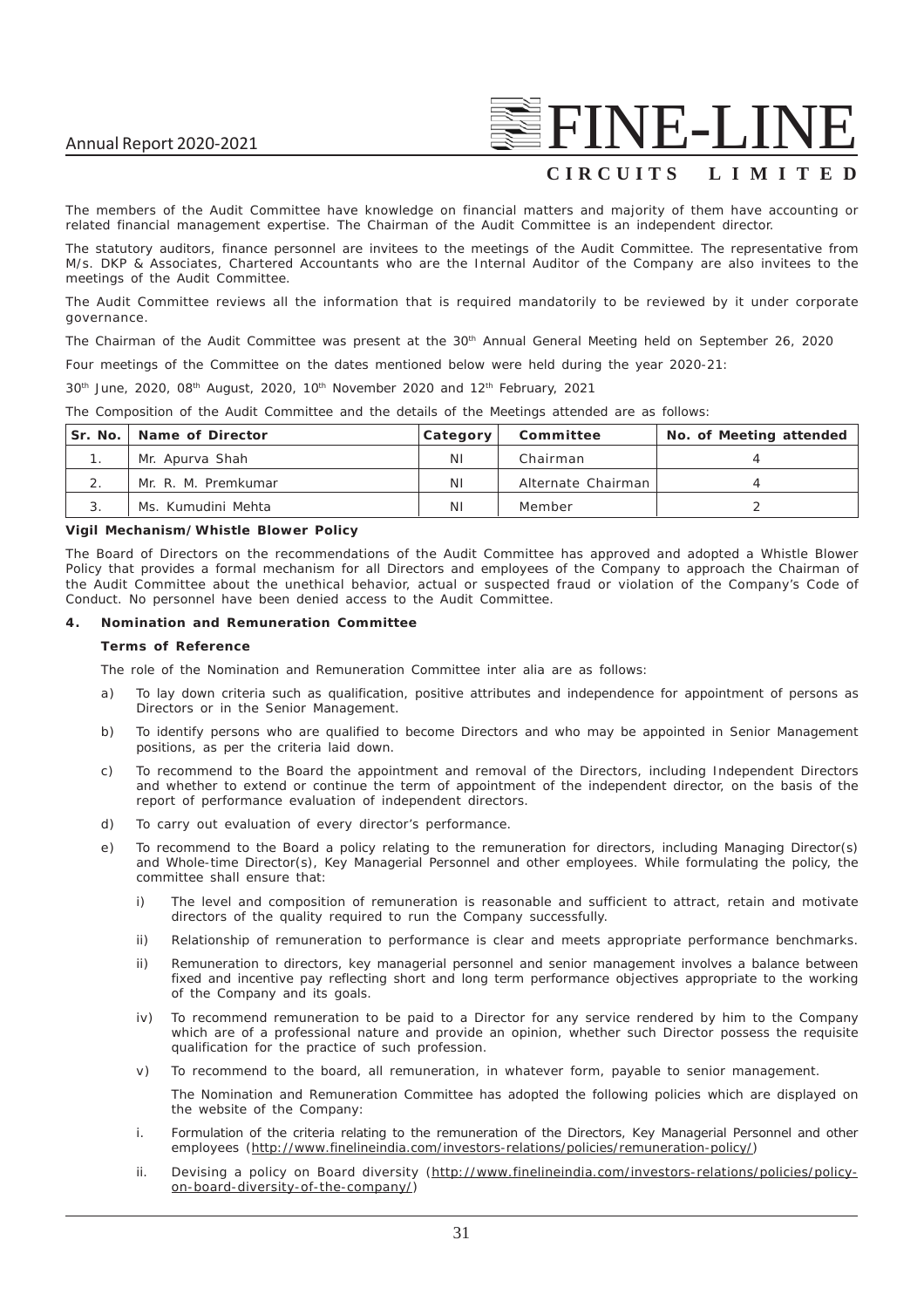### **CIRCUITS LIMITED**

(Rs.in Lakhs)

- iii. Identifying persons who are qualified to become Directors and persons who may be appointed in senior management in accordance with the criteria laid down and recommend to the Board their appointment and removal (http://www.finelineindia.com/investors-relations/policies/criteria-for-selection-of-candidatesfor-senior-management-and-members-on-the-board-of-directors/)
- iv. Performance criteria for evaluation of Independent Directors and the Board is displayed on the Company's weblink:(http://www.finelineindia.com/investors-relations/policies/evaluation-of-director/)
- v. Overseeing the familiarization programmers for Directors (weblink https://www.finelineindia.com/ investors-relations/policies/familiarisation-programme-for-independent-directors/ )

There was one meeting of this Committee held during the Financial Year 2020-21 on:-

30th June 2020

The Composition of the Nomination and Remuneration Committee and the details of the Meetings attended are as follows:

| Sr. No. | Name of Director   | Category | Committee | No. of Meeting attended |
|---------|--------------------|----------|-----------|-------------------------|
|         | Mr. R.M.Premkumar  | ΝI       | Chairman  |                         |
|         | Mr. Apurva R. Shah | ΝI       | Member    |                         |
|         | Mr. Juzer Vasi     | N1       | Member    |                         |

The remuneration paid to Managing Director and Executive Directors is stated here in below. The Non-Executive Directors are not drawing any remuneration. However, following sitting fees are paid to the Non-Executive Directors for attending meetings of the Board of Directors/ Committees.

| Name of Director                             | <b>Sitting Fees</b> | <b>Salaries &amp; Perquisites</b> | <b>Total</b> |
|----------------------------------------------|---------------------|-----------------------------------|--------------|
| A. Executive Directors                       |                     |                                   |              |
| Mr. Bhagwandas T. Doshi<br>(upto 30.04.2020) | NIL.                | 2.45                              | 2.45         |
| Mr. Abhay B. Doshi                           | <b>NIL</b>          | 21.62                             | 21.62        |
| Mr. Rajiv B. Doshi                           | <b>NIL</b>          | 20.27                             | 20.27        |
| Total                                        | <b>NIL</b>          | 44.34                             | 44.34        |
| <b>B.</b> Non-Executive Directors            |                     |                                   |              |
| Ms. Kumudini Mehta                           | 0.17                | <b>NIL</b>                        | 0.17         |
| Mr. Juzer Vasi                               | 0.23                | <b>NIL</b>                        | 0.23         |
| Mr. U. Nimmagadda                            | 0.20                | <b>NIL</b>                        | 0.20         |
| Mr. Gautam Doshi                             | 0.20                | <b>NIL</b>                        | 0.20         |
| Mr. Apurva R. Shah                           | 0.33                | <b>NIL</b>                        | 0.33         |
| Mr. R. M. Premkumar                          | 0.33                | <b>NIL</b>                        | 0.33         |
| Mr. Jayesh Rambhia                           | 0.20                | <b>NIL</b>                        | 0.20         |
| Total                                        | 1.66                | <b>NIL</b>                        | 1.66         |

Salaries and perquisites include contribution to Provident Fund, Leave Travel Allowance, reimbursement of medical expenses, wherever applicable as per the rules of the Company. The services are terminable by either party by giving to the other 6 (six) calendar months' notice in writing or by payment of a sum of equivalent remuneration for the notice period or part thereof in case of shorter notice or on such other terms as may be mutually agreed.

Sitting Fees includes payment for Board level committee meetings.

Stock Options: The members of the Company have approved the Stock Options scheme for the benefit of the persons who are in the permanent employment of the Company. The Company is yet to frame the scheme for grant of stock options.

#### **5. Stakeholders Relationship Committee:**

Terms of reference:

a. Consider and resolve the grievances of security holders of the Company including redressal of investor complaints such as transfer or credit of securities, non-receipt of dividend/notice/annual reports, transfer/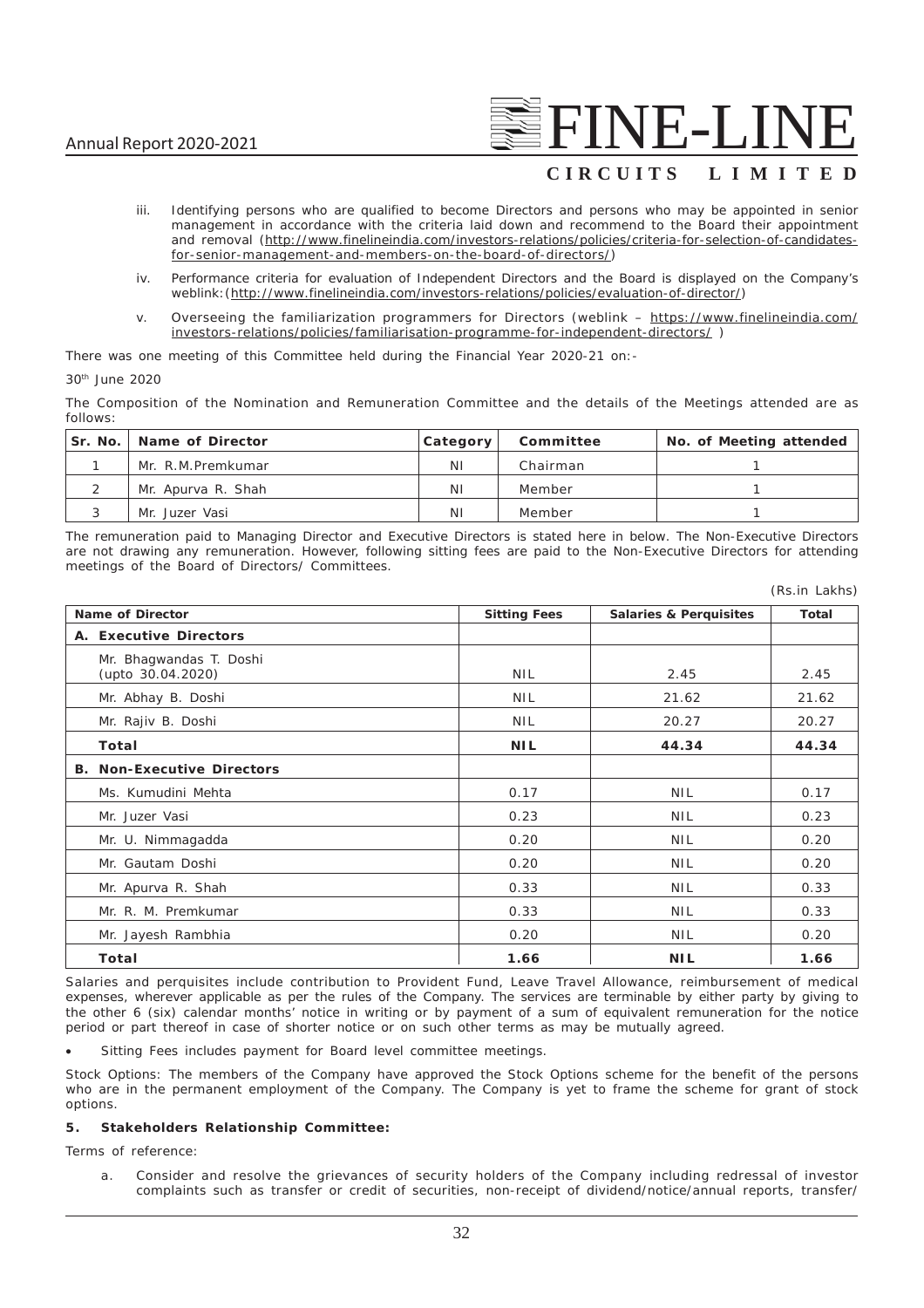## Annual Report 2020-2021 **FINE-LINE CIRCUITS LIMITED**

### transmission of shares, issue of new/duplicate certificates, general meetings etc., and all other securitiesholders related matters.

- b. Consider and approve issue of share certificates (including issue of renewed or duplicate share certificates), transfer and transmission of securities, etc.
- c. Authorize any person to take such actions as necessary or deemed fit by the Committee for any matter.
- d. Review of measures taken for effective exercise of voting rights by shareholders.
- e. Review of adherence to the service standards adopted by the Company in respect of various services being rendered by the Registrar & Share Transfer Agent.
- f. Review of the various measures and initiatives taken by the Company for reducing the quantum of unclaimed dividends and ensuring timely receipt of dividend warrants/annual reports/statutory notices by the shareholders of the company.
- g. Look into various aspects of interest of shareholders and other security holders.

The Following are the members of the Committee:-

| Sr. No. | <b>Members</b>      | Committee          | No. of Meetings attended |
|---------|---------------------|--------------------|--------------------------|
|         | Smt. Kumuduni Mehta | Chairman           |                          |
|         | Mr. Juzer Vasi      | Alternate Chairman |                          |
| ર       | Mr. Abhay B. Doshi  | Member             |                          |
|         | Mr. Rajiv B. Doshi  | Member             |                          |

There were 4 (four) meetings of the Committee on the dates mentioned below were held during the year 2020-21:

30<sup>th</sup> June, 2020, 08<sup>th</sup> August, 2020, 10<sup>th</sup> November 2020 and 12<sup>th</sup> February, 2021

Ms. Prema Radhakrishnan, CFO is the permanent invitee to the said committee.

Universal Capital Securities Pvt. Ltd, (Formerly Mondkar Computers Pvt. Ltd) the Registrar and Transfer Agents do the pre-transfer scrutiny of shares. They are authorized to communicate with the transferor and transferee to redress and attend to their needs. They generate reports, update members' records and provide data to the Committee for various statutory compliances. There are no pending share transfers as on March 31, 2021.

#### Investors Services

Complaints received during the year:

| Sr. No. | <b>Particulars</b>                            | 2020-21    | 2019-20 |
|---------|-----------------------------------------------|------------|---------|
|         | Complaints received during the year           | NIL        | NIL     |
|         | Resolved to the satisfaction of shareholders. | <b>NIL</b> | NIL     |
|         | No. of pending complaints                     | NIL        | NIL     |

There are no legal proceedings pending relating to transfer of shares.

The Shareholders' grievances are dealt by M/s. Universal Capital Securities Pvt. Ltd (Formerly Mondkar Computers Pvt. Ltd) and reported to the Committee regularly.

#### **6. Subsidiary Companies**

The company does not have any subsidiary company. The company has one branch office in USA, the financial statements of which are regularly reviewed by the Audit Committee.

#### **7. Risk Management**

The Company has adopted a risk management policy. The Board of Directors have been informed from time to time the business risks faced by the Company and the steps taken by the management to face them.

#### **8. Independent Directors Meeting**

During the year under review, the Independent Directors met on 12<sup>th</sup> February, 2021, without the attendance of non-independent directors and members of the management, inter-alia, to discuss:

- a) Evaluation of the performance of Non-Independent Directors and the Board of Directors as a whole;
- b) Evaluation of the performance of the Chairman of the Company, taking into account the views of the Executive and Non Executive Directors; and
- c) Evaluation of the quality, content and timelines of flow of information between the management and the Board that is necessary for the Board to effectively and reasonably perform its duties.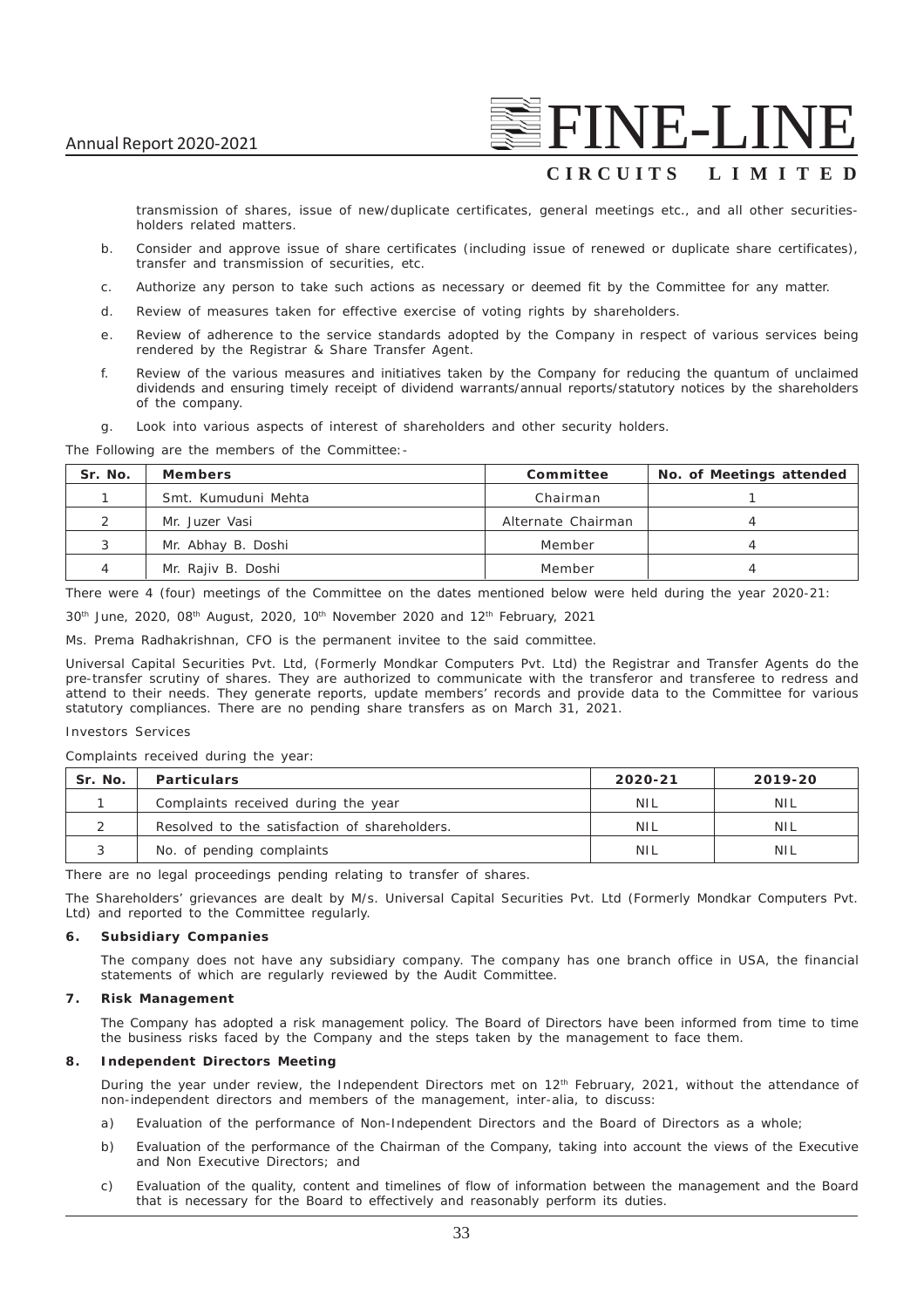## **CIRCUITS LIMITED**

All the independent Directors were present at the said meeting.

#### **9. General Body Meetings**

Details of the location and time where the last three Annual General Meetings (AGM) were held.

| <b>AGM</b>       | Year           | Venue                                                                                                                                                         | Day & Date                                          | <b>Time</b>   | Special resolution, if any                                                                                                                                                                                                                                                                                                                                                                                                                                                                                                                                                                                                                                |
|------------------|----------------|---------------------------------------------------------------------------------------------------------------------------------------------------------------|-----------------------------------------------------|---------------|-----------------------------------------------------------------------------------------------------------------------------------------------------------------------------------------------------------------------------------------------------------------------------------------------------------------------------------------------------------------------------------------------------------------------------------------------------------------------------------------------------------------------------------------------------------------------------------------------------------------------------------------------------------|
| 30 <sup>th</sup> | $2019 -$<br>20 | through Video<br>Conferencing (VC) /<br>Other Audio-Visual Means<br>('OAVM')                                                                                  | Saturday,<br>26 <sup>th</sup><br>September,<br>2020 | 11:00<br>a.m. | Yes<br>To appoint a Director in place of Shri. Upendranath<br>Nimmagadda (DIN: 00613289), who retires by<br>rotation and being eligible, offers himself for re-<br>appointment                                                                                                                                                                                                                                                                                                                                                                                                                                                                            |
| 29 <sup>th</sup> | 2018-<br>19    | 2 <sup>nd</sup> Floor, BFC Hall,<br><b>Business Facilation</b><br>Centre, Behind Seepz<br>Adminitrative Building,<br>Seepz, Andheri - (E),<br>Mumbai - 400096 | Saturday,<br>August 03,<br>2019                     | 03:30<br>p.m. | Yes<br>1. Re-appointment of Shri. R. M. Premkumar (DIN<br>00328942) as an Independent Director of the<br>Company.<br>2. Re-appointment of Shri. Juzer Vasi (DIN)<br>00040682) as an Independent Director of the<br>Company.<br>3. Re-appointment of Shri. Apurva Shah (DIN<br>0000478) as an Independent Director of the<br>Company.<br>4. Re-appointment of Smt. Kumudini Mehta (DIN<br>03191065) as an Independent Director of the<br>Company.<br>5. Re-appointment of Shri Abhay Doshi (DIN:<br>00040644) as Managing Director of the<br>Company.<br>6. Re-appointment of Shri Rajiv Doshi (DIN:<br>00651098) as Whole-time Director of the<br>Company |
| 28 <sup>th</sup> | $2017 -$<br>18 | 2 <sup>nd</sup> Floor, BFC Hall,<br><b>Business Facilation</b><br>Centre, Behind Seepz<br>Adminitrative Building,<br>Seepz, Andheri - (E),<br>Mumbai - 400096 | Saturday,<br>September<br>29, 2018                  | 10:30<br>a.m. | Yes<br>1. Continuation of directorship of Appointment of<br>Mr. U. Nimmagadda as a director of the<br>Company.<br>2. Re-appointment of Shri Bhagwandas T. Doshi<br>as Whole-time Director of the Company.                                                                                                                                                                                                                                                                                                                                                                                                                                                 |

No postal ballots were used for voting in last year. At the ensuing Annual General Meeting, there is no item on the agenda that needs approval by postal ballot.

#### **10. Means of communication**

The quarterly, half-yearly and annual results are regularly submitted to the Stock Exchange in accordance with the Listing Regulations and are published in newspapers like, Free Press Journal & Navshakti. In view of the cost and economy measures the quarterly results were not sent individually to the shareholders.

The results are displayed and available on Company's website: www.finelineindia.com.

There were no presentations made to the institutional investors or analysts.

### **11. General Shareholders Information**

|                        | AGM: Date, Time and Venue : Friday, September 17, 2021 at 11:00 a.m. through VC/OAVM |
|------------------------|--------------------------------------------------------------------------------------|
| Financial Year         | : $1st$ April $-31st$ March                                                          |
| First quarter results  | first week of August*                                                                |
| Second quarter results | Second week of November*                                                             |
| Third quarter results  | Second week of February*                                                             |
| Annual results         | Mid of June $*$                                                                      |
|                        | * tentative                                                                          |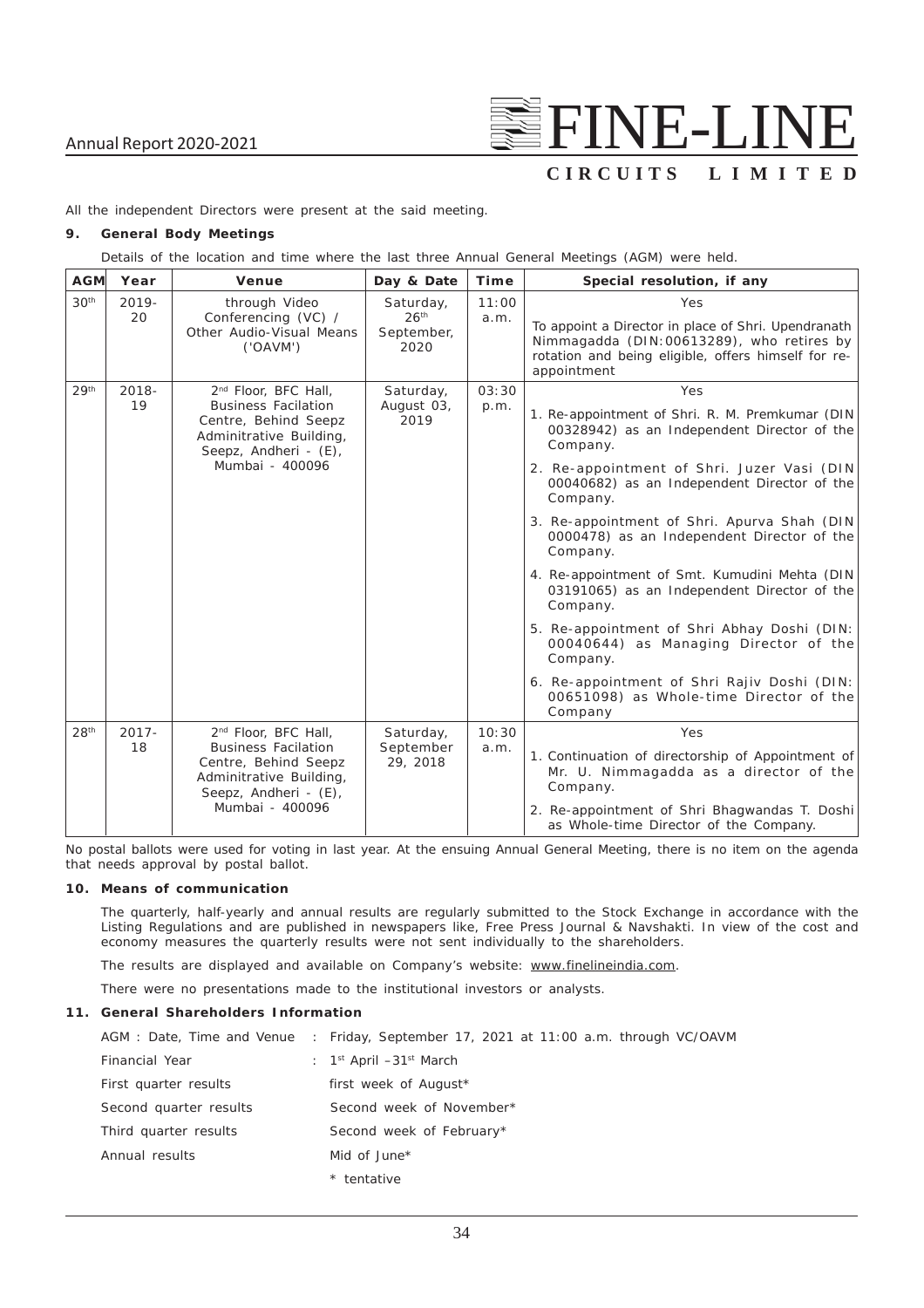

### **CIRCUITS LIMITED**

| Date of Book closure                                                      |                | Saturday, September 11 <sup>th</sup> , 2021 to Friday, September 17 <sup>th</sup> , 2021 (both days<br>inclusive).                                                                                                              |
|---------------------------------------------------------------------------|----------------|---------------------------------------------------------------------------------------------------------------------------------------------------------------------------------------------------------------------------------|
| Dividend Payment dates(s)                                                 |                | : The Company has not paid any interim or final dividend on the equity share<br>capital for the financial year 2020-21.                                                                                                         |
| Listing on Stock Exchanges                                                | $\mathbb{R}^n$ | BSE Limited (BSE) Listing fees have been paid to the stock exchange for the<br>financial year 2021-22 in April, 2021. The fees of the depositories for the financial<br>year 2021-22 are also paid in the month of April, 2021. |
| Number for NSDL and CDSL                                                  |                | Stock code - Physical and ISIN : 517264 on BSE; INE087E01011                                                                                                                                                                    |
| Corporate Identity Number<br>allotted by Ministry of<br>Corporate Affairs |                | : L72900MH1989PLC131521                                                                                                                                                                                                         |

#### **Market price data: high, low during each month in last financial year**

Stock Price Data during 2020-21 (BSE Table below gives the monthly highs and lows of the Company's shares on Bombay Stock Exchange (BSE)

|      |  |  |  |  |  | High and Low prices of the Company's Shares on BSE with corresponding BSE Sensex April 2020 to March |  |  |  |
|------|--|--|--|--|--|------------------------------------------------------------------------------------------------------|--|--|--|
| 2021 |  |  |  |  |  |                                                                                                      |  |  |  |

| <b>Months</b> | High (Rs.)        |                   | Low (Rs.)         |                   |  |
|---------------|-------------------|-------------------|-------------------|-------------------|--|
|               | <b>FLCL Price</b> | <b>BSE Sensex</b> | <b>FLCL Price</b> | <b>BSE Sensex</b> |  |
| Apr 20        | 29.70             | 33,887.25         | 22.35             | 27,500.79         |  |
| May 20        | 35.85             | 32,845.48         | 30.30             | 29,968.45         |  |
| <b>Jun 20</b> | 39.55             | 35,706.55         | 35.65             | 32,348.10         |  |
| <b>Jul 20</b> | 39.85             | 38,617.03         | 35.20             | 34,927.20         |  |
| Aug 20        | 39.85             | 40,010.17         | 36.05             | 36,911.23         |  |
| Sep 20        | 36.05             | 39,359.51         | 29.80             | 36,495.98         |  |
| Oct 20        | 29.70             | 41,048.05         | 18.05             | 38,410.20         |  |
| Nov 20        | 25.45             | 44,825.37         | 15.75             | 39,334.92         |  |
| Dec 20        | 27.00             | 47,896.97         | 23.00             | 44,118.10         |  |
| Jan 21        | 25.95             | 50,184.01         | 19.05             | 46,160.46         |  |
| Feb 21        | 21.80             | 52,516.76         | 16.35             | 46,433.65         |  |
| Mar 21        | 25.15             | 51,821.84         | 18.15             | 48,236.35         |  |

**Stockperformance in comparison** : This has been show to **BSE Sensex**.

: This has been shown in the table based Indices given above in comparison

**Registrars and share transfer agents :** M/s Universal Capital Securities Pvt. Ltd.

(Formerly Mondkar Computers Pvt. Ltd) C-101 247 Park, 1St Floor, LBS Road, Gandhi Nagar, Vikhroli West, Mumbai 400 083 Tel: 91-22 2820 7203-05. Fax : 91-22 2 820 7207 Email: info@unisec.in

**Share transfer system** : All share transfers and related operations are conducted by M/s Universal Capital Securities Pvt. Ltd., (Formerly Mondkar Computers Pvt. Ltd) the Registrar and Share Transfer Agents of the Company. They are registered with SEBI. The company has constituted as Stakeholders Relationship Committee for redressing shareholders' and Investors' complaints.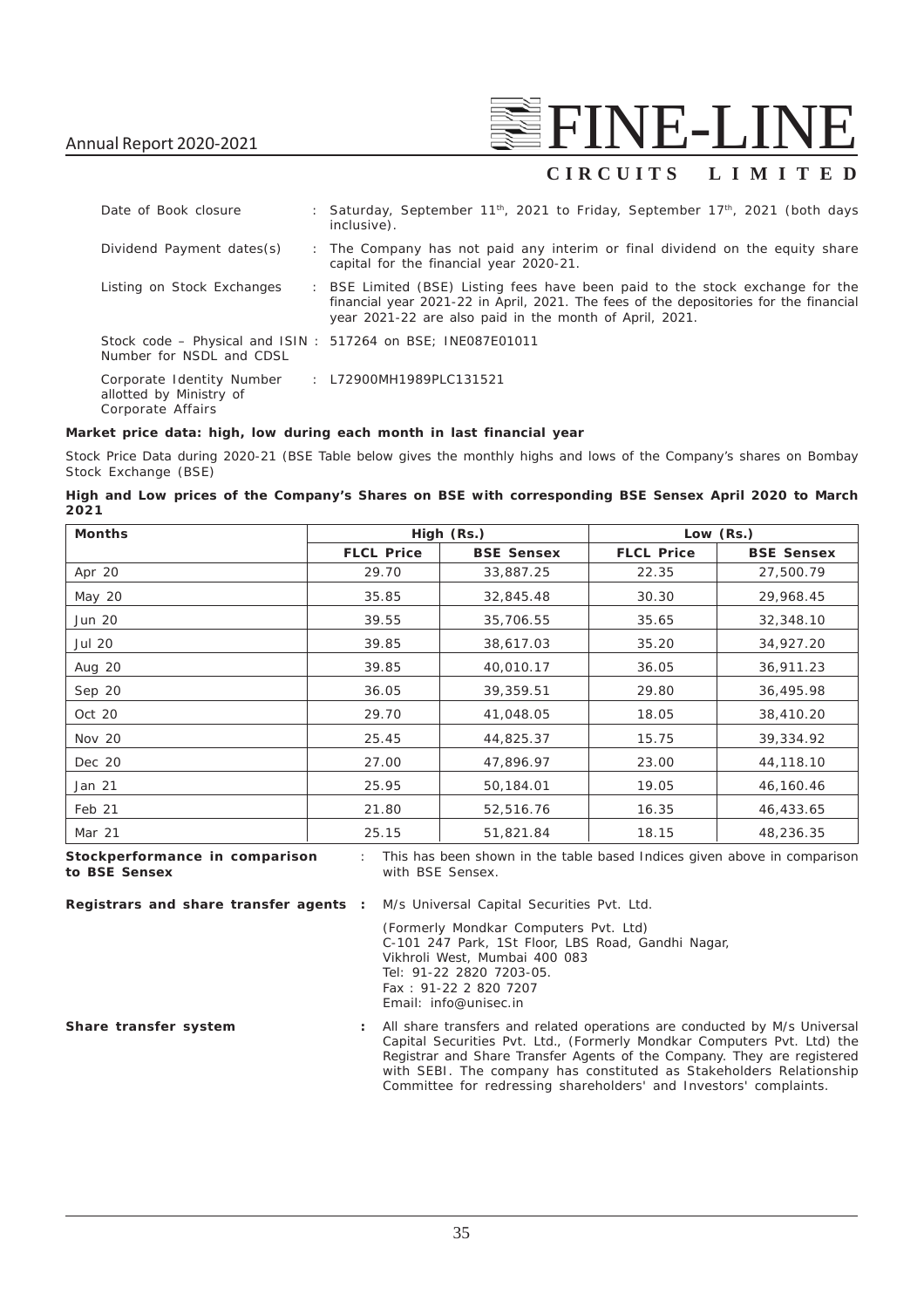# Annual Report 2020-2021  $\equiv$   $\equiv$   $\sim$   $\sim$   $\sim$   $\sim$   $\sim$   $\sim$

### **CIRCUITS LIMITED**

#### **Distribution of shareholding/ shareholding pattern as on 31.03.2021**

| Shareholdings of Nominal Value |                   | <b>Shareholders</b> |               | <b>Shares Held</b> |
|--------------------------------|-------------------|---------------------|---------------|--------------------|
|                                | <b>Number</b>     | ℅                   | No. of Shares | ℅                  |
| <b>Upto 500</b>                | 10320             | 97.06               | 1233546       | 25.66              |
| 510-1000                       | 162               | 1.52                | 132544        | 2.76               |
| 1001-2000                      | 64                | 0.60                | 94899         | 1.97               |
| 2001-3000                      | 26                | 0.24                | 63861         | 1.33               |
| 3001-4000                      | 11                | 0.10                | 37320         | 0.78               |
| 4001-5000                      | 11                | 0.10                | 50678         | 1.05               |
| 5001-10000                     | $12 \overline{ }$ | 0.12                | 90821         | 1.89               |
| 10000 and above                | 27                | 0.26                | 3104117       | 64.56              |
| Total                          | 10633             | 100                 | 4807786       | 100                |

#### **b) Categories of Shareholding as on 31st March 2021**

|               | Category                                                                                                        | No. of Shares Held       | % Of Share holding       |
|---------------|-----------------------------------------------------------------------------------------------------------------|--------------------------|--------------------------|
| A             | Promoter's holding                                                                                              |                          |                          |
| 1             | Promoters                                                                                                       |                          |                          |
|               | <b>Indian Promoters</b><br>$\overline{\phantom{a}}$                                                             | 1427563                  | 29.69                    |
|               | Foreign Promoters<br>$\sim$                                                                                     | 223100                   | 4.64                     |
| 2             | Person Acting in concert                                                                                        |                          |                          |
|               | Sub - Total                                                                                                     | 1650663                  | 34.33                    |
| B             | Non-Promoters Holding                                                                                           |                          |                          |
| 3             | Institutional Investors                                                                                         |                          |                          |
| A             | Mutual funds & UTI                                                                                              | $\overline{\phantom{a}}$ | $\blacksquare$           |
| B             | Bank, Financial Institutions, Insurance Companies<br>(Central/ State Govt. Institution/ Non- Govt. Institutions | 100                      | $\circ$                  |
| $\mathcal{C}$ | FIIS -                                                                                                          |                          |                          |
|               | Sub - Total                                                                                                     | 100                      | $\mathbf{o}$             |
| 4             | Others                                                                                                          |                          |                          |
| A             | Private Corporate Bodies                                                                                        | $\overline{\phantom{a}}$ | $\overline{\phantom{a}}$ |
| B             | Indian Public                                                                                                   | 2582757                  | 53.73                    |
| $\mathcal{C}$ | NRIS/ OCBS                                                                                                      | 569427                   | 11.84                    |
| D             | Any other shares in transit - clearing members                                                                  | 4439                     | 0.09                     |
| E             | Trusts                                                                                                          | 400                      | 0.01                     |
|               | Sub - Total                                                                                                     | 3157023                  | 65.67                    |
|               | <b>GRAND TOTAL</b>                                                                                              | 4807786                  | 100                      |

**Dematerialisation of shares and liquidity** : Demat Position as on 31<sup>st</sup> March, 21:

|                    | NSDI - 1049144 | 19.45% |
|--------------------|----------------|--------|
|                    | CDSL - 2307562 | 42.79% |
| <b>Total Demat</b> | 3356706        | 62.24% |

In Demat form the shares are tradable in the unit of one equity share giving maximum amount of flexibility and liquidity

Outstanding GDRs/ADRs/warrants/ convertible : NIL instruments, etc.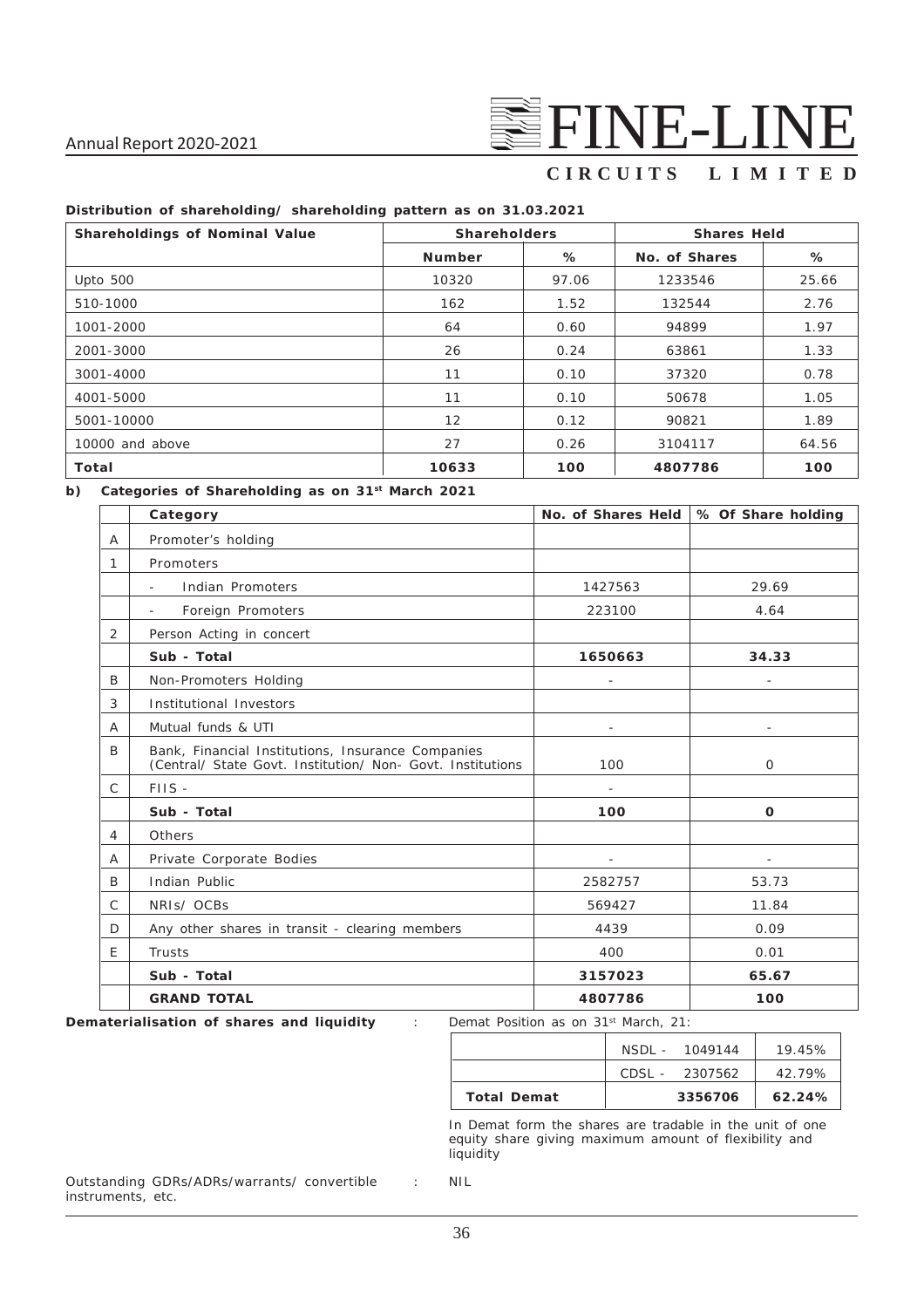

### **CIRCUITS LIMITED**

#### **lant Locations:**

**Unit 1 Unit 2** 145, SDF–V, SEEPZ-SEZ<br>ANDHERI East, MUMBAI 400096 | 148, SDF-V, SEEPZ –SEZ, ANDHERI East, MUMBAI 400096 Tel: 91-22 2 829 0244 /45 <br>Fax: 91-22 2 829 2554 <br>Fel: 91-22 42472222  $E$ -mail: : fineline@fineline.co.in

Address for Correspondence:

#### **Registrar and Share Transfer Agents :**

M/s Universal Capital Securities Pvt. Ltd. (Formerly known as Mondkar computers Pvt. Ltd.) C-101 247 Park, 1St Floor, LBS Road, Gandhi Nagar, Vikhroli West, Mumbai 400 083 Tel: 91-22 2820 7203-05. Fax : 91-22 2 820 7207 Email: info@unisec.in

## **Registered office**

Tel: 91-22 42472222<br>Fax: 91-22 2 829 2554.

E-mail:flcindia@fineline.co.in

Compliance Officer: Mr. Indrajeet Kumar Panday Fine-line Circuits Limited 145, SDF-V, SEEPZ-(SEZ) ANDHERI (E), MUMBAI - 400 096 Tel No. -022 28290244-245 e-mail: fineline@fineline.co.in

#### **12. Other Disclosures**

#### **a) Disclosures on materially significant related party transactions that may have potential conflict with the interest of the Company at large**

The Board has approved a policy for related party transactions which has been uploaded on the website of the Company **(**Weblink: http://www.finelineindia.com/about-us/company-policies/policy-on-related-partytransactions/). There were no materially significant related party transactions during the year that may have potential conflict with the interest of the Company.

Disclosures from directors and senior management staff have been obtained to the effect that they have not entered into any material, financial and commercial transactions where they have personal interest that may have potential conflict with the interest of the Company at large.

Transactions with the related parties are disclosed in the notes to the accounts forming part of this Annual Report.

- **b) Details of non-compliance by the Company, penalties, and structures imposed on the Company by Stock Exchange(s) or the board or any other statutory authorities on any matter related to capital market during the last 3 financial years:** None
- **c) Details of establishment of vigil mechanism, whistle blower policy and affirmation that no personnel has been denied access to the audit committee**

There is a Whistle Blower Policy in the Company and that no personnel have been denied access to the Chairman of the Audit Committee. The policy provides for adequate safeguards against victimization of persons who use vigil mechanism. The Whistle Blowing Policy is posted on the website of the Company **(**weblink: http:/ /www.finelineindia.com/about-us/company-policies/whistle-blower-policy/).

#### **d) Details of compliance with mandatory requirements and adoption of the non-mandatory requirements:**

The Company has complied with all the mandatory requirements of corporate governance under SEBI (Listing Obligations and Disclosure Requirements) Regulations, 2015.

- **e) The Web link where policy for material subsidiaries is disclosed: (**weblink: http://www.finelineindia.com/ about-us/company-policies/material-subsidiary-policy/).
- **f) A certificate has been received from Parikh & Associates, Practising Company Secretaries, that none of the Directors on the Board of the Company has been debarred or disqualified from being appointed or continuing as directors of companies by the Securities and Exchange Board of India, Ministry of Corporate Affairs or any such statutory authority.**
- g) An amount of Rs. 2,10,000/-was paid to M/s. Ratanghayara & Co., Statutory Auditors of the Company for financial year 2020-21, by the Company towards Statutory Audit, Certification, Tax audit, etc.
- **h) Disclosure in relation to the Sexual Harassment of Women at Workplace (Prevention, Prohibition and Redressal) Act, 2013**.

The Company has not received any complaints during the financial year 2020-21.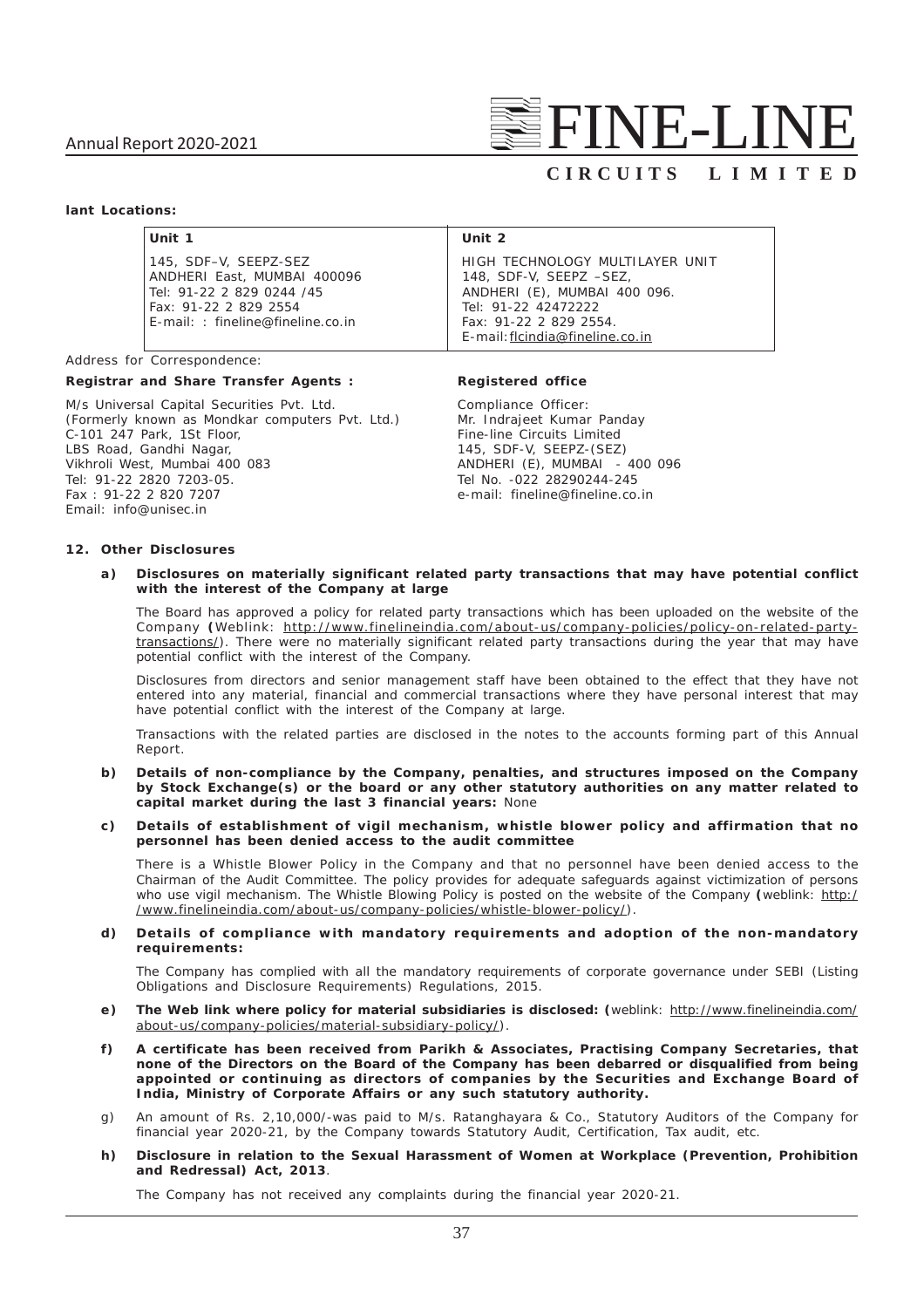### **CIRCUITS LIMITED**

- **i) Details of commodity price risk or foreign exchange risk and hedging activities** As Mentioned in Notes to Accounts
- **j) In accordance with the requirement of Regulation 34(3) and Part F of Schedule V to the SEBI Listing Regulations, the Company do not have equity shares in suspense account.**

#### **13. ADOPTION OF DISCRETIONARY REQUIREMENTS AS PER SCHEDULE II PART E OF THE SEBI LISTING REGULATIONS**

The Company has moved towards a regime of financial statements with unmodified audit opinion.

The internal auditor of the Company reports directly to the audit committee.

- **14.** The disclosures of the compliance with corporate governance requirements specified in regulation 17 to 27 and clauses (b) to (i) of sub-regulation (2) of regulation 46 have been made in this corporate governance report.
- **15.** The CEO/CFO compliance certification under Part B of Schedule II of SEBI (Listing Obligations and Disclosure Requirements), Regulations, 2015 forms part of this Annual Report.

#### **DECLARATION**

To, The Members of Fine-Line Circuits Limited

It is hereby certified and confirmed in accordance with SEBI (Listing Obligations and Disclosure Requirements) Regulations, 2015 that the Board members and the Senior Management personnel of the Company have affirmed compliance with the Code of Conduct of the Company for the financial year ended 31<sup>st</sup> March, 2021.

On behalf of the Board

**Place: Mumbai** MANAGING DIRECTOR **Dated: June 12, 2021 Dinitive Structure 2021 Dinitive Structure 2021 DIN: 00040644** 

**ABHAY DOSHI**

#### **PRACTISING COMPANY SECRETARIES' CERTIFICATE ON CORPORATE GOVERNANCE**

#### **TO THE MEMBERS OF FINE-LINE CIRCUITS LIMITED**

We have examined the compliance of the conditions of Corporate Governance by Fine-Line Circuits Limited ('the Company') for the year ended on March 31, 2021, as stipulated under Regulations 17 to 27, clauses (b) to (i) of subregulation (2) of Regulation 46 and para C, D & E of Schedule V of the Securities and Exchange Board of India (Listing Obligations and Disclosure Requirements) Regulations, 2015 ("SEBI Listing Regulations").

The compliance of the conditions of Corporate Governance is the responsibility of the management. Our examination was limited to the review of procedures and implementation thereof, as adopted by the Company for ensuring compliance with conditions of Corporate Governance. It is neither an audit nor an expression of opinion on the financial statements of the Company.

In our opinion and to the best of our information and according to the explanations given to us, and the representations made by the Directors and the management and considering the relaxations granted by the Ministry of Corporate Affairs and Securities and Exchange Board of India warranted due to the spread of the COVID 19 pandemic, we certify that the Company has complied with the conditions of Corporate Governance as stipulated in the SEBI Listing Regulations for the year ended on March 31, 2021.

We further state that such compliance is neither an assurance as to the future viability of the Company nor of the efficiency or effectiveness with which the management has conducted the affairs of the Company.

### **For Parikh & Associates**

Practising Company Secretaries

**Shalini Bhat Partner** FCS: 6484 CP: 6994 Mumbai, June 12, 2021 UDIN: F006484C000451500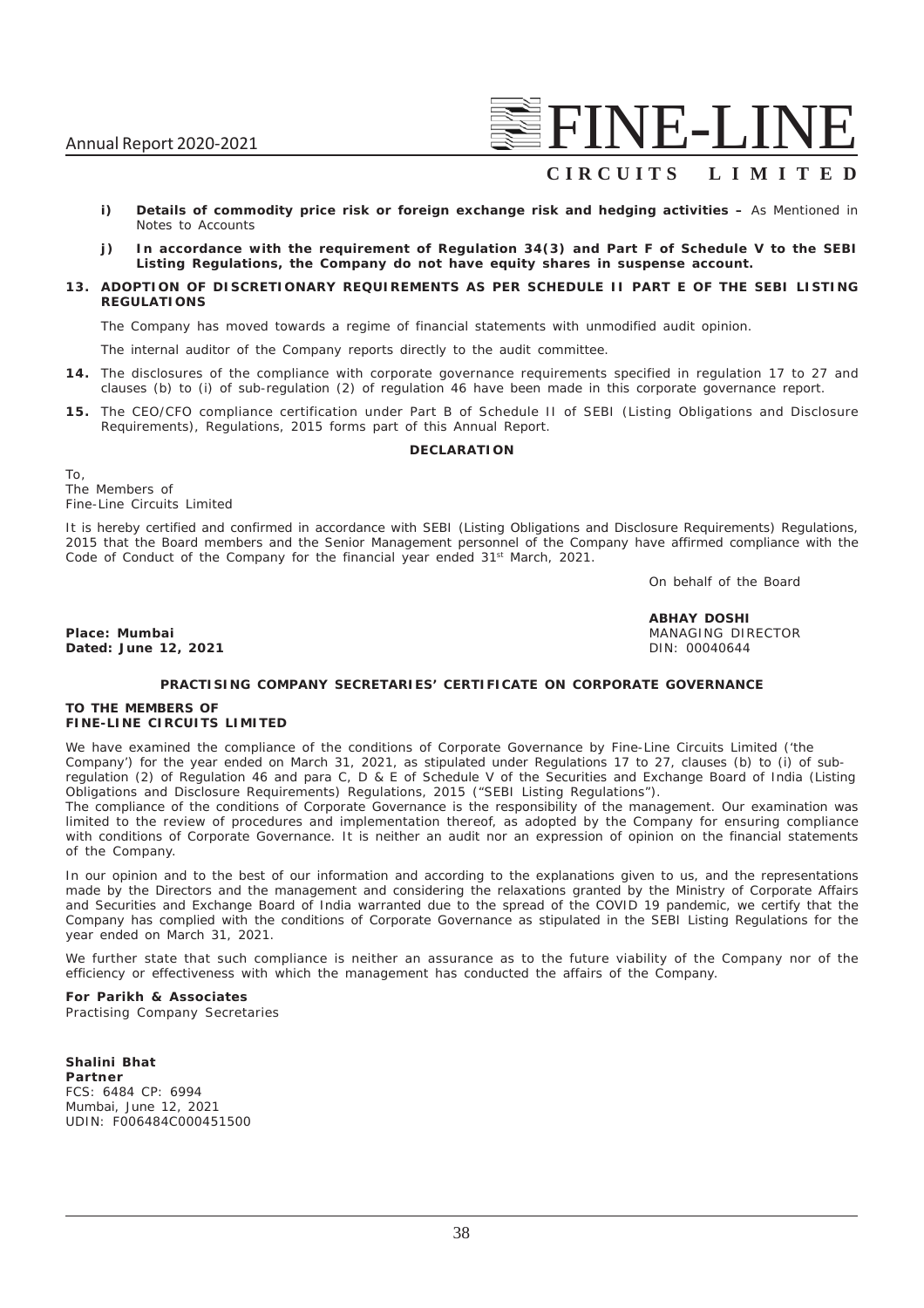Annual Report 2020-2021  $\equiv$   $\equiv$   $\sim$   $\sim$   $\sim$ 

### **CIRCUITS LIMITED**

### **INDEPENDENT AUDITORS' REPORT**

#### **TOTHE MEMBERS OF FINE LINE CIRCUITS LIMIITED REPORT ON THE AUDIT OF FINANCIAL STATEMENTS**

#### **Opinion**

We have audited the accompanying financial statements of Fine Line Circuits Limited, ("the Company"), which comprise the Balance Sheet as at March, 31, 2021, the statement of Profit and Loss (including other comprehensive Income), the cash Flow Statement and the statement of Changes in Equity for the year then ended, and Notes to the Financial Statements, including a summary of significant Accounting Policies and other explanatory information. (hereinafter referred to as "financial statements").

In our opinion and to the best of our information and according to the explanations given to us, the aforesaid financial statements give the information required by the Companies Act, 2013, as amended ("the Act"), in the manner so required and give a true and fair view in conformity with the Accounting principles generally accepted in India, of the state of affairs of the Company as at March, 31, 2021, it'sprofit, and other comprehensive income, its cash flows and the changes in equity for the year ended on that date.

#### **Basis for opinion:**

We conducted our audit of the financial statements in accordance with the Standards on Auditing (SAs), as specified under section 143(10) of the Act. Our responsibility under those Standards are further described in the 'Auditors responsibilities for the Audit of the financial statements' section of our report. We are independent of the Company in accordance with the 'Code of Ethics' issued by the Institute of Chartered Accountants of India, together with the ethical requirements that are relevant to our audit of the financial statements under the provisions of the Act and the Rules thereunder, and we have fulfilled our other ethical responsibilities in accordance with these requirements and the ICAI's Code of Ethics. We believe that the audit evidence we have obtained is sufficient and appropriate to provide a basis for our audit opinion on the financial statements.

#### **Other information**

The Company's management and Board of Directors is responsible for the other information. The other information comprises the information included in the Company's Annual Report but does not include the financial statement and our auditors report thereon.

Our opinion on the financial statement does not cover the other information and we do not express any form of assurance conclusion thereon.

In connection with our audit of financial statement, our responsibility is to read the other information and, in doing so, consider whether such other information is materially inconsistent with the financial statement or our knowledge obtained in the audit or otherwise appears to be materially misstated. If, based on the work we have performed, we conclude that there is a material misstatement of this other information, we are required to report that fact. We have nothing to report in this regard.

#### **MANAGEMENT'S AND BOARD OF DIRECTOR'S RESPONSIBILITY FOR THE FINANCIAL STATEMENTS**

The Company's Board of Directors is responsible for the matters stated in Section 134(5) of the Companies Act, 2013 ("the Act") with respect to the preparation of these financial statements that give a true and fair view of the financial position, financial performance including other comprehensive Income, cash flows and changes in Equity of the Company in accordance with the accounting principles generally accepted in India, including the Indian Accounting Standards, IND AS, prescribed under Section 133 of the Act read with relevant rules issued thereunder.

This responsibility also includes maintenance of adequate accounting records in accordance with the provisions of the Act for safeguarding of the assets of the Company and for preventing and detecting frauds and other irregularities; selection and application of appropriate accounting policies; making judgments and estimates that are reasonable and prudent; and design, implementation and maintenance of adequate internal financial controls, that were operating effectively for ensuring the accuracy and completeness of the accounting records, relevant to the preparation and presentation of thefinancial statements that give a true and fair view and are free from material misstatement, whether due to fraud or error.

In preparing the financial statements, the Board of Directors is responsible for assessing the Company's ability to continue as a going concern, disclosing as applicable, matters related to going concern and using the going concern basis of accounting unless the Board of Directors intends to liquidate the Company or to cease operations, or has no realistic alternative but to do so.

The Board of Directors are also responsible for overseeing the Company's financial reporting process.

#### **AUDITORS' RESPONSIBILITY FOR THE AUDIT OF FINANCIAL STATEMENTS**

Our objectives are to obtain reasonable assurance about whether the financial statements as a whole are free from material misstatement, whether due to fraud or error, and to issue an auditor's report that includes our opinion. Reasonable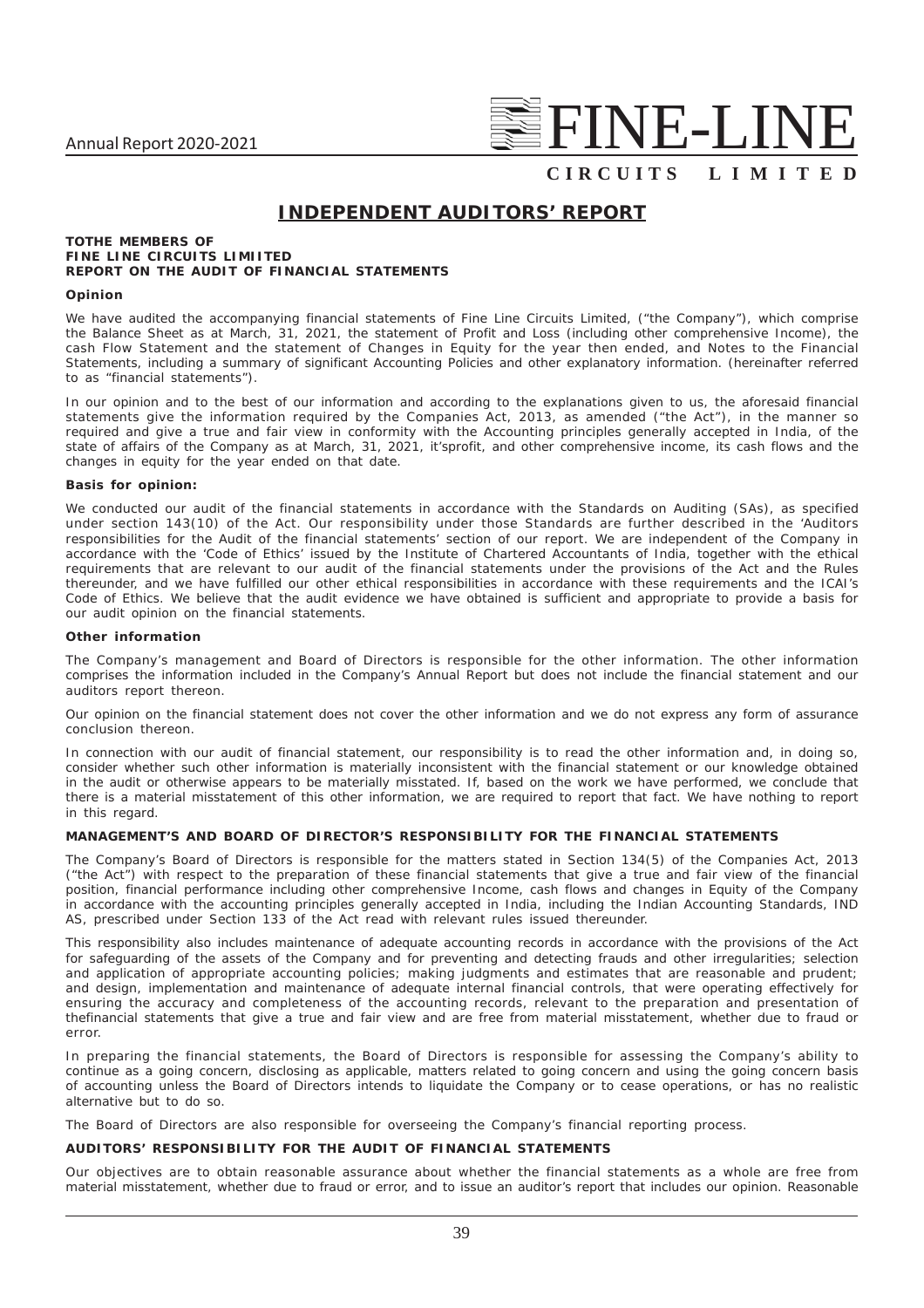### **CIRCUITS LIMITED**

assurance is a high level of assurance, but is not a guarantee that an audit conducted in accordance with SAs will always detect a material misstatement when it exists. Misstatements can arise from fraud or error and are considered material if, individually or in the aggregate, they could reasonably be expected to influence the economic decisions of users taken on the basis of these financial statements.

As part of an audit in accordance with SAs, we exercise professional judgement and maintain professional scepticism throughout the audit.

We also:

- Identify and assess the risks of material misstatement of the financial statements, whether due to fraud or error, design and perform audit procedures responsive to those risks, and obtain audit evidence that is sufficient and appropriate to provide a basis for our opinion. The risk of not detecting a material misstatement resulting from fraud is higher than for one resulting from error, as fraud may involve collusion, forgery, intentional omissions, misrepresentations, or the override of internal control.
- Obtain an understanding of internal control relevant to the audit in order to design audit procedures that are appropriate in the circumstances. Under section 143(3)(i) of the act, we are also responsible for expressing our opinion on whether the Company has adequate internal financial controls system in place and the operating effectiveness of such controls.
- Evaluate the appropriateness of accounting policies used and the reasonableness of accounting estimates and related disclosures made by management.
- Conclude on the appropriateness of management's use of the going concern basis of accounting and, based on the audit evidence obtained, whether a material uncertainty exists related to events or conditions that may cast significant doubt on the Company's ability to continue as a going concern. If we conclude that a material uncertainty exists, we are required to draw attention in our auditor's report to the related disclosures in the financial statements or, if such disclosures are inadequate, to modify our opinion. Our conclusions are based on the audit evidence obtained up to the date of our auditor's report. However, future events or conditions may cause the Company to cease to continue as a going concern.
- Evaluate the overall presentation, structure and content of the financial statements, including the disclosures, and whether the financial statements represent the underlying transactions and events in a manner that achieves fair presentation.

Materiality is the magnitude of misstatements in the financial statements that, individually or in aggregate, makes it probable that the economic decisions of a reasonably knowledgeable user of the financial statements may be influenced. We consider quantitative materiality and qualitative factors in (i) planning the scope of our audit work and in evaluating the results of our work; and (ii) to evaluate the effect of any identified misstatement in the financial statements.

We communicate with those charged with governance regarding, among other matters, the planned scope and timing of the audit and significant audit findings, including any significant deficiencies in internal control that we identify during our audit.

We also provide those charged with governance with a statement that we have complied with relevant ethical requirements regarding independence, and to communicate with them all relationships and other matters that may reasonably be thought to bear on our independence, and where applicable, related safeguards.

#### **REPORT ON OTHER LEGAL AND REGULATORY REQUIREMENTS**

- 1. As required by the Companies (Auditors Report) Order, 2016 ("the order") issued by the Central Government in terms of Section 143(11) of the Act, we give in Annexure "1" a statement on the matters specified in paragraph 3 and 4 of the Order to the extent applicable.
- 2. As required by Section 143(3) of the Act, we report that:
	- a) We have sought and obtained all the information and explanations which to the best of our knowledge and belief were necessary for the purposes of our audit;
	- b) In our opinion, proper books of account as required by law have been kept by the Company so far as it appears from our examination of those books,
	- c) The Balance Sheet, the statement of Profit and Loss including other comprehensive Income, the Cash Flow Statement and statement of changes in Equity dealt with by this Report are in agreement with the books of account.
	- d) In our opinion, the aforesaid Financial statements comply with the Indian Accounting Standards specified under Section 133 of the Act read, with Companies (Indian Accounting Standard) Rules, 2015, as amended,
	- e) On the basis of the written representations received from the Directors as on March 31, 2021, taken on record by the Board of Directors, none of the directors is disqualified as on March 31, 2021, from being appointed as a director in terms of Section 164 (2) of the Act.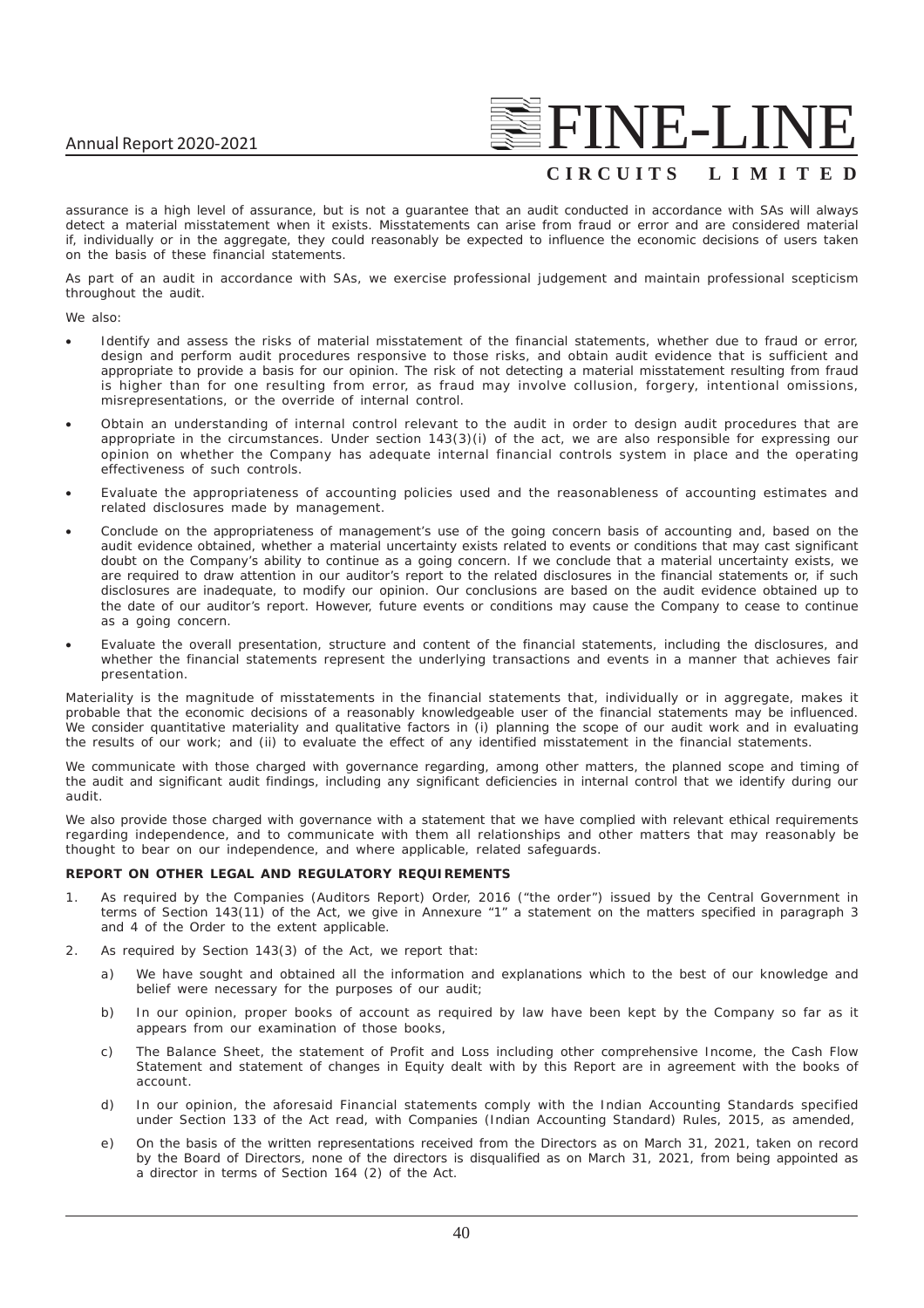### **CIRCUITS LIMITED**

- f ) With respect to the adequacy of the internal financial control over financial reporting of the Company and the operating effectiveness of such controls, refer to our separate report in Annexure "2"
- g) With respect to the other matters to be included in the Auditor's Report in accordance with Rule 11 of the Companies (Audit and Auditors) Rules, 2014 as amended, in our opinion and to the best of our information and according to the explanations given to us :
	- (i) As explained to us, the Company does not have any pending litigations which would impact its financial position.
	- (ii) There are no foreseeable losses as required on long term contracts including derivative contracts.
	- (iii) There were no amount which were required to be transferred, to the Investor Education and Protection Fund by the Company.
- 3. With reference to other matters to be included in Auditors report in accordance with the requirements of Section 197(16) ;

In our opinion and to the best of our information and according to the explanations given to us, the remuneration paid by the Company to its directors during the year is in accordance with the provisions of section 197 of the Act.

**For Ratanghayara & Co. Chartered Accountants Firm Registration No. 117626W**

**Paresh Ratanghayara Proprietor Membership No. 103325 UDIN : 21103325AAAABG4683**

**Mumbai. Dated :12thJune, 2021**

#### **ANNEXURE "1" REFERRED TO IN PARAGRAPGH 1 OF THE SECTION ON "REPORT ON OTHER LEGAL AND REGULATORY REQUIREMENT" OF OUR REPORT OF EVEN DATE ON THE FINANCIAL STATEMENT OF FINE LINE CIRCUITS LIMITED:**

- i. (a) The Company has maintained proper records showing full particulars including quantitative details and situation of fixed Assets on the basis of available information.
	- (b) As explained to us, majority of the fixed assets have been physically verified by the management in a phased manner which, in our opinion, is reasonable having regard to the size of the Company and the nature of its assets. No material discrepancies were noticed on such verification.
	- (c) The Company does not have immovable property therefore the provision of sub clause (c) of clause (1) of the Order is not applicable to the Company.
- ii. As explained to us, physical verification of Inventories have been conducted at reasonable intervals by the management during the year, which in our opinion is reasonable having regard to the size of the Company and the nature of its Inventories. No material discrepancies were noticed on such physical verification.
- iii. As explained to us, the Company has not granted any loans secured or unsecured to companies, firms or other parties as listed in the register maintained under section 189 of the Companies Act, 2013 and hence clause (iii) of the said Order is not applicable to the Company.
- iv. In our opinion and according to the information and explanations given to us, the provisions of section 185 and 186 of the Companies Act 2013 with respect to the loans, investments guarantees and security are not applicable.
- v. According to the information and explanations given to us, the Company has not accepted any deposit within the meaning of sections 73 to 76 of the Act and the Companies (Acceptance of Deposits) Rules, 2014 (as amended). Accordingly, the provisions of (v) of the said order are not applicable.
- vi. We have broadly reviewed the Books of Accounts maintained by the Company pursuant to the Rules made by the Central Government for the maintenance of the Cost records under section 148(1) of the Companies Act, 2013, related to the manufacture of the Company's products, and are of the opinion that prima facie, the specified accounts and records have been made and maintained. We have not, however, made a detailed examination of the same.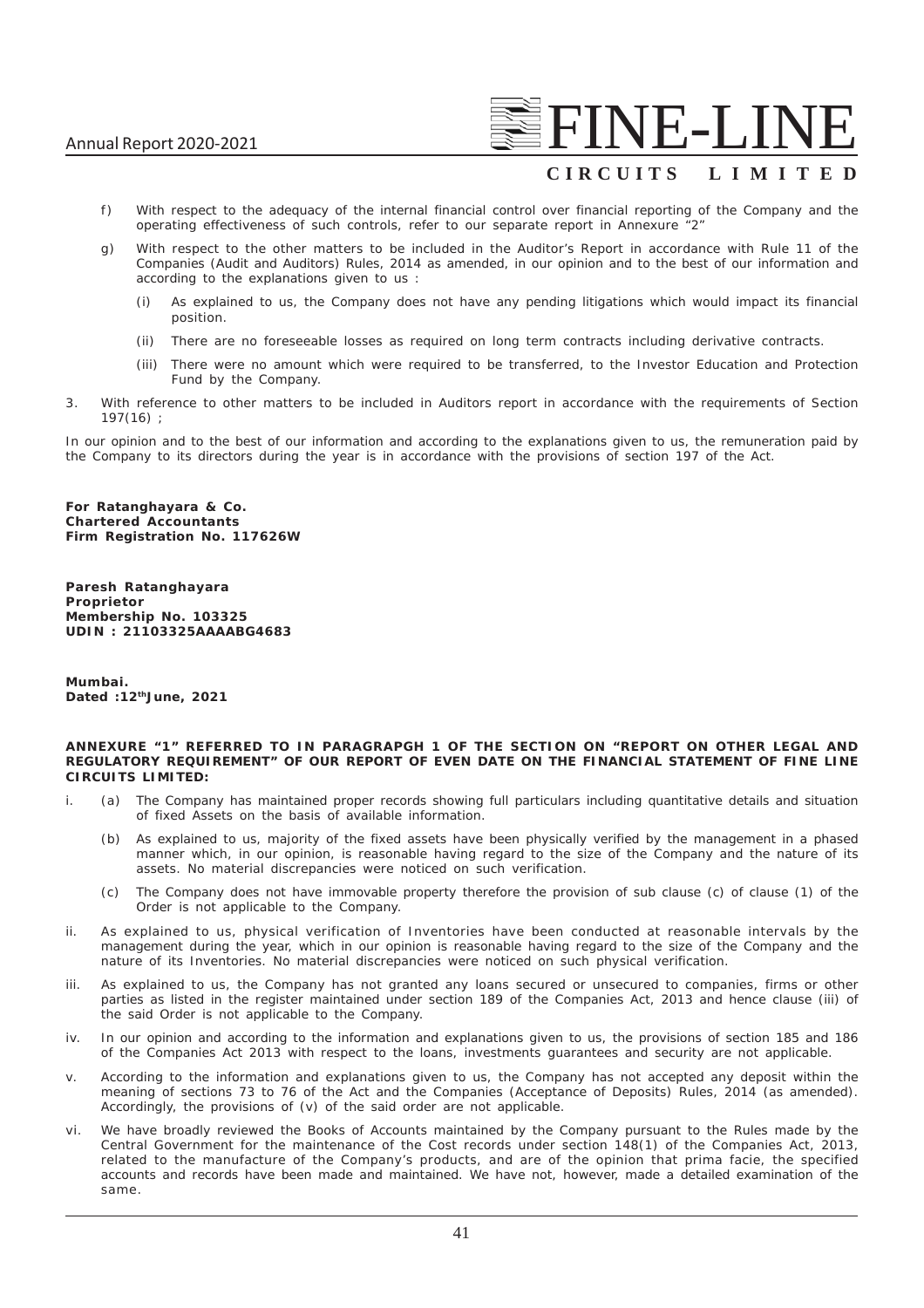## Annual Report 2020-2021 **FINE-LINE CIRCUITS LIMITED**

vii. In respect of statutory dues:

- a) According to the records of the Company, undisputed statutory dues including Provident Fund, Employees' State Insurance, Income Tax, duty of Customs, Goods and Service Tax, Cess and other material statutory dues have generally been regularly deposited with the appropriate authorities. According to the information and explanations given to us, no undisputed amounts payable in respect of the aforesaid dues were outstanding as at March 31, 2021 for a period of more than six months from the date of becoming payable.
- b) According to the information and explanations given to us, there are no disputed aforesaid statutory dues pending as on 31stMarch 31, 2021.
- viii. In our opinion and according to the information and explanations given to us, the Company has not defaulted in repayment of loans to banks. The Company did not have any outstanding loans or borrowings dues in respect of the Financial Institutions or to the Government or dues to Debenture Holders during the year.
- ix. The Company has not raised money by way of initial public offer or further public offer including debt instruments or by way of term loans during the year.
- x. In our opinion and according to the information and explanations given to us, no material fraud by the Company or on the Company by it's officers or Employees has been noticed or reported during the year.
- xi. According to the information and explanations given to us, the managerial remuneration has been paid / provided in accordance with the requisite approvals mandated by the provisions of Section 197 read with Schedule V to the Companies Act, 2013.
- xii. The Company is not a Nidhi Company and hence reporting under clause (xii) of para 3 of the Order is not applicable to the Company.
- xiii. In our opinion and according to the information and explanations given to us, the Company's transactions with its Related Party are in compliance with Section 177 and 188 of the Companies Act 2013 where applicable, and details of related party transactions have been disclosed in the Financial Statement as required by the applicable accounting standards.
- xiv. During the year, the Company has not made any preferential allotment or Private Placement of Shares or fully or Partly convertible debentures and hence reporting under clause (xiv) of para 3 of the order is not applicable to the Company.
- xv. In our opinion and according to the information and explanations given to us, during the year, the Company has not entered into any non-cash transactions with its Directors or persons connected with him and covered under section 192 of the Act, and hence reporting under clause (xv) of paragraph 3 of the Order is not applicable to the Company.
- xvi. In our opinion and according to the information and explanations given to us, the Company is not required to be registered under section 45-IA of the Reserve Bank of India Act, 1934.

**For Ratanghayara & Co. Chartered Accountants Firm Registration No. 117626W**

**Paresh Ratanghayara Proprietor Membership No. 103325 UDIN : 21103325AAAABG4683**

**Mumbai. Dated :12thJune, 2021**

**"Annexure 2" To the Independent Auditor's Report of even date on the Financial Statements of FINE LINE CIRCUITS LIMITED**

**(Referred to in paragraph 2 (f) under report on other Legal and Regulatory requirements of our report of even date.)**

**Report on the Internal Financial Controls with reference to the aforesaid financial statements under Clause (i) of Sub-section 3 of Section 143 of the Companies Act, 2013 ("the Act")**

We have audited the internal financial controls with reference to financial statements of **FINE LINE CIRCUITS LIMITED**("the Company"), as of March 31, 2021 in conjunction with our audit of the financial statements of the Company for the year ended on that date.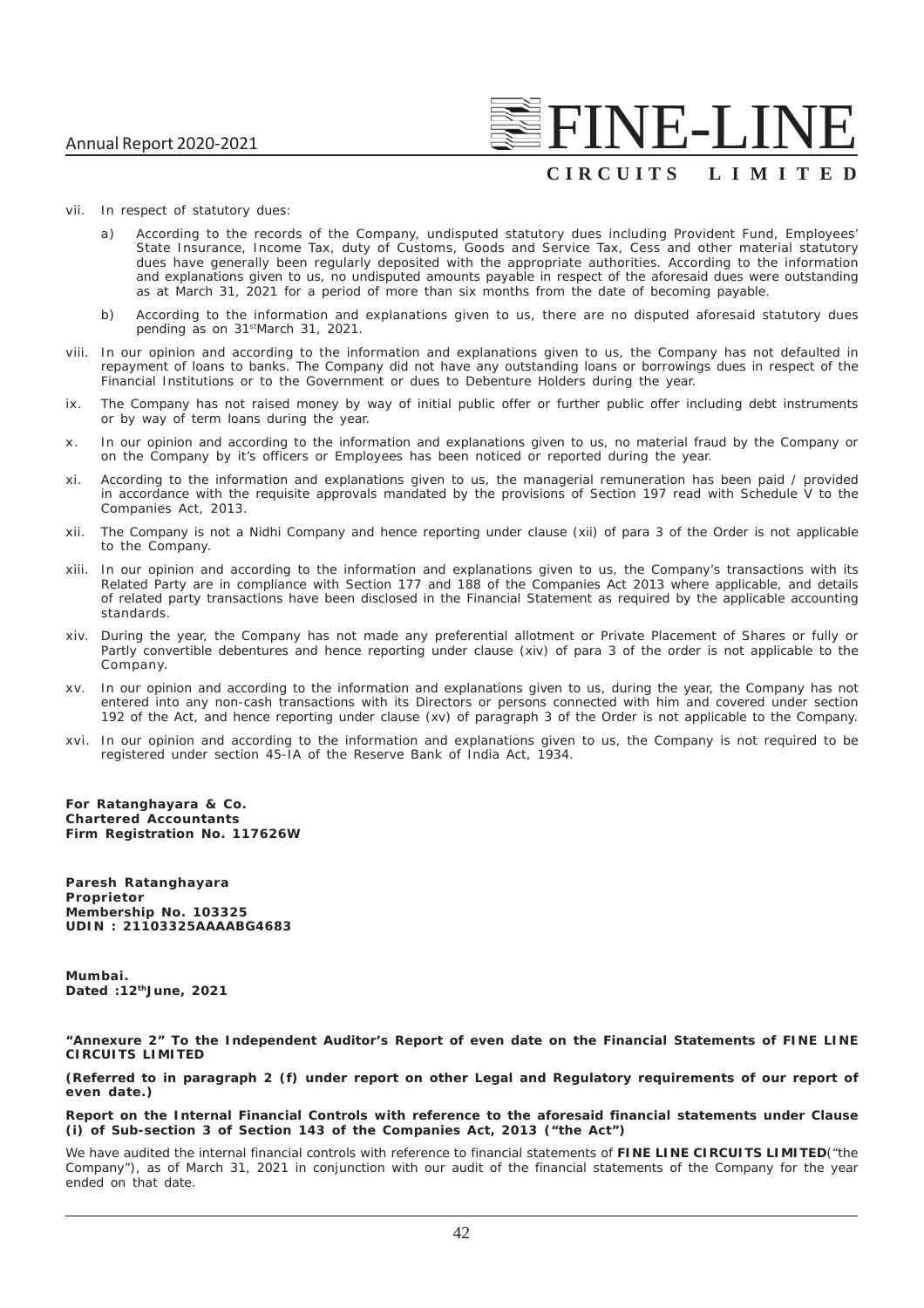## Annual Report 2020-2021  $\blacksquare$

### **CIRCUITS LIMITED**

#### **Management's Responsibility for Internal Financial Controls**

The Company's management is responsible for establishing and maintaining internal financial controls based on the internal control with reference to the financial statement criteria established by the Company considering the essential components of internal control stated in the Guidance Note on Audit of Internal Financial Controls Over Financial Reporting (the "Guidance Note"), issued by the Institute of Chartered Accountants of India. These responsibilities include the design, implementation and maintenance of adequate internal financial controls that were operating effectively for ensuring the orderly and efficient conduct of its business, including adherence to company's policies, the safeguarding of its assets, the prevention and detection of frauds and errors, the accuracy and completeness of the accounting records, and the timely preparation of reliable financial information, as required under the Companies Act, 2013.

#### **Auditors' Responsibility**

Our responsibility is to express an opinion on the Company's internal financial controls with reference to financial statement based on our audit. We conducted our audit in accordance with the Guidance Note issued by the ICAI, and the Standards on Auditing prescribed under section 143(10) of the Companies Act, 2013, to the extent applicable to an audit of internal financial controls. Those Standards and the Guidance Note require that we comply with ethical requirements and plan and perform the audit to obtain reasonable assurance about whether adequate internal financial controls with reference to financial statement was established and maintained and if such controls operated effectively in all material respects.

Our audit involves performing procedures to obtain audit evidence about the adequacy of the internal financial controls system with reference to financial statement and their operating effectiveness. Our audit of internal financial controls with reference to financial statement included obtaining an understanding of internal financial with reference to financial statement, assessing the risk that a material weakness exists, and testing and evaluating the design and operating effectiveness of internal control based on the assessed risk. The procedures selected depend on the auditor's judgement, including the assessment of the risks of material misstatement of the financial statements, whether due to fraud or error.

We believe that the audit evidence we have obtained is sufficient and appropriate to provide a basis for our audit opinion on the Company's internal financial controls system with reference to financial statements.

#### **Meaning of Internal Financial Controls with reference to financial statements**

A company's internal financial control with reference to financial statements is a process designed to provide a reasonable assurance regarding the reliability of financial reporting and the preparation of financial statements for external purposes in accordance with generally accepted accounting principles. A company's internal financial control with reference to financial statements includes those policies and procedures that (1) pertain to the maintenance of records that, in reasonable detail, accurately and fairly reflect the transactions and dispositions of the assets of the company; (2) provide reasonable assurance that transactions are recorded as necessary to permit preparation of financial statements in accordance with generally accepted accounting principles, and that receipts and expenditures of the company are being made only in accordance with authorisations of management and directors of the company; and (3) provide reasonable assurance regarding prevention or timely detection of unauthorised acquisition, use, or disposition of the company's assets that could have a material effect on the financial statements.

#### **Inherent Limitations of Internal Financial Controls with reference to financial statements**

Because of the inherent limitations of internal financial controls with financial statements, including the possibility of collusion or improper management override of controls, material misstatements due to error or fraud may occur and not be detected. Also, projections of any evaluation of the internal financial controls with reference to financial statements to future periods are subject to the risk that the internal financial control with reference to the financial statements may become inadequate because of changes in conditions, or that the degree of compliance with the policies or procedures may deteriorate.

#### **Opinion**

In our opinion, to the best of our information and according to the explanations given to us, the Company has, in all material respects, an adequate internal financial controls system with reference to financial statements and such internal financial controls were operating effectively as at March 31, 2021, based on the internal financial control with reference to financial statements criteria established by the Company considering the essential components of internal control stated in the Guidance Note.

#### **For Ratanghayara & Co. Chartered Accountants Firm Registration No. 117626W**

**Paresh Ratanghayara Proprietor Membership No. 103325 UDIN : 21103325AAAABG4683**

**Mumbai. Dated :12thJune, 2021**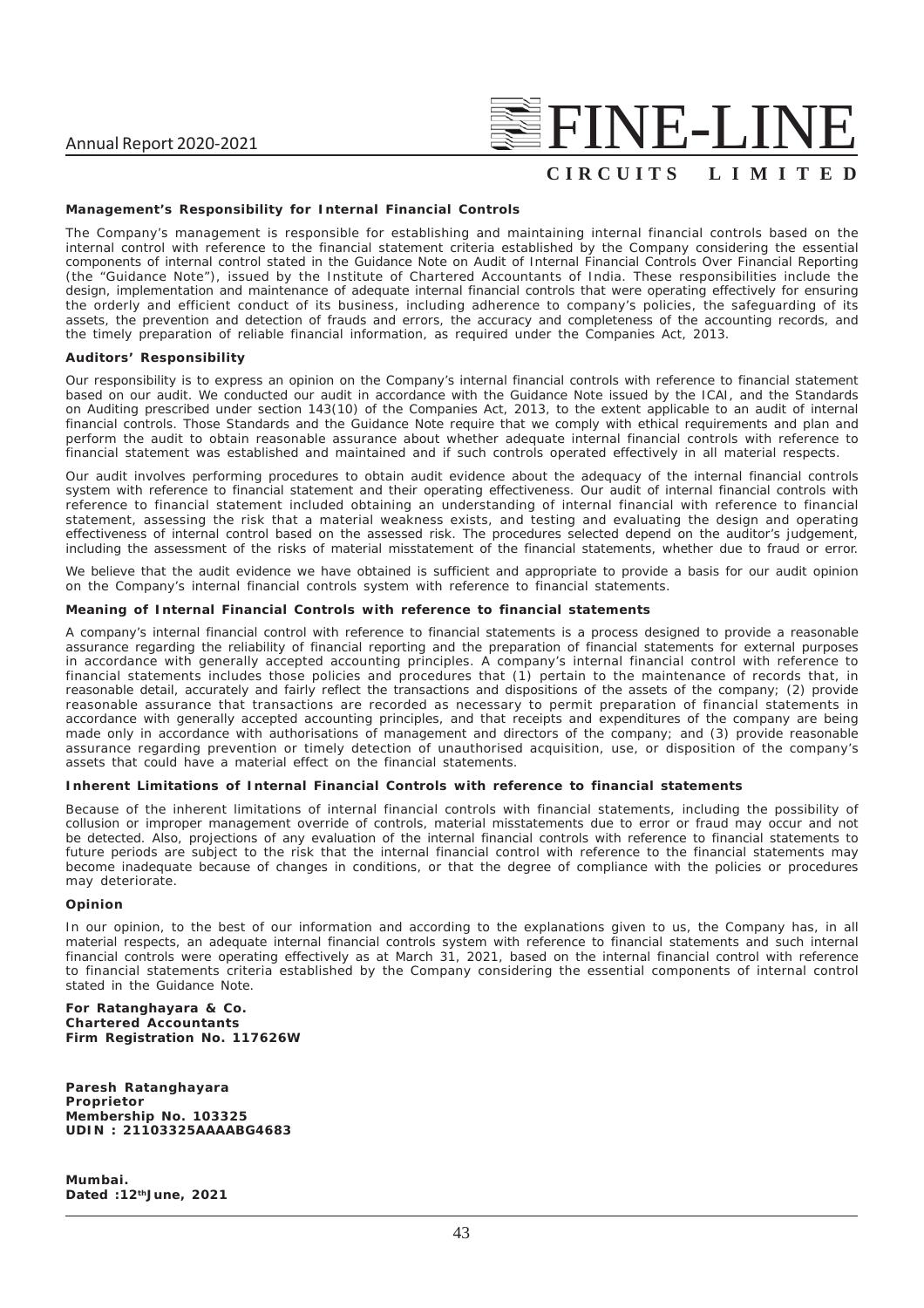### **CIRCUITS LIMITED**

| <u>BALANCE SHEET AS AT 3 IST MARCH, 2021</u><br>(Rs. in Lakhs) |                    |                           |                           |  |  |  |
|----------------------------------------------------------------|--------------------|---------------------------|---------------------------|--|--|--|
| <b>Particulars</b>                                             | <b>NOTE</b><br>NO. | As at 31st March,<br>2021 | As at 31st March,<br>2020 |  |  |  |
|                                                                |                    | Rs.                       | Rs.                       |  |  |  |
| <b>ASSETS</b>                                                  |                    |                           |                           |  |  |  |
| <b>Non-Current Assets</b>                                      |                    |                           |                           |  |  |  |
| Property, Plant and Equipment<br>а.                            | 1                  | 259.26                    | 277.77                    |  |  |  |
| Capital Work in Progress<br>$b$ .                              | 1                  |                           | 6.00                      |  |  |  |
| Intangible Assets<br>$\mathsf{C}$ .                            | 1                  | 0.43                      | 6.19                      |  |  |  |
| <b>Financial Assets</b><br>d.                                  |                    |                           |                           |  |  |  |
| Investments                                                    | $\overline{2}$     | 5.00                      | 5.00                      |  |  |  |
| Deferred Tax Assets (Net)<br>е.                                | 3                  | 16.54                     | 16.35                     |  |  |  |
| f.<br>Other Non Current Assets                                 | 4                  | 48.86                     | 56.44                     |  |  |  |
| Total non-current assets                                       |                    | 330.09                    | 367.75                    |  |  |  |
| <b>Current Assets</b>                                          |                    |                           |                           |  |  |  |
| Inventories<br>a <sub>x</sub>                                  | 5                  | 527.59                    | 542.41                    |  |  |  |
| b <sub>1</sub><br>Financial assets                             |                    |                           |                           |  |  |  |
| Trade Receivables<br>i)                                        | 6                  | 312.73                    | 448.14                    |  |  |  |
| $\mathsf{ii}$<br>Cash and Cash Equivalents                     | $\overline{7}$     | 225.15                    | 219.10                    |  |  |  |
| Other Current Assets<br>$C$ .                                  | 8                  | 103.24                    | 68.18                     |  |  |  |
| <b>Total current assets</b>                                    |                    | 1,168.71                  | 1,277.83                  |  |  |  |
| <b>TOTAL ASSETS</b>                                            |                    | 1,498.80                  | 1,645.58                  |  |  |  |
| <b>EQUITY AND LIABILITIES</b>                                  |                    |                           |                           |  |  |  |
| Equity                                                         |                    |                           |                           |  |  |  |
| Equity Share Capital<br>a.                                     | 9                  | 482.65                    | 482.65                    |  |  |  |
| Other Equity<br>b.                                             | 10                 | 265.56                    | 251.37                    |  |  |  |
| Total equity                                                   |                    | 748.21                    | 734.02                    |  |  |  |
| Liabilities                                                    |                    |                           |                           |  |  |  |
| <b>Non-current liabilities</b>                                 |                    |                           |                           |  |  |  |
| <b>Financial Liabilities</b><br>a.                             |                    |                           |                           |  |  |  |
| i)<br>Borrowings                                               | 11                 |                           | 57.87                     |  |  |  |
| <b>Total non-current liabilities</b>                           |                    |                           | 57.87                     |  |  |  |
| <b>Current Liabilities</b>                                     |                    |                           |                           |  |  |  |
| <b>Financial Liabilities</b><br>a.                             |                    |                           |                           |  |  |  |
| i)<br><b>Borrowings</b>                                        | 12                 | 397.65                    | 471.27                    |  |  |  |
| ii)<br>Trade Payable due to                                    | 13                 |                           |                           |  |  |  |
| Micro and Small Enterprises                                    |                    | 2.08                      | 0.67                      |  |  |  |
| Other than Micro and Small Enterprises                         |                    | 220.62                    | 219.38                    |  |  |  |
| Other Financial Liabilities<br>iii)                            | 14                 | 5.56                      | 52.25                     |  |  |  |
| Other Current Liabilities<br>$b$ .                             | 15                 | 124.68                    | 110.12                    |  |  |  |
| <b>Total Current Liabilities</b>                               |                    | 750.58                    | 853.69                    |  |  |  |
|                                                                |                    | 750.58                    | 911.56                    |  |  |  |
| <b>Total Equity and Liabilities</b>                            |                    | 1,498.80                  | 1,645.58                  |  |  |  |
| Significant Accounting Policies                                |                    |                           |                           |  |  |  |
| See accompanying Notes to Financial Statements                 | 1 to 35            |                           |                           |  |  |  |

### **BALANCE SHEET AS AT 31ST MARCH, 2021**

**For Ratanghayara & Co. Abhay B. Doshi Rajiv B. Doshi Chartered Accountants (Managing Director) (Executive Director)**

Paresh Ratanghayara **Prema Radhakrishnan Indrajeet Panday**<br>Proprietor (CFO) (CFO) (Company Secreta **Membership No. 103325**

**Place : Mumbai Place : Mumbai**

As per our Report of even date **For and on behalf of the Board**<br>For Ratanghayara & Co. **Abhay B. Doshi** 

**Proprietor (CFO) (Company Secretary)**

**Date : 12th June, 2021 Date : 12th June, 2021**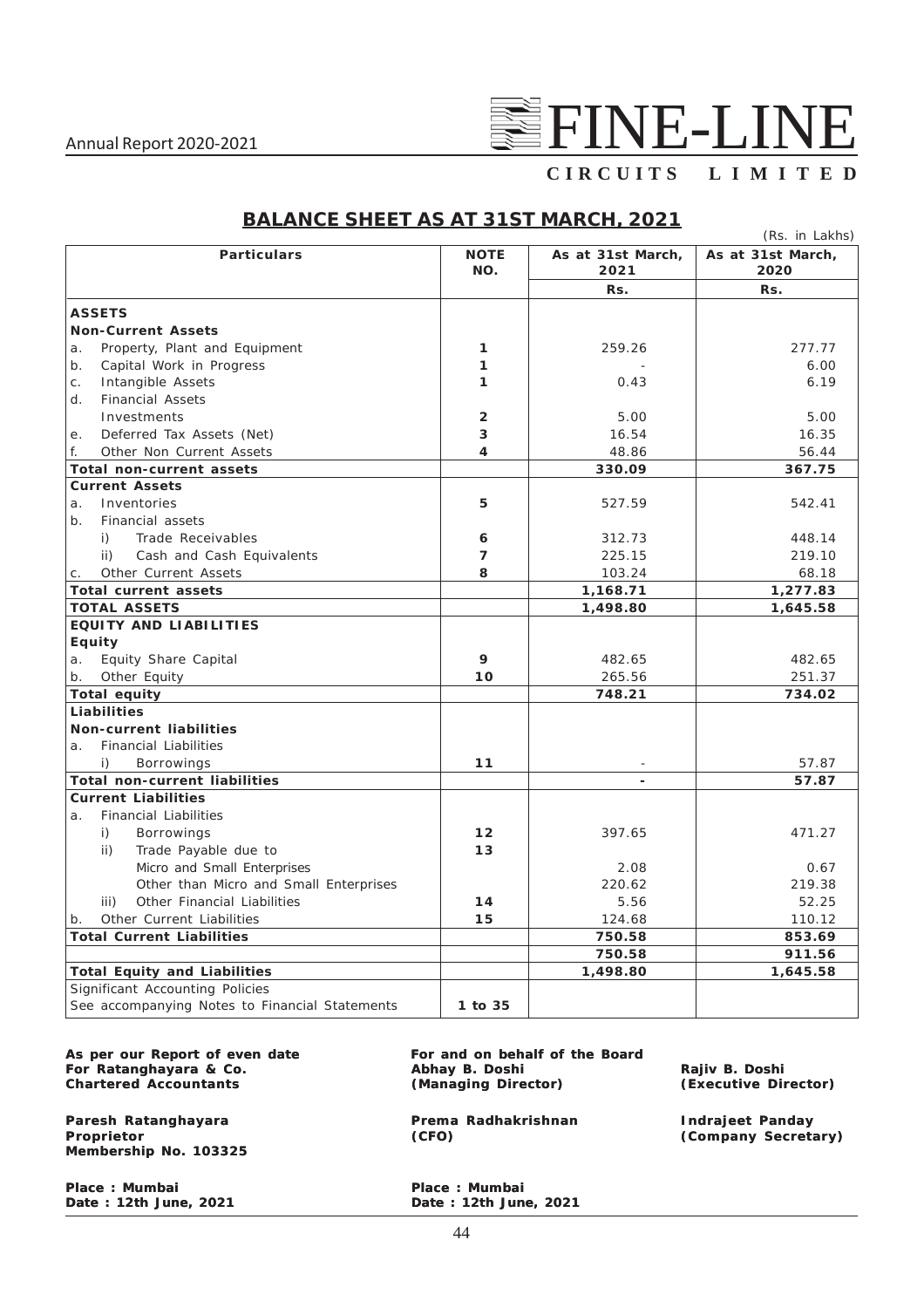**CIRCUITS LIMITED**

### **STATEMENT OF PROFIT AND LOSS FOR THE YEAR ENDED 31ST MARCH, 2021**

|                                                                                  |                    |                | (Rs. in Lakhs) |
|----------------------------------------------------------------------------------|--------------------|----------------|----------------|
| <b>Particulars</b>                                                               | <b>NOTE</b><br>NO. | 2020-21<br>Rs. | 2019-20<br>Rs. |
| <b>INCOME</b>                                                                    |                    |                |                |
| Revenue from Operations                                                          | 16                 | 2,265.85       | 2,669.83       |
| Other Income                                                                     | 17                 | 9.43           | 9.44           |
| <b>TOTAL INCOME</b>                                                              |                    | 2,275.28       | 2,679.27       |
| <b>EXPENSES</b>                                                                  |                    |                |                |
| Cost of Materials Consumed                                                       |                    | 786.90         | 902.43         |
| Changes in Inventories of Finished Goods,<br>Work-in-progress and Stock-in-Trade | 18                 | 9.13           | 41.83          |
| <b>Employee Benefits Expenses</b>                                                | 19                 | 401.88         | 518.11         |
| <b>Finance Costs</b>                                                             | 20                 | 43.68          | 55.09          |
| Depreciation and Amortisation Expenses                                           | 21                 | 59.64          | 80.09          |
| Other Expenses                                                                   | 22                 | 968.34         | 1,090.35       |
| <b>TOTAL EXPENSES</b>                                                            |                    | 2,269.58       | 2,687.90       |
| Profit (Loss) before tax for the year                                            |                    | 5.71           | (8.63)         |
| <b>Tax Expenses</b>                                                              |                    |                |                |
| Current Tax                                                                      |                    | 0.60           | 0.57           |
| Deferred Tax                                                                     |                    | (0.18)         | (0.50)         |
| Profit (Loss) after tax for the year                                             |                    | 5.29           | (8.70)         |
| Other Comprehensive Income                                                       |                    |                |                |
| A) I tems that will not be reclassified to profit or loss                        |                    |                |                |
| (a) (i) Remeasurement gain of defined benefit plans                              |                    | 8.90           | 16.82          |
| (ii) Income tax relating to above                                                |                    |                |                |
| <b>Total Other Comprehensive Income</b>                                          |                    | 8.90           | 16.82          |
| Total Comprehensive Income for the year                                          |                    | 14.20          | 8.11           |
| Earning Per Equity share of Face value of $\bar{\xi}$ 10/- each                  |                    |                |                |
| Basic and Diluted (in Rs)                                                        | 25                 | 0.11           | (0.18)         |
| Earning Per Equity share of Face value of ₹ 10/- each                            |                    |                |                |
| (Including Other Comphrehensive Income)                                          |                    |                |                |
| Basic and Diluted (in Rs)                                                        | 25.1               | 0.30           | 0.17           |
| <b>Significant Accounting policies</b>                                           |                    |                |                |
| See accompanying Notes to the Financial Statements                               | 1 to 35            |                |                |

As per our Report of even date **For and on behalf of the Board**<br>For Ratanghayara & Co. **Abhay B. Doshi For Ratanghayara & Co. Abhay B. Doshi Rajiv B. Doshi**

Paresh Ratanghayara **Prema Radhakrishnan Indrajeet Panday**<br>Proprietor (CFO) (CFO) (Company Secreta **Membership No. 103325**

**Place : Mumbai Place : Mumbai**

**Chartered Accountants (Managing Director) (Executive Director)**

**Proprietor (CFO) (Company Secretary)**

**Date : 12th June, 2021 Date : 12th June, 2021**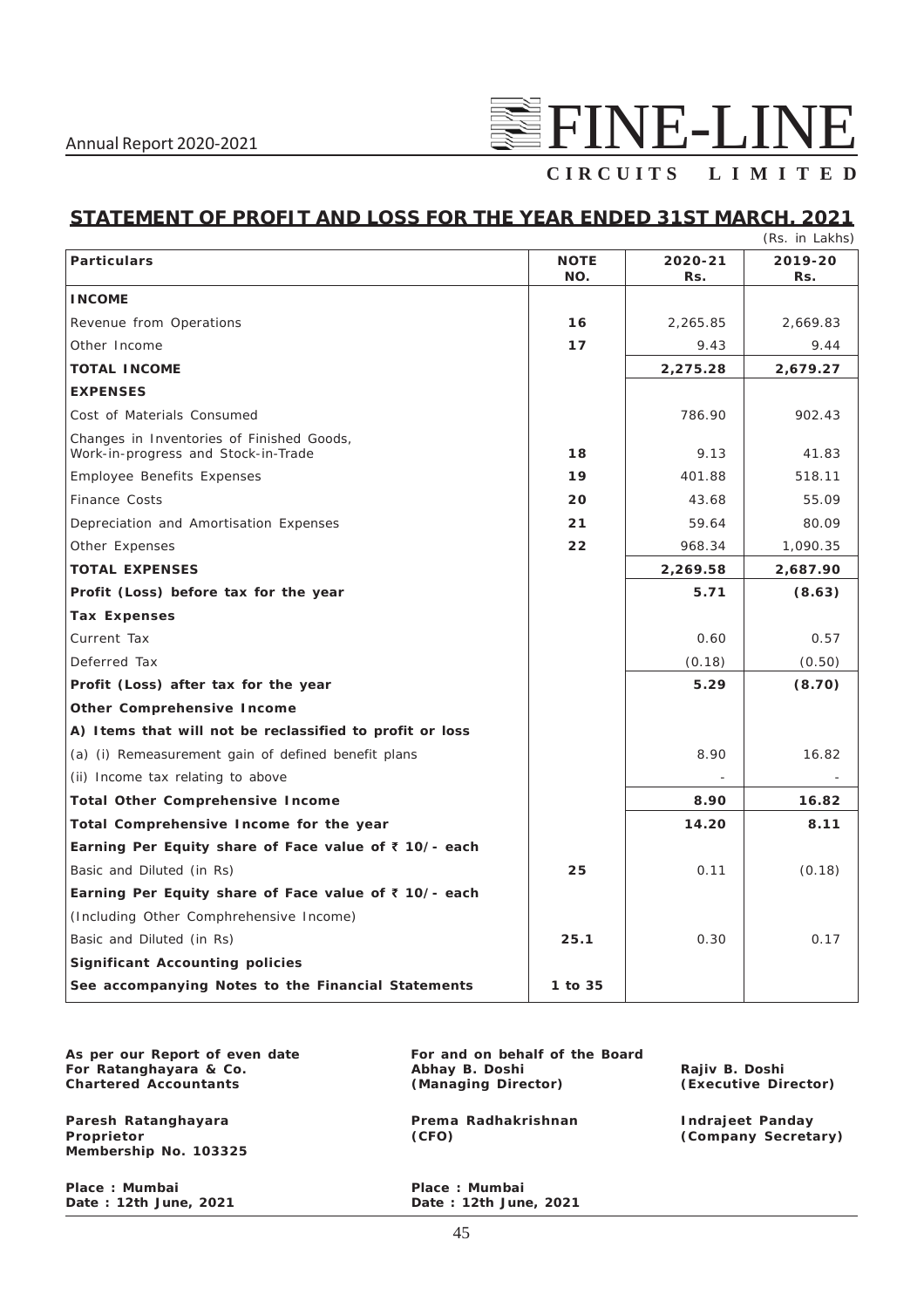### **CIRCUITS LIMITED**

### **CASH FLOW STATEMENT FOR THE YEAR ENDED 31ST MARCH, 2021**

|                                                      | Year ended<br>31st March, 2021                                                                                                                                                                                                                                                                                                                    | Year ended                                                                                                                                                                            |
|------------------------------------------------------|---------------------------------------------------------------------------------------------------------------------------------------------------------------------------------------------------------------------------------------------------------------------------------------------------------------------------------------------------|---------------------------------------------------------------------------------------------------------------------------------------------------------------------------------------|
|                                                      |                                                                                                                                                                                                                                                                                                                                                   |                                                                                                                                                                                       |
|                                                      |                                                                                                                                                                                                                                                                                                                                                   | 31st March, 2020                                                                                                                                                                      |
|                                                      | Rs.                                                                                                                                                                                                                                                                                                                                               | Rs.                                                                                                                                                                                   |
| CASH FLOW FROM OPERATING ACTIVITIES :                |                                                                                                                                                                                                                                                                                                                                                   |                                                                                                                                                                                       |
| Net Profit (Loss) before taxes and exceptional items | 5.71                                                                                                                                                                                                                                                                                                                                              | (8.63)                                                                                                                                                                                |
| Adjustment for:                                      |                                                                                                                                                                                                                                                                                                                                                   |                                                                                                                                                                                       |
| Depreciation and amortization                        | 59.64                                                                                                                                                                                                                                                                                                                                             | 80.09                                                                                                                                                                                 |
| Loss (gain) on fixed assets (net)                    |                                                                                                                                                                                                                                                                                                                                                   | (0.97)                                                                                                                                                                                |
| Dividend Income                                      |                                                                                                                                                                                                                                                                                                                                                   | (0.30)                                                                                                                                                                                |
| Interest Income                                      | (9.43)                                                                                                                                                                                                                                                                                                                                            | (8.16)                                                                                                                                                                                |
| Interest on Loans                                    | 43.68                                                                                                                                                                                                                                                                                                                                             | 55.09                                                                                                                                                                                 |
| Effect of exchange rate change due to revaluation    | (0.62)                                                                                                                                                                                                                                                                                                                                            | (5.91)                                                                                                                                                                                |
| Provision for gratuity charges / Leave (gains)       | 8.90                                                                                                                                                                                                                                                                                                                                              | 16.82                                                                                                                                                                                 |
| Operating profit before working capital changes      | 107.88                                                                                                                                                                                                                                                                                                                                            | 128.02                                                                                                                                                                                |
| Adjustment for :                                     |                                                                                                                                                                                                                                                                                                                                                   |                                                                                                                                                                                       |
| Trade and other Receivables                          | 108.20                                                                                                                                                                                                                                                                                                                                            | 42.39                                                                                                                                                                                 |
| Inventories                                          | 14.83                                                                                                                                                                                                                                                                                                                                             | 119.05                                                                                                                                                                                |
| Trade and other Payables                             | 16.76                                                                                                                                                                                                                                                                                                                                             | (122.15)                                                                                                                                                                              |
| Cash generated from operations                       | 247.67                                                                                                                                                                                                                                                                                                                                            | 167.31                                                                                                                                                                                |
| Taxes paid                                           | (4.37)                                                                                                                                                                                                                                                                                                                                            | (2.72)                                                                                                                                                                                |
| NET CASH INFLOW FROM OPERATING ACTIVITIES (A)        | 243.33                                                                                                                                                                                                                                                                                                                                            | 164.59                                                                                                                                                                                |
|                                                      |                                                                                                                                                                                                                                                                                                                                                   |                                                                                                                                                                                       |
|                                                      | (29.37)                                                                                                                                                                                                                                                                                                                                           | (39.15)                                                                                                                                                                               |
|                                                      |                                                                                                                                                                                                                                                                                                                                                   | 2.03                                                                                                                                                                                  |
| Purchase of non-current investments                  |                                                                                                                                                                                                                                                                                                                                                   | (0.75)                                                                                                                                                                                |
| Dividend income                                      |                                                                                                                                                                                                                                                                                                                                                   | 0.30                                                                                                                                                                                  |
| Interest received                                    | 13.96                                                                                                                                                                                                                                                                                                                                             | 8.16                                                                                                                                                                                  |
|                                                      | (15.41)                                                                                                                                                                                                                                                                                                                                           | (29.41)                                                                                                                                                                               |
|                                                      |                                                                                                                                                                                                                                                                                                                                                   |                                                                                                                                                                                       |
|                                                      |                                                                                                                                                                                                                                                                                                                                                   |                                                                                                                                                                                       |
|                                                      | (57.87)                                                                                                                                                                                                                                                                                                                                           | (47.63)                                                                                                                                                                               |
| Short Term Loans taken                               | 103.00                                                                                                                                                                                                                                                                                                                                            | 130.00                                                                                                                                                                                |
| Short Term Loans repaid                              | (223.31)                                                                                                                                                                                                                                                                                                                                          | (149.01)                                                                                                                                                                              |
| Interest Paid on loans                               |                                                                                                                                                                                                                                                                                                                                                   | (55.09)                                                                                                                                                                               |
|                                                      |                                                                                                                                                                                                                                                                                                                                                   | (121.73)                                                                                                                                                                              |
|                                                      |                                                                                                                                                                                                                                                                                                                                                   |                                                                                                                                                                                       |
| $(A+B+C)$                                            | 6.05                                                                                                                                                                                                                                                                                                                                              | 13.45                                                                                                                                                                                 |
| Opening Balance of Cash and Cash equivalents :       | 219.10                                                                                                                                                                                                                                                                                                                                            | 205.65                                                                                                                                                                                |
| Closing Balance of Cash and cash equivalents :       | 225.15                                                                                                                                                                                                                                                                                                                                            | 219.10                                                                                                                                                                                |
| (Figures in brackets are cash outflows)              |                                                                                                                                                                                                                                                                                                                                                   |                                                                                                                                                                                       |
|                                                      | CASH FLOW FROM INVESTING ACTIVITIES :<br>Purchase of fixed assets<br>Proceed from fixed assets<br>NET CASH USED IN INVESTING ACTIVITIES : (B)<br>CASH FLOW FROM FINANCING ACTIVITIES :<br>Long Term Loans taken<br>Long Term Loans repaid<br>NET CASH (USED) IN FINANCING ACTIVITIES : (C)<br>NET INCREASE (DECREASE) IN CASH AND CASH EQUIVALENT | (43.68)<br>(221.86)<br>Note: The above Cashflow Statement has been prepared under the "Indirect method" as set out in<br>Indian Accouning Standard (Ind As -7) Statement of Cashflow. |

As per our Report of even date **For and on behalf of the Board**<br>For Ratanghayara & Co. **Abhay B. Doshi For Ratanghayara & Co. Abhay B. Doshi Rajiv B. Doshi Chartered Accountants (Managing Director) (Executive Director)**

Paresh Ratanghayara **Prema Radhakrishnan Indrajeet Panday**<br>Proprietor (CFO) (CFO) (Company Secreta **Membership No. 103325**

**Proprietor (CFO) (Company Secretary)**

**Place : Mumbai Place : Mumbai Date : 12th June, 2021 Date : 12th June, 2021**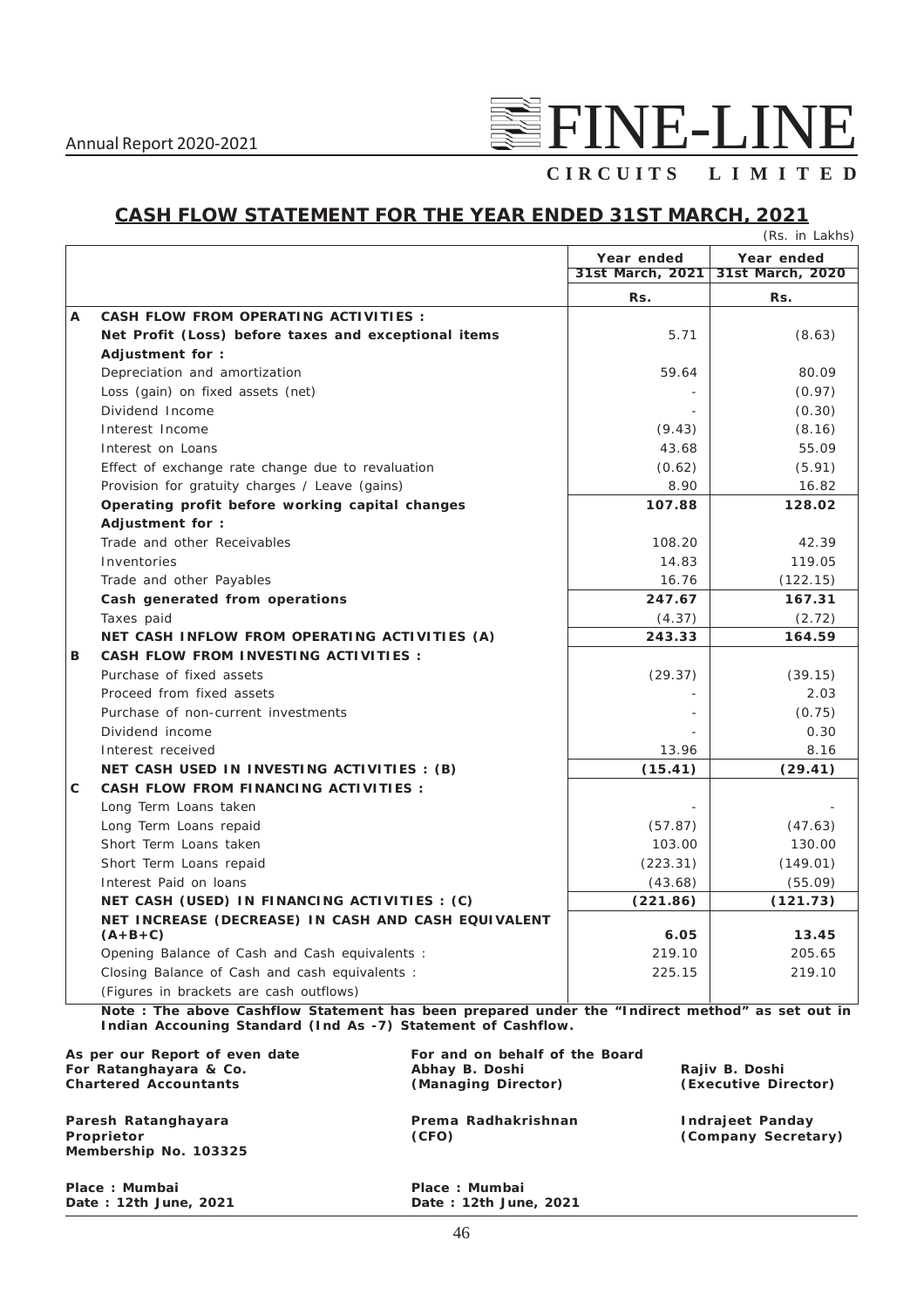# Annual Report 2020-2021 **Example 1**

### **CIRCUITS LIMITED**

#### **STATEMENT OF CHANGES IN EQUITY FOR THE YEAR ENDED MARCH 31, 2021**

(Rs. in Lakhs)

| IA. | <b>Equity Share Capital</b>                                                 |                                               |                                                                                                      |                                               |                                                                  |
|-----|-----------------------------------------------------------------------------|-----------------------------------------------|------------------------------------------------------------------------------------------------------|-----------------------------------------------|------------------------------------------------------------------|
|     | Balance at the<br>beginning of the<br>reporting period ie<br>1st April 2020 | share capital<br>during the year<br>2020-2021 | Changes in equity Balance at the end Changes in equity<br>of reporting period<br>ie. 31st March 2021 | share capital<br>during the year<br>2019-2020 | Balance at the end<br>of reporting period<br>ie. 31st March 2020 |
|     | <b>Rs</b>                                                                   | <b>Rs</b>                                     | <b>Rs</b>                                                                                            | <b>Rs</b>                                     | <b>Rs</b>                                                        |
|     | 482.65                                                                      |                                               | 482.65                                                                                               |                                               | 482.65                                                           |

#### **B. Other Equity**

| <b>Particulars</b>                                                       |                           | <b>Reserves and Surplus</b>      | Other<br>Comprehensive<br>Income | Total     |           |
|--------------------------------------------------------------------------|---------------------------|----------------------------------|----------------------------------|-----------|-----------|
|                                                                          | Capital<br><b>Reserve</b> | Capital<br>Redemption<br>Reserve | Retained<br>Earnings             |           |           |
|                                                                          | <b>Rs</b>                 | <b>Rs</b>                        | <b>Rs</b>                        | <b>Rs</b> | <b>Rs</b> |
| As on 31st March 2020                                                    |                           |                                  |                                  |           |           |
| Balance at the beginning of the<br>reporting period ie 1st April 2019    | 20.25                     | 58.48                            | 152.54                           | 11.98     | 243.25    |
| Profit (loss) for the Year                                               |                           |                                  | (8.70)                           |           | (8.70)    |
| Total Comprehensive income for the year                                  |                           |                                  |                                  | 16.82     | 16.82     |
| Balance at the end of reporting<br>period ie. 31st March 2020            | 20.25                     | 58.48                            | 143.84                           | 28.80     | 251.37    |
| As on 31st March 2021                                                    |                           |                                  |                                  |           |           |
| Balance at the beginning of the<br>reporting period i. e. 1st April 2020 | 20.25                     | 58.48                            | 143.84                           | 28.80     | 251.37    |
| Profit for the Year                                                      |                           |                                  | 5.29                             |           | 5.29      |
| Total Comprehensive income for the year                                  |                           |                                  |                                  | 8.90      | 8.90      |
| Balance at the end of reporting<br>period ie. 31st March 2021            | 20.25                     | 58.48                            | 149.13                           | 37.70     | 265.56    |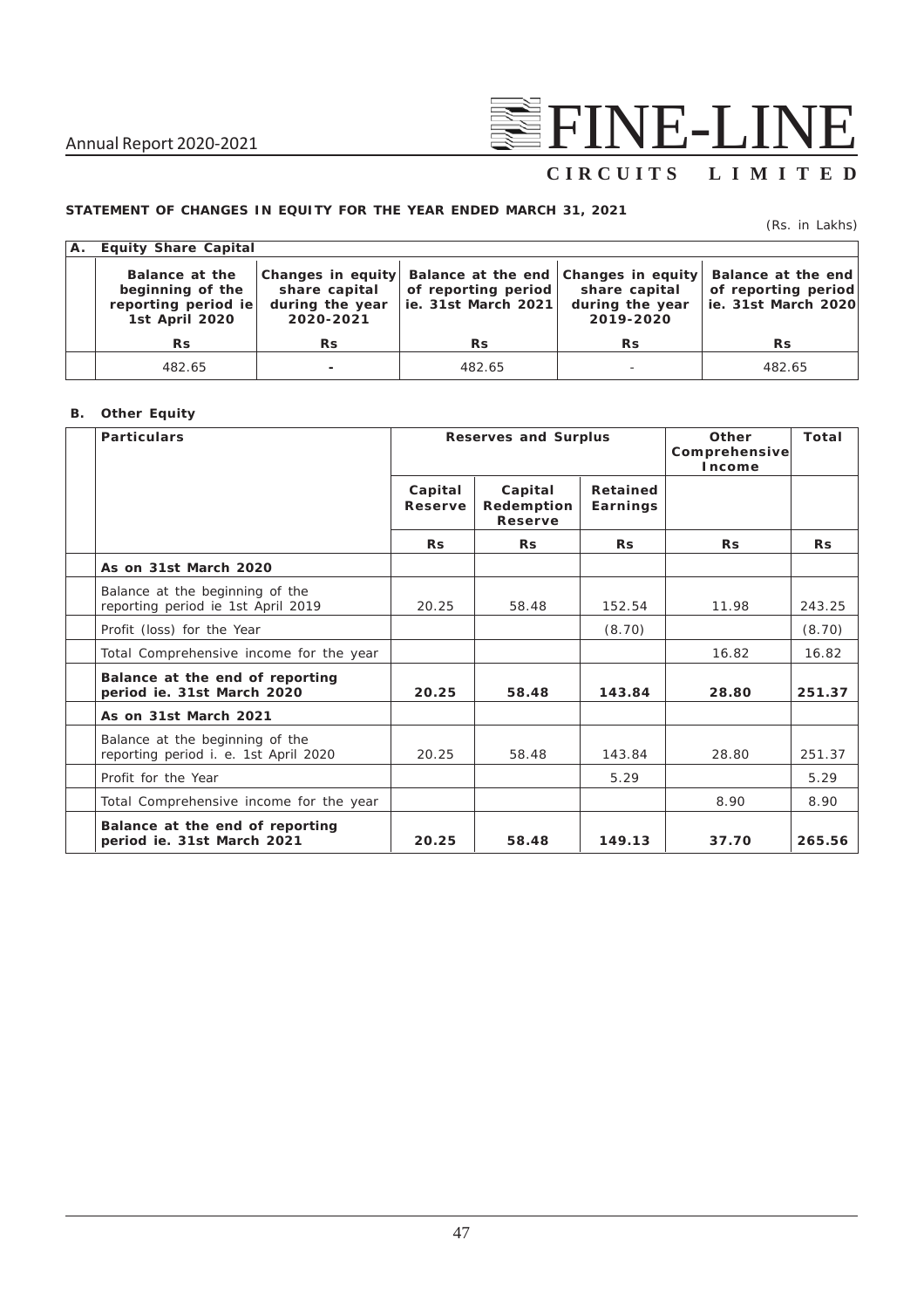## Annual Report 2020-2021  $\equiv$   $\equiv$   $\sim$   $\sim$

### **CIRCUITS LIMITED**

#### **NOTES FORMING PART OF THE BALANCE SHEET AND STATEMENT OF PROFIT AND LOSS ANNEXED THERETO FOR THE YEAR ENDED 31ST MARCH 2021:**

#### **A. CORPORATE INFORMATION**

Fine Line Circuits Limited (the "Company") is a public limited Company domiciled and incorporated in India under the Companies Act, 1956. The registered office of the Company is situated at 145, SDF – V, SEEPZ, Andheri East, Mumbai 400096, India.

The Company is engaged mainly in manufacturing of Printed Circuit Boards. The Company has manufacturing facility at SEEPZ. The Company is listed on the Bombay Stock Exchange (BSE)

The Financial Statements were approved and authorized for issue in accordance with resolutions of Company's Board of Directors on 12<sup>th</sup> June, 2021.

#### **B. SIGNIFICANT ACCOUNTING POLICIES**

#### **B.1 Basis for preparation of accounts**:

These financial statements are prepared in accordance with Indian Accounting Standards ('Ind AS') notified under Section 133 of the Companies (Indian Accounting Standards) Rules, 2015.

These financial statements have been prepared and presented under the historical cost convention, on the accrual basis of accounting except for certain financial assets and financial liabilities that are measured at the fair values at the end of each reporting period, as stated in the accounting policies set out below. The accounting policies have been applied consistently over all the periods presented in these financial statements.

Company's Financial Statements are presented in Indian Rupees, which is also its functional currency and all values are rounded off to the nearest Lakhs with two decimals, except when otherwise stated.

For the purpose of current / non-current classification of assets and liabilities, the Company has ascertained its normal operating cycle as 12 months. This is based on the nature of the products and the time between the acquisition of assets or inventories for manufacturing and their realization in cash and cash equivalents.

#### **B.2 Summary of Significant Accounting Policies**

#### **a) Property, Plant and Equipment, depreciation and amortization:**

- Property, Plant and Equipment are stated at cost of acquisition or construction less accumulated depreciation and accumulated impairment losses, if any. All costs, net of recoverable taxes, including cost of financing till commencement of commercial production are capitalized.
- Intangible Assets are stated at cost less accumulated amortization and accumulated impairment losses, if any.
- Gains or losses arising from de-recognition of property, plant and equipment are measured as the difference between the net disposal proceeds and the carrying amount of the asset and are recognized in the statement of profit and loss when the asset is derecognized.
- Capital work in progress and Capital advances: Cost of assets not ready for intended use, as on the Balance Sheet date, is shown as capital work in progress. Advances given towards acquisition of property, plant and equipment outstanding at each Balance Sheet date are disclosed as Other Non-Current Assets.
- Depreciation on Property, Plant and Equipment is provided using written down value. Depreciation is provided based on the useful life of the Assets as prescribed in Schedule II to the Companies Act 2013.
- Intangible assets are amortised over a period of three years on straight line basis.

#### **b) Investments**

The Company has elected to recognize its non-current investments at cost.

#### **c) Inventories:**

Inventories are stated at lower of cost and net realizable value after providing for obsolescence, if any.

Cost of inventories comprises cost of purchase and all other costs incurred in bringing the Inventories to their present location and are accounted as follows:

#### **I. Raw Materials Chemicals, Consumables, Spares and Tools:**

Cost includes cost of purchases and all other costs incurred in bringing the inventories to their present location and condition. Cost is determined on weighted average basis.

#### **II. Work in Progress:**

Work in Progress is valued at estimated cost, based on the stages of completion or net realizable value, whichever is lower. Cost includes raw material costs and related production overheads.

#### **III. Finished Goods:**

Finished goods are valued at cost or estimated net realizable value whichever is lower.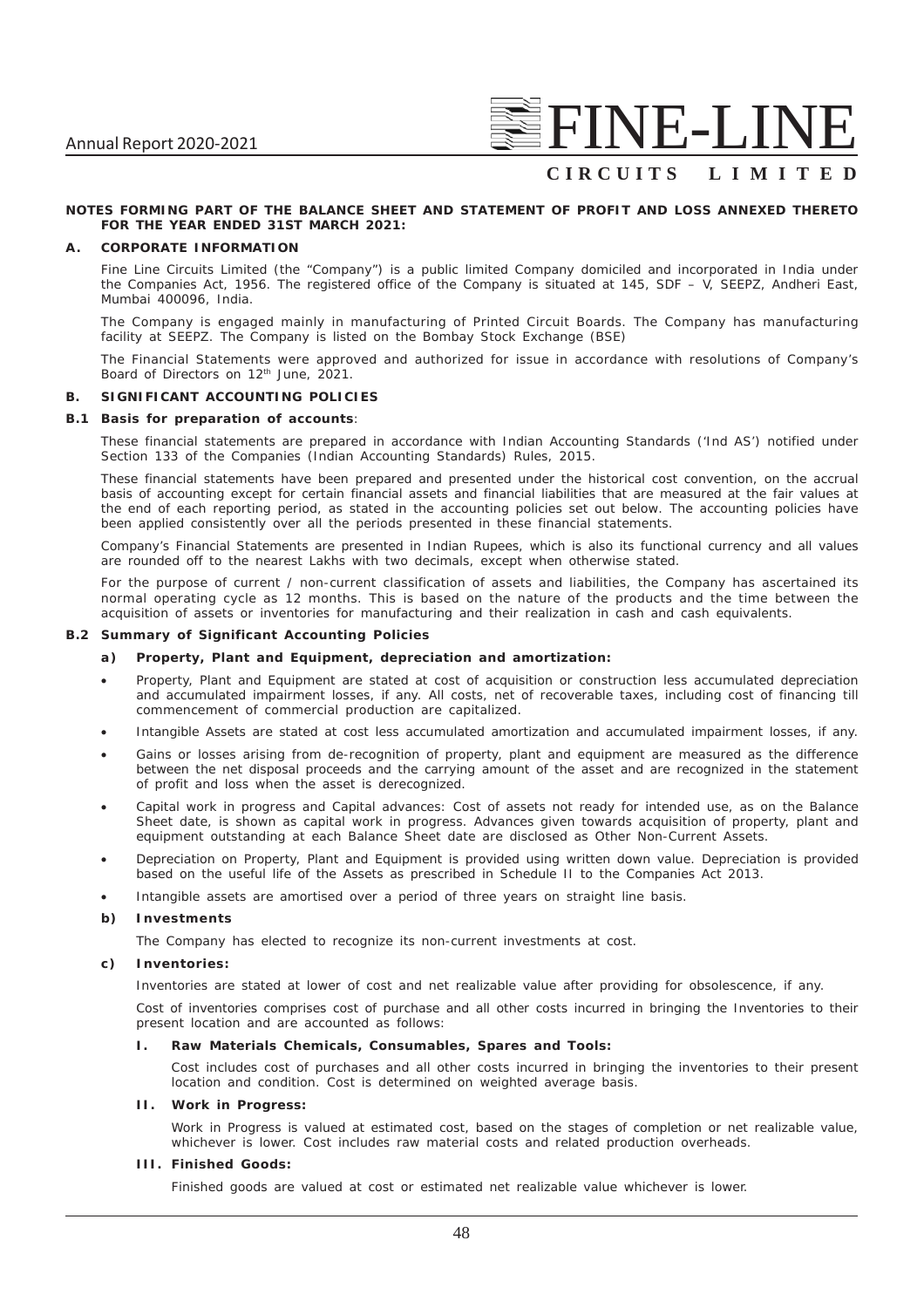# Annual Report 2020-2021  $\blacksquare$

### **CIRCUITS LIMITED**

#### **d) Employee Benefits:**

#### **Short Term Employee Benefits:**

All employee benefits payable wholly within twelve months of rendering the service are classified as shortterm employee benefits. Expense in respect of other short-term benefits is recognized on the basis of the amount paid or payable for the period during which services are rendered by the employee.

#### **Post Employment Employee Benefits:**

#### **(i) Defined Contribution Plans:**

#### **(a) Provident fund:**

The Company makes specified monthly contribution to statutory provident fund in accordance with the Employees Provident Fund & Miscellaneous Provisions Act, 1952, which is a defined contribution plan and contribution paid or payable is recognized as an expense in the period in which services are rendered by the employee.

#### **(ii) Defined Benefit Plans:**

#### **(a) Gratuity:**

The Company pays gratuity to the employees who have completed five years of service with the Company at the time of resignation/superannuation. The gratuity is paid @15 days salary for every completed year of service as per the Payment of Gratuity Act, 1972.

The gratuity liability amount is contributed to the approved gratuity fund formed exclusively for gratuity payment to the employees. The gratuity fund has been approved by respective Income Tax authorities.

The liability in respect of gratuity and other post-employment benefits is made based on actuarial valuation done by an independent agency of notified actuaries calculated using the Projected Unit Credit Method and spread over the period during which the benefit is expected to be derived from employee's services. Liability in respect of employees not covered under the group gratuity scheme, provision is made as per the payment of Gratuity Act, 1972.

Re-measurement of defined benefit plans in respect of post-employment and other long-term benefits are charged to the Other Comprehensive Income.

#### **(b) Leave Encashment:**

Provision for leave encashment, which is a defined benefit, is made based on actuarial valuation done by an independent agency of notified actuaries by using the projected unit credit method. Actuarial Gains/Losses, if any are recognized in the statement of profit and loss.

#### **e) Tax Expense:**

The tax expense for the period comprises current tax and deferred income tax. Tax is recognized in Statement of Profit and Loss, except to the extent that it relates to items recognized in the Other Comprehensive Income or in equity. In this case, the tax is also recognized in Other Comprehensive Income and Equity.

#### • **Current Tax**

Current tax assets and liabilities are measured at the amount expected to be recovered from or paid to the Income Tax Authorities, based on tax rates and laws that are enacted at the Balance Sheet date.

#### • **Deferred Tax**

Deferred tax is recognized on temporary differences between the carrying amounts of assets and liabilities in the Financial Statements and assets are measured at the tax rates that are expected to apply in the period in which the liability is settled or the asset realised, based on tax rates (and tax laws) that have been enacted or substantively enacted by the end of the reporting period. The carrying amount of Deferred tax liabilities and assets are reviewed at the end of each reporting period.

#### **f) Revenue Recognition:**

- Revenue from sale of goods is recognized when the goods are dispatched to the customers, all significant contractual obligations have been satisfied and the collection of the resulting receivable expected. The sales are stated net of returns and related taxes.
- Income from Export Incentives is recognized on submission of claims to respective agencies and there is a reasonable certainty.
- Interest Income is recognized on time proportion basis taking into account the amount outstanding and the interest rate applicable.
- Dividend Income is recognized when the Company's right to receive the amount has been established.

#### **g) Provisions, Contingent liabilities and Contingent assets:**

Provisions are recognized when the Company has a present obligation (legal or constructive) as a result of a past event, it is probable that an outflow of resources embodying economic benefits will be required to settle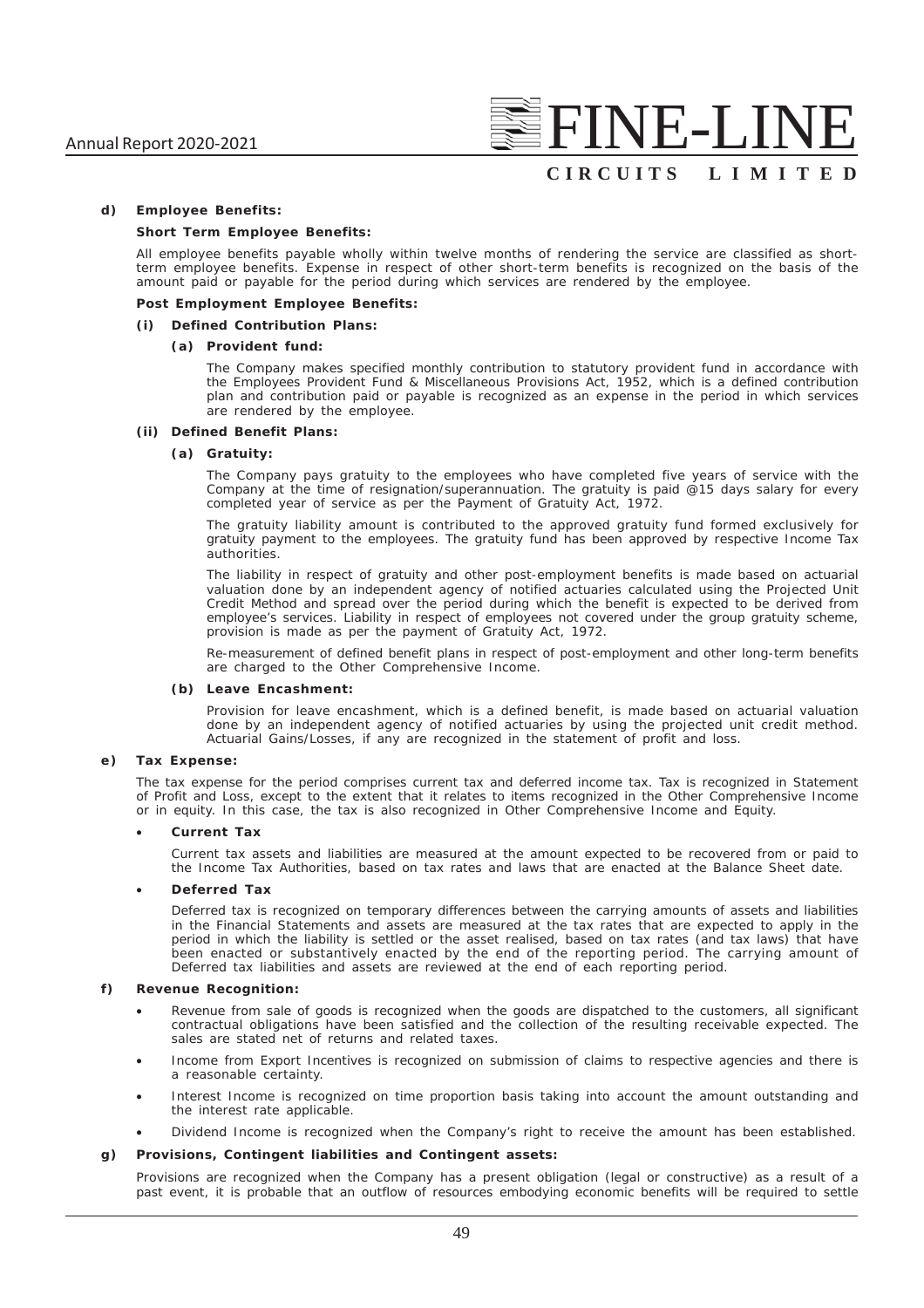### **CIRCUITS LIMITED**

the obligation and a reliable estimate can be made of the discounted using a current pre-tax rate that reflects, when appropriate, the risks specific to the liability. When discounting is used, the increase in the provision due to the passage of time is recognized as a finance cost.

Contingent liabilities are not recognized, but are disclosed in the Notes. Contingent assets are neither recognized nor disclosed in the financial statements.

#### **h) Impairment of Non-Financial Assets- Property, Plant and Equipment and Intangible Assets:**

The Company assesses at each reporting date as to whether there is any indication that any Property, Plant and Equipment and intangible assets or group of assets, called Cash Generating Units (CGU) may be impaired. If any such indication exists the recoverable amount of an asset or CGU is estimated to determine the extent of impairment if any. When it is not possible to estimate the recoverable amount of an individual asset, the Company estimates recoverable amount of the CGU to which the asset belongs.

An impairment loss is recognized in the Statement of Profit and Loss to the extent, asset's carrying amount exceeds its recoverable amount. The recoverable amount is higher of an asset's fair value less cost of disposal and value in use. Value in use is based on the estimated future cash flows, discounted to their present value using pre-tax discount rate that reflects current market assessments of their value of the time value of money and risk specific to the assets.

The impairment loss recognized in prior accounting period is reversed if there has been a change in the estimate of recoverable amount.

#### **i) Finance costs:**

Borrowing costs consists of interest cost and other borrowing costs that an entity incurs in connection with the borrowing of funds.

Borrowing costs directly attributable to the acquisition and construction of an asset that necessarily takes a substantial period of time to get ready for its intended use are capitalized as part of the cost of the respective assets up to the date when such assets are ready for their intended use. The borrowing cost eligible for capitalization is being netted off against any income arising on temporary investment. All other borrowing costs are charged to the Statement of Profit and Loss for the period for which they are incurred.

#### **j) Foreign currency transactions and Translation:**

Transactions in foreign currencies are recorded at the exchange rate prevailing on the date of transaction. Monetary assets and liabilities denominated in foreign currencies are translated at the functional currency closing rates of exchange at the reporting date.

Exchange differences arising on settlement or translation of monetary items are recognized in Statement of Profit and Loss except to the extent of exchange differences which are regarded as an adjustment to interest costs on foreign currency borrowings that are directly attributable to the acquisition or construction of qualifying assets which are capitalized as cost of assets.

Non-monetary items that are measured in terms of historical cost in a foreign currency are recorded using the exchange rates at the date of the transaction. Non-monetary items measured at fair value in a foreign currency are translated using the exchange rates at the date when the fair value is treated in line with the recognition of the gain or loss on the change in fair value of the item (i.e., translation differences on items whose fair value gain or loss also recognized in Other Comprehensive Income or Statement of Profit and Loss, respectively).

In respect of Foreign Branch, all the transactions are translated at the rates prevailing at the time of transactions or that approximates the actual rate as at the date of transaction. Branch monetary assets and liabilities are restated at the year-end rates.

#### **k) Research and Development Expenditure:**

Revenue expenditure on Research and Development is charged to the Statement of Profit and Loss in the period in which it is incurred. Development costs of products are charged to the Profit and Loss Statement unless a product's technological and commercial feasibility has been established, in which case such expenditure is capitalized.

#### **l) Cash flow statement:**

Cash flows are reported using Indirect method as set out in IND AS -7 "Statement of Cash Flows". The Cash flows from operating, Investing and financing activities of the Company are segregated based on the available information.

#### **m) Earning per Share:**

The Company presents basic and dilluted earning per share ("EPS") data for its Equity Shares. Basic EPS is calculated by dividing the profit or loss attributable to the equity Shareholder of the Company by the weighted average number of equity shares outstanding during the period. Dilluted EPS is determined by adjusting the profit or loss attributable to equity shareholders and the weighted number of equity shares outstanding for the effect of all dilutive potential equity shares. The company has choosen to make additional disclosure of EPS calculated considering other Comprehensive Income.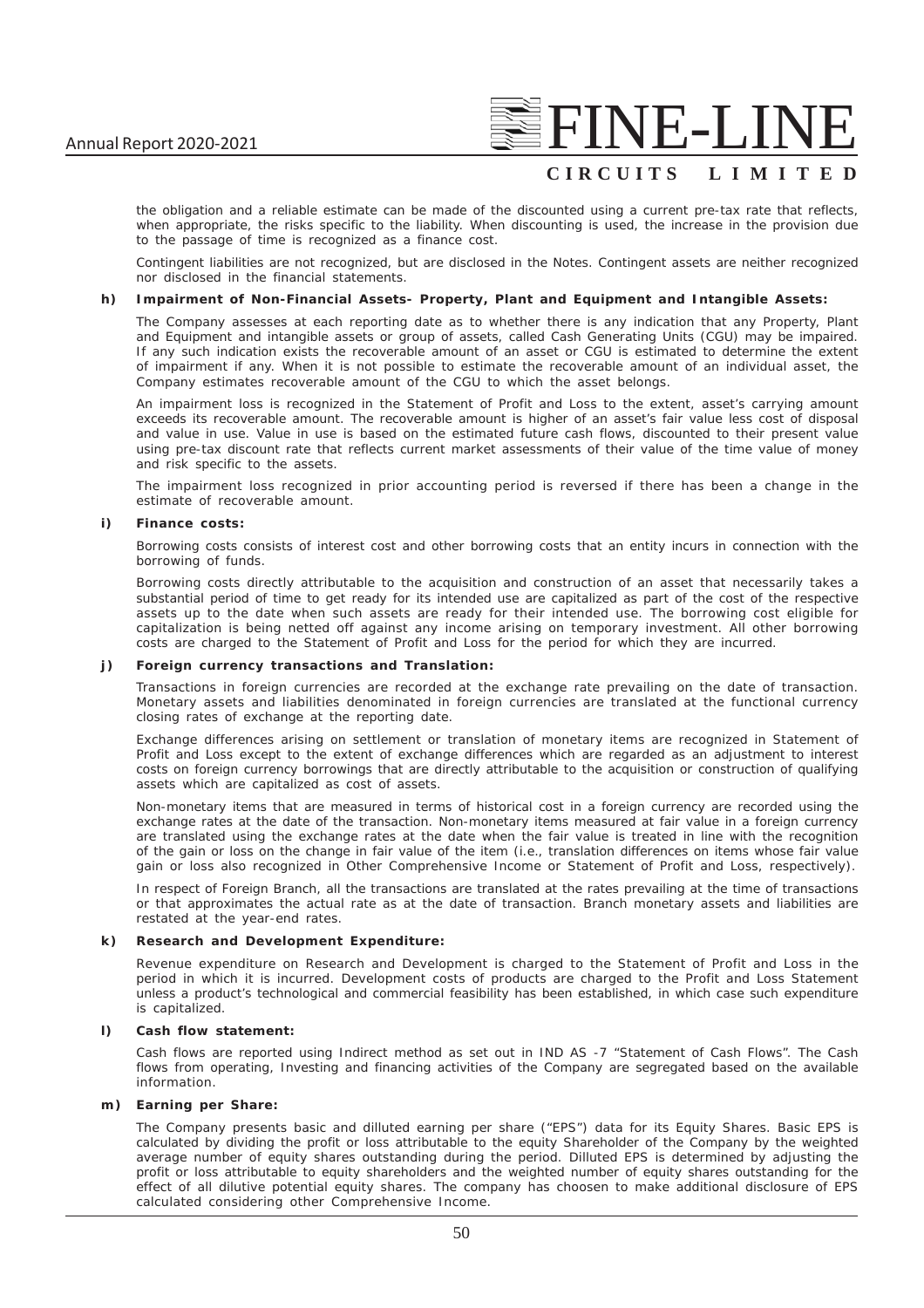# Annual Report 2020-2021  $\equiv$   $\equiv$   $\sim$   $\sim$

### **CIRCUITS LIMITED**

#### **n) Financial Instruments:**

#### **I) Financial Assets**

#### **1. Initial Recognition and Measurement**

All Financial Assets are initially recognized at fair value. Transaction costs that are directly attributable to the acquisition or issue of Financial Assets, which are not at Fair Value through Profit or Loss, are added to the fair value on initial recognition.

#### **2. Subsequent Measurement**

#### **i. Financial Assets Measured at Amortised Cost (AC)**

A Financial Asset is measured at Amortised Cost if it is held within a business model whose objective is to hold the asset in order to collect contractual cash flows and the contractual terms of the Financial Asset give rise on specified dates to cash flows that are solely payments of principal and interest on the principal amount outstanding.

#### **ii. Financial Assets Measured at Fair Value Through Other Comprehensive Income (FVTOCI)**

A Financial Asset is measured at FVTOCI if it is held within a business model whose objective is achieved by both collecting contractual cash flows and selling Financial Assets and the contractual terms of the Financial Asset give rise on specified dates to cash flows that are solely payments of principal and interest on the principal amount outstanding.

#### **iii. Financial Assets Measured at Fair Value Through Profit or Loss (FVTPL)**

A Financial Asset which is not classified in any of the above categories are measured at FVTPL.

#### **3. Impairment of Financial Assets**

The Company recognizes loss allowance for expected credit losses on:

- Financial assets measured at amortised cost;
	- At each reporting date, the Company assesses whether financial assets carried at amortised cost has impaired and provisions are made for impairment accordingly. A financial asset is 'credit impaired' when one or more events that have a detrimental impact on the estimated future cash flows of the financial asset have occurred.

The Company measures loss allowances at an amount equal to lifetime expected credit losses, except for the following, which are measured as 12 month expected credit losses:

Other debt securities and bank balances for which credit risk (i.e. the risk of default occurring over the expected life of the financial instrument) has not increased significantly since initial recognition.

Loss allowances for trade receivables are always measured at an amount equal to lifetime expected credit losses.

12 months expected credit losses are the portion of expected credit losses that result from default events that are possible within 12months after the reporting date (or a shorter period if the expected life of the instrument is less than 12 months).

When determining whether the credit risk of a financial assets has increased significantly since initial recognition and when estimating expected credit losses, the Company considers reasonable and supportable information that is relevant and available without undue cost or effort. This includes both quantitative and qualitative information and analysis, based on the Company's historical experience and informed credit assessment and including forward looking information.

#### **II) Financial Liabilities**

#### **1. Initial Recognition and Measurement**

All Financial Liabilities are recognized at fair value and in case borrowings, net of directly attributable cost. Cost of recurring nature are directly recognized in the Statement of Profit and Loss as finance cost.

#### **2. Subsequent Measurement**

Financial Liabilities are carried at amortized cost using the effective interest method.

For trade and other payables maturing within one year from the balance sheet date, the carrying amounts approximate fair value due to the short maturity of these instruments.

#### **III) Derecognition of Financial Instruments**

The company derecognizes a Financial Asset when the contractual rights to the cash flows from the Financial Asset expire or it transfers the Financial Asset and the transfer qualifies for derecognition under Ind AS 109. A Financial Liability (or a part of a Financial Liability) is derecognized from the Company's Balance Sheet when the obligation specified in the contract is discharged or cancelled or expired.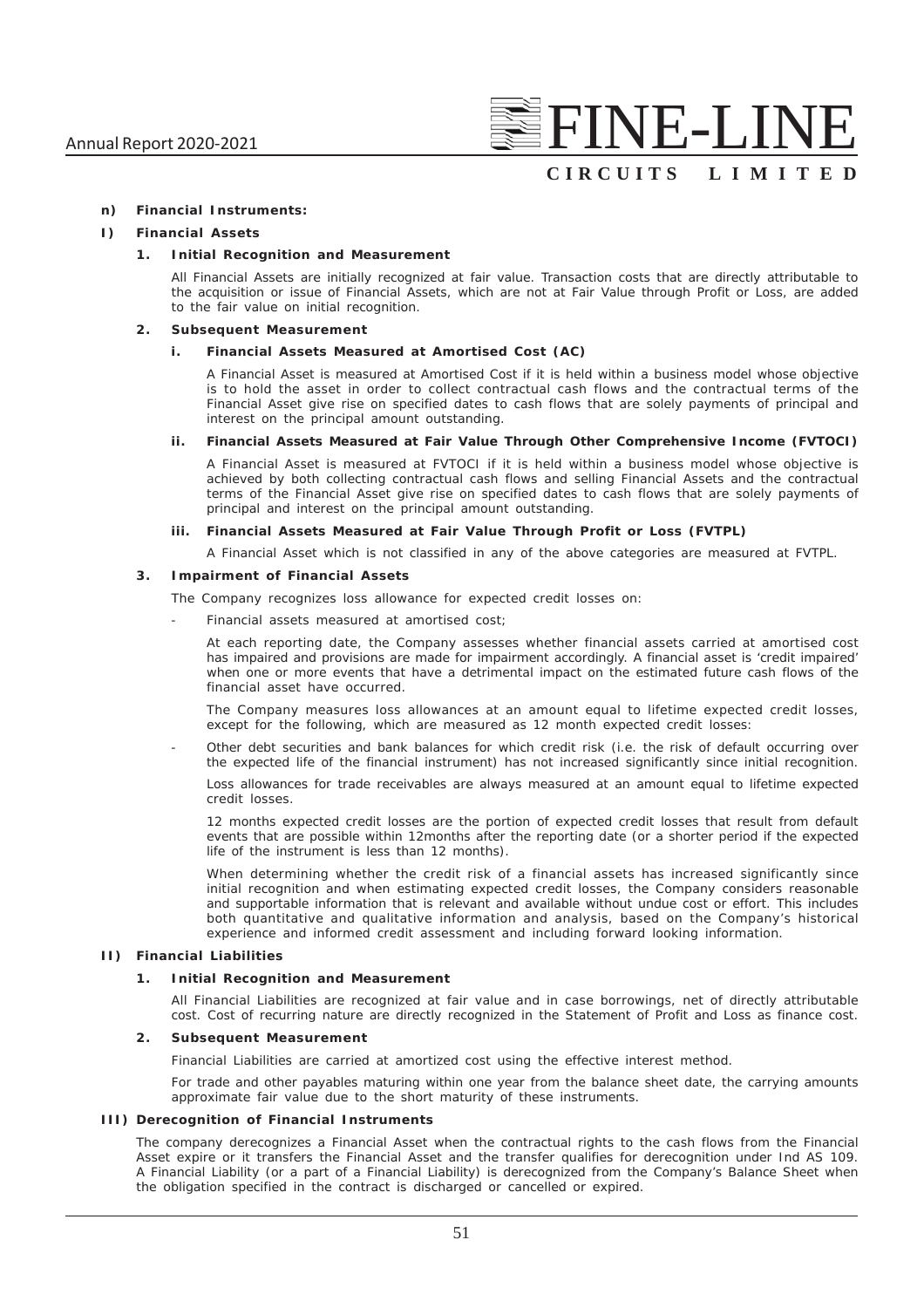# Annual Report 2020-2021  $\blacksquare$

### **CIRCUITS LIMITED**

#### **IV) Offsetting**

Financial Assets and Financial Liabilities are offset and the net amount is reported in the balance sheet where there is a legally enforceable right to set off the recognized amounts and there is an intention to settle on a net basis or realise the asset and settle the liability simultaneously. The legally enforceable right must not be contingent on future event and must be enforceable in the normal course of business.

#### **o) Fair Value:**

The Company measures financial instruments at fair value in accordance with the accounting policies mentioned above. Fair value is the price that would be received to sell an asset or paid to transfer a liability in an orderly transaction between market participants at the measurement date. The fair value measurement is based on the presumption that the transaction to sell the asset or transfer the liability takes place either:

- o In the principal market for the asset or liability, or
- o In the absence of a principal market, in the most advantageous market for the asset or liability

All assets and liabilities for which fair value is measured or disclosed in the financial statements are categorized within the fair value hierarchy that categorizes into three levels, described as follows. The fair value hierarchy gives the highest priority to quoted prices in active markets for identical assets or liabilities (Level 1 inputs) and the lowest priority to unobservable inputs (Level 3 inputs).

Level 1 - quoted prices for identical instruments in an active market.

Level 2 –Directly or Indirectly observable market inputs other than level 1 inputs.

Level 3 – inputs which are not based on observable market data.

For asset and liabilities that are recognized in the financial statements at fair value on a recurring basis, the Company determines whether transfers have occurred between levels in the hierarchy by re-assessing categorization at the end of each reporting period and discloses the same.

#### **C) KEY ACOUNTING JUDGEMENTS AND KEY SOURCES OF ESTIMATION UNCERTAINTY**

The preparation of the Company's Financial Statements requires management to make judgement, estimates and assumptions that affect the reported amount of revenue, expenses, assets and liabilities and the accompanying disclosures. Uncertainty about these assumptions and estimates could result in outcomes that require a material adjustment to the carrying amount of assets or liabilities affected in next financial year.

#### **1. Depreciation/Amortisation And Useful Life of Property Plant and Equipment/ Intangible Assets**

Property, Plant and Equipment / Intangible assets are depreciated/ amortised over their estimated useful life, after taking into account estimated residual value. Management reviews the estimated useful life and residual values of the assets annually in order to determine the amount of depreciation/ amortization technological changes. The depreciation/ amortization for future periods is revised if there are significant changes from previous estimates.

#### **2. Recoverability of Trade Receivable**

Judgements are required in assessing the recoverability of overdue trade receivables and determining whether a provisionagainst those receivables is required. Factors considered include assessing the credit rating of the counterparty, the amount and timing of anticipated future payments and any possible actions that can be taken to mitigate the risk of non-payment.

#### **3. Provisions**

Provisions and Liabilities are recognized in the period when it becomes probable that there will be a future outflow of funds resulting from past operations or events and the amount of cash outflow can be reliably estimated. The timing of recognition and quantification of the liability require the application of judgement to existing facts and circumstances, which can be subject to change. The carrying amounts of provisions and liabilities are reviewed regularly and revised to take account of changing facts and circumstances.

#### **4. Impairment of Non-Financial Assets**

The Company assesses at each reporting date whether there is an indication that an asset may be impaired. If any indication exists, the Company estimates the asset's recoverable amount is the higher asset's or Cash Generating Units (CGU's) fair value less costs of disposal and its value in use. It is determined for an individual asset, unless the asset does not generate cash inflows that are largely independent of those from other assets or group of assets. Where the carrying amount of an asset or CGU exceeds its recoverable amount, the asset is considered impaired and is written down to its recoverable amount.

In assessing value in use, the estimated future cash flows are discounted to their present value using pre-tax discount rate that reflects current market assessments of the time value of money and the risks specific to the asset. In determining fair value less costs of disposal, recent market transaction are taken into account, if no such transactions can be identified, an appropriate valuation model is used.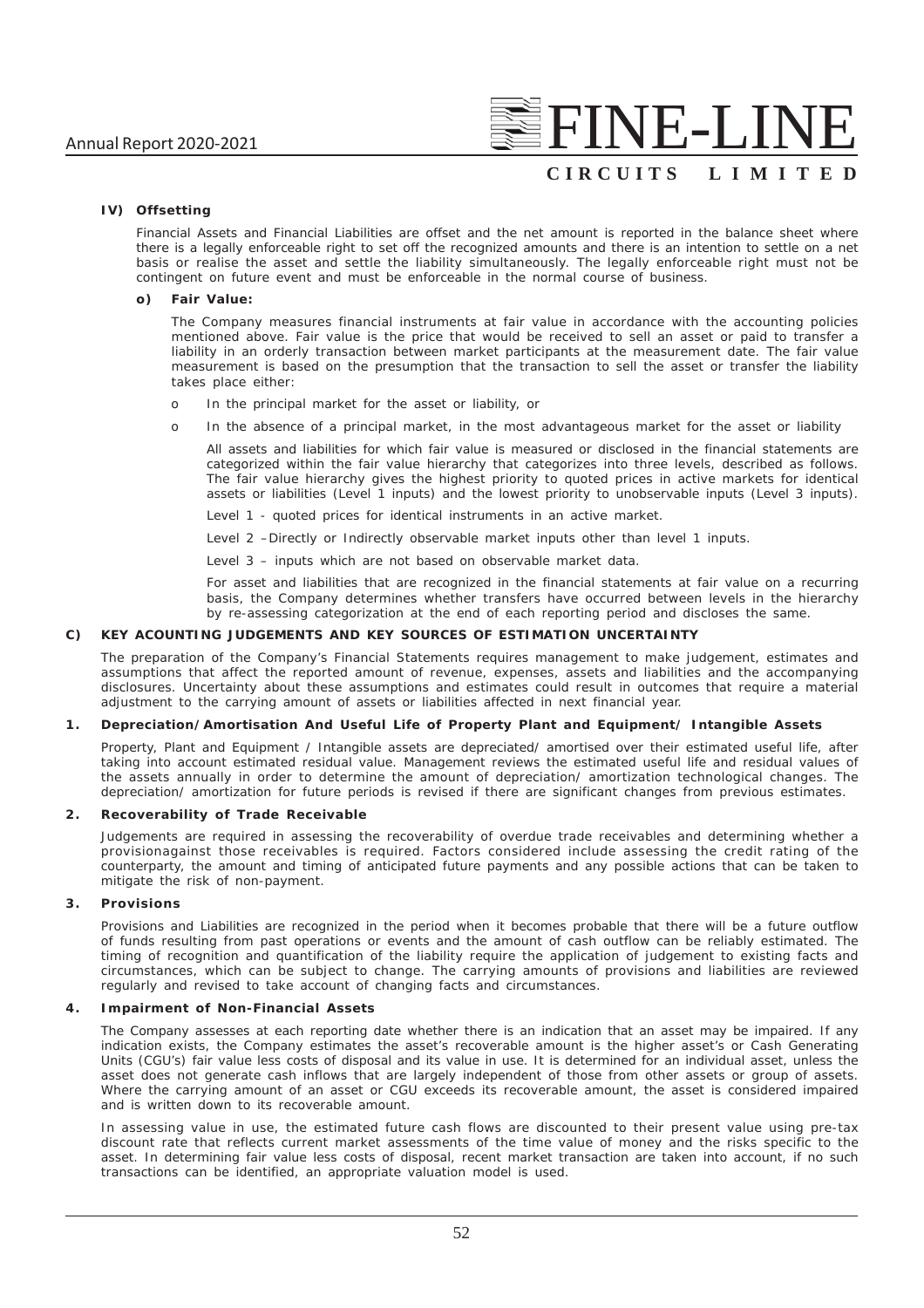## Annual Report 2020-2021 **FINE-LINE CIRCUITS LIMITED**

#### **5. Impairment of Financial Assets**

The impairment provisions for Financial Assets are based on assumptions about risk of default and expected cash loss rates. The Company uses judgement in making these assumptions and selecting the inputs to the impairment calculation, based on Company's past history, existing market conditions as well as forward looking estimates at the end of each reporting period.

NOTES FORMING PART OF BALANCESHEET FOR THE YEAR ENDED 31ST MARCH 2021

#### **NOTE : 1**

#### **Property, Plant & Equipment / Intangible Assets (At cost)**

|             | (Rs. in Lakhs)                             |                           |                          |                          |                            |                           |                     |                                |                            |                            |                            |
|-------------|--------------------------------------------|---------------------------|--------------------------|--------------------------|----------------------------|---------------------------|---------------------|--------------------------------|----------------------------|----------------------------|----------------------------|
|             |                                            |                           | <b>GROSS BLOCK</b>       |                          |                            |                           | <b>DEPRECIATION</b> |                                |                            | NET BLOCK                  |                            |
| Description |                                            | <b>AS AT</b><br>1.04.2020 | <b>ADDITI</b><br>-ONS    | DEDUCT-<br><b>IONS</b>   | <b>AS AT</b><br>31.03.2021 | <b>AS AT</b><br>1.04.2020 | Year                | For the DEDUCTI-<br><b>ONS</b> | <b>AS AT</b><br>31.03.2021 | <b>AS AT</b><br>31.03.2021 | <b>AS AT</b><br>31.03.2020 |
|             | 1) PROPERTY, PLANT<br><b>AND EQIPMENTS</b> |                           |                          |                          |                            |                           |                     |                                |                            |                            |                            |
|             | PLANT AND<br>MACHINERY                     | 1,630.11                  | 27.79                    | $\overline{\phantom{a}}$ | 1,657.90 1,385.66          |                           | 42.40               | $\overline{\phantom{0}}$       | 1.428.06                   | 229.84                     | 244.45                     |
|             | VEHICLES                                   | 33.78                     |                          |                          | 33.78                      | 14.85                     | 5.91                | $\overline{a}$                 | 20.76                      | 13.02                      | 18.94                      |
|             | <b>FURNITURE AND</b><br><b>FITTINGS</b>    | 26.64                     | $\overline{\phantom{a}}$ | $\overline{\phantom{a}}$ | 26.64                      | 24.62                     | 0.44                | $\overline{\phantom{0}}$       | 25.07                      | 1.57                       | 2.01                       |
|             | COMPUTERS                                  | 20.80                     | 4.73                     | $\overline{\phantom{a}}$ | 25.52                      | 18.06                     | 2.73                | ÷.                             | 20.79                      | 4.74                       | 2.74                       |
|             | OFFICE EQUIOMENTS                          | 49.86                     | 2.86                     |                          | 52.72                      | 43.93                     | 2.03                | ۰                              | 45.97                      | 6.75                       | 5.93                       |
|             | CIVIL WORK - FACTORY<br><b>BUILDINGS</b>   | 7.32                      | $\overline{\phantom{a}}$ |                          | 7.32                       | 3.62                      | 0.36                |                                | 3.98                       | 3.34                       | 3.70                       |
|             | 2) INTANGIBLE ASSETS                       |                           |                          |                          |                            |                           |                     |                                |                            |                            |                            |
|             | SOFTWARE                                   | 23.02                     |                          |                          | 23.02                      | 22.38                     | 0.20                |                                | 22.59                      | 0.43                       | 0.63                       |
|             | OTHER INTANGIBLE<br><b>ASSETS</b>          | 65.54                     | $\overline{\phantom{a}}$ | $\overline{\phantom{a}}$ | 65.54                      | 59.98                     | 5.56                | $\overline{\phantom{0}}$       | 65.54                      |                            | 5.56                       |
|             | <b>TOTAL</b>                               | 1,857.06                  | 35.37                    |                          | 1,892.44                   | 1,573.11                  | 59.64               | $\blacksquare$                 | 1,632.75                   | 259.69                     | 283.96                     |
|             | <b>PREVIOUS YEAR</b>                       | 1.848.57                  | 36.79                    | 28.30                    | 1,857.06                   | 1,520.26                  | 80.09               | 27.25                          | 1,573.11                   | 283.96                     |                            |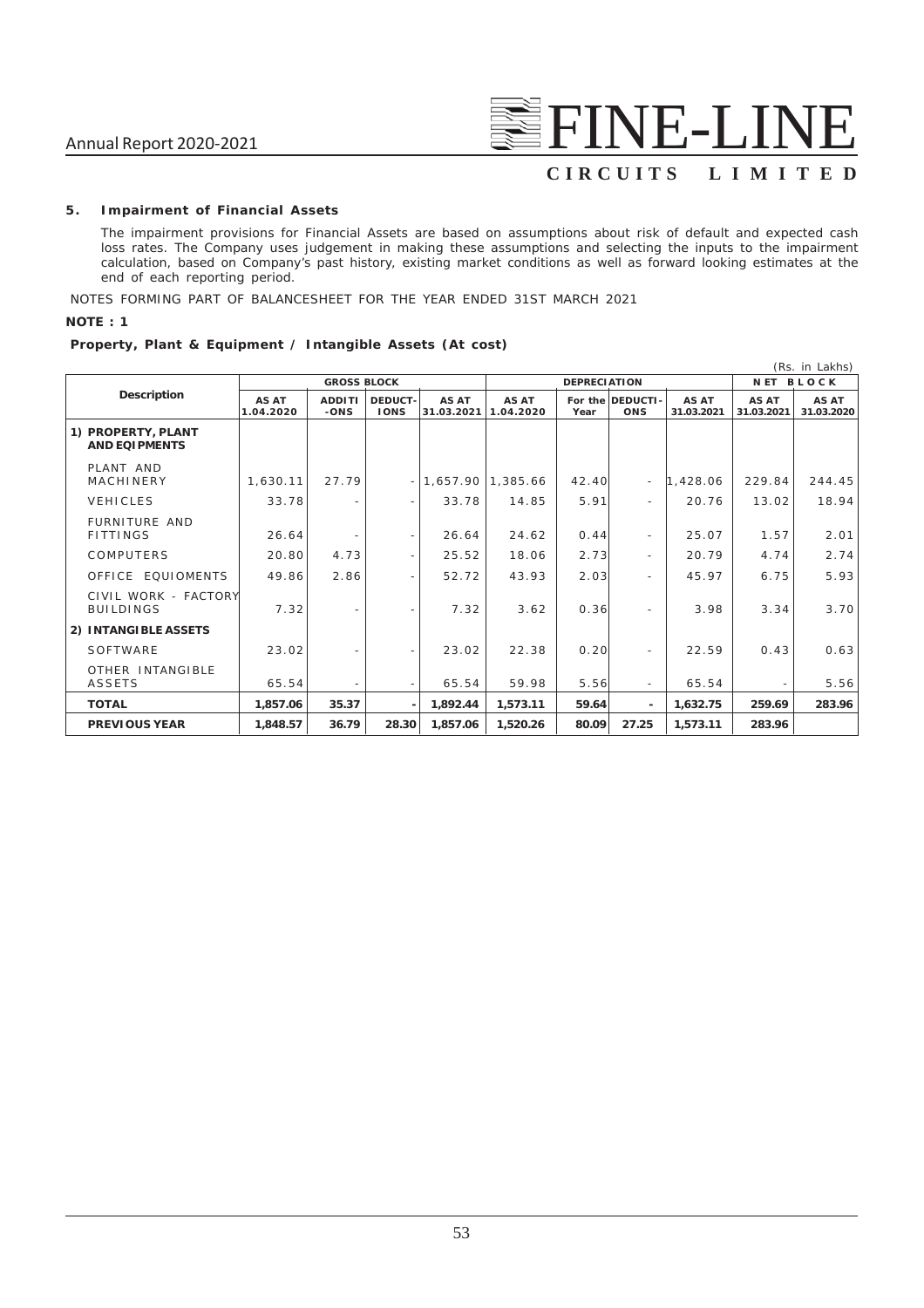|                | <b>NOTE Paticulars</b>                                                                                                                                                     | As at 31st<br>March, 2021 | As at 31st<br>March, 2020 |
|----------------|----------------------------------------------------------------------------------------------------------------------------------------------------------------------------|---------------------------|---------------------------|
| $\overline{2}$ | <b>Financial Assets</b>                                                                                                                                                    |                           |                           |
|                | <b>Investments - Non Current</b>                                                                                                                                           |                           |                           |
|                | Unquoted, fully paid up                                                                                                                                                    |                           |                           |
|                | 20,000 Equity Shares of Apna Sahakri Bank Limited of Rs 25/- Each                                                                                                          | 5.00                      | 5.00                      |
|                | (Previous Year 20,000 Equity Shares)                                                                                                                                       |                           |                           |
|                | <b>TOTAL</b>                                                                                                                                                               | 5.00                      | 5.00                      |
|                | Notes:                                                                                                                                                                     |                           |                           |
|                | Aggregate amount of unquoted investments (at cost)                                                                                                                         | 5.00                      | 5.00                      |
| 3              | Deferred Tax Assets (Net)                                                                                                                                                  |                           |                           |
|                | At the start of the year                                                                                                                                                   | 16.35                     | 15.86                     |
|                | Less : Charge / (Credit) to the Statement of Profit & Loss                                                                                                                 | (0.18)                    | (0.50)                    |
|                | <b>TOTAL</b>                                                                                                                                                               | 16.54                     | 16.35                     |
|                | Component of Deferred tax liabilities / (asset)                                                                                                                            | As at<br>31-03-2021       | As at<br>31-03-2020       |
|                | Deferred tax liabilities / (asset) in relation to:                                                                                                                         |                           |                           |
|                | Property, Plant and Equipments                                                                                                                                             |                           |                           |
|                | At the beginning of the Year                                                                                                                                               | 16.35                     | 15.86                     |
|                | Charge / (Credit) to the statement of Profit and Loss                                                                                                                      | (0.18)                    | (0.50)                    |
|                | At the end of the Year                                                                                                                                                     | 16.54                     | 16.35                     |
| 4              | <b>Other Non-Current Assets</b>                                                                                                                                            |                           |                           |
|                | (Unsecured, considered good)                                                                                                                                               |                           |                           |
|                | Advance payment of taxes                                                                                                                                                   | 6.35                      | 2.61                      |
|                | Deposits                                                                                                                                                                   | 37.61                     | 36.58                     |
|                | Other advances and recoverables                                                                                                                                            | 4.90                      | 17.25                     |
|                | <b>TOTAL</b>                                                                                                                                                               | 48.86                     | 56.44                     |
|                | A reconciliation of the income tax expenses to the amount<br>computed by applying the statutory income tax rate to the<br>profit before income taxes is summarised below : |                           |                           |
|                | Enacted Income Tax Rate                                                                                                                                                    | 26.00%                    | 26.00%                    |
|                | Profit (Loss) before tax                                                                                                                                                   | 5.71                      | (8.63)                    |
|                | Current Tax on Profit before Tax at enacted rates                                                                                                                          | 1.48                      | (2.24)                    |
|                | Tax effect of the amounts not deductible/(taxable) in<br>calculating taxable income                                                                                        |                           |                           |
|                | Set off of brought forward losses                                                                                                                                          | 1.07                      | 2.58                      |
|                | Exempted Income                                                                                                                                                            |                           | (0.08)                    |
|                | Profit on sale of Assets                                                                                                                                                   |                           | (0.25)                    |
|                | Tax arising out of foreign branch                                                                                                                                          | 0.60                      | 0.57                      |
|                | Current Tax Provisions                                                                                                                                                     | 0.60                      | 0.57                      |
|                | Decremental / (Increamental) Defferred Tax Asset on account<br>of Tangible and Intangible                                                                                  | (0.18)                    | (0.50)                    |
|                | <b>Total Income Tax Expense</b>                                                                                                                                            | 0.41                      | 0.07                      |
|                | Effective Tax Rate                                                                                                                                                         | 7.23%                     | $-0.84%$                  |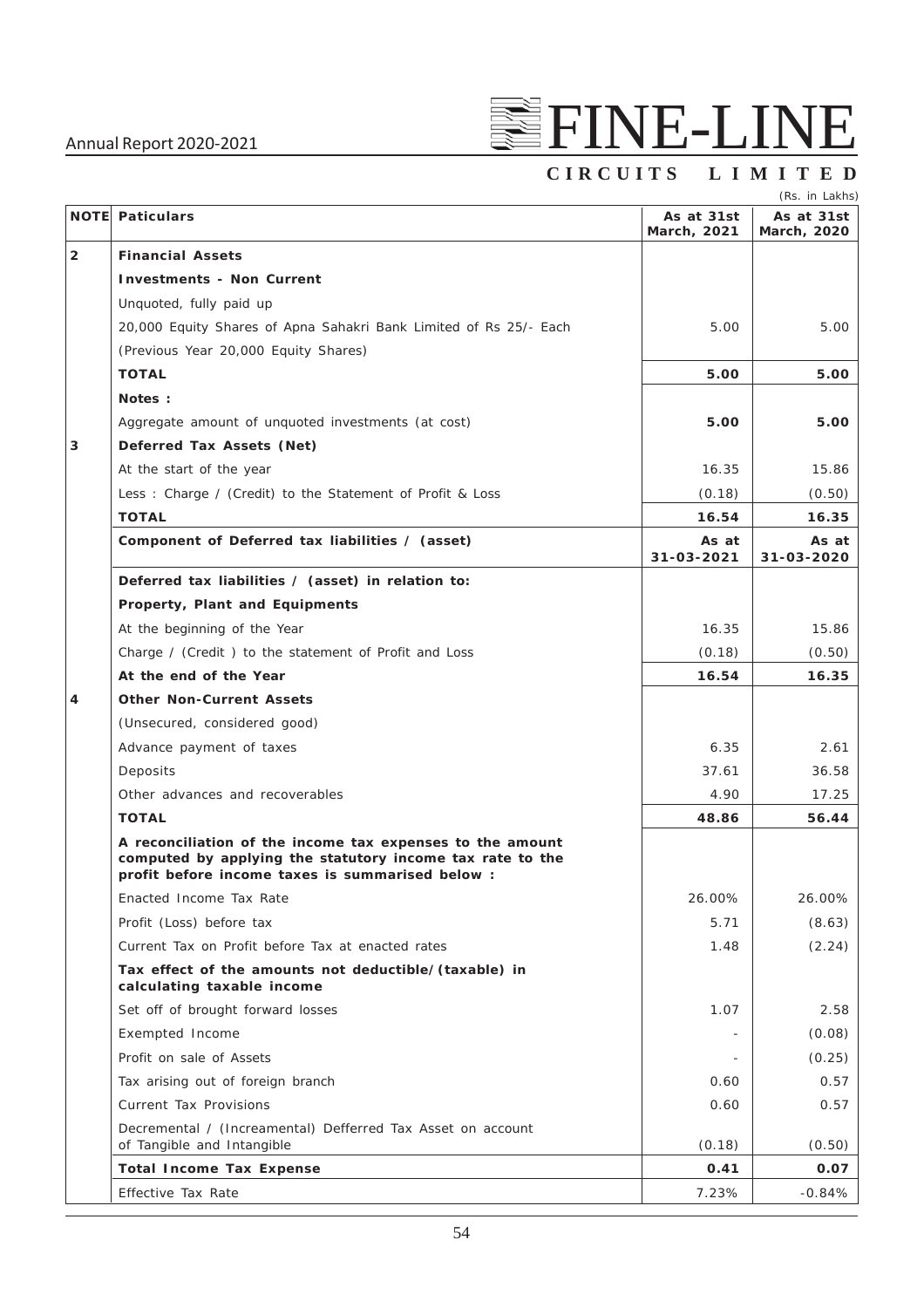| $\overline{\phantom{a}}$<br>VI |              |        |   |
|--------------------------------|--------------|--------|---|
|                                | $\mathbf{1}$ | $\sim$ | - |

|     |                                                                                       |                           | (Rs. in Lakhs)            |
|-----|---------------------------------------------------------------------------------------|---------------------------|---------------------------|
|     | <b>NOTE Paticulars</b>                                                                | As at 31st<br>March, 2021 | As at 31st<br>March, 2020 |
|     | <b>CURRENT ASSETS</b>                                                                 |                           |                           |
| 5   | <b>INVENTORIES</b>                                                                    |                           |                           |
|     | (As valued, verified and certified by the management)                                 |                           |                           |
|     | Raw Materials                                                                         | 195.37                    | 214.95                    |
|     | Raw Materials in Transit                                                              | 72.84                     | 23.13                     |
|     | Work in Progress                                                                      | 73.44                     | 83.46                     |
|     | Finished Goods                                                                        | 35.48                     | 34.59                     |
|     | Chemicals, Consumables, Stores & Tools                                                | 117.15                    | 179.47                    |
|     | Chemicals, Consumables, Stores & Tools in Transit                                     | 33.31                     | 6.81                      |
|     | <b>TOTAL</b>                                                                          | 527.59                    | 542.41                    |
| 6   | <b>CURRENT FINANCIAL ASETS - TRADE RECEIVABLES:</b>                                   |                           |                           |
|     | (Unsecured and Considered Good)                                                       |                           |                           |
|     | Over six months from the date they are due for payment                                | 15.46                     | 4.93                      |
|     | Other debts $#$                                                                       | 297.27                    | 443.20                    |
|     | <b>TOTAL</b>                                                                          | 312.73                    | 448.14                    |
| 7   | CURRENT FINANCIAL ASSETS - CASH AND CASH EQUIVALENTS :                                |                           |                           |
|     | (i) Cash on hand                                                                      | 1.85                      | 5.10                      |
|     | (ii) Balances with banks                                                              |                           |                           |
|     | (a) Current Accounts                                                                  | 105.49                    | 108.46                    |
|     | (b) Deposit with Original maturity less than 12 months $#$                            | 117.81                    | 105.54                    |
|     | # Includes Fixed Deposits pledged with Bank Rs 113.88 Lakhs<br>(P. Y Rs 101.69 Lakhs) | 223.31                    | 214.00                    |
|     | <b>TOTAL</b>                                                                          | 225.15                    | 219.10                    |
| 8   | <b>OTHER CURRENT ASSETS</b>                                                           |                           |                           |
|     | Prepaid Expenses                                                                      | 16.33                     | 4.08                      |
|     | Advance to Suppliers                                                                  | 2.42                      | 3.10                      |
|     | Leave Encashment Fund (Refer Note No 20.2)                                            | 8.06                      | 5.30                      |
|     | Gratuity Fund (Refer Note No. 20.1)                                                   | 28.81                     | 26.92                     |
|     | Others $#$                                                                            | 47.61                     | 28.77                     |
|     | # Includes mainly VAT / GST Refund Receivable                                         |                           |                           |
|     | <b>TOTAL</b>                                                                          | 103.24                    | 68.18                     |
| 9   | <b>EQUITY SHARE CAPITAL</b>                                                           |                           |                           |
| 9.1 | <b>Authorised Share Capital</b>                                                       |                           |                           |
|     | 7,500,000 Equity Shares of Rs. 10/- each                                              | 750.00                    | 750.00                    |
|     |                                                                                       | 750.00                    | 750.00                    |
| 9.2 | Issued, Subscribed and Paid up                                                        |                           |                           |
|     | 4,807,786 (4,807,786) equity shares of Rs. 10/- each                                  |                           |                           |
|     | fully called up                                                                       | 480.78                    | 480.78                    |
|     | Add: Forfeited shares                                                                 | 1.87                      | 1.87                      |
|     | (Amount originally paid up on 37,400 (37,400) Equity Shares)                          |                           |                           |
|     | <b>TOTAL</b>                                                                          | 482.65                    | 482.65                    |
|     |                                                                                       |                           |                           |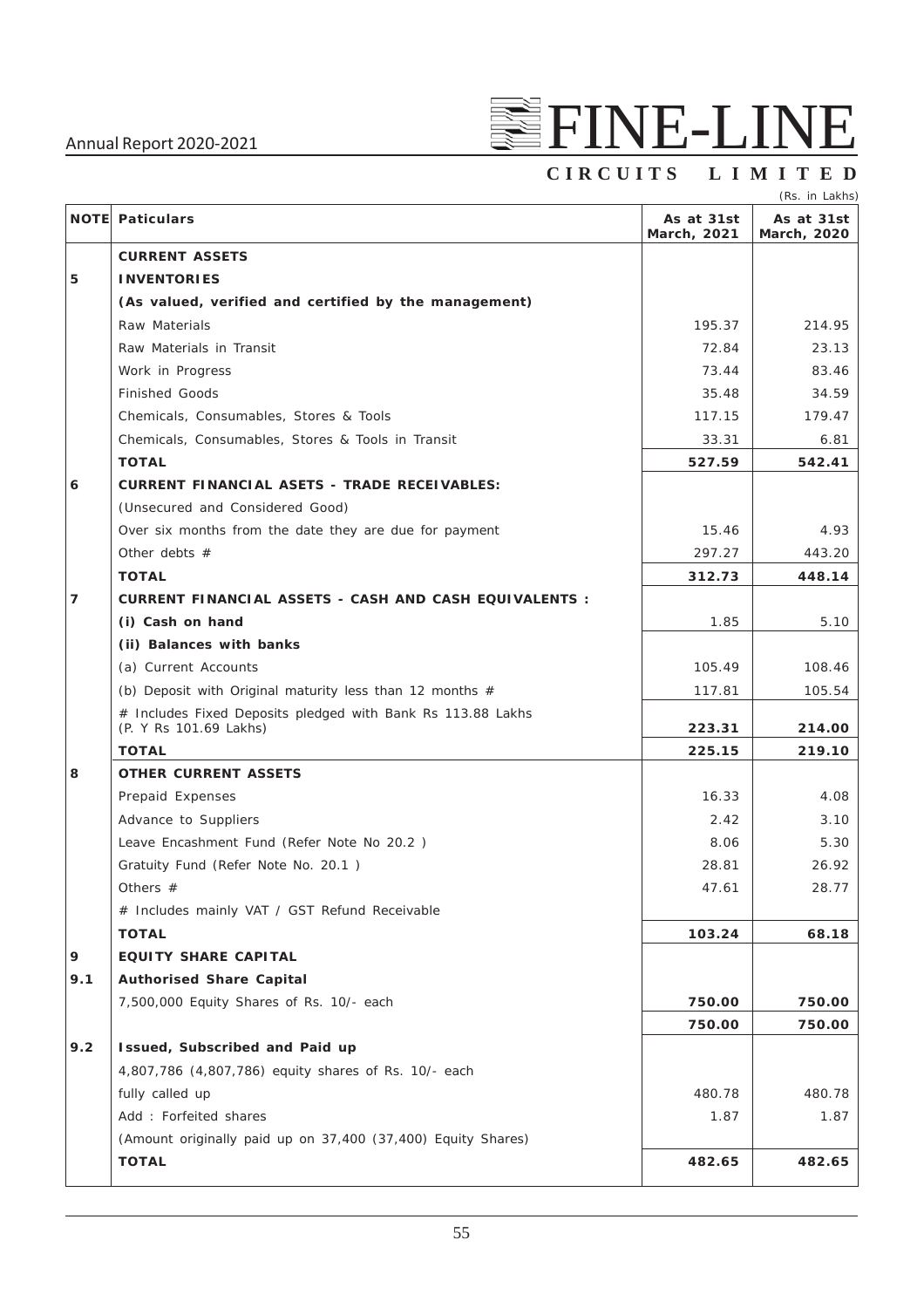# Annual Report 2020-2021 **Example 1 FINE-LINE**

## **CIRCUITS LIMITED**

(Rs. in Lakhs)

| 9.3 | Reconciliation of number and value of Shares outstanding<br>at the beginning and end of the year :                                                                                                                                                      |                            |                           |  |
|-----|---------------------------------------------------------------------------------------------------------------------------------------------------------------------------------------------------------------------------------------------------------|----------------------------|---------------------------|--|
|     | <b>Particulars</b>                                                                                                                                                                                                                                      | Number of<br><b>Shares</b> | Amount                    |  |
|     | Outstanding as at 31st March, 2020                                                                                                                                                                                                                      | 48,07,786                  | 480.78                    |  |
|     | Shares issued during the Year                                                                                                                                                                                                                           |                            |                           |  |
|     | Outstanding as at 31st March 2021                                                                                                                                                                                                                       | 48,07,786                  | 480.78                    |  |
|     | Outstanding as at 31st March, 2019                                                                                                                                                                                                                      | 48,07,786                  | 480.78                    |  |
|     | Shares issued during the Year                                                                                                                                                                                                                           |                            |                           |  |
|     | Outstanding as at 31st March 2020                                                                                                                                                                                                                       | 48,07,786                  | 480.78                    |  |
| 9.4 | The details of Shareholders holding more than 5% shares:                                                                                                                                                                                                |                            |                           |  |
|     | Name of the Shareholder: Bhagwandas T. Doshi<br>1                                                                                                                                                                                                       | No. of Shares              | % of holding              |  |
|     | Equity Holding as at 1st April, 2020<br>1                                                                                                                                                                                                               | 4,65,277                   | 9.68%                     |  |
|     | 2<br>Equity Holding as at 31st March, 2021                                                                                                                                                                                                              | 4,65,277                   | 9.68%                     |  |
|     | $\overline{2}$<br>Name of the Shareholder: Usharani Nimmagada                                                                                                                                                                                           |                            |                           |  |
|     |                                                                                                                                                                                                                                                         | No. of Shares              | % of holding              |  |
|     | Equity Holding as at 1st April, 2020<br>1                                                                                                                                                                                                               | 4,70,100                   | 9.78%                     |  |
|     | Equity Holding as at 31st March, 2021<br>2                                                                                                                                                                                                              | 4,70,100                   | 9.78%                     |  |
|     | 3<br>Name of the Shareholder: Kapurwala Properties P Ltd                                                                                                                                                                                                |                            |                           |  |
|     |                                                                                                                                                                                                                                                         | No. of Shares              | % of holding              |  |
|     | Equity Holding as at 1st April, 2020<br>1                                                                                                                                                                                                               | 3,01,695                   | 6.28%                     |  |
|     | Equity Holding as at 31st March, 2021<br>2                                                                                                                                                                                                              | 3,02,229                   | 6.29%                     |  |
| 9.5 | There were no shares issued pursuant to contracts without payment being received in cash, by way of bonus<br>issue and no shares were bought back in the period of five years immediately preceding the date at which the<br>Balance Sheet is prepared. |                            |                           |  |
| 9.6 | The Company has only one class of Shares referred to as Equity Shares having a par value of Rs 10/-. Each<br>holde of Equity Shares is entitled to one vote per Share.                                                                                  |                            |                           |  |
|     | <b>NOTE Paticulars</b>                                                                                                                                                                                                                                  | As at 31st<br>March, 2021  | As at 31st<br>March, 2020 |  |
| 10  | <b>Other Equity</b>                                                                                                                                                                                                                                     |                            |                           |  |
|     | <b>Capital Reserve</b>                                                                                                                                                                                                                                  |                            |                           |  |
|     | As per last Balance sheet                                                                                                                                                                                                                               | 20.25                      | 20.25                     |  |
|     | <b>Capital Redemption Reserve</b>                                                                                                                                                                                                                       |                            |                           |  |
|     | As per last Balance sheet                                                                                                                                                                                                                               | 58.48                      | 58.48                     |  |
|     | <b>Retained Earnings</b>                                                                                                                                                                                                                                |                            |                           |  |
|     | As per last Balance sheet                                                                                                                                                                                                                               | 143.84                     | 152.54                    |  |
|     | Add: Profit (Loss) for the year as per statement of Profit and Loss                                                                                                                                                                                     | 5.29                       | (8.70)                    |  |
|     |                                                                                                                                                                                                                                                         | 149.13                     | 143.84                    |  |
|     | <b>Less: Appropriations</b>                                                                                                                                                                                                                             |                            |                           |  |
|     | Balance at the end of the Year                                                                                                                                                                                                                          | 149.13                     | 143.84                    |  |
|     | Other Comprehensive Income (OCI)<br>As per Last Balnce sheet                                                                                                                                                                                            | 28.80                      | 11.98                     |  |
|     | Add : Movement in OCI (Net) during the year                                                                                                                                                                                                             | 8.90                       | 16.82                     |  |
|     | Balance at the end of the Year                                                                                                                                                                                                                          | 37.70                      | 28.80                     |  |
|     | <b>TOTAL</b>                                                                                                                                                                                                                                            | 265.57                     | 251.37                    |  |
|     | Nature and purpose of Each Reserve :                                                                                                                                                                                                                    |                            |                           |  |
|     | 1. Capital Reserve is on account of Surplus on buyback of Equity shares in Past.                                                                                                                                                                        |                            |                           |  |
|     | 2. Capital Redemption reserve is on account of Equity shares bought back in Past.                                                                                                                                                                       |                            |                           |  |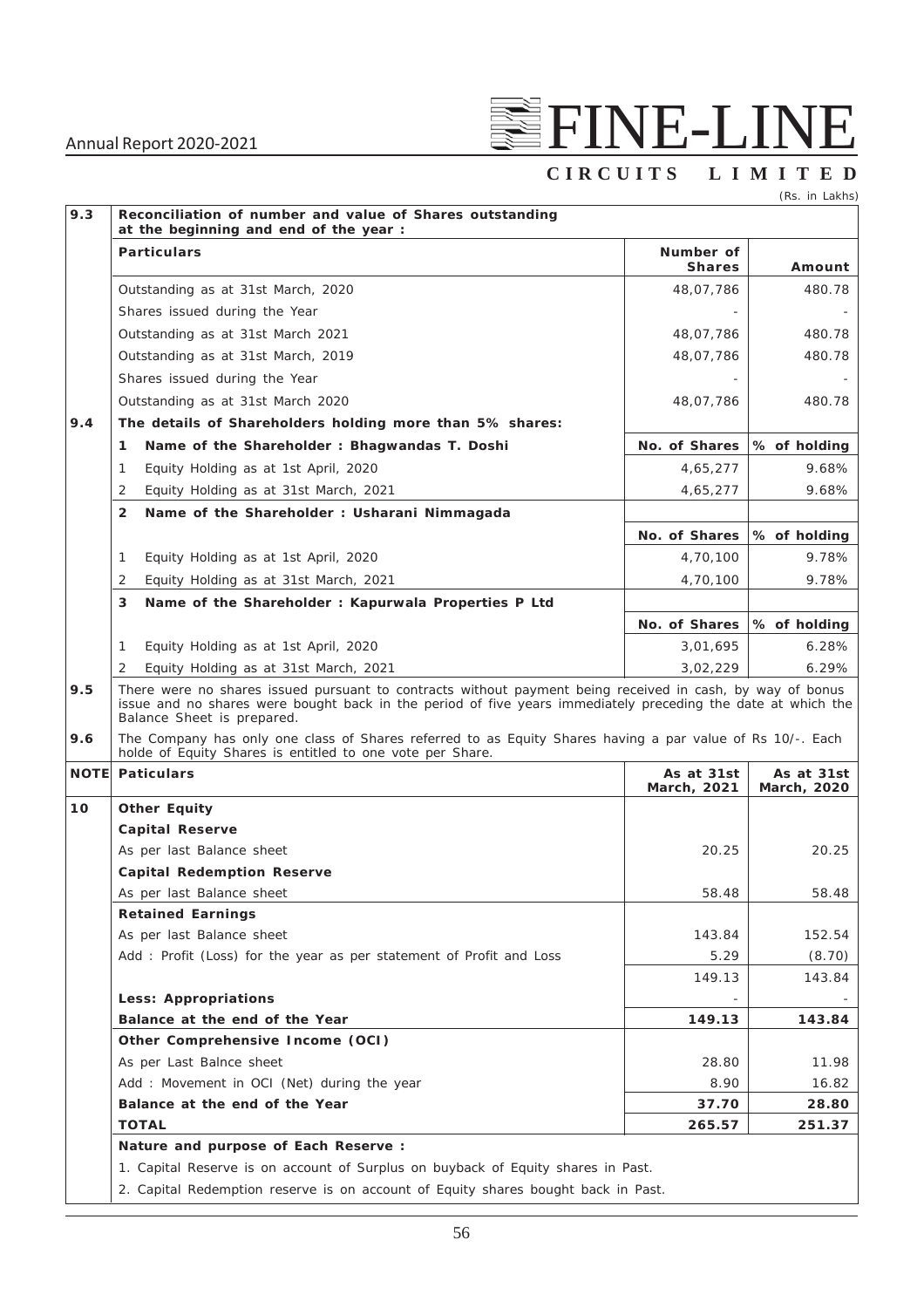|                         |                                                                                          |                           | (Rs. in Lakhs)            |
|-------------------------|------------------------------------------------------------------------------------------|---------------------------|---------------------------|
|                         | <b>NOTE Paticulars</b>                                                                   | As at 31st<br>March, 2021 | As at 31st<br>March, 2020 |
| 11                      | NON CURRENT LIABILITIES - BORROWINGS                                                     |                           |                           |
|                         | Secured - At amortised Cost                                                              |                           |                           |
|                         | Term Loans from bank - Rupee Loan                                                        |                           | 98.95                     |
|                         | Less: Short Term Maturities of Term Loans (Refer Note No 14)                             |                           | (46.64)                   |
|                         |                                                                                          | $\overline{\phantom{a}}$  | 52.31                     |
|                         | Vehicle Loans                                                                            | 5.56                      | 11.17                     |
|                         | Less: Short Term Maturities of Vehicle Loans (Refer Note No 14)                          | (5.56)                    | (5.61)                    |
|                         |                                                                                          | ٠                         | 5.56                      |
|                         | <b>TOTAL</b>                                                                             |                           | 57.87                     |
| 11.1                    | Term loan from Apna Sahakari Bank Ltd. Aggregating to Rs. NIL                            |                           |                           |
|                         | (a) Vehicle Loans are secured against Specific Vehicles.                                 |                           |                           |
| 11.2                    | Repayment Schedule and Rate of Interest of Term Loans from Bank as set out below:        |                           |                           |
| 1                       | Term Loans from Apna Sahakari Bank, Rate of Interest 10.25 %                             |                           |                           |
|                         | Repayable in the Year                                                                    |                           | Amount Rs. Amount - Rs.   |
|                         | 2020-21                                                                                  |                           | 46.64                     |
|                         | 2021-22                                                                                  |                           | 23.39                     |
|                         | 2022-23                                                                                  |                           | 11.69                     |
|                         | 2023-24                                                                                  |                           | 8.97                      |
|                         | 2024-25                                                                                  |                           | 8.26                      |
| $\overline{\mathbf{2}}$ | Vehicle Loan from Banks - Rate of Interest 9.25 %                                        |                           | Amount Rs. Amount - Rs    |
|                         | Repayable in the Year                                                                    |                           |                           |
|                         | 2020-21                                                                                  |                           | 5.61                      |
|                         | 2021-22                                                                                  | 5.56                      | 5.56                      |
|                         | <b>NOTE Paticulars</b>                                                                   | As at 31st<br>March, 2021 | As at 31st<br>March, 2020 |
| 12                      | <b>CURRENT FINANCIAL LIABILITIES - BORROWINGS</b>                                        |                           |                           |
|                         | Secured, at Amortised cost                                                               |                           |                           |
|                         | Working Capital Loans from Bank                                                          | 324.65                    | 279.77                    |
|                         | Unsecured - Rupee Loan                                                                   |                           |                           |
|                         | Loan From Directors                                                                      |                           | 191.50                    |
|                         | Inter Corporate Loans                                                                    | 73.00                     |                           |
|                         | (Refer note no. 30)                                                                      |                           |                           |
|                         | <b>TOTAL</b>                                                                             | 397.65                    | 471.27                    |
| 12.1                    | Working Capital Loan from Bank, aggregating to Rs. 324.65 Lakhs @ 10.25%, is secured by: |                           |                           |
|                         | (a) Collateral Security : Hypothecation of all Stocks of the Company.                    |                           |                           |
|                         | (b) Pledge of Rs.113.88 Lakhs of Fixed deposit of the Company with Bank.                 |                           |                           |
|                         | (c) Pledge of Rs. 5.00 Lakhs of Fixed deposit of Third Party with Bank.                  |                           |                           |
|                         | (d) Shares of Rs. 5.00 Lakhs of Apna Sahakari Bank Ltd.                                  |                           |                           |
|                         | (e) Personal guarantee of the two Directors of the Company.                              |                           |                           |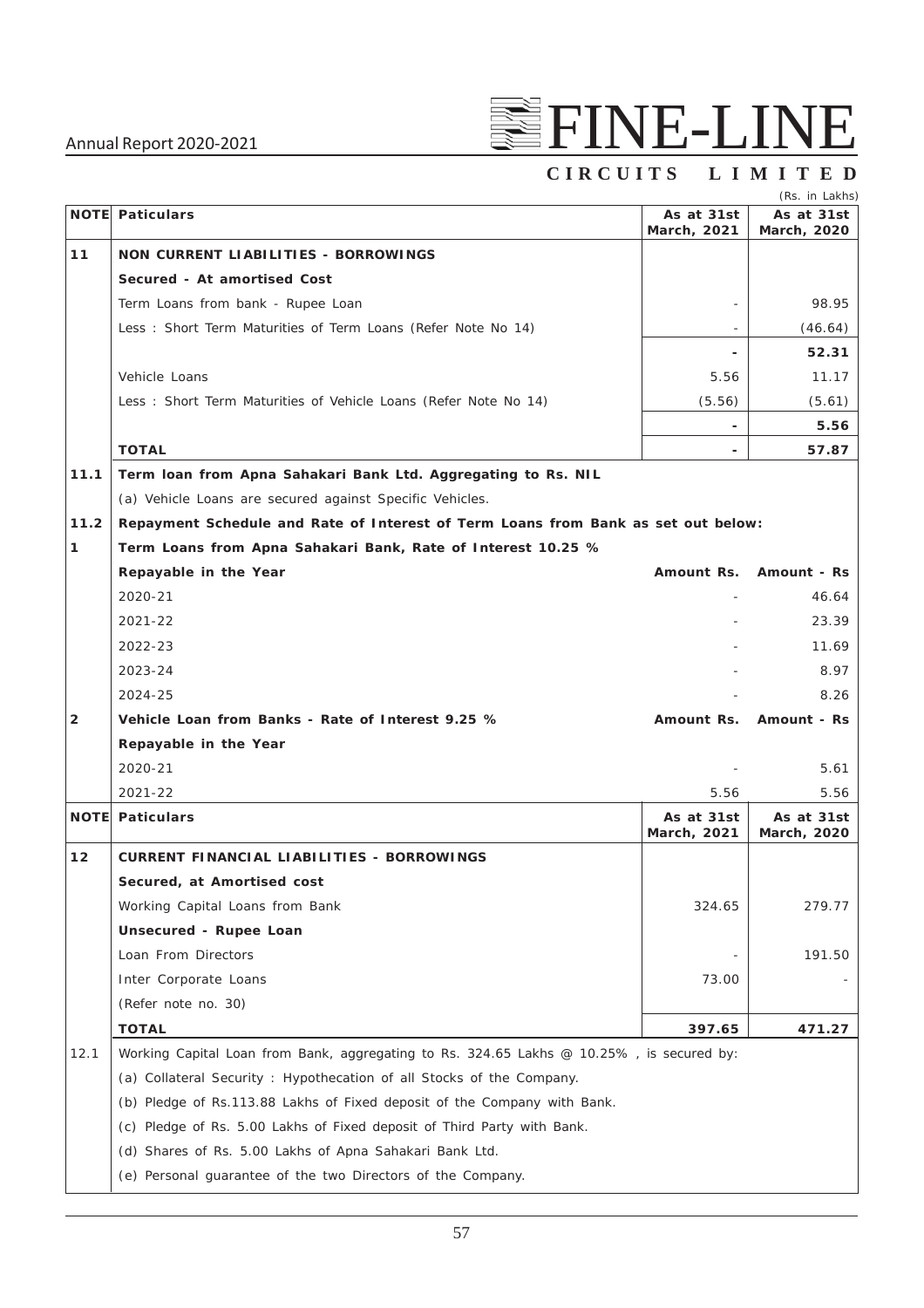### **CIRCUITS LIMITED**

(Rs. in Lakhs)

|    |                                                        |                    | (RS. In Lakns |
|----|--------------------------------------------------------|--------------------|---------------|
|    | NOTE Paticulars                                        | As at 31st         | As at 31st    |
|    |                                                        | <b>March, 2021</b> | March, 2020   |
| 13 | <b>CURRENT FINANCIAL LIABILITIES - TRADE PAYABLES:</b> |                    |               |
|    | Due to Micro, Small and Medium Enterprises *           | 2.08               | 0.67          |
|    | Due to Others                                          | 220.62             | 219.38        |
|    |                                                        | 222.70             | 220.06        |

#### **Details of Micro and Small Enterprises as defined under Micro, Small and Medium Enterprises Development Act,**

#### **2006 : ('MSMED ACT')**

To comply with the requirement of the Micro, Small and Medium Enterprises Development Act, 2006, the Company requested its Suppliers to confirm whether they are covered as Micro, Small or Medium Enterprises under the Said Act. Based on the communication received from such Suppliers, confirming their coverage as such enterprises, the Company has recognised them for necessary treatment as provided under the Act, from the date of receipt of such confirmations, and are disclosed in the note below;

| <b>Paticulars</b>                                                                                                                                                                 | As at 31st<br>March, 2021 | As at 31st<br>March, 2020 |
|-----------------------------------------------------------------------------------------------------------------------------------------------------------------------------------|---------------------------|---------------------------|
| The Principal amount and Interest due thereon remaining unpaid to<br>any supplier at the end of each accounting year:                                                             |                           |                           |
| Principal amount outstanding (whether due or not to Micro and<br>$\sim$<br>Small Enterprises includes an amount of Rs. 0.64 Lakhs due beyond<br>the applicable period)            | 2.08                      | 0.67                      |
| Interest due there on<br>$\sim$                                                                                                                                                   |                           |                           |
| The amount of Interest paid by the Company in terms of Section 16 of the<br><b>MSMED Act</b>                                                                                      |                           |                           |
| The amount of payment made to the Supplier beyond the appointed day<br>during the year                                                                                            |                           |                           |
| Amount of Interest due and payable on delayed payments                                                                                                                            |                           |                           |
| Amount of Interest accrued and remaining unpaid as at the year end                                                                                                                |                           |                           |
| The amount of further interest due and payable even in the succeeding year.                                                                                                       |                           |                           |
| The above particulars, as applicable, have been given in respect of MSEs to<br>the extent they could be identified on the basis of the information available<br>with the company. |                           |                           |
| <b>CURRENT FINANCIAL LIABILITIES - OTHERS</b>                                                                                                                                     |                           |                           |
| Current Maturities of Long Term Loans (Secured)                                                                                                                                   |                           |                           |
| (Refer Note No. 11)                                                                                                                                                               | 5.56                      | 52.25                     |
| <b>TOTAL</b>                                                                                                                                                                      | 5.56                      | 52.25                     |
| OTHER CURRENT LIABILITIES                                                                                                                                                         |                           |                           |
| Advance From Customers                                                                                                                                                            | 1.01                      | 0.10                      |
| Creditors for Capital Goods                                                                                                                                                       | 5.54                      | 10.29                     |
| Creditors for Expenses and Others                                                                                                                                                 | 116.60                    | 97.25                     |
| <b>Statutory Liabilities</b>                                                                                                                                                      | 1.53                      | 2.48                      |
| <b>TOTAL</b>                                                                                                                                                                      | 124.68                    | 110.12                    |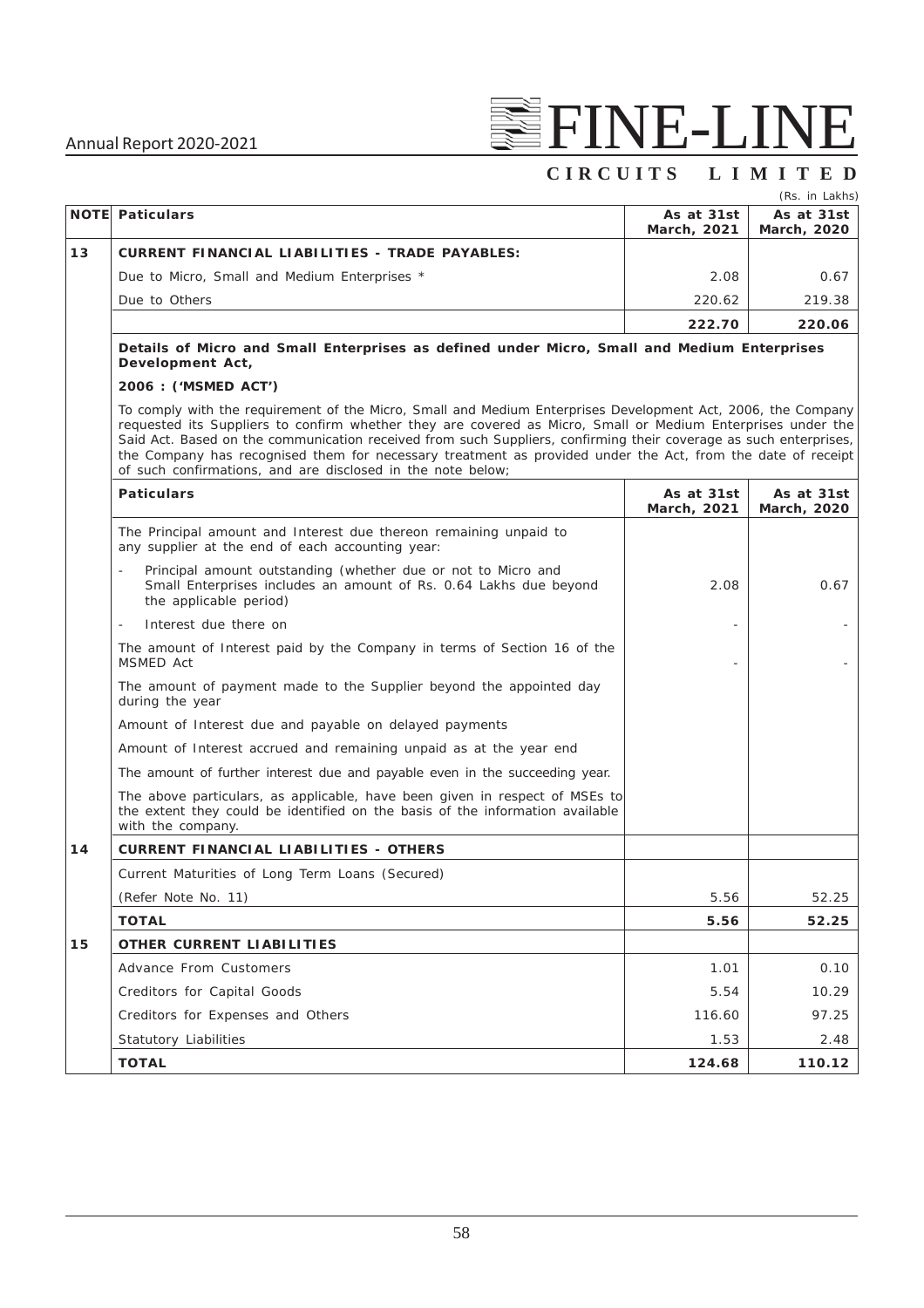**NO**

# Annual Report 2020-2021 **FINE-LINE**

### **CIRCUITS LIMITED**

|           |                                                    | CIRCUIIS LIMITED | (Rs. in Lakhs) |
|-----------|----------------------------------------------------|------------------|----------------|
| <b>NO</b> | <b>NOTE PARTICULARS</b>                            | 2020-21          | 2019-20        |
| 16        | <b>Revenue from Operations</b>                     |                  |                |
|           | (a) Sale of Products                               |                  |                |
|           | Sale of Printed Circuit Boards                     | 2,232.72         | 2,605.72       |
|           | (b) Other Operating Income                         |                  |                |
|           | Export Incentives                                  | 33.13            | 64.12          |
|           | <b>TOTAL</b>                                       | 2,265.85         | 2,669.83       |
| 17        | <b>OTHER INCOME:</b>                               |                  |                |
|           | Interest Income                                    | 9.43             | 8.16           |
|           | Profit on sale of Fixed Assets (Net)               |                  | 0.97           |
|           | Dividend Income                                    |                  | 0.30           |
|           | <b>TOTAL</b>                                       | 9.43             | 9.44           |
| 18        | <b>CHANGES IN INVENTORIES OF FINISHED GOODS:</b>   |                  |                |
|           | <b>Inventories - at Close</b>                      |                  |                |
|           | <b>Finished Goods</b>                              | 35.48            | 34.59          |
|           | Work-in-progress                                   | 73.44            | 83.46          |
|           | Total                                              | 108.92           | 118.05         |
|           | Inventories - at Commencement                      |                  |                |
|           | <b>Finished Goods</b>                              | 34.59            | 67.59          |
|           | Work-in-progress                                   | 83.46            | 92.29          |
|           | Total                                              | 118.05           | 159.88         |
|           | <b>TOTAL</b>                                       | 9.13             | 41.83          |
| 19        | <b>EMPLOYEE BENEFITS EXPENSE:</b>                  |                  |                |
|           | (a) Salaries and Wages                             | 352.50           | 473.69         |
|           | (b) Contribution to Provident Fund and other Funds | 13.43            | 16.30          |
|           | (c) Staff Welfare Expenses                         | 35.95            | 28.12          |
|           | <b>TOTAL</b>                                       | 401.88           | 518.11         |

**19.1 As per Indian Accountig Standards Ind AS 19 "Employee benefits", the disclosures are as under : Defined Contribution Plan :**

Contribution to defined contribution plan recognised as expenses for the year is as under:

Employers contribution to Provident Fund Rs 12.05 Lakhs (Previous Year Rs. 14.31 Lakhs)

### **Defined Benefit Plan :**

The employees Gratuity Fund Scheme managed by a Trust is a defined benefit plan. The present value of obligation is determined based on actuarial valuation. The obligation for Leave encashment is recognised in the same manner as Gratuity.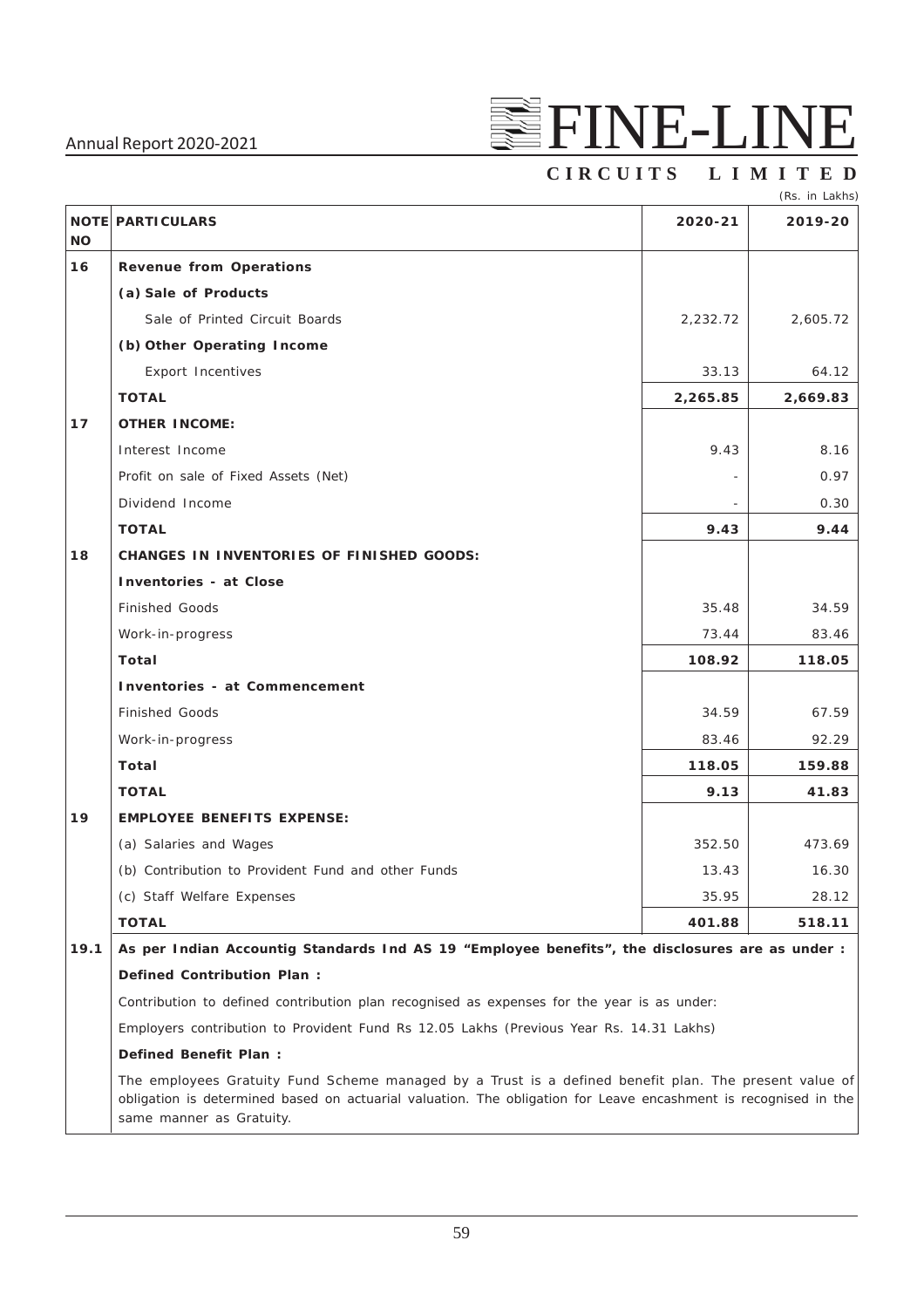# Annual Report 2020-2021 **Example 1**

## **CIRCUITS LIMITED**

(Rs. in Lakhs)

|      |                                                              |         | (Rs. in Lakhs) |
|------|--------------------------------------------------------------|---------|----------------|
|      | <b>Particulars</b>                                           | 2020-21 | 2019-20        |
|      | <b>Gratuity Liability (Funded)</b>                           |         |                |
|      | <b>Assumptions</b>                                           |         |                |
|      | Discount Rate                                                | 6.15%   | 6.32%          |
|      | Salary Escalation                                            | 4.00%   | 4.00%          |
| 1.   | Present value of Defined Benefit Obligation                  |         |                |
|      | Defined Benefit obligation at the beginning of the year      | 61.41   | 65.58          |
|      | Interest Cost                                                | 3.66    | 4.07           |
|      | Current Service cost                                         | 3.96    | 4.10           |
|      | Past Service Cost (vested benefits)                          |         |                |
|      | <b>Benefits Paid</b>                                         |         | (0.46)         |
|      | Actuarial (gain) / Loss on obligations                       | (1.36)  | (11.89)        |
|      | Defined Benefit of obligation as at end of the year          | 67.67   | 61.41          |
| 2.   | Reconcilation of opening and closing balances of             |         |                |
|      | fair value of plan assets                                    |         |                |
|      | Fair value of plan assets at beginning of the year           | 88.33   | 71.75          |
|      | Adjustment to Opening fair value of Plan Asset               | 0.03    |                |
|      | Return on plan assets other than Interest                    | 0.83    | 1.07           |
|      | Interest Income                                              | 5.49    | 4.66           |
|      | Contributions by Employer                                    | 1.80    | 11.31          |
|      | Benefits paid                                                |         | (0.46)         |
|      | Fair value of plan assets at End of the year                 | 96.48   | 88.33          |
| З.   | Amounts recognised in the Balance Sheet                      |         |                |
|      | Present value of obligations as at the end of the year       | 67.67   | 61.41          |
|      | Fair value of plan assets as at the end of the year          | 96.48   | 88.33          |
|      | Funded status                                                | 28.81   | 26.92          |
|      | Net Assets recognised in balance sheet                       | 28.81   | 26.92          |
| 4.   | Expenses Recognised in statement of Profit and Loss Accounts |         |                |
|      | Current Service cost                                         | 3.96    | 4.10           |
|      | Net Interest cost                                            | (1.83)  | (0.59)         |
|      | Expenses recognised in statement of Profit & Loss            | 2.13    | 3.52           |
|      | Acturial (Gain) / Losses on obligation for the period        | (1.36)  | (11.89)        |
|      | Return on Plan Assets Excluding Interest Income              | (0.83)  | (1.07)         |
|      | Net (Income) / Expense for the period recognised in OCI      | (2.19)  | (12.96)        |
| 19.2 | LEAVE ENCASHMENT (FUNDED)                                    |         |                |
|      | <b>Particulars</b>                                           | 2020-21 | 2019-20        |
|      | Assumptions:                                                 |         |                |
|      | Discount rate                                                | 6.15%   | 6.32%          |
|      | <b>Salary Escalation</b>                                     | 4.00%   | 4.00%          |
| 1.   | Present value of Defined Benefit Obligation                  |         |                |
|      | Defined Benefit obligation at the beginning of the year      | 15.77   | 14.47          |
|      | Interest Cost                                                | 0.91    | 0.94           |
|      | Current Service cost                                         | 4.43    | 4.37           |
|      | <b>Benefits Paid</b>                                         |         |                |
|      | Acturial (gain) / Loss on obligations                        | (6.71)  | (4.01)         |
|      | Defined Benefit of obligation as at end of the year          | 14.40   | 15.77          |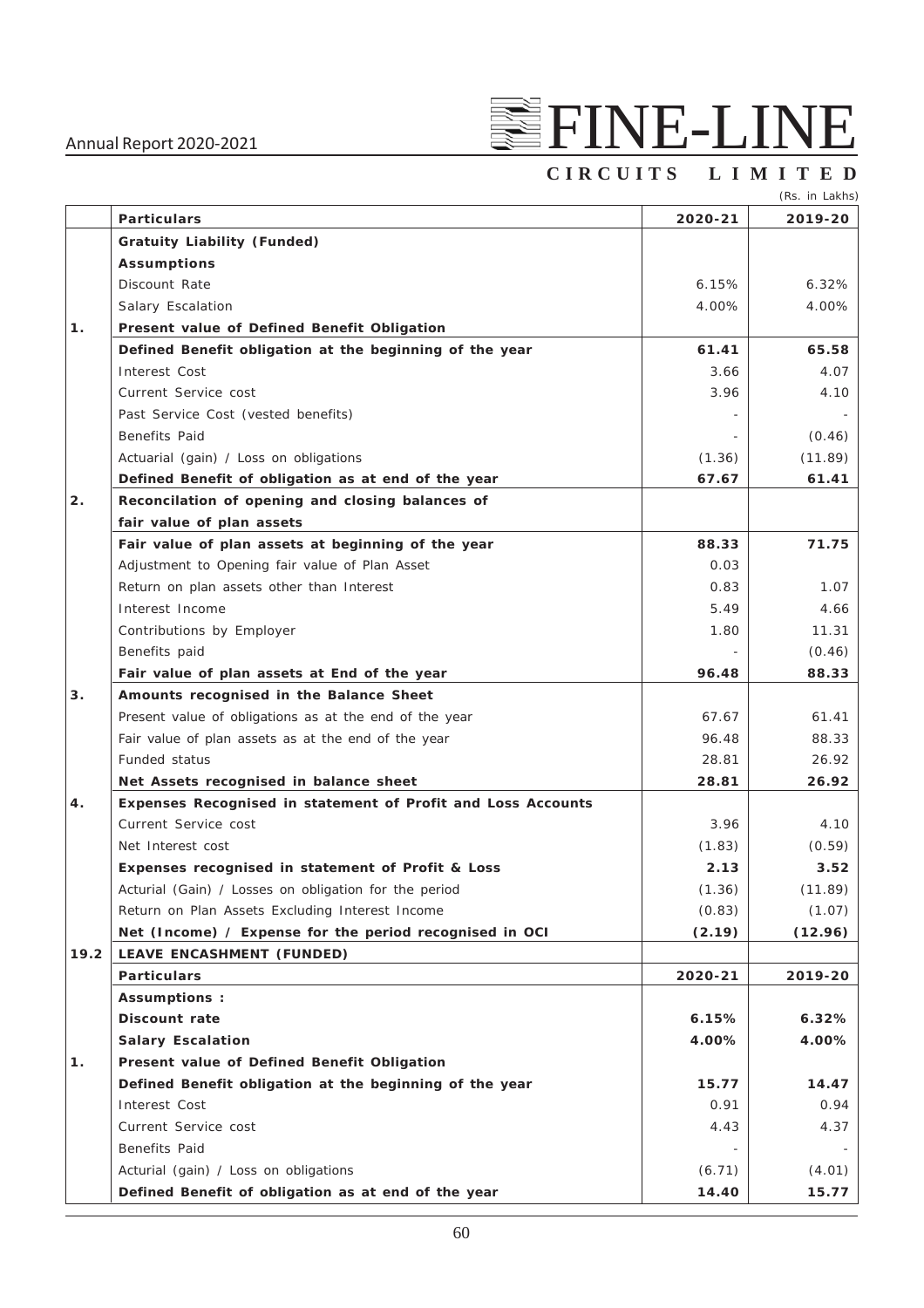# Annual Report 2020-2021 **Example 1 FINE-LINE**

## **CIRCUITS LIMITED**

(Rs. in Lakhs)

|    | <b>Particulars</b>                                           | 2020-21 | $(13.11)$ Lanis)<br>2019-20 |
|----|--------------------------------------------------------------|---------|-----------------------------|
| 2. | Reconcilation of opening and closing balances of             |         |                             |
|    | fair value of plan assets                                    |         |                             |
|    | Fair value of plan assets at beginning of the year           | 21.08   | 19.66                       |
|    | Return on Plan Assets excluding Interest Income              | 0.01    | (0.15)                      |
|    | Interest Income                                              | 1.38    | 1.47                        |
|    | Contributions by Employer                                    |         | 0.10                        |
|    | Fair value of plan assets at End of the year                 | 22.46   | 21.08                       |
| 3. | Amounts recognised in the Balance Sheet                      |         |                             |
|    | Present value of obligations as at the end of the year       | 14.40   | 15.77                       |
|    | Fair value of plan assets as at the end of the year          | 22.46   | 21.08                       |
|    | <b>Funded status</b>                                         | 8.06    | 5.30                        |
|    | Net Assets / (Liability) recognised in balance sheet         | 8.06    | 5.30                        |
| 4. | Expenses Recognised in statement of Profit and Loss Accounts |         |                             |
|    | Current Service cost                                         | 4.43    | 4.37                        |
|    | Net Interest                                                 | (0.48)  | (0.52)                      |
|    | Expenses recognised in statement of Profit & Loss            | 3.96    | 3.84                        |
|    | Acturial (Gain) / Losses on obligation for the period        | (6.71)  | (4.01)                      |
|    | Return on Plan Assets Excluding Interest Income              | (0.01)  | 0.15                        |
|    | Net (Income) / Expense for the period recognised in OCI      | (6.71)  | (3.86)                      |
| 20 | <b>FINANCE COST:</b>                                         |         |                             |
|    | Interest on Term Loans and Working Capital Loans             | 30.58   | 38.29                       |
|    | Interest on other Loans                                      | 13.10   | 16.80                       |
|    | <b>TOTAL</b>                                                 | 43.68   | 55.09                       |
| 21 | Depreciation and Amortisation Expenses:                      |         |                             |
|    | Depreciation and Amortisation Expenses                       | 59.64   | 80.09                       |
|    | <b>TOTAL</b>                                                 | 59.64   | 80.09                       |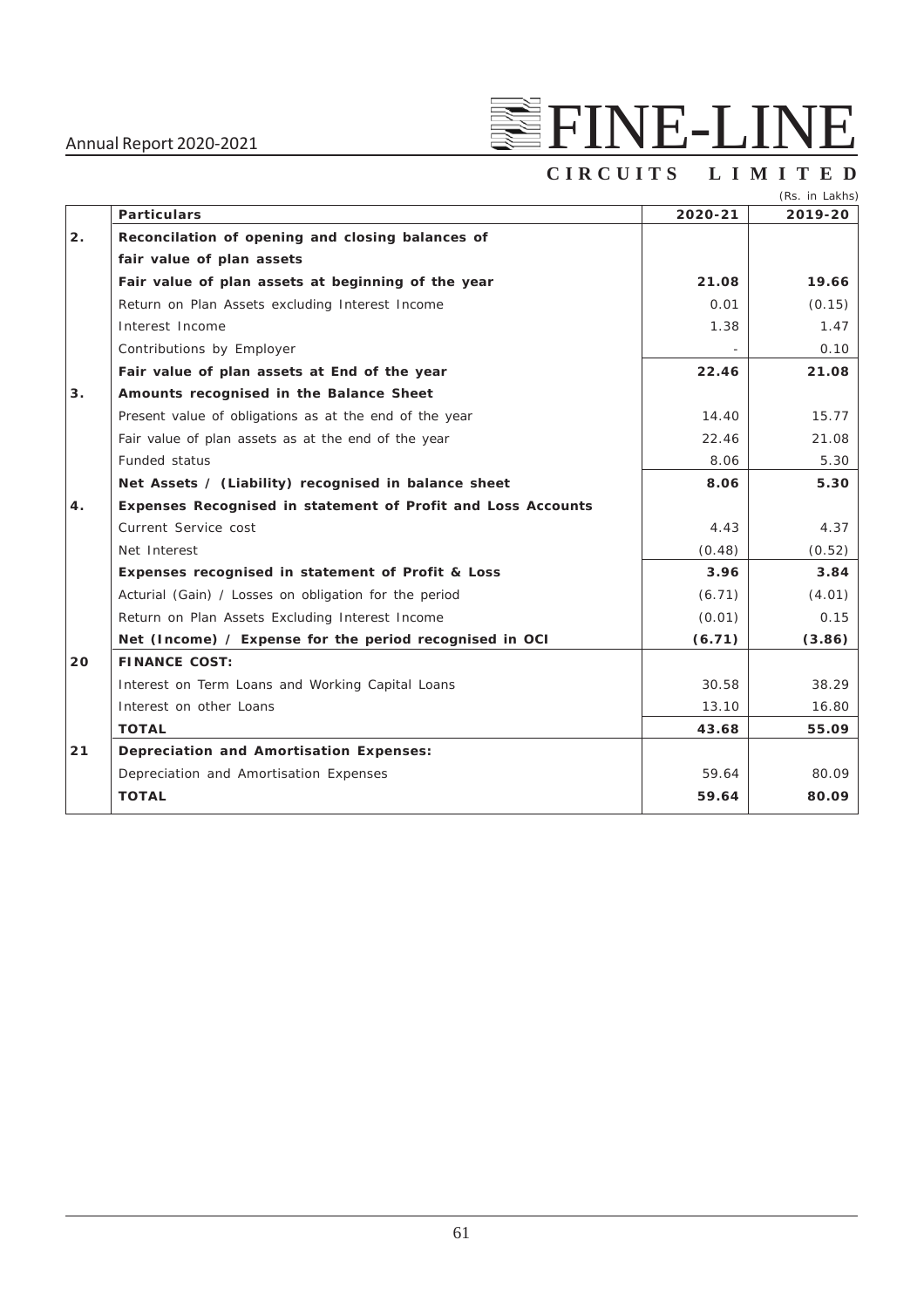# Annual Report 2020-2021 **Example 1**

|      |                                                             |         |         |          | (Rs. in Lakhs) |
|------|-------------------------------------------------------------|---------|---------|----------|----------------|
| 22   | <b>OTHER EXPENSES:</b>                                      | 2020-21 | 2020-21 | 2019-20  | 2019-20        |
|      | (a) Manufacturing Expenses                                  |         |         |          |                |
|      | Chemicals, Consumables and Stores consumed                  | 510.27  |         | 529.43   |                |
|      | Power, Fuel and Water                                       | 172.38  |         | 250.32   |                |
|      | Repairs & Maintenance                                       | 35.57   |         | 45.62    |                |
|      | Job work charges                                            | 7.09    |         | 3.23     |                |
|      |                                                             |         | 725.31  |          | 828.60         |
|      | (b) Administrative Expenses                                 |         |         |          |                |
|      | Rent Expenses                                               | 60.95   |         | 65.56    |                |
|      | Rates and Taxes                                             | 1.81    |         | 2.77     |                |
|      | Insurance Charges                                           | 3.64    |         | 2.75     |                |
|      | Auditors' Remuneration :                                    |         |         |          |                |
|      | Audit Fees                                                  | 1.60    |         | 1.60     |                |
|      | Tax Audit                                                   | 0.50    |         | 0.50     |                |
|      | Vehicle Expenses                                            | 6.75    |         | 5.50     |                |
|      | Travelling & Conveyance                                     | 3.48    |         | 34.77    |                |
|      | Legal and Professional Charges                              | 18.07   |         | 19.63    |                |
|      | Postage and Telegram                                        | 11.41   |         | 18.05    |                |
|      | Printing and Stationery                                     | 8.98    |         | 8.06     |                |
|      | Directors Sitting Fees                                      | 1.67    |         | 1.13     |                |
|      | Security and Other Services                                 | 11.13   |         | 11.08    |                |
|      | Sundry Expenses                                             | 22.35   |         | 21.59    |                |
|      | NSDL Exp. Seepz                                             | 1.90    |         | 2.70     |                |
|      | <b>Bank Charges</b>                                         | 6.17    |         | 13.85    |                |
|      |                                                             |         | 160.41  |          | 209.55         |
|      | Exchange Difference (Net)                                   |         | (25.50) |          | (42.66)        |
|      | (c) Selling and Distribution Expenses                       |         |         |          |                |
|      | Freight Outward                                             | 82.84   |         | 85.08    |                |
|      | Clearing Charges                                            | 7.18    |         | 5.86     |                |
|      | Commission on Sale                                          | 11.96   |         | 3.90     |                |
|      | Compensation to Customers                                   | 6.15    |         | 0.02     |                |
|      |                                                             |         | 108.13  |          | 94.86          |
|      | <b>TOTAL</b>                                                |         | 968.34  |          | 1,090.35       |
| 23.1 | Details of Materials consumed :                             |         |         | 2020-21  | 2019-20        |
|      |                                                             |         |         | Rs.      | Rs.            |
|      | Laminates                                                   |         |         | 685.49   | 777.72         |
|      | Others                                                      |         |         | 101.41   | 124.71         |
|      | Total                                                       |         |         | 786.90   | 902.43         |
| 23.2 | Value of Imports on CIF Basis :                             |         |         | 2020-21  | 2019-20        |
|      |                                                             |         |         | Rs.      | Rs.            |
|      | Raw Materials                                               |         |         | 820.68   | 985.32         |
|      | Consumables and Stores and Spares                           |         |         | 111.10   | 139.45         |
| 23.3 | Capital Goods<br><b>Expenditure in Foreign Currencies :</b> |         |         | 4.11     | 22.10          |
|      | Foreign Travelling                                          |         |         |          | 1.62           |
|      | <b>Exhibition Expences</b>                                  |         |         |          | 2.65           |
|      | Foreign Branch Expenses                                     |         | 27.51   | 35.67    |                |
| 24   | Earning in Foreign Exchange                                 |         |         |          |                |
|      | F.O.B. Value of Exports                                     |         |         | 1,352.25 | 1,533.54       |
|      |                                                             |         |         |          |                |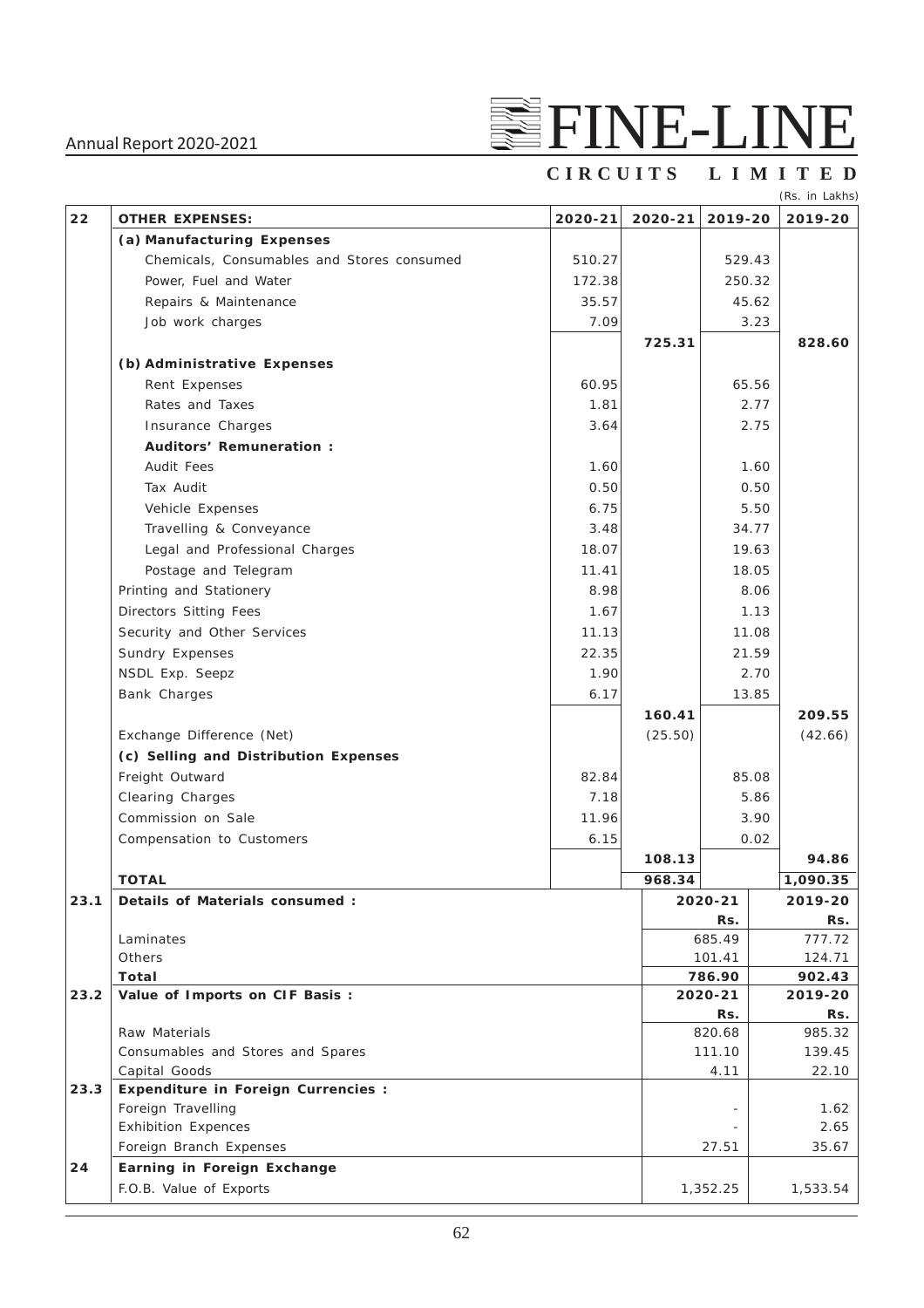# Annual Report 2020-2021 **Example 1**

|      |                                                                                                                                                                                                                    |          | (Rs. in Lakhs) |
|------|--------------------------------------------------------------------------------------------------------------------------------------------------------------------------------------------------------------------|----------|----------------|
| 25   | <b>EARNING PER SHARE:</b>                                                                                                                                                                                          | 2020-21  | 2019-20        |
|      |                                                                                                                                                                                                                    |          |                |
|      | a. Net Profit after tax                                                                                                                                                                                            |          |                |
|      | Profit (Loss) attributable to Equity Shareholders                                                                                                                                                                  | 5.29     | (8.70)         |
|      | b. Weighted average number of Equity Shares                                                                                                                                                                        | 48.08    | 48.08          |
|      | c. Nominal value of Equity Shares                                                                                                                                                                                  | 10.00    | 10.00          |
|      | d. Earning per Share (Basic and diluted)                                                                                                                                                                           | 0.11     | (0.18)         |
| 25.1 | <b>EARNING PER SHARE:</b>                                                                                                                                                                                          |          |                |
|      | (Including Other Comprehensive Income)                                                                                                                                                                             |          |                |
|      | a. Net profit after tax Including Other Comprehensive Income                                                                                                                                                       | 14.20    | 8.11           |
|      | b. Weighted average number of Equity Shares                                                                                                                                                                        | 48.08    | 48.08          |
|      | c. Nominal value of Equity Shares                                                                                                                                                                                  | 10.00    | 10.00          |
|      | d. Earning per Share (Basic and diluted)                                                                                                                                                                           | 0.30     | 0.17           |
| 26   | Foreign Currency exposure that are not hedged by Derivative instruments or forward contracts as at March, 31,<br>2021 amount to Rs. 398.51 Lakhs (Previous Year Rs. 343.92 Lakhs)                                  |          |                |
| 27   | Segment Information                                                                                                                                                                                                |          |                |
|      | The Company has only one primary segment viz: "Printed Circuit Board". The Company has only one major<br>secondary segment viz: Exports out of India. Hence no additional disclosure is required under IND AS 108. |          |                |
| 28   | The net amount of foreign exchange difference Credited to the statement of Profit & Loss is Rs. 25.50 Lakhs<br>(Previous Year Rs. 42.66 Lakhs)                                                                     |          |                |
|      |                                                                                                                                                                                                                    | 2020-21  | 2019-20        |
| 29   | <b>Contingent Liabilities:</b>                                                                                                                                                                                     |          |                |
|      | In respect of :                                                                                                                                                                                                    |          |                |
|      | (i) Bonds executed in favour of President of India in                                                                                                                                                              |          |                |
|      | respect of Custom Duty on Import of Machinery<br>and Raw Materials                                                                                                                                                 | 1,272.36 | 1,272.36       |
|      | (ii) Bank Guarantees furnished.                                                                                                                                                                                    | 37.23    | 39.29          |
|      |                                                                                                                                                                                                                    |          |                |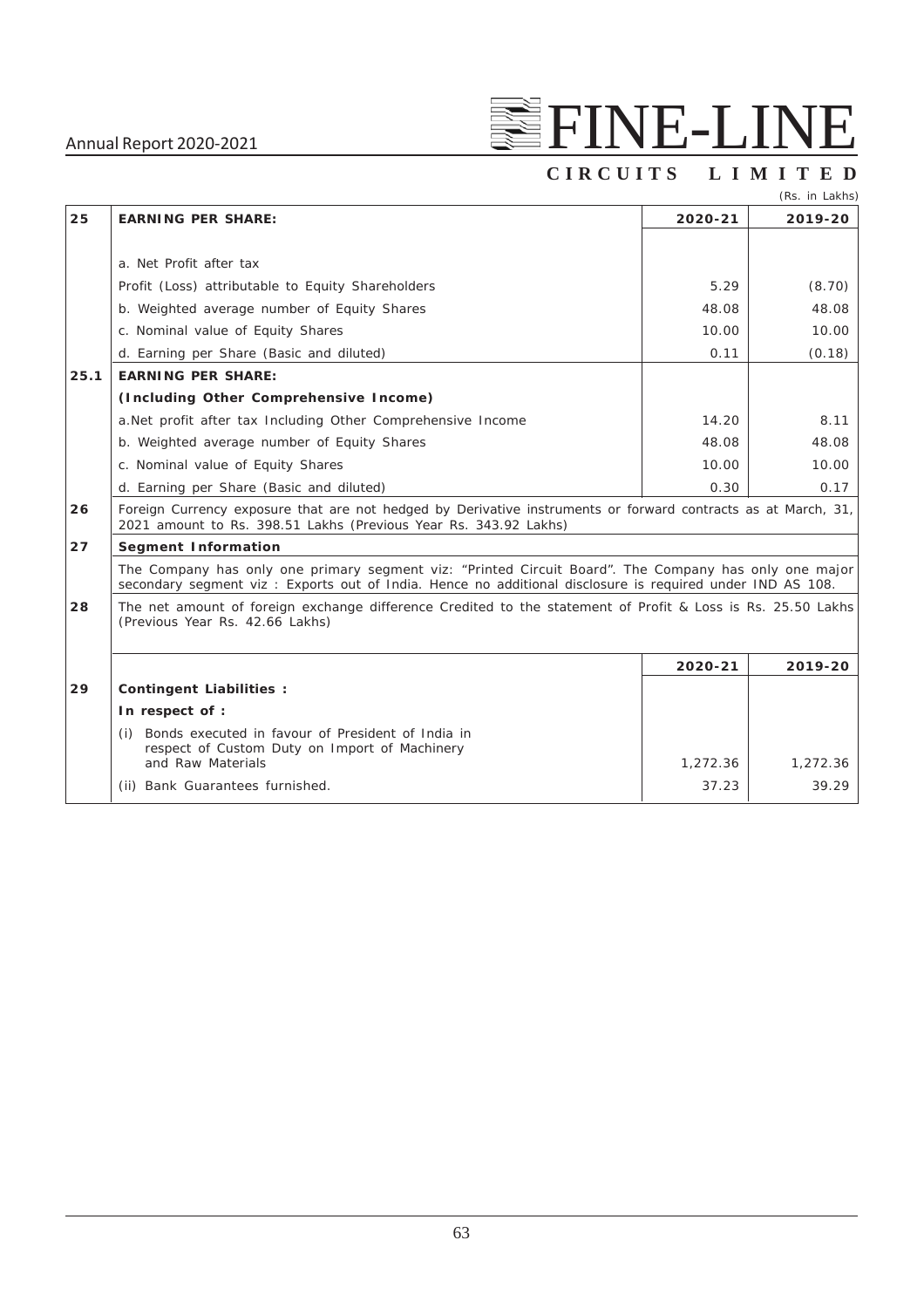|                                                             |                                      |                                | (Rs. in Lakhs) |
|-------------------------------------------------------------|--------------------------------------|--------------------------------|----------------|
| Related Party Disclosures: (As certified by the management) |                                      |                                |                |
| Name of the Related Party                                   |                                      |                                |                |
| A - Key Management Personnel                                |                                      | Designation                    |                |
| Bhagwan T. Doshi (Till 30.04.2020)<br>1.                    |                                      | Chairman                       |                |
| 2.<br>Abhay B. Doshi                                        |                                      | Managing Director              |                |
| 3 <sub>1</sub><br>Rajiv B. Doshi                            |                                      | Executive Director             |                |
| 4.<br>Prema Radhakrishnan                                   |                                      | Chief Financial Officer        |                |
| 5.<br>Ravindra Joshi (Till 15.01.2020)                      |                                      | Company Secretary              |                |
| Indrajeet Panday (w. e. f. 14.02.2020)<br>6.                |                                      | Company Secretary              |                |
| B - Relatives of Key Management Personnel                   |                                      |                                |                |
| Gautam B. Doshi<br>2.                                       |                                      | Director                       |                |
| C - Parties where control exists                            |                                      | Entity in which Key Management |                |
| 1.<br>Kapurwala Properties Private Limited                  |                                      | Personnel have control.        |                |
| Name of Related Party                                       | Nature of                            | For the Year                   | For the Year   |
|                                                             | Transaction                          | 2020-21<br>Rs.                 | 2019-20        |
| A - Key Management Personnel:                               |                                      |                                |                |
| 1.<br>Bhagwan T. Doshi                                      | Remuneration                         | 2.45                           |                |
|                                                             | Loan taken                           | <b>NIL</b>                     |                |
|                                                             | Loan Repaid                          | 41.50                          |                |
|                                                             | Loan Outstanding                     | <b>NIL</b>                     |                |
|                                                             | Interest on Loan                     | 0.14                           |                |
| 2.<br>Abhay B. Doshi                                        | Remuneration                         | 21.62                          |                |
|                                                             | Loan taken                           | 28.00                          |                |
|                                                             | Loan repaid                          | 28.00                          |                |
|                                                             | Loan Outstanding                     | <b>NIL</b>                     |                |
|                                                             | Interest on Loan                     | 1.25                           |                |
| 3.<br>Rajiv. B. Doshi                                       | Remuneration                         | 20.27                          |                |
|                                                             | Loan taken                           | <b>NIL</b>                     |                |
|                                                             | Loan repaid                          | 50.00                          |                |
|                                                             | Loan Outstanding                     | <b>NIL</b>                     |                |
|                                                             | Interest on Loan                     | 3.66                           |                |
| Prema Radhakrishnan<br>4.                                   | <b>Salaries</b>                      | 8.38                           |                |
| 6.<br>Ravindra Joshi                                        | Salaries                             | 0                              |                |
| 5.<br>Indrajeet Panday                                      | <b>Salaries</b>                      | 1.49                           |                |
| B. Relatives of Key Management Personnel :                  |                                      |                                |                |
| Gautam B. Doshi<br>1.                                       | Loan taken                           | <b>NIL</b>                     |                |
|                                                             | Loan repaid                          | 100.00                         |                |
|                                                             | Loan Outstanding                     | <b>NIL</b>                     | 100.00         |
|                                                             | Interest on Loan                     | 6.26                           |                |
| C.<br>Parties where control exists :                        |                                      |                                |                |
| 1.<br>Kapurwala Properties Pvt. Ltd                         | Loan taken                           | 75.00                          |                |
|                                                             | Loan repaid                          | 2.00                           |                |
|                                                             |                                      |                                |                |
|                                                             |                                      |                                |                |
|                                                             | Loan Outstanding<br>Interest on Loan | 73.00<br>1.79                  |                |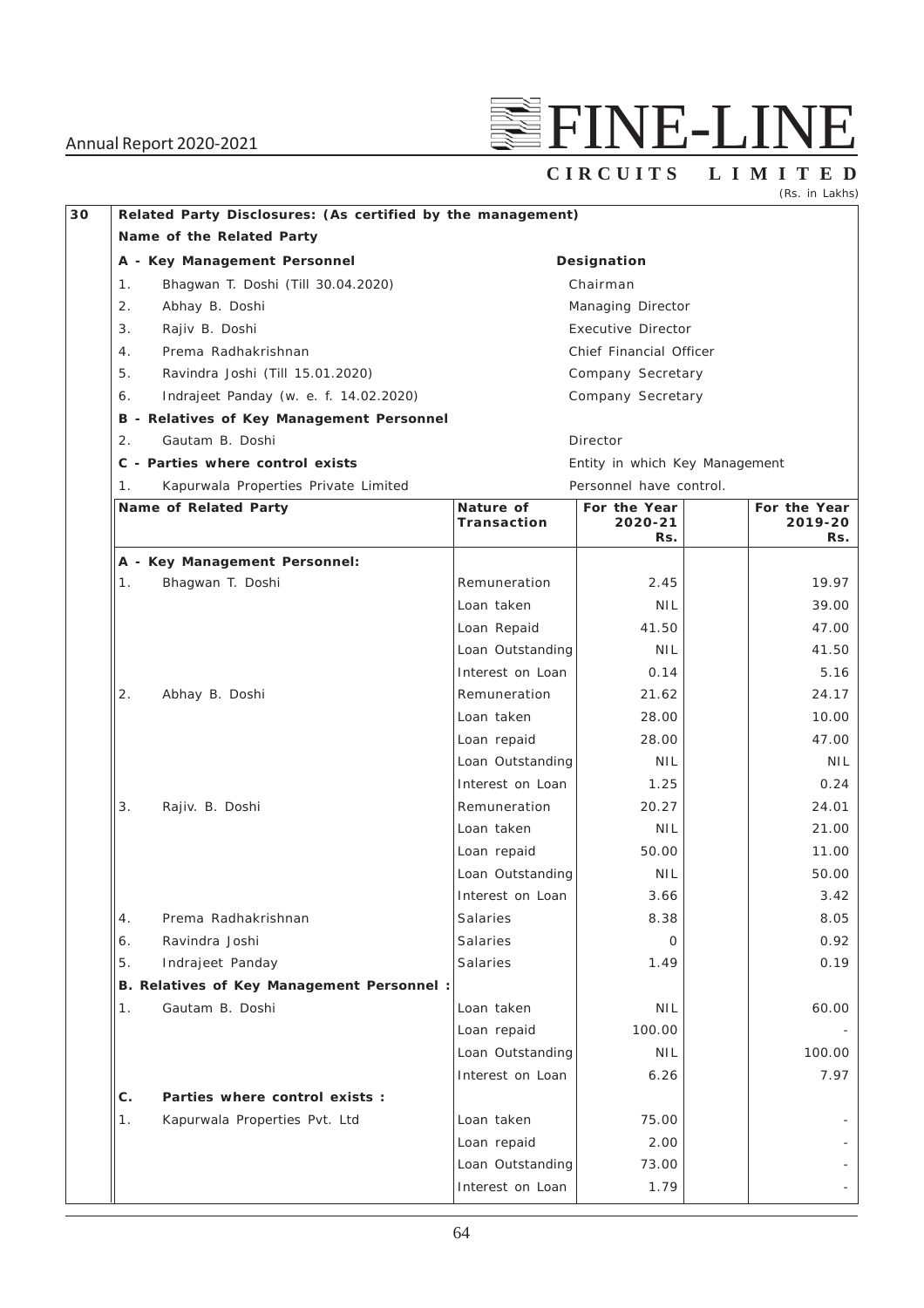### **CIRCUITS LIMITE**

**31** The Company has adopted measures to curb the impact of COVID-19 pandemic in order to protect the health of its employees and ensure business continuity with minimal disruption including remote working, maintaining social distancing, sanitization of workspaces etc. The Company's total revenue from operations and profit for current Year were impacted due to the lock-down, and hence the results are not strictly comparable with the corresponding period of F.Y.2019-20. The Company has considered the impact of this pandemic on its business operations and financial results based on its review of current indicators of future economic conditions and expects that the carrying amount of the assets will be recovered. However, the impact assessment of COVID-19 pandemic is a continuing process given the uncertainties associated with its nature and duration. The Company will continue to monitor any material changes to future economic conditions.

#### **Notes to Financial Statements for the year ended 31st March 2021**

*(All amounts are in INR lakhs unless otherwise stated)*

#### **32 Financial Risk Management**

The Company's principal financial liabilities comprise of borrowings, trade and other payable. The main purpose of financial liabilities is to manage finance for the Company's operations. The Company has loan and other receivables, trade and other receivable and cash and short term deposits that arise directly from its operations. The Company's activities exposes it to variety of financial risk as follows:

- **i** Market Risk
- **ii** Credit Risk
- **iii** Liquidity Risk
- **i Market Risk**

Market risk is the risk that the fair value or future cash flows of a financial instrument will fluctuate because of changes in market prices. Market prices comprise three types of risks: currency rate risk, interest rate risk and other price risks, such as equity price risk and commodity risk. Financial instruments affected by market risk include loans and borrowings, deposits, investments, and derivative financial instruments. Foreign currency risk is the risk that the fair value or future cash flows of a financial instrument will fluctuate because of changes in foreign exchange rates. Interest rate risk is the risk that the fair value or future cash flows of a financial instrument will fluctuate because of changes in market interest rates. This is based on the financial assets and financial liabilities held as at March 31, 2021 and March 31, 2020

The sensitivity analysis excludes the impact of movements in market variables on the carrying value of postemployment benefit obligations provisions and on the non-financial assets and liabilities. The sensitivity of the relevant Statement of Profit and Loss item is the effect of the assumed changes in the respective market risks. The Company's activities expose it to a variety of financial risks, including interest rates.

#### **Foreign Currency Risk**

The Following table shows foreign currency exposures (unhedged) in USD, EURO, GBP and CHF on financial instruments at the end of the reporting period.

| <b>Receivables</b> | FC in Lakhs      |                  | Rs. in Lakhs     |                  |
|--------------------|------------------|------------------|------------------|------------------|
|                    | As at 31.03.2021 | As at 31.03.2020 | As at 31.03.2021 | As at 31.03.2020 |
| US\$               | 2.33             | 1.60             | 169.07           | 120.45           |
| Euro               | 0.72             | 0.37             | 60.52            | 30.88            |
| GBP                | 0.07             | 0.04             | 7.34             | 3.87             |
| <b>CHF</b>         | 0.09             | 0.10             | 7.02             | 7.60             |
| Payables           | FC in Lakhs      |                  | Rs. in Lakhs     |                  |
|                    | As at 31.03.2021 | As at 31.03.2020 | As at 31.03.2021 | As at 31.03.2020 |
| US\$               | 2.21             | 2.51             | 163.69           | 188.82           |
| Euro               | 0.11             | 0.00             | 9.63             | 0.17             |

#### **Sensitivity analysis of 1% change in exchange rate at the of reporting period net of hedges**

The Company is mainly exposed to change in exchange rate for US\$ and Euro. The below table demonstrates the sensativity to a 1 % increaseor decrease in US\$ / Euro against INR, with all other variables held constant. The sensavity analysis is prepared pn the net unhedged exposure as at the reporting date.

| Foreign currency |                   | Effect on profit after tax |                     | Effect on total equity |                     |
|------------------|-------------------|----------------------------|---------------------|------------------------|---------------------|
|                  | Change in<br>Rate | As at<br>31.03.2021        | As at<br>31.03.2020 | As at<br>31.03.2021    | As at<br>31.03.2020 |
| US\$             | 1%                | 0.04                       | (0.68)              | 0.04                   | (0.68)              |
| US\$             | $-1%$             | (0.04)                     | 0.68                | (0.04)                 | 0.68                |
| Euro             | 1%                | 0.50                       | 0.31                | 0.50                   | 0.31                |
| Euro             | $-1%$             | (0.50)                     | (0.31)              | (0.50)                 | (0.31)              |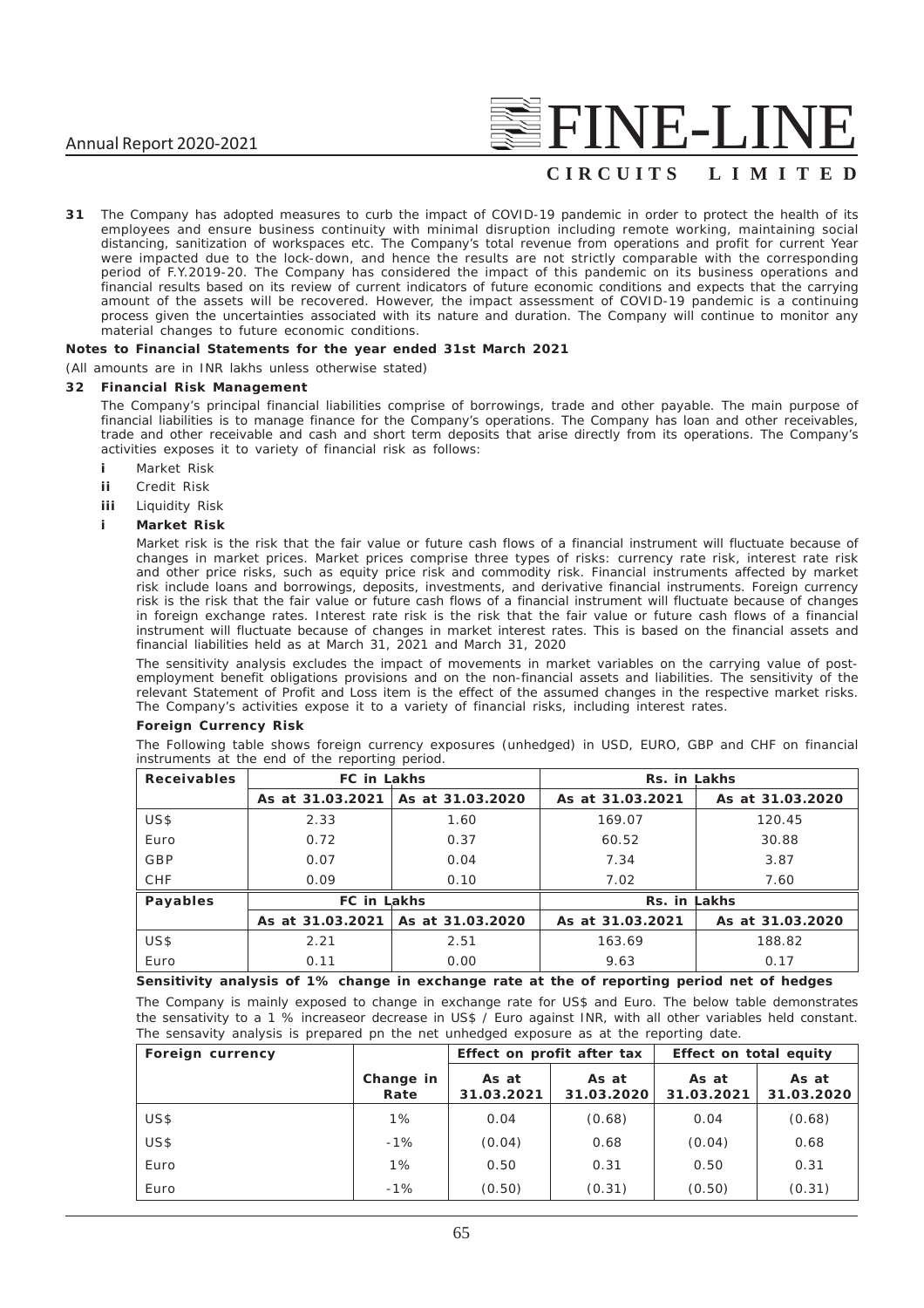### **CIRCUITS LIMITED**

#### **a Interest rate risk and sensitivity**

The Company's exposure to the risk of changes in market interest rates relates primarily to long term debt. The risk is planned to be managed by having a portfolio mix of floating and fixed rate debt. Borrowings issued at variable rates expose the Company to cash flow interest rate risk.With all other variables held constant, the following table demonstrates the impact of borrowing cost on floating rate portion of loans and borrowings and loans on which interest rate swaps are taken.

#### **Interest rate exposure table** (Rs. in Lakhs)

**Particulars As At 31st March 2021 As At 31st March 2020 Loans** Short Term Loans | 397.65 | 471.27 Long Term Fixed Loans | The Congress of the Congress of the St. 87.87

#### **Interest Rate Sensitivity**

| <b>Interest Rate Sensitivity</b>   | Increase / decrease<br>in Basis Points | Effect on<br>profit before tax | Effect on<br>total equity |  |
|------------------------------------|----------------------------------------|--------------------------------|---------------------------|--|
| For the year ended 31st March 2021 | $+50$                                  | $-1.99$                        | $-1.99$                   |  |
| <b>INR Borrowing</b>               | -50                                    | 1.99                           | 1.99                      |  |
| For the year ended 31st March 2020 |                                        |                                |                           |  |
| <b>INR Borrowing</b>               | $+50$                                  | $-2.36$                        | $-2.36$                   |  |
|                                    | -50                                    | 2.36                           | 2.36                      |  |

#### **b Commodity price risk and sensitivity**

The Company is exposed to the movement in price of key raw materials in domestic and international markets. The Company has in place policies to manage exposure to fluctuations in the prices of the key raw materials used in operations. The Company enter into contracts for procurement of material, most of the transactions are short term fixed price contract and a few transactions are long term fixed price contracts.

#### **c Financial instruments and cash deposits**

The Company considers factors such as track record, size of the institution, market reputation and service standards to select the banks with which balances and deposits are maintained. The Company does not maintain significant cash and deposit balances other than those required for its day to day operations.

#### **d Competition and price risk**

The Company faces competition from local and foreign competitors. Nevertheless, it believes that it has competitive advantage in terms of high quality products and by continuously upgrading its expertise and range of products to meet the needs of its customers.

#### **ii Credit Risk**

Credit risk is the risk of financial loss to the Company if a customer or counterparty to a financial instrument fails to meet its contractual obligations, and arises principally from the Company's receivables from customers, loans and investment in debt securities. Credit risk is managed through credit approvals, establishing credit limits and continuously monitoring the creditworthiness of customers to which the Company grants credit terms in the normal course of business. The Company establishes an allowance for doubtful debts and impairment that represents its estimate of incurred losses in respect of trade and other receivables and investments.

The Company's maximum exposure to credit risk as at 31st March, 2021 and 1st April, 2020 is the carrying value of each class of financial assets.

#### **a Trade and Other Receivables**

Customer credit risk for printed circuits board sales is managed by entering into sale agreements in the case of sale of finished units, sale agreements are executed only upon/against full payment thereby substantially eliminating the Company's credit risk in this respect.

#### **Impairment**

#### **Expected credit loss assessment for customers as at 31st March 2021 and 31st March 20:**

Exposures to customers outstanding at the end of each reporting period are reviewed by the Company to determine incurred and expected credit losses. Historical trends of impairment of trade receivables do not reflect any significant credit losses. Given that the macroeconomic indicators affecting customers of the Company have not undergone any substantial change, the Company expects the historical trend of minimal credit losses to continue. Further, management believes that the unimpaired amounts that are past due by more than 30 days are still collectible in full, based on historical payment behavior and extensive analysis of customer credit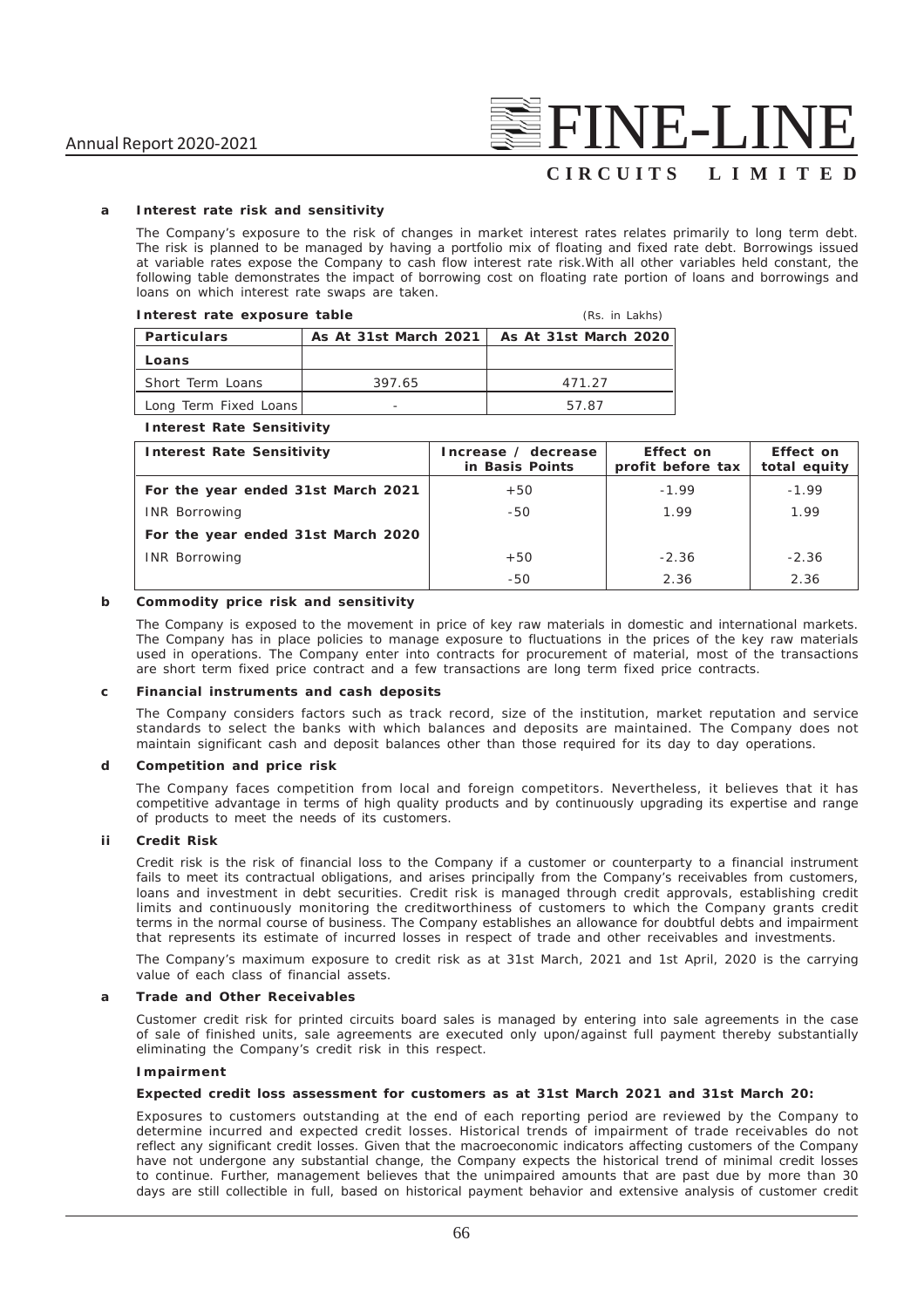Annual Report 2020-2021 **FINE-LINE CIRCUITS LIMITED**

risk. In view of the above, the Company believes that no provision is required as per expected credit loss method.

#### **iii Liquidity Risk**

Liquidity risk is the risk that the Company may not be able to meet its present and future cash and collateral obligations without incurring unacceptable losses.

The Company's objective is to at all times maintain optimum levels of liquidity to meet its cash and collateral requirements. The Company relies on a mix of borrowings, capital infusion and excess operating cash flows to meet its needs for funds. The current committed lines of credit are sufficient to meet its short to medium term expansion needs. The Company monitors rolling forecasts of its liquidity requirements to ensure it has sufficient cash to meet operational needs while maintaining sufficient headroom on its undrawn committed borrowing facilities at all times so that the Company does not breach borrowing limits or covenants (where applicable) on any of its borrowing facilities.

The Company is required to maintain ratios (including total debt to EBITDA / net worth, EBITDA to gross interest, debt service coverage ratio and secured coverage ratio) as mentioned in the loan agreements at specified levels. In the event of failure to meet any of these ratios these loans become callable at the option of lenders.

The Company's overall risk management programmed focuses on the unpredictability of financial markets and seeks to minimize potential adverse effects on the Company's financial performance.

Risk management is carried out by the treasury department under policies approved by the Board of Directors. The treasury team identifies, evaluates and hedges financial risks in close co-operation with the Company's operating units. The Board lays down principles for overall risk management, as well as policies covering specific areas, such as foreign exchange risk, interest rate risk, and credit risk and investment of excess liquidity.

The following table details the Company's remaining contractual maturity for its non-derivative financial liabilities with agreed repayment periods. The table has been drawn up based on the undiscounted cash flows of financial liabilities based on the earliest date on which the company can be required to pay.

| As at 31st March 2021<br>(Rs. in Lakhs) |            |              |             |        |                  |  |  |
|-----------------------------------------|------------|--------------|-------------|--------|------------------|--|--|
| <b>Particulars</b>                      | $<$ 1 year | 1 to 5 years | $> 5$ years | Total  | Carrying Amount* |  |  |
| Borrowings **                           | 397.65     | 0.00         | 0.00        | 397.65 | 397.65           |  |  |
| Trade payable                           | 222.70     | 0.00         | 0.00        | 222.70 | 222.70           |  |  |
| As at 31st March 2020                   |            |              |             |        | (Rs. in Lakhs)   |  |  |
| <b>Particulars</b>                      | $<$ 1 year | 1 to 5 years | $> 5$ years | Total  | Carrying Amount* |  |  |
| Borrowings **                           | 471.27     | 57.87        | 0.00        | 529.14 | 529.14           |  |  |
| Trade payable                           | 220.06     | 0.00         | 0.00        | 220.06 | 220.06           |  |  |

\* Difference in total outstanding liability and carrying amount is on account reduction of un-amortized borrowing costs from loan balance in view of recognition of Interest Cost on "Effective Interest Rate Method" basis as provided in Ind AS.

\*\* Cash outflow within 1 year and thereafter up to 5 years denotes only interest and principal payments.